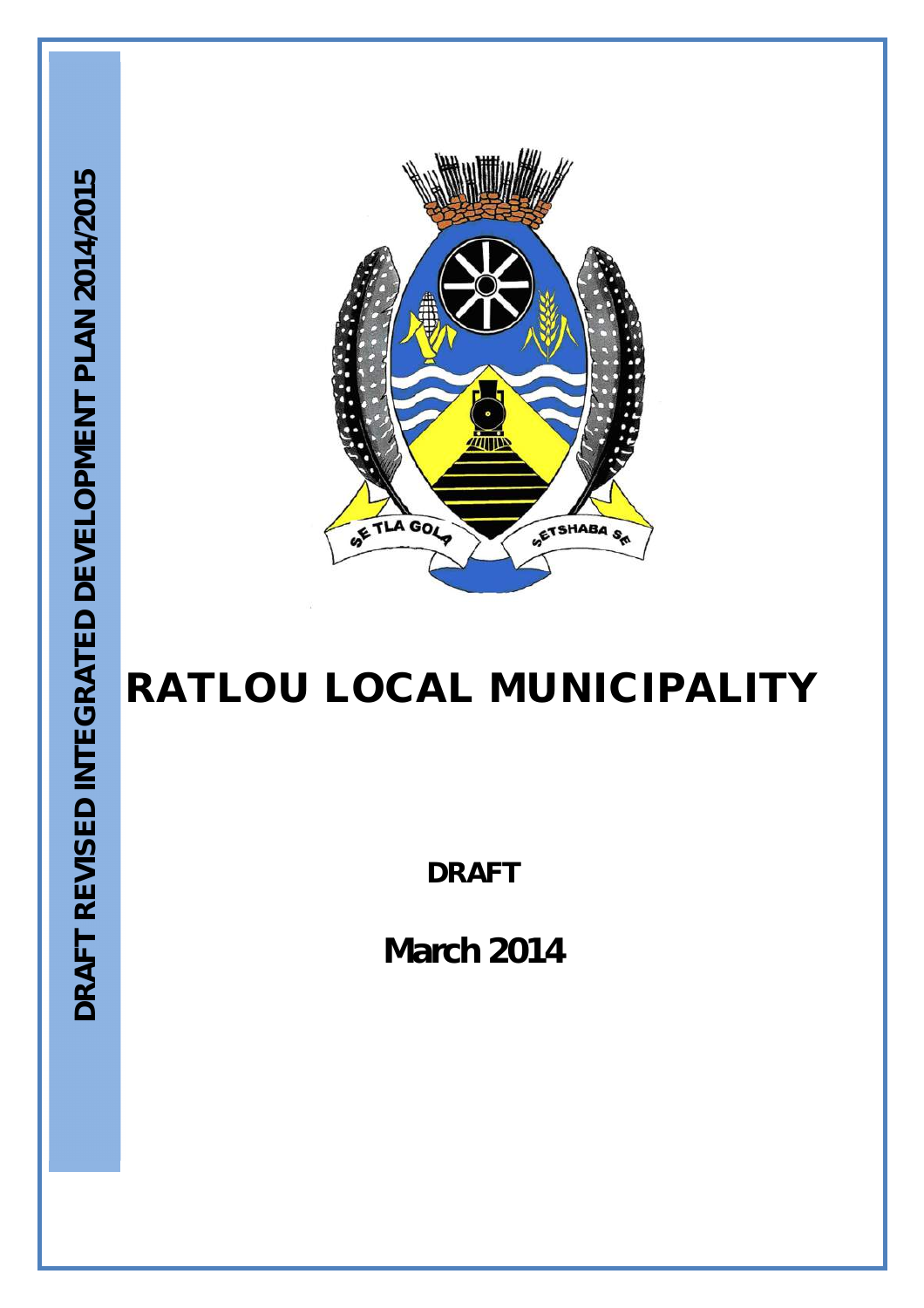## **TABLE OF CONTENTS TABLE OF CONTENTS**





 $\binom{3}{2}$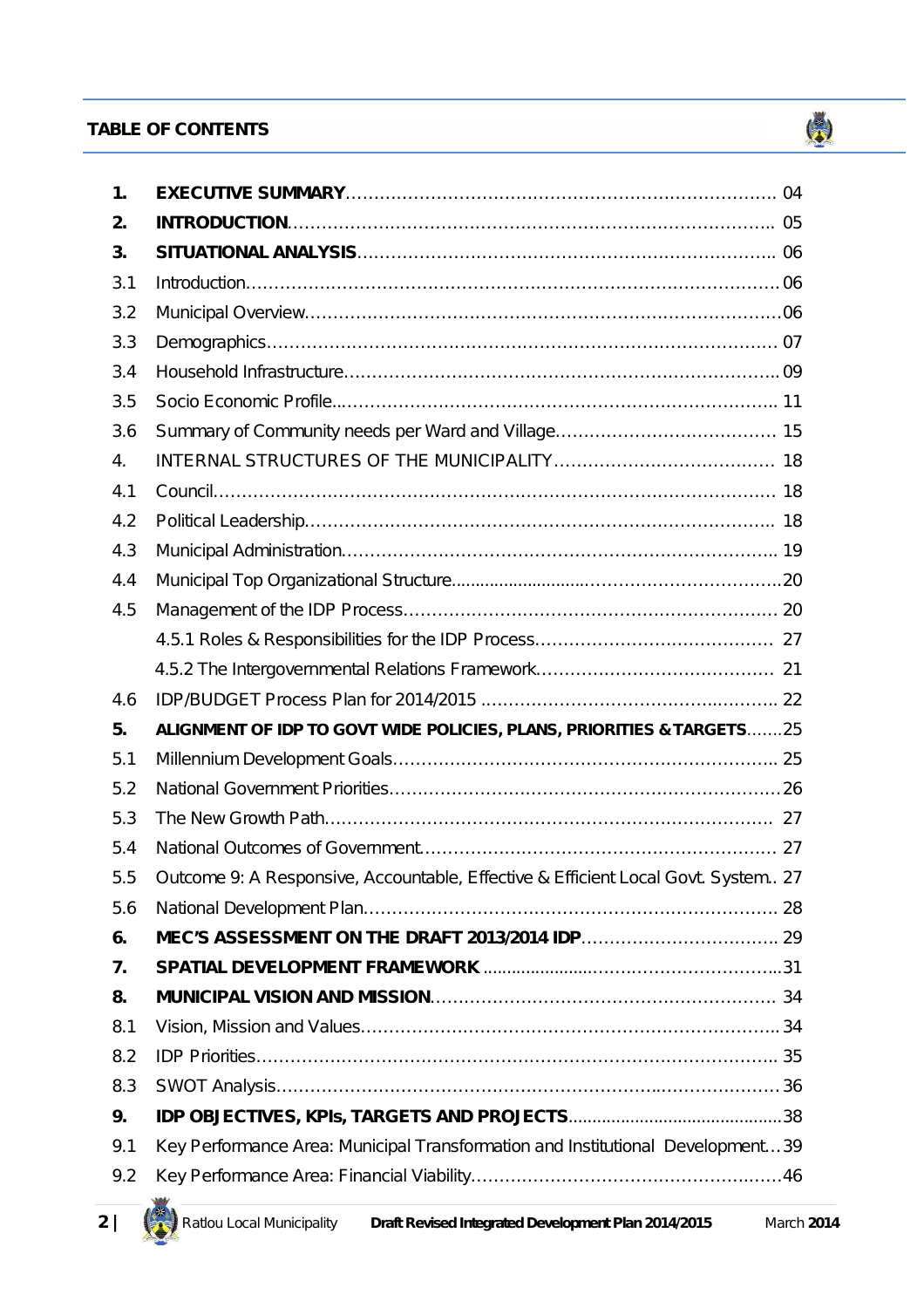| 9.3    |      |                                                                        |  |
|--------|------|------------------------------------------------------------------------|--|
| 9.4    |      | Key Performance Area: Basic Services and Infrastructure Investment 53  |  |
| 9.5    |      | Key Performance Area: Good Governance on Public Participation58        |  |
| 9.6    |      |                                                                        |  |
| 10.    |      |                                                                        |  |
| 11.    |      |                                                                        |  |
|        | 11.1 |                                                                        |  |
|        | 11.2 |                                                                        |  |
|        | 11.3 | Budget Breakdown by Departments: Operating & Capital Budget by Votes75 |  |
|        | 11.4 |                                                                        |  |
| 12.    |      |                                                                        |  |
| 12.1   |      |                                                                        |  |
|        |      |                                                                        |  |
|        |      |                                                                        |  |
|        |      |                                                                        |  |
|        |      |                                                                        |  |
|        |      |                                                                        |  |
|        |      |                                                                        |  |
|        |      |                                                                        |  |
|        |      |                                                                        |  |
|        |      |                                                                        |  |
| 12.10. |      |                                                                        |  |
| 13.    |      |                                                                        |  |
| 14.    |      |                                                                        |  |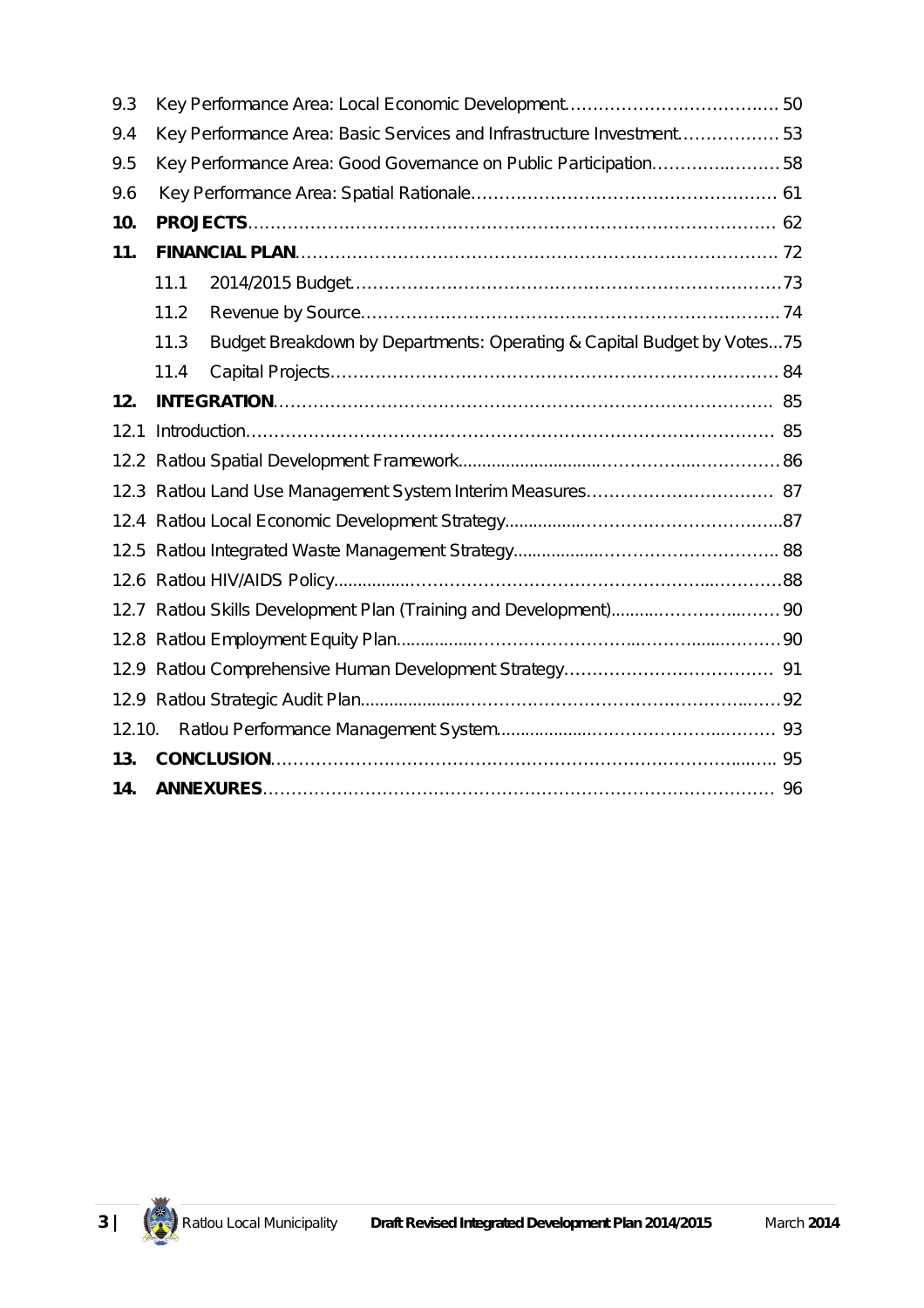## **1. EXECUTIVE SUMMARY**

Ratlou Local Municipality is a Category B municipality. The municipality administrative seat is situated in Setlagole village in the Ngaka Modiri Molema District Municipality. Council has 28 elected Councillors.

The **Vision** of Ratlou Local Municipality is to be a *"Performance-driven and participatory local municipality".*

## The Mission is "To provide excellent services through consultation for sustainable development".

During the compilation of this document, council visited all the corners of the municipality to get the views of the community on its performance and especially on areas that need improvement. A listed of needs was compiled and council selected the following as key priorities:

Provision of Water and Sanitation, Job Creation, Poverty Alleviation, Provision of Electricity, Improved Roads And Community Infrastructure, Reduction of HIV and AIDS Infections and other Diseases, Improve Government Facilities Services to the Community, Create Safe and Secured Environment, Housing Development

Although the municipality is not authorized to provide basic services of water and sanitation, it still plays a role of coordinating and facilitating the provision of these services. Capital projects that the municipality will be implementing during the 2014/2015 financial year include roads, provision of community infrastructure such as halls and Thusong Service Centre and Taxi Rank facility amongst others. These projects will be primarily funded through the **Municipal Infrastructure Grant** at a cost of **R27 464 000.00**

Sector departments were also part of the compilation of this document and as a result projects of these departments form part of this IDP. This is seen as a positive development in intergovernmental cooperation.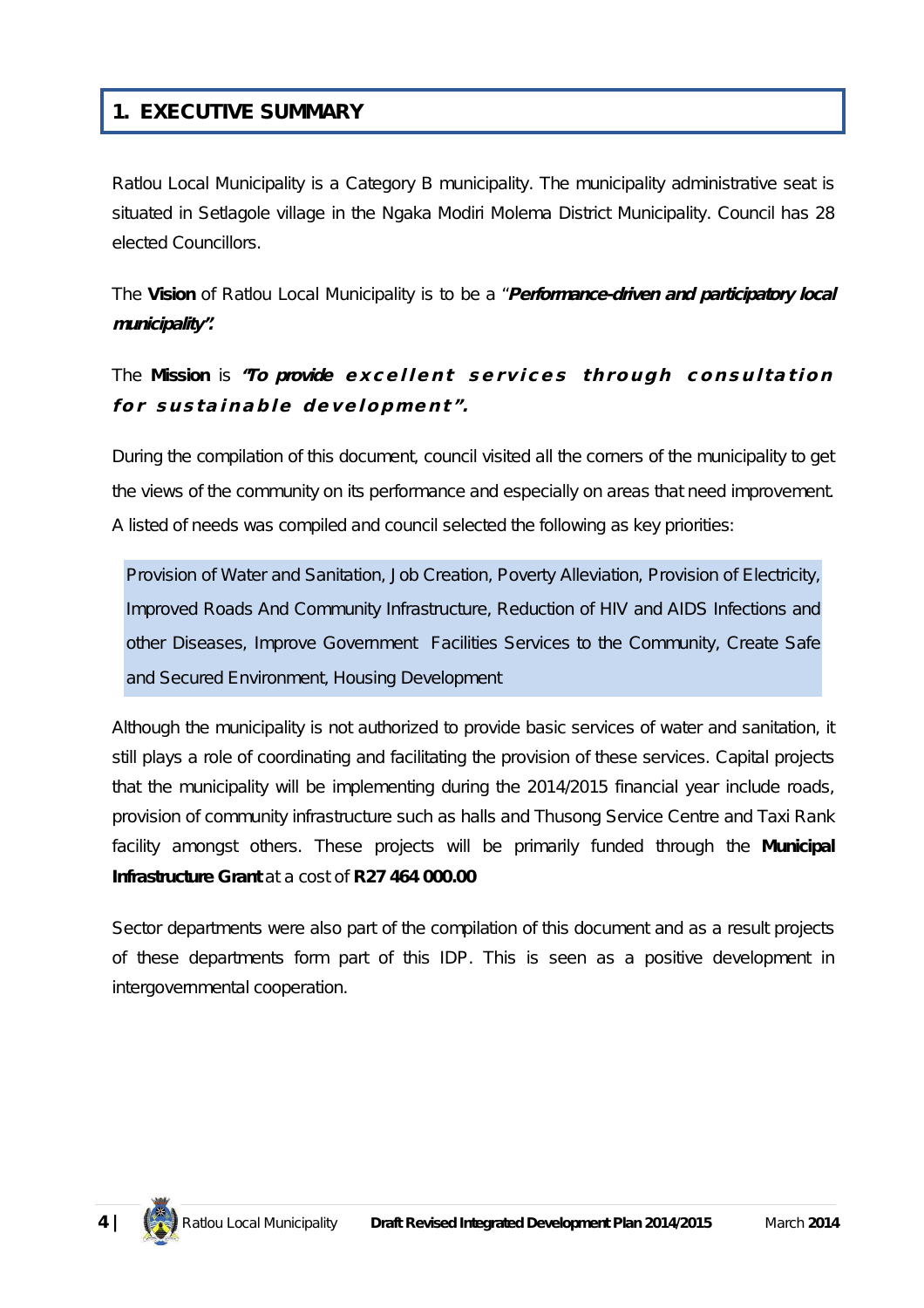## **2. INTRODUCTION**

The Draft Revised IDP/Budget 2014/2015 is a third review to be tabled to Council after the adoption of the five year IDP/Budget 2012 - 2017 (that was made in terms of Section 25 of the Municipal System Act, 2000 (Act No. 32 of 2000) which was adopted on the 14 March 2012 following the local government elections held in May 2011. The review is done in line with Section 34 of the Municipal Systems Act, 2000 (Act No. 32 of 2000), which states that:

- *"A Municipal Council –*
- *(a) must review its integrated development plan*
	- *(i) annually in accordance with an assessment of its performance measurements in terms of section 41; and*
	- *(ii) to the extent that changing circumstances so demand; and*
- *(b) may amend its integrated development plan in accordance with a prescribed process"*

This document should therefore be read with *Ratlou 2012/2017 Integrated Development Plan* as reference will be made to it in some sections for environmental consideration and to avoid unnecessary repetitions*.* As a result the reader will be referred to the 2012/2017 document, which is more detailed in some of the sections.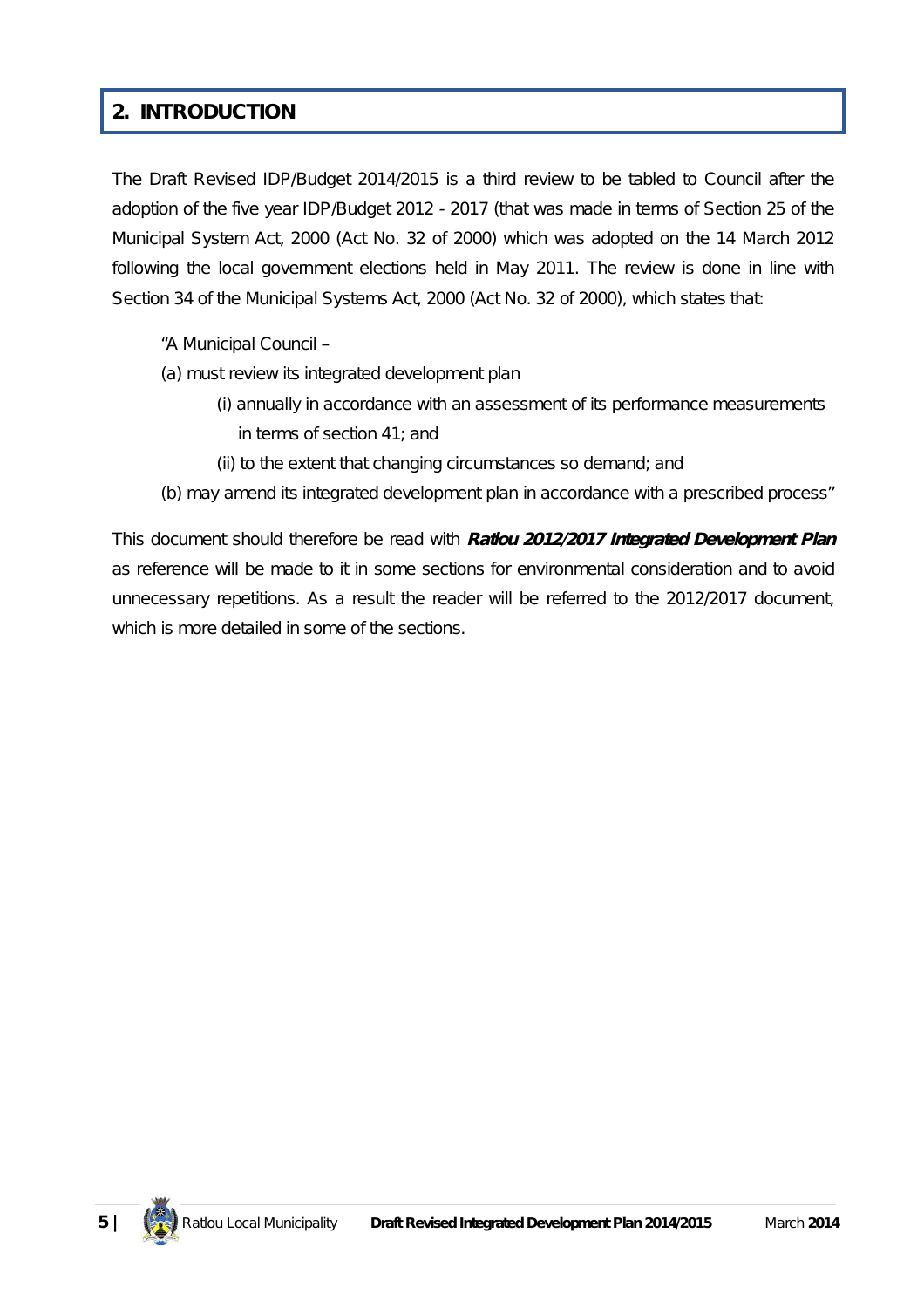## **3. SITUATIONAL ANALYSIS**

#### **3.1 Introduction**

This section contains an overview of the status quo of the internal and external environment of Ratlou Local Municipality. The first part provides an overview of the municipality while the rest of the section consists of the analysis of the statistics of the municipality from demographics, household infrastructure and development.

The statistics used here are derived from the *Census 2011, Global Insight and own municipal data.* This data, Census 2011 provides a more recent picture of development in the municipal area since the 2007 Community Surveys.

The availability of the 2011 Census and own municipal data enabled us to analyse the development in the municipal area from 1996 to 2011. In each of the areas covered by the statistics, a comparison is made between what was the level of development in 2001 and the situation in 2011. In this way the reader is able to make conclusions on whether there was real development in Ratlou Local Municipality or not.

#### **3.2 Municipal Overview**

Ratlou Local Municipality is a Category B municipality situated in the Ngaka Modiri Molema District Municipality in the North West Province. The municipality is predominantly rural in nature and is constituted by about 26 villages and commercial farms. The size of municipal area is  $14$ , 618 km<sup>2,</sup> with a population density of 24.37 per square kilometre and is divided into 14 wards.

According to the Census 2011, there are about 107 339 people residing in Ratlou Local Municipality.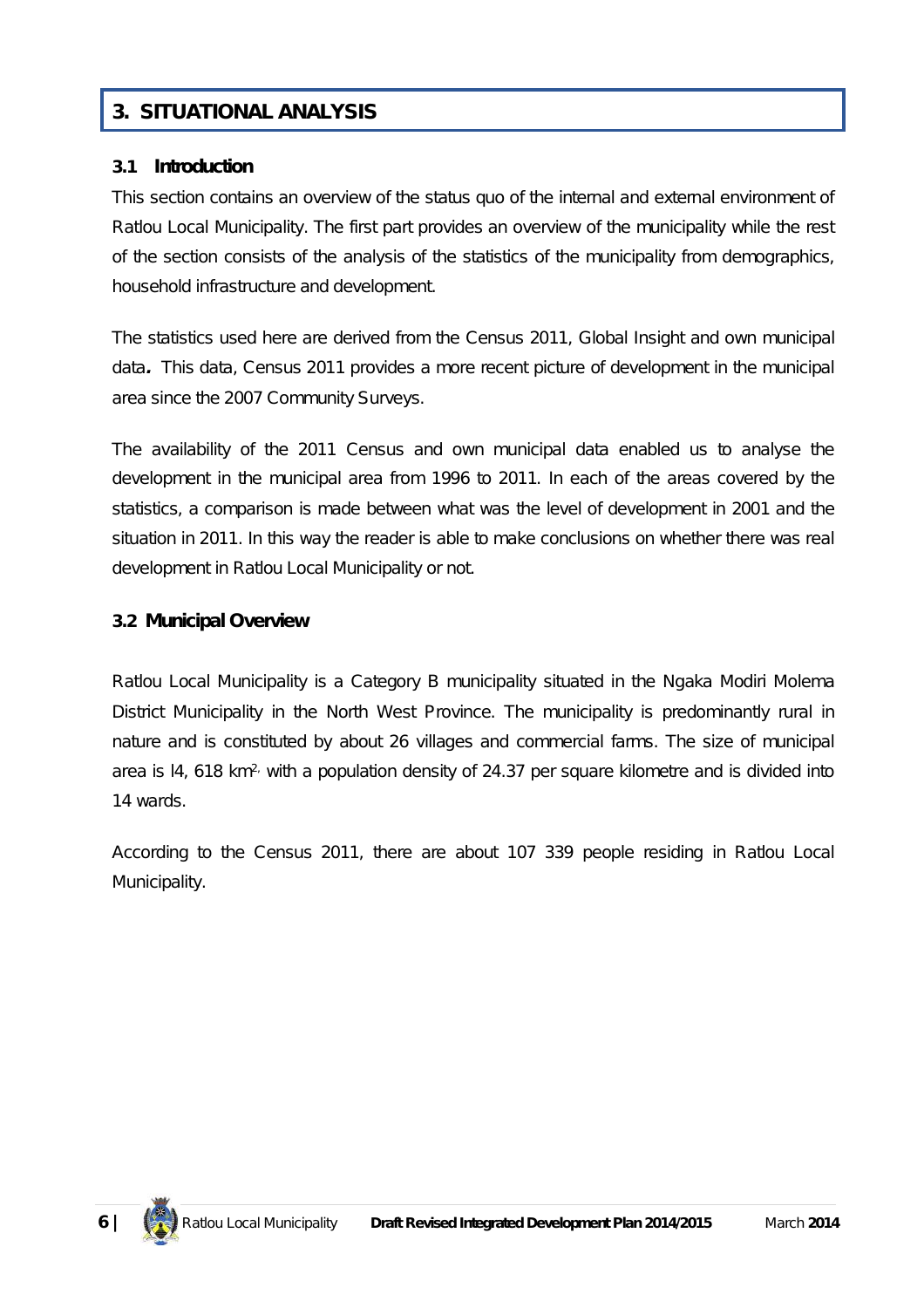

**Locality Map of Ratlou Local Municipality (Source: Ratlou Spatial Development Framework 2012 – 2017)**

#### **3.3 Demographics**

This section will provide the statistical data relating to the Ratlou Local Municipality's population based on factors such as age, race, sex, and economic status, level of education, income level and employment, among others.

#### **Total Population**

The population size of Ratlou Local Municipality has increased significantly from 97 655 in 1996 to 106 165 in 2001, and then to 107 339 in 2011. This is an increase of 1174 people. The growth rate in 2001 from 1996 was 1.5 and then 0.1 from 2001 to 2011. The decline in population growth could be attributed to the following factors:

- Migration
- Fertility and
- Mortality

Ratlou Local Municipality has the lowest growth rate in the District. Ngaka Modiri Molema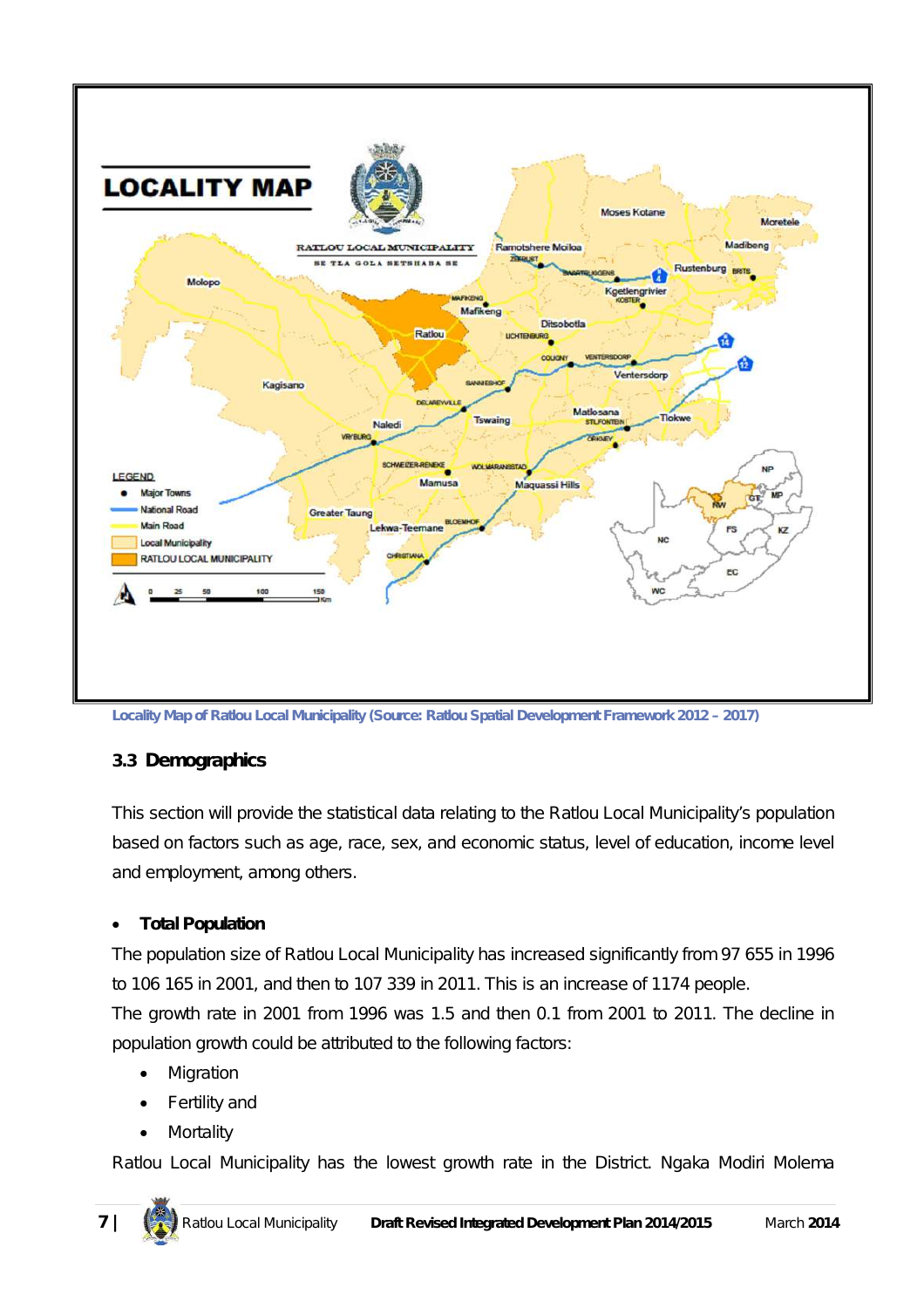District Municipality (NMMDM) population growth stands at 1, a decline from 2 in 2001. Ratlou 2011 population structure shows that there are more females than males. The sex ratios is 91.6 i.e. 51 310 males compared to 56 029 females. This implies that there are 91 males per 100 females. The sex ratio is the lowest in the district with Ditsobotla Local Municipality at 102 being the highest.



The average age in South Africa according to Census 2011 is 25 years. This is referred to as medium age i.e. anyone between 20 and 29 years old.

#### **Household Size**

The 2011 average household size for Ratlou is 4 compared to 3.6 of Ngaka Modiri Molema District Municipality (NMMDM). The average household size has decreased from 5.5 in 1996, 4.6 in 2001 and 4 in 2011. This has also decreased in the District for the years stated. This could be attributed to low fertility rate and out-migration.

| <b>Municipality</b> | <b>Total Population</b> |        |        | <b>Total Number of</b><br><b>Household</b> |        |        | <b>Average Household</b><br><b>Size</b> |      |      |
|---------------------|-------------------------|--------|--------|--------------------------------------------|--------|--------|-----------------------------------------|------|------|
|                     | 1996                    | 2001   | 2011   | 1996                                       | 2001   | 2011   | 1996                                    | 2001 | 2011 |
| DC38:NMMDM          | 691529                  | 748254 | 823546 | 137904                                     | 180454 | 227001 | 5,0                                     | 4,1  | 3,6  |
| NW381: Ratlou       | 98469                   | 105544 | 106256 | 17926                                      | 23068  | 26889  | 5,5                                     | 4,6  | 4,0  |

#### **Population Group**

The white population has significantly increased from 381 in 2001 to 802 in 2011. Quite strangely the sex ratio in this group is 128.5 i.e. 451 males compared to 351 females.

The Indian/ Asian population has also shown a significant growth from 28 in 2001 to 227 in 2011. The sex ratio is shockingly high with 39 females compared to 188 males. It is not a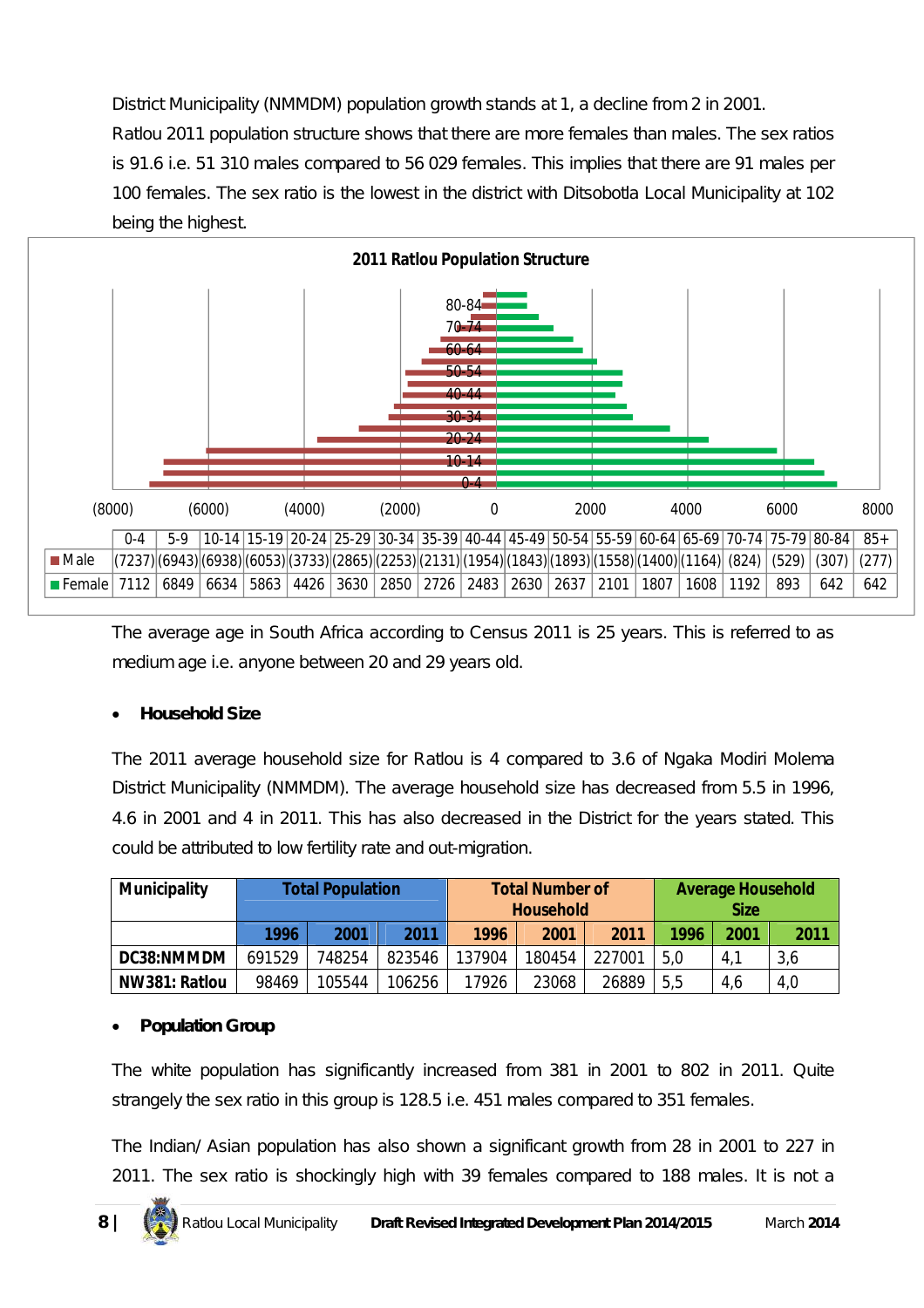surprise as the males are mostly merchants.

The coloured population has grown by a small proportion i.e. 735 in 2001 and 750 in 2011.

The black population is the predominant group with 105 021 people in 2001 and 105 414 in 2011, an increase of 393 people. The sex ratio is 90.8 i.e. 50 161 males compared to 55 254 females

#### **3.4 Household Infrastructure**

#### **Housing**

There are three types of housing structures in Ratlou which are distinct as follows:

- Formal Dwelling a structure built according to approved plans, i.e. house on a separate stand, flat or apartment, townhouse, room in a backyard or rooms of flat let elsewhere.
- Informal Dwelling makeshift structure not approved by a local authority and not intended as a permanent dwelling. Typically built with found materials (corrugated iron, cardboard, plastic etc.).
- Traditional dwelling a dwelling made primarily of clay, mud, reeds or other locally available natural materials, this is a general term that includes huts, roundavels etc.

Census 2011 shows that number of formal dwelling units have significantly increased since 1996. This could be attributed to improved income and RDP housing developments that have taken place over the period.

| <b>Municipality</b> | <b>Formal Dwelling</b> |        |        | <b>Informal Dwelling</b> |       |       | <b>Traditional Dwelling</b> |       |      |
|---------------------|------------------------|--------|--------|--------------------------|-------|-------|-----------------------------|-------|------|
|                     | 1996                   | 2001   | 2011   | 1996                     | 2001  | 2011  | 1996                        | 2001  | 2011 |
| DC38:NMMDM          | 113589                 | 148909 | 186493 | 12362                    | 19650 | 28618 | 11396                       | 11396 | 8016 |
| NW381: Ratlou       | 14761                  | 19785  | 214133 | 650                      | 1162  | 1413  | 2089                        | 2089  | 953  |

The informal dwellings have also increased since 1996 and this could be attributed to demand for housing by young adult who have moved out from their parents' home or have just started their new families.

The traditional dwellings have decreased from 1996 and 2001 to 8016 in 2011. It could be attributed to replacement by RDP units, excision due to natural disasters or human actions influenced by modernity.

280 RDP houses have been built since 2011 and the current municipal housing need is 280.

#### **Portable Water**

The number of households with piped water inside the yard has increased from 2078 in 2001 to 4269 in 2011. This increase could also be part of illegal water connections and also those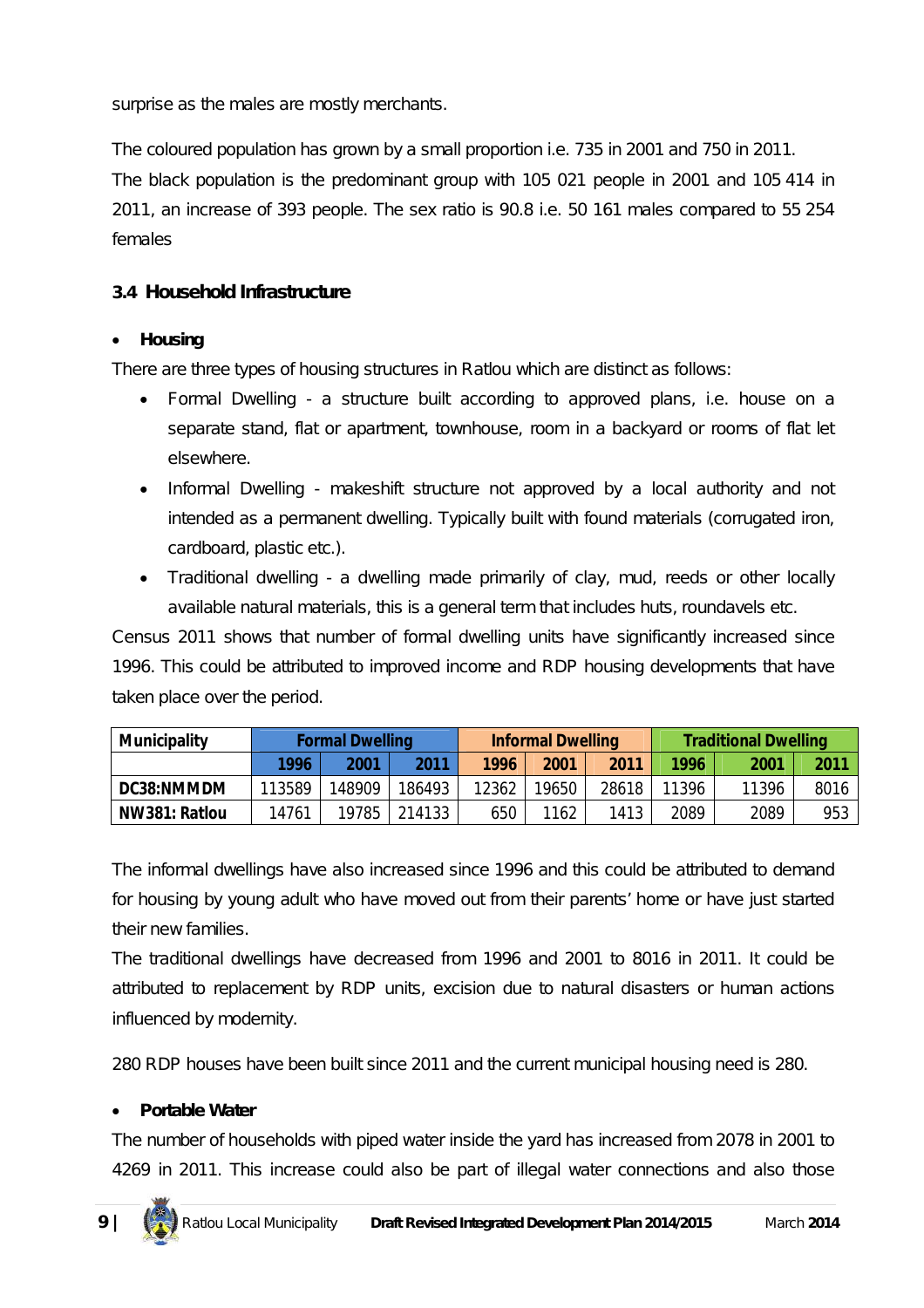households who have drilled boreholes.

The households with no piped water outside the yard has increased from 13 597 in 2001 to 19 277 in 2011. This is also as a result of new stands that have been allocated.

| <b>Municipality</b> | <b>Piped Tap Water</b> |       |        | <b>Piped Tap Outside the Yard</b> |       |       | <b>None</b> |       |       |
|---------------------|------------------------|-------|--------|-----------------------------------|-------|-------|-------------|-------|-------|
|                     | 1996                   | 2001  | 2011   | 1996                              | 2001  | 2011  | 1996        | 2001  | 2011  |
| DC38:NMMDM          | 56736                  | 77183 | 116441 | 48014                             | 63181 | 78916 | 27164       | 40089 | 31644 |
| NW381: Ratlou       | 2116                   | 2078  | 4269   | 12573                             | 13597 | 19277 | 2573        | 7393  | 3343  |

Households without access to piped water either inside or outside the yard, has decreased from 7393 in 2001 to 3343 in 2011. The number could have been reduced as a result of new bulk water projects that are being implemented by NMMDM.

#### **Sanitation**

The Census 2011 reflects four types of sanitation facilities i.e. flush/chemical toilets, Pit Latrine, Bucket toilet and bush system (none).

The number of households with no toilets facilities for 2011 is 3376 which is alarmingly high compare to 1247 in 1996.

| <b>Municipality</b> |       | <b>Flush/Chemical Toilet</b> |       | <b>Pit Latrine</b> |        | <b>Bucket Toilet</b> |      | <b>None</b> |      |      |       |       |
|---------------------|-------|------------------------------|-------|--------------------|--------|----------------------|------|-------------|------|------|-------|-------|
|                     | 1996  | 2001                         | 2011  | 1996               | 2001   | 2011                 | 1996 | 2001        | 2011 | 1996 | 2001  | 2011  |
| DC38:NMMDM          | 30024 | 52804                        | 72836 | 93515              | 106778 | 130005               | 6145 | 4596        | 2774 | 7544 | 16276 | 17078 |
| NW381: Ratlou       | 205   | 585                          | 1324  | 16338              | 18748  | 21488                | 55   | 57          | 65   | 1247 | 3677  | 3376  |

There are no bucket toilets in the municipal area contrary to Census 2011.

The number of households with pit latrine has been on the rise since 1996 until 2011. This could be attributed to number of VIP toilets (i.e. 978 units built) that were constructed by Ngaka Modiri Molema District Municipality and Department of Human Settlements.

The sanitation backlog is 6179 VIP units.

#### **Electricity**

The electricity is categorised under use for lighting, heating and cooking. 22 498 household in 2011 were using electricity for electricity compared to 652 in 1996 and 17 615. This indicates that most household have access to electricity.

| <b>Municipality</b> | Lighting |        |        | <b>Heating</b> |       |        | Cooking |       |        |
|---------------------|----------|--------|--------|----------------|-------|--------|---------|-------|--------|
|                     | 1996     | 2001   | 2011   | 1996           | 2001  | 2011   | 1996    | 2001  | 2011   |
| DC38:NMMDM          | 50415    | 127846 | 182600 | 37907          | 76525 | 125531 | 40044   | 77218 | 155141 |
| NW381: Ratlou       | 652      | 17615  | 22498  | 459            | 5974  | 13095  | 506     | 5831  | 16478  |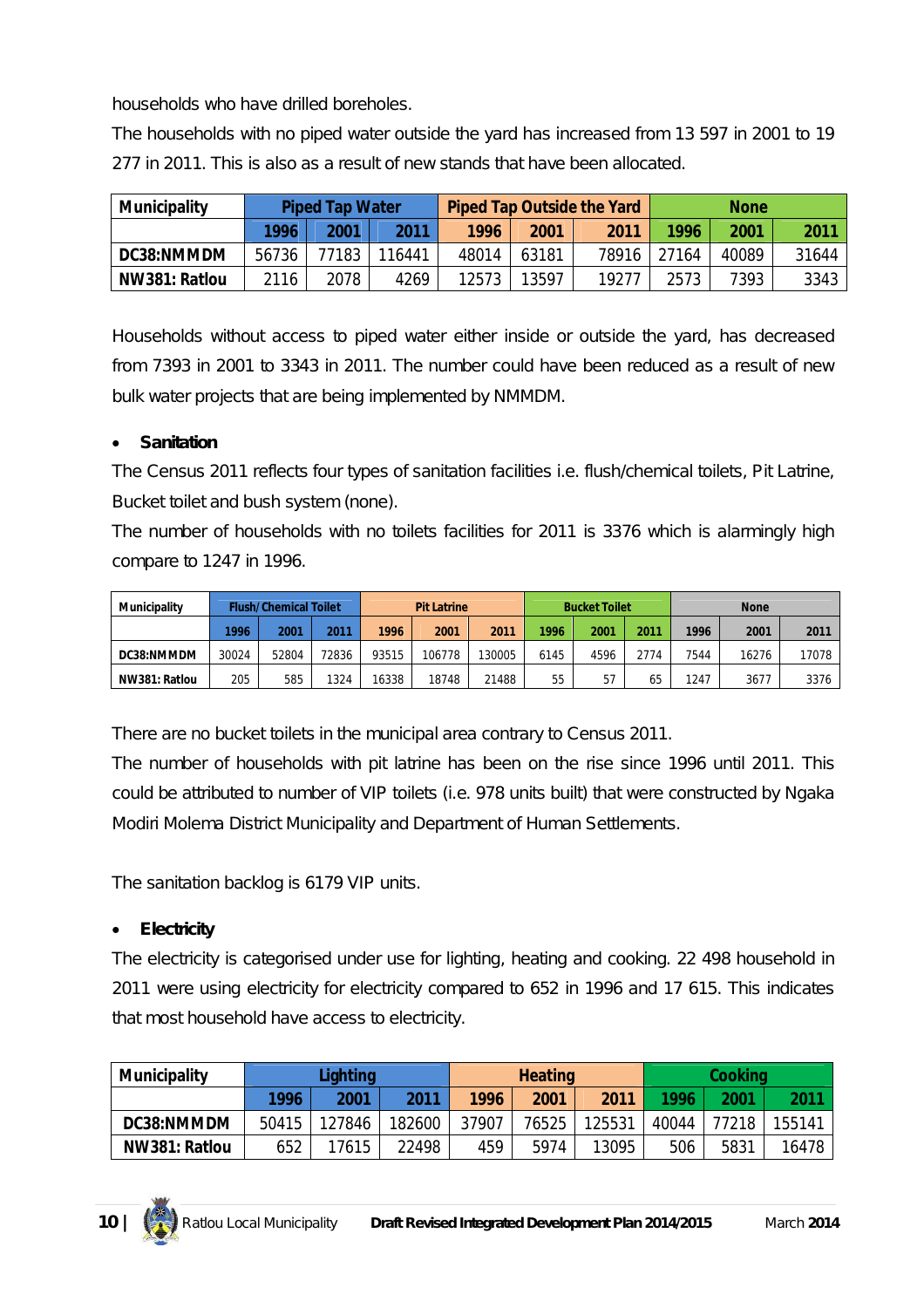The number of household using the same electricity for heating and cooking is 13 095 and 16 478 respectively. The number is lower compared to the one for those households using electricity for lighting. This could be as a result of cost saving attributed to high energy cost.

The electricity backlog is 1288 connections. The municipal Indigent Register has 11 286 households of which 6675 are receiving free basic electricity.

#### **Refuse Removal**

Majority of households remain to bury their rubbish or solid waste. This is an environmental concern, especially contamination of underground water as a result of seepage. This would also affect negatively any plans for recycling projects in the near future.

| <b>Municipality</b> | <b>Removed by local</b><br>authority |       |       |       | <b>Communal/Own refuse</b><br>dump |        | No rubbish disposal |       |       |
|---------------------|--------------------------------------|-------|-------|-------|------------------------------------|--------|---------------------|-------|-------|
|                     | 1996                                 | 2001  | 2011  | 1996  | 2001                               | 2011   | 1996                | 2001  | 2011  |
| DC38:NMMDM          | 32373                                | 44013 | 83489 | 93984 | 122063                             | 126676 | 9522                | 14378 | 13980 |
| NW381: Ratlou       | 35                                   | 91    | 350   | 16505 | 21319                              | 23920  | 1170                | 1658  | 2373  |

Community Works Programme (CWP) and Expanded Public Works Programme (EPWP) are being used for community cleaning within the municipal area.

#### **3.5 Socio-Economic Profile**

#### **Poverty Indicator**

Regarding development, Ratlou Local Municipality has experienced a slight improvement characterised by an increase in the human development index from 0.33 in 2000 to 0.34 in 2010. This improvement is further confirmed by the fact that there was decrease in the number of people leaving below a dollar per day from 11,030 in 2000 to 425 in 2010. Although the graph below indicates that 69% of people in the municipal area were leaving in poverty in 2010, it also indicates a positive trend in that in 2000, this figure stood at 80%.

The graph below shows an improvement in the life's of the people of Ratlou in that there was an overall decrease of the number of people in poverty from 80% in 2000 to 69% in 2010, an improvement of 11% in a 10 year period.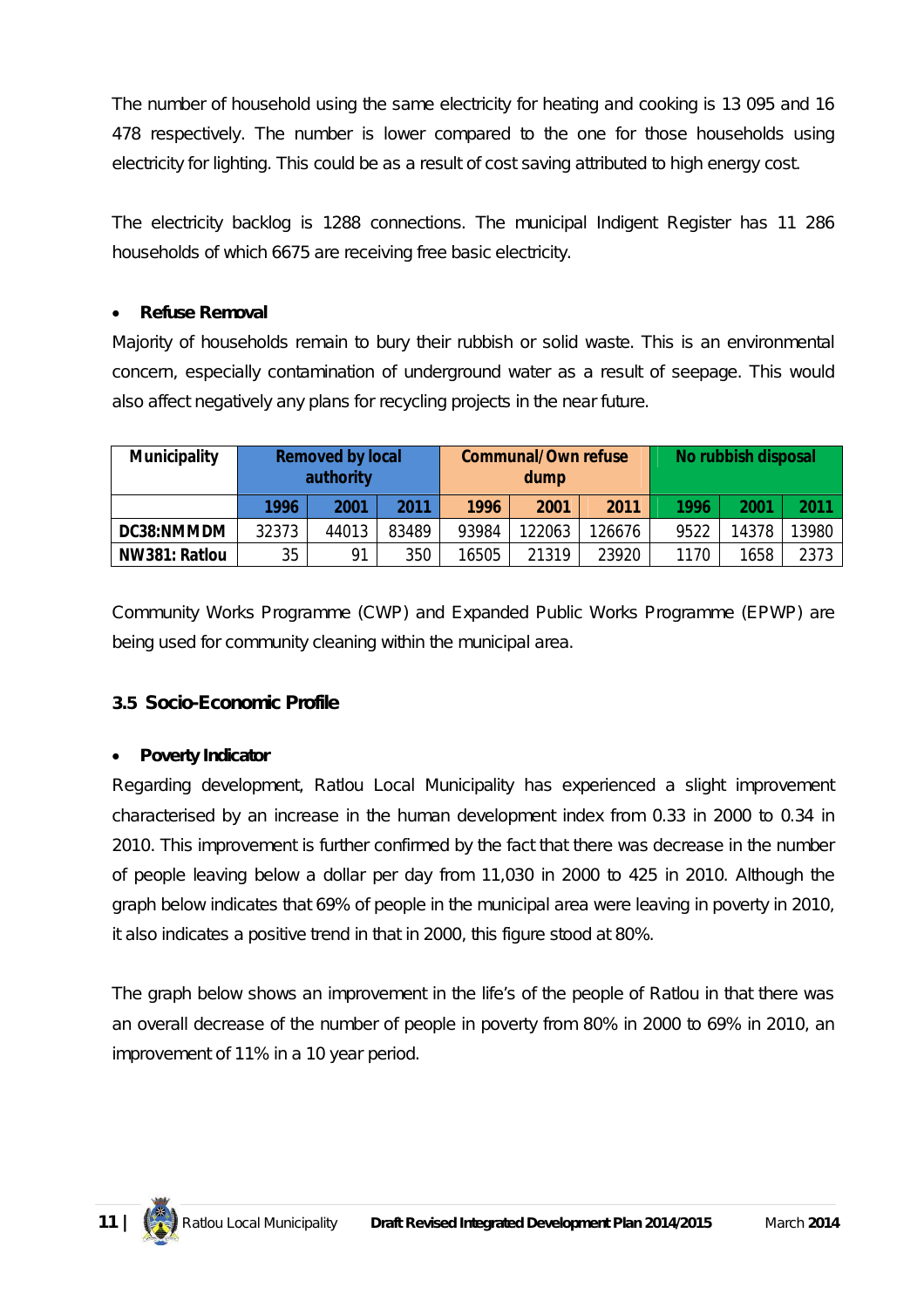

#### **Graph: Number of people in poverty (Source: Global Insight 2011)**

With regard to the overview poverty, the graph below shows that the number of people leaving in poverty increased from 1996 and peaked at in 2002 to about 85 000 from which it shows a sustained decrease to 69% or 70 000 and still decreasing.



**Graph: Poverty Overview (Source: Global Insight, 2011)**

#### **Education**

The literacy level (no schooling) has improved tremendously from 40.7% in 2001 to 28.9% in 2011, but this figure is small compared to the district average as indicate here below.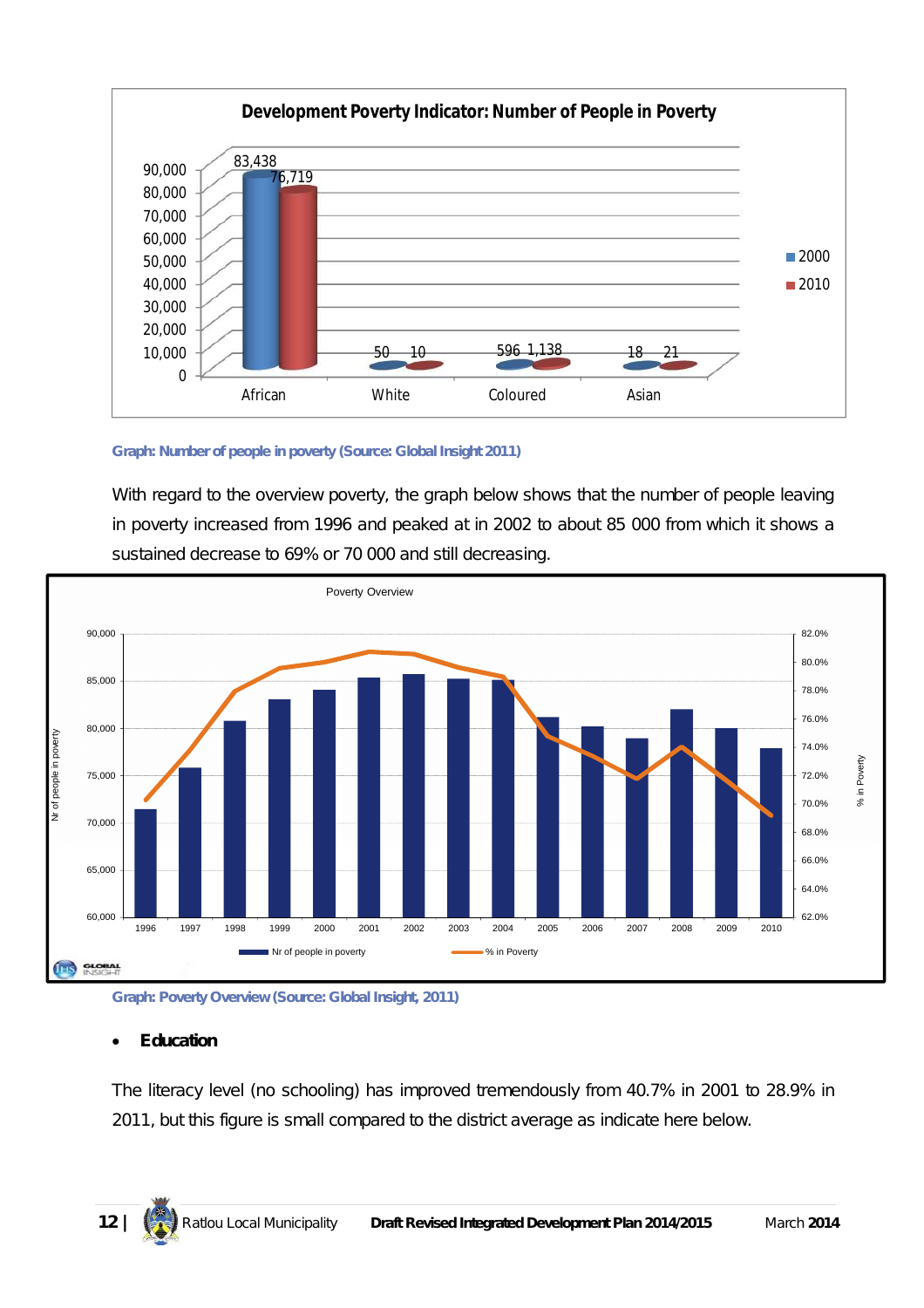| <b>Municipality</b> |      | No Schooling (%) |      | <b>Higher Education (%)</b> | Matric (%) |      |  |
|---------------------|------|------------------|------|-----------------------------|------------|------|--|
|                     | 2001 | 2011             | 2001 | 2011                        | 2001       | 2011 |  |
| DC38:NMMDM          | 27.2 | 17.0             | 5.9  | 8.1                         | 16.5       | 20.7 |  |
| NW381: Ratlou       | 40.7 | 28.9             | 2.0  |                             | 7.0        | 11.2 |  |

The percentage of matriculants has increased by 4.2% over the 10 year period.

#### **Employment**

There are about 8812 people employed and 6885 of those unemployed. 6587 people are categorised as discouraged work-seekers. 35 542 people are classified as not economically active. This number is alarming high.

| <b>Municipality</b> | <b>Unemployment Rate (%)</b> |      | Youth Unemployment Rate 15 - 34 Years (%) |      |  |
|---------------------|------------------------------|------|-------------------------------------------|------|--|
|                     | 2001                         | 2011 | 2001                                      | 2011 |  |
| DC38:NMMDM          | 47.1                         | 33.7 | 58.9                                      | 44.  |  |
| NW381: Ratlou       | 61.3                         | 43.9 | 69.9                                      | 52.4 |  |

The economically active population i.e. ages 15-64 comprises of 53.9% of the total population in 2011 same percentage as that of 2001.

| <b>Official Employment Status (2011)</b> | DC38: Ngaka Modiri Molema | NW381: Ratlou |  |  |
|------------------------------------------|---------------------------|---------------|--|--|
| Employed                                 | 149,334                   | 8,812         |  |  |
| Unemployed                               | 75,973                    | 6,885         |  |  |
| Discouraged work-seeker                  | 41,366                    | 6,587         |  |  |
| Other not economically active            | 245,495                   | 35,542        |  |  |
| Age less than 15 years                   |                           |               |  |  |
| Not applicable                           | 330,531                   | 49,512        |  |  |
| <b>Total Population</b>                  | 842,699                   | 107,339       |  |  |

There are currently 1240 people employed through the EPWP and CWP programme in the municipality.

#### **Tourism**

Figure 21 shows that tourism domestic growth was above 30%in 2002 to 2003, dropped to negative growth between 2005 and 2008 and has since grown to just above 20% in 2010. The figure also shows that despite low and negative growth between 2002 and 2006, international tourism showed a healthy and steady growth to match domestic growth at above 20% in 2010. Efforts to promote tourism are clearly bearing fruit but need to be accelerated to surpass early growth of above 30% experienced in 2003.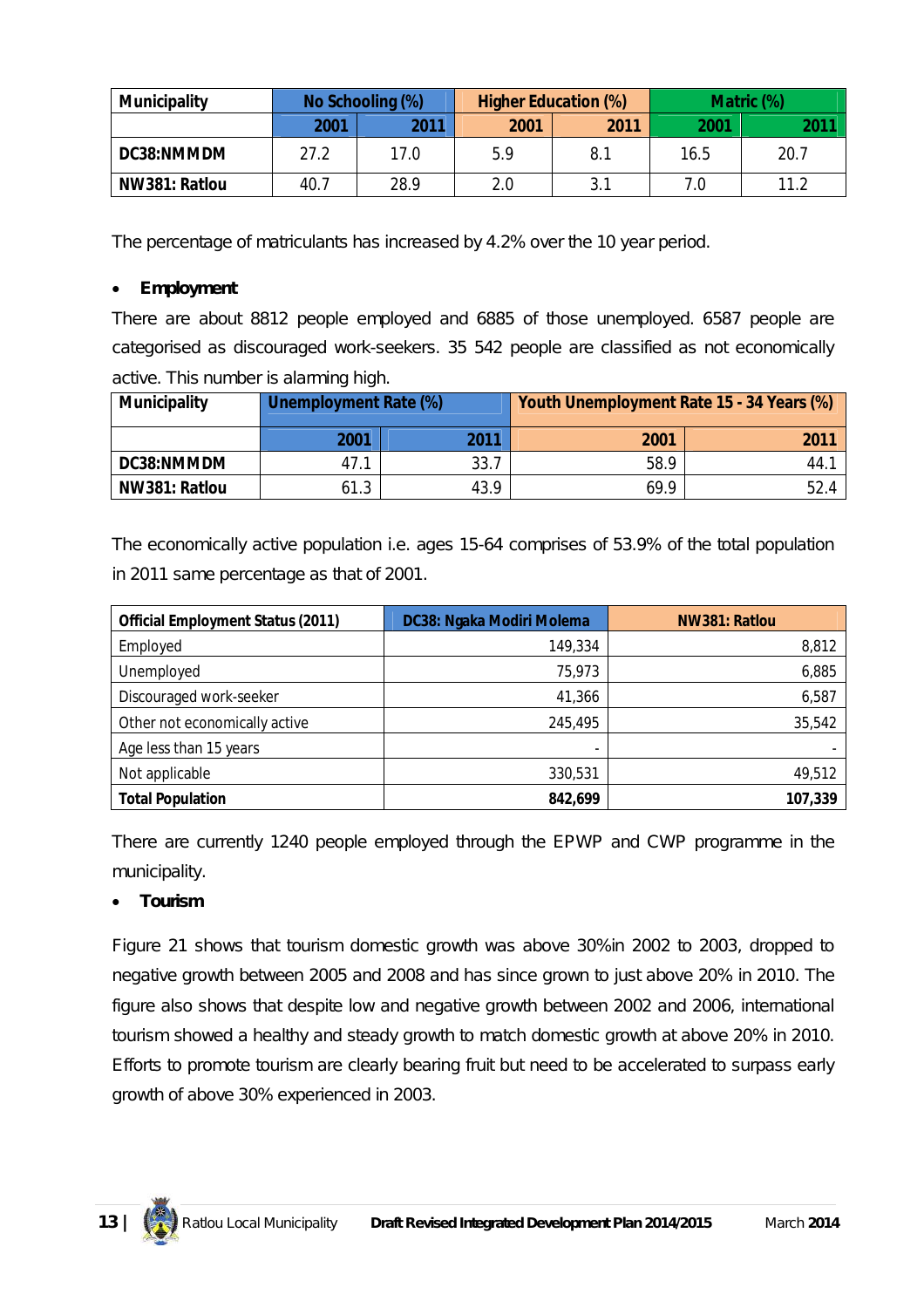

**Graph: Growth in Tourism (Source: Global Insight 2011)**

#### **Household Income**

The annual household income has increased from R12 426 in 2001 to R32 154 in 2011. It is the lowest in the district and this is consistent to the lower employment rate in Ratlou and the fact that there are no larger industries within the municipal area as compared to the other local municipalities in the district

| <b>Municipality</b>      |       | <b>Household Income (Rands)</b> |
|--------------------------|-------|---------------------------------|
|                          | 2001  | 2011                            |
| DC38:NMMDM               | 25870 | 32154                           |
| NW381: Ratlou            | 12422 | 32154                           |
| NW382: Tswaing           | 22287 | 55829                           |
| NW383: Mafikeng          | 34993 | 81940                           |
| NW384: Ditsobotla        | 27491 | 65613                           |
| NW385: Ramotshere Moilwa | 18273 | 51024                           |

#### **HIV/AIDS Profile**

Figure 3, reflecting the HIV/AIDS Profile shows a stabilization of HIV infections between 2008 to 2010 at around 12 000 in the blue legend of the graph but a continued increase in the development of full blown AIDS of between 500 and 550 individuals in the same period as shown by the orange legend of the graph. A test and treatment campaign could help reverse the development of full blown AIDS of infected individuals whilst a continued, sustained prevention programme could maintain and even reduce new infections as reflected in the blue legend of the graph.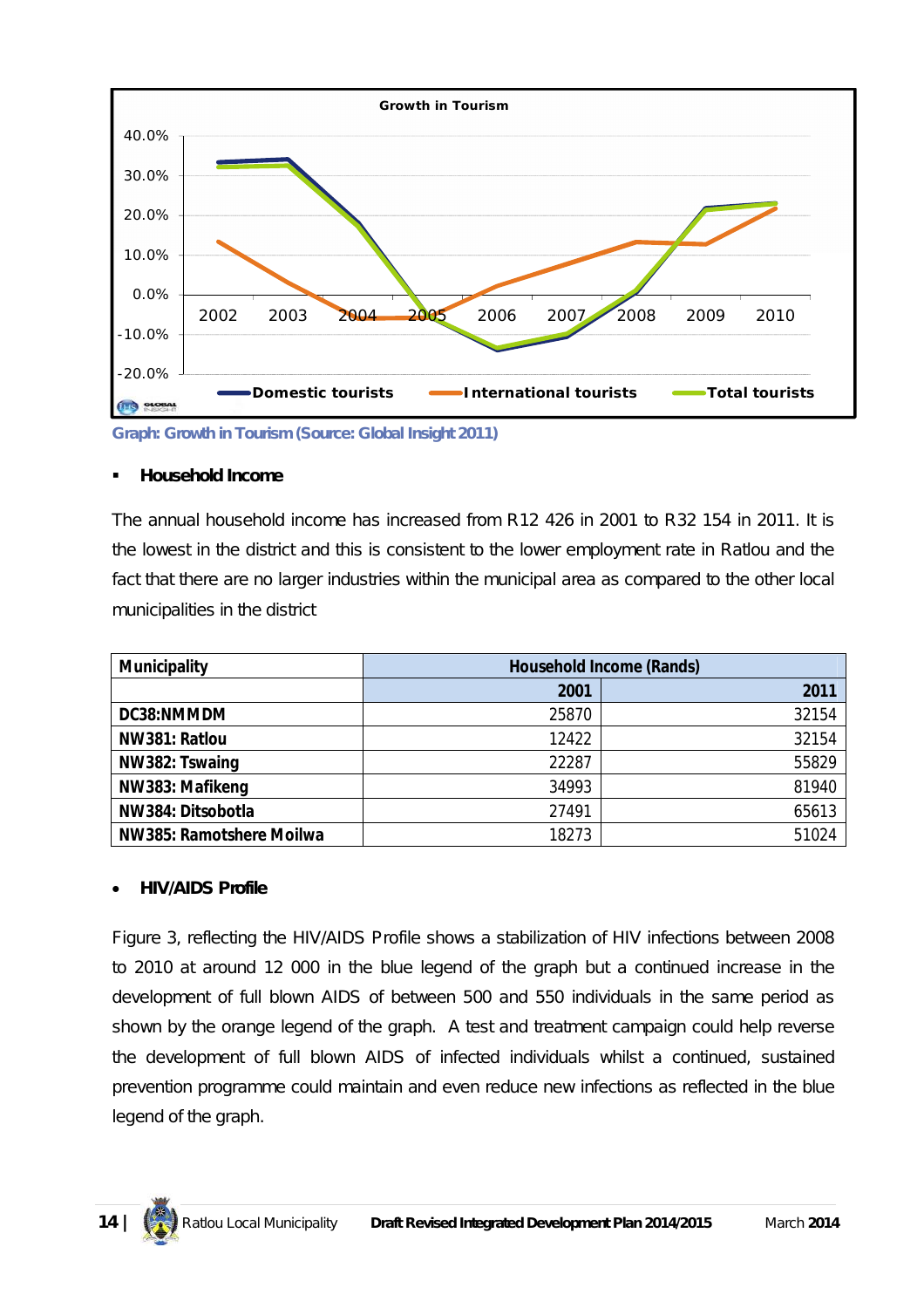

**Graph: HIV/AIDS Profile (Source: Global Insight 2011)**

#### **3.6 Summary of Community Needs per Ward and Village**

This IDP review has been an extensive stakeholder engagement (mainly the IDP Representative Forums and War Room meetings) process from 21 August 2013 when the Process Plan was adopted until March 2014 leading to the Draft IDP adoption.

The table below outlines comments and inputs that community members had raised across all sectors during the stakeholder engagement sessions indicated here above. The comments and inputs are also inclusive of those that were made during the development of the 5 year IDP that was adopted on the 14 March 2012.

| <b>WARD</b> | <b>VILLAGES</b>       | <b>NEEDS/COMMENTS</b>                   |                                                 |
|-------------|-----------------------|-----------------------------------------|-------------------------------------------------|
| 01          | <b>DINGATENG</b>      | Internal Roads to Schools               | <b>Clinic for Mabule</b><br>$\bullet$           |
|             | <b>MABULE</b>         | <b>Water Shortages</b><br>$\bullet$     | Water for Livestock<br>$\bullet$                |
|             | <b>MATHATENG</b>      | Renovations of ECDC                     | Shortage of Health<br>$\bullet$                 |
|             | <b>MASAMANE</b>       | <b>RDP Houses</b><br>$\bullet$          | Personnel                                       |
|             | <b>TSHIDILAMOLOMO</b> | Tarred road to Dingateng<br>$\bullet$   | 24hr Clinic Services<br>$\bullet$               |
|             | <b>MAKGORI</b>        |                                         |                                                 |
| 02          | <b>MAKGOBISTADT</b>   | Upgrading of internal road<br>$\bullet$ | Community Hall & Clinic at<br>$\bullet$         |
|             | <b>LOPORUNG</b>       | High Mass Lights                        | Logagane                                        |
|             | <b>DITLOUNG</b>       | Loporung to be developed                | Cell Phone Coverage<br>$\bullet$                |
|             | MAEYAEYANE            | Electricity infill                      | Plight of Water Operators<br>$\bullet$          |
|             | <b>SASANE</b>         | Community Hall<br>٠                     | Training of SMMEs<br>$\bullet$                  |
|             | <b>SELOSESHA</b>      | Pay point for social grants             | Loporung Access Road<br>$\bullet$               |
|             | LOGAGANE              | RDP/Emergency houses                    | <b>Public Transport Facilities</b><br>$\bullet$ |
|             |                       | Water                                   | Overcrowding at Masamane<br>$\bullet$           |
|             |                       | Solar Energy                            | Clinic                                          |
|             |                       | <b>Early Learning Centres</b>           |                                                 |

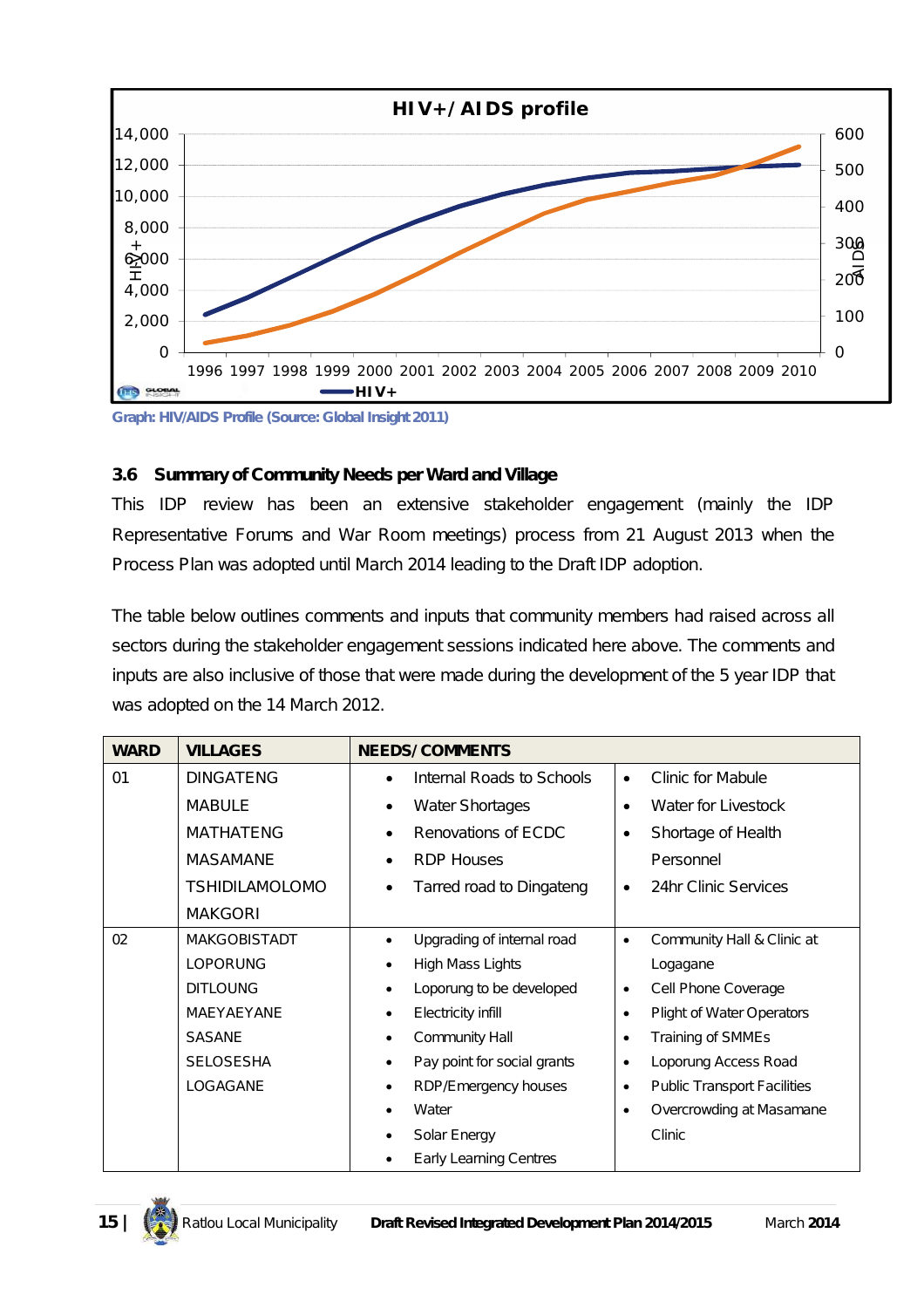| <b>WARD</b> | <b>VILLAGES</b>                                     | <b>NEEDS/ COMMENTS</b>                                                                                                                                                                                                                                                                                                      |                                                                      |  |
|-------------|-----------------------------------------------------|-----------------------------------------------------------------------------------------------------------------------------------------------------------------------------------------------------------------------------------------------------------------------------------------------------------------------------|----------------------------------------------------------------------|--|
| 03          | <b>DISANENG</b>                                     | <b>EPWP</b> projects<br>$\bullet$<br><b>Early Learning Centre</b><br>Benefits of crèche<br><b>Internal Roads</b><br>٠                                                                                                                                                                                                       | Water<br>$\bullet$<br>Sanitation<br>Electricity in the new<br>stands |  |
| 04          | <b>MOSHAWANE</b><br>LOGAGENG<br><b>MATLODING</b>    | Water<br>$\bullet$<br>Tarred road & Internal road<br>Location of SASSA office<br>Youth Development projects<br>٠<br>Sanitation (VIP)<br>٠<br>Electricity in the new stands (extensions)<br>$\bullet$<br>Shortage of water trucks and tanks<br>$\bullet$                                                                     |                                                                      |  |
| 05 & 14     | <b>SETLAGOLE</b>                                    | Water<br>$\bullet$<br>Powering of existing High Mass Lights<br>٠<br>Sensitive Land allocation by Chiefs<br>٠<br><b>Electrification of New Stands</b><br>Setlagole Telecentres Resuscitation<br>٠<br>Recruitment of EPWP beneficiaries                                                                                       |                                                                      |  |
| 06          | <b>MADIBOGO</b><br>(TLHAPING &<br>LOHATLHENG)       | Water<br>٠<br>Criteria used for funding Home Based Care groups<br>Water taps to RDP Standard<br>٠<br>Water taps not working<br>$\bullet$<br>Water Tankering not consistent<br>$\bullet$                                                                                                                                     |                                                                      |  |
| 07          | MADIBOGO-PAN<br><b>DIOLWANE</b>                     | Water<br>$\bullet$<br>Tarred road in the village<br>Extension of electricity<br>٠                                                                                                                                                                                                                                           |                                                                      |  |
| 08          | <b>KRAAIPAN</b><br>(GATHULO &<br><b>TLHAKAJENG)</b> | Water and Sanitation in the clinics, water connections<br>$\bullet$<br>Internal Roads, Kraaipan Bridge<br>Poor Health Care Services (Ambulance Response Time)<br>Sanitation<br><b>Upgraded Gravel Roads</b><br>٠<br>High Mass Lights (Not Operational)<br>٠<br><b>EPWP</b> existence<br>Crime<br>Infrastructure development |                                                                      |  |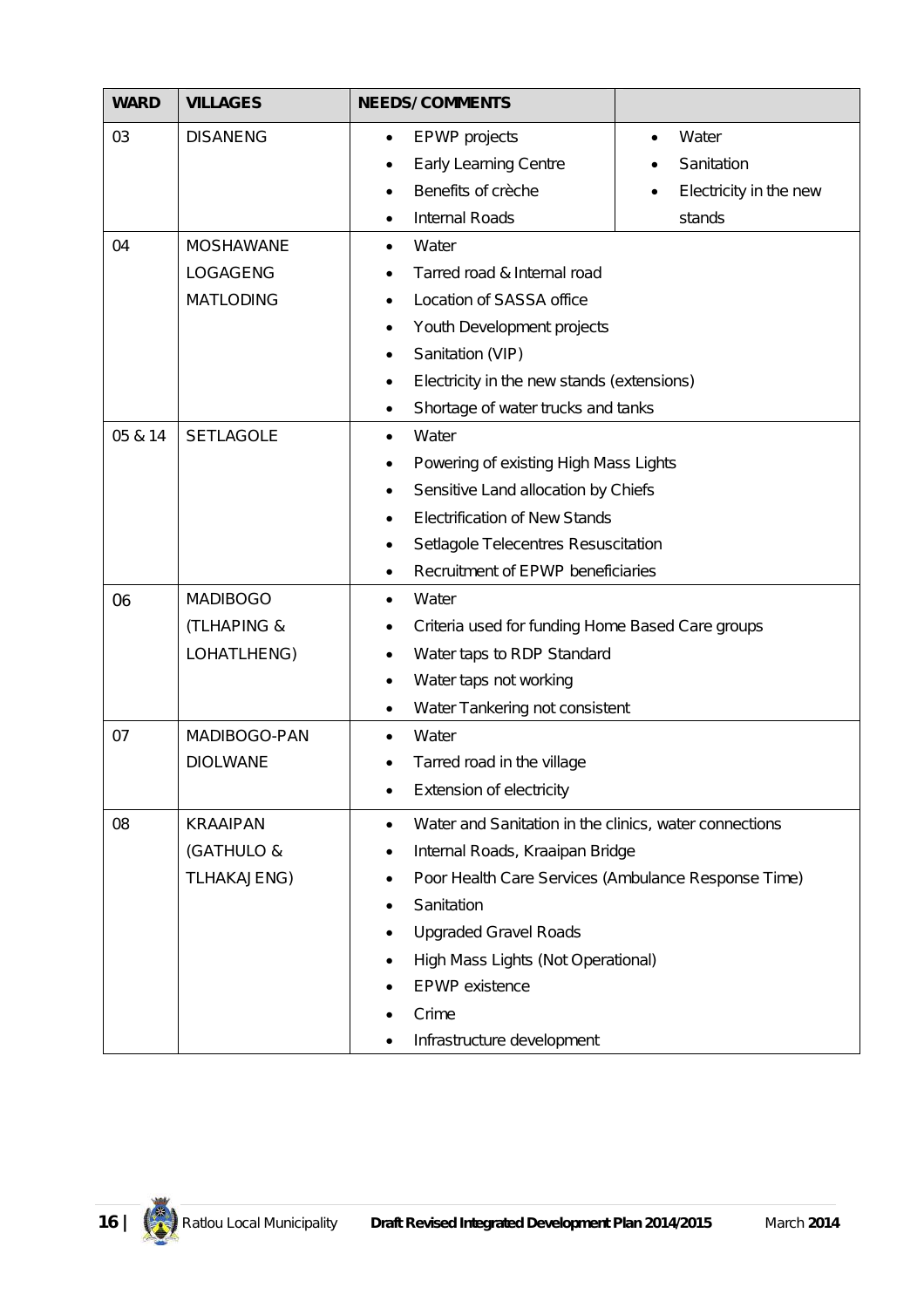| <b>WARD</b> | <b>VILLAGES</b>                                           | <b>NEEDS/ COMMENTS</b>                                                                                                                                                                                                                                                                                                                           |  |  |
|-------------|-----------------------------------------------------------|--------------------------------------------------------------------------------------------------------------------------------------------------------------------------------------------------------------------------------------------------------------------------------------------------------------------------------------------------|--|--|
| 09          | <b>MADIBOGO</b><br>(MOTSITLANE)                           | Water<br>٠<br>Provision of Water Tanks<br>Tar Road from Motsitlane to Madibogo Pan<br>$\bullet$<br>EPWP/CWP Programme<br>٠                                                                                                                                                                                                                       |  |  |
|             | <b>MADIBOGO</b><br>(GARELENG)                             | Youth Development Centre<br>$\bullet$<br>Water extension<br><b>Bridge</b><br>Sanitation (VIP)<br>Community hall                                                                                                                                                                                                                                  |  |  |
| 10 & 08     | MAREETSANE                                                | <b>Water Extension</b><br>Sanitation (VIP)<br>Funding to Home Based<br><b>LED</b> projects<br><b>RDP Houses</b><br><b>Care Centres</b><br>٠<br><b>Educational Bursaries</b><br><b>Recruitment of EPWP</b><br>Internal roads &<br>beneficiaries to be equal<br>٠<br>in all wards<br>upgrading of existing<br>ones.<br>Agricultural Workshops<br>٠ |  |  |
| 11          | <b>KRAAIPAN</b>                                           | Water<br><b>Home Based Cares</b><br>$\bullet$<br>$\bullet$<br>Construction of gravel<br>Business plan workshop<br>Agricultural workshops<br>road<br>Kraaipan Bridge<br>Nepotism on recruitment<br>Criteria used by Social<br>and Awarding of tenders<br>Development for funding                                                                  |  |  |
| 12          | <b>MADIBOGO</b><br>(MOROLONG<br>LENGANENG<br>DIKGATLHONG) | <b>RDP</b> houses<br>Information about roll-over (of budget for uncompleted<br>projects)<br>Criteria for funding HCBC<br>$\bullet$<br>Speed humps for road R507<br>٠<br>Development of Madibogo Station<br>٠                                                                                                                                     |  |  |
| 13          | THUTLHWANE<br><b>SETLHWATLHWE</b>                         | Water<br><b>LED Projects Support</b><br>$\bullet$<br>$\bullet$<br>SetIhwatIhwe Community<br><b>RDP</b> houses<br>Land Claims finalisation<br>Hall<br>Internal roads<br>Unfair recruitment<br>$\bullet$<br>SetIhwatIhwe Bridge                                                                                                                    |  |  |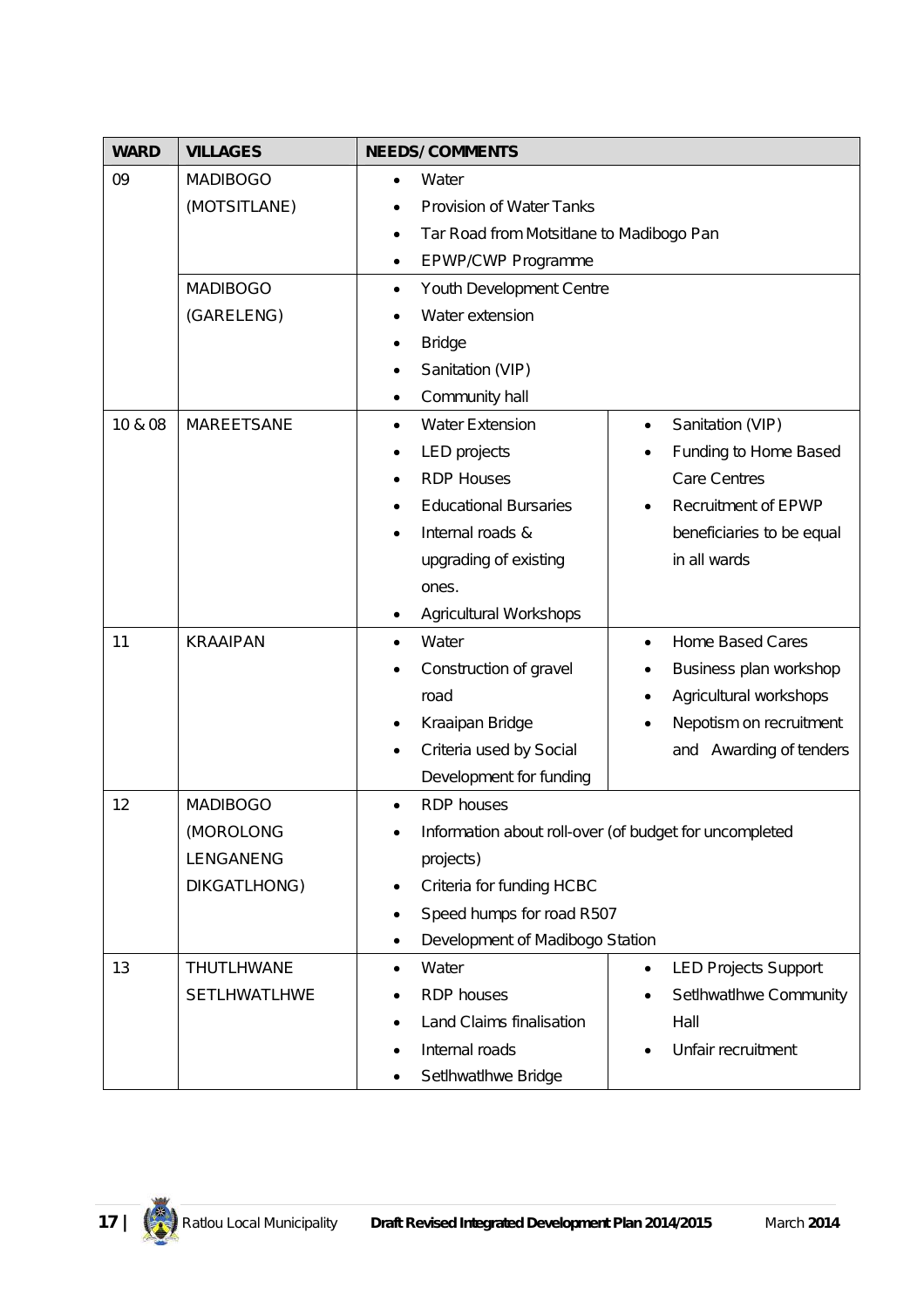## **4. INTERNAL STRUCTURES OF THE MUNICIPALITY**

#### **4.1 Council**

The Council has 28 Councillors (14 Proportional Representation (PR) Councillors and 14 Ward Councillors). The Speaker is the Chairperson of Council. The party-political representation of Councillors is reflected in the table below:

| <b>Political Party</b>                   | <b>Number of Councillors</b> | <b>Gender Distribution</b> |        |  |
|------------------------------------------|------------------------------|----------------------------|--------|--|
|                                          |                              | <b>Male</b>                | Female |  |
| African National Congress (ANC)          | 22                           | 8                          | 14     |  |
| Congress of the People (COPE)            |                              |                            |        |  |
| Democratic Alliance (DA)                 |                              |                            |        |  |
| United Christian Democratic Party (UCDP) |                              |                            |        |  |
| <b>TOTAL</b>                             | 28                           | 12                         | 16     |  |

**Party Political Representation (Source: www.elections.org.za, 2011)**

The municipality has 48,231 voters, registered for the forthcoming provincial and national government elections to be held on the 7 May 2014.

#### **4.2 Political Leadership**

#### **Executive Committee**

The Mayor is the chairperson of the Executive Committees which comprises of chairpersons of the five portfolios (Section 79 Committees (Municipal Structures Act 117, 1998)). Section 79 Committees are responsible for monitoring service delivery and they report to Council.

| <b>Position</b>            | <b>Incumbent</b>         | <b>Function</b>                                             |
|----------------------------|--------------------------|-------------------------------------------------------------|
| Mayor                      | Cllr P. V. Mance         | Chairperson of the Executive Committee                      |
|                            |                          | Responsible for the political direction of the municipality |
|                            |                          | Accounts to council                                         |
| <b>Executive Committee</b> | Same as Chairpersons of  | Identify the needs of the municipality                      |
|                            | the Portfolio Committees | Review and evaluate those needs in order of priority        |
|                            |                          | Recommends strategies, programme and services to            |
|                            |                          | address the needs                                           |
| <b>Speaker</b>             | Cllr M. R. Mongala       | Presides over Council meetings                              |
|                            |                          | Ensuring that Council meets quarterly                       |
|                            |                          | Must maintain order during meeting                          |
|                            |                          | Ensures adherence to council rules                          |

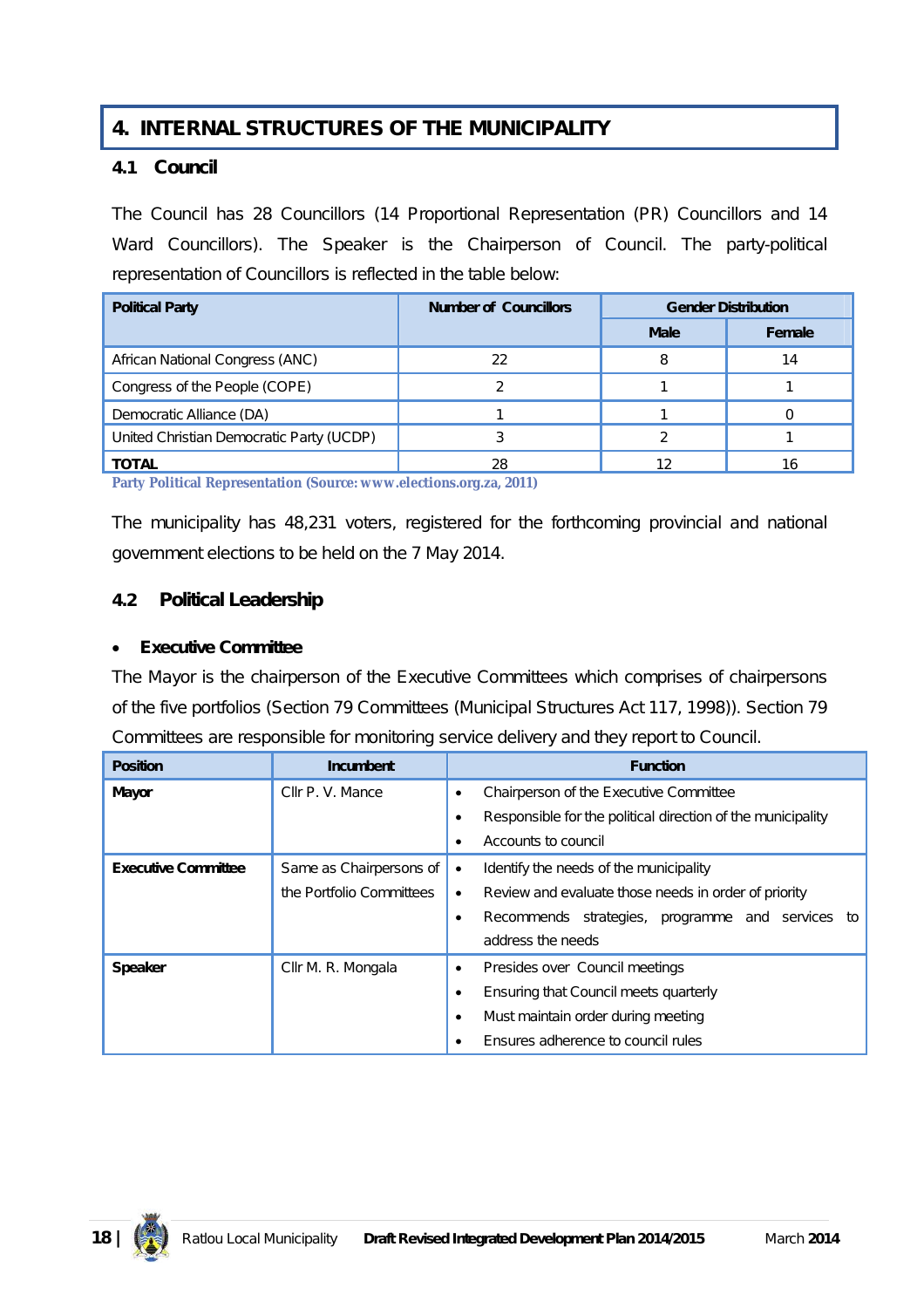The portfolio committees are depicted in the table below:

| <b>Portfolio Committee</b>                              | Chairperson       |
|---------------------------------------------------------|-------------------|
| Human Resource & Corporate Support (Corporate Services) | Cllr V Shomolekae |
| <b>Social Services (Community Services)</b>             | Cllr M Khumalo    |
| LED and Agriculture (Planning & Development)            | Cllr M Bank       |
| <b>Infrastructure Development (Technical Services)</b>  | Cllr A Matebele   |
| Finance (Budget & Treasury)                             | Cllr P Mokgosi    |

Standing Committees (Section 80 of the Municipal Structures Act No. 117 of 1998) are permanent Council committees which are responsible for holding Council accountable in terms of its decisions and operations. The committees are chaired by councillors who are not members of the Executive Committee. Ratlou Local municipality has the following standing committees:

| <b>Name</b>                                |  | <b>Functions</b>                                        |  |
|--------------------------------------------|--|---------------------------------------------------------|--|
| <b>Rules Committee</b>                     |  | Develops and approves rules for the proceedings         |  |
|                                            |  | Determines focus areas to capacitate Councillors        |  |
|                                            |  | Allocates members to various committees                 |  |
| <b>Municipal Public Accounts Committee</b> |  | Provides political oversight over financial management, |  |
|                                            |  | accounts and overall performance                        |  |

The municipality has also an Audit Committee which is established in terms of Section 166 (1) of Municipal Finance Management Act, 2003 (Act No. 56 of 2003).

| <b>Name</b>            | Functions (MFMA Sec. 166 (2)) |                                                             |
|------------------------|-------------------------------|-------------------------------------------------------------|
| <b>Audit Committee</b> |                               | Advise the municipal council and administration of the      |
|                        |                               | municipality                                                |
|                        |                               | Respond to the council on any issues raised by the          |
|                        |                               | Auditor-General in the audit report                         |
|                        |                               | Carry out such investigations into the financial affairs of |
|                        |                               | the municipality                                            |
|                        |                               | Perform such other functions as may be prescribed           |

#### **4.3 Municipal Administration**

The Municipal Manager is responsible for the overall management of the municipality. The administrative wing of the municipality is made up of 6 departments, including the Office of the Municipal Manager.

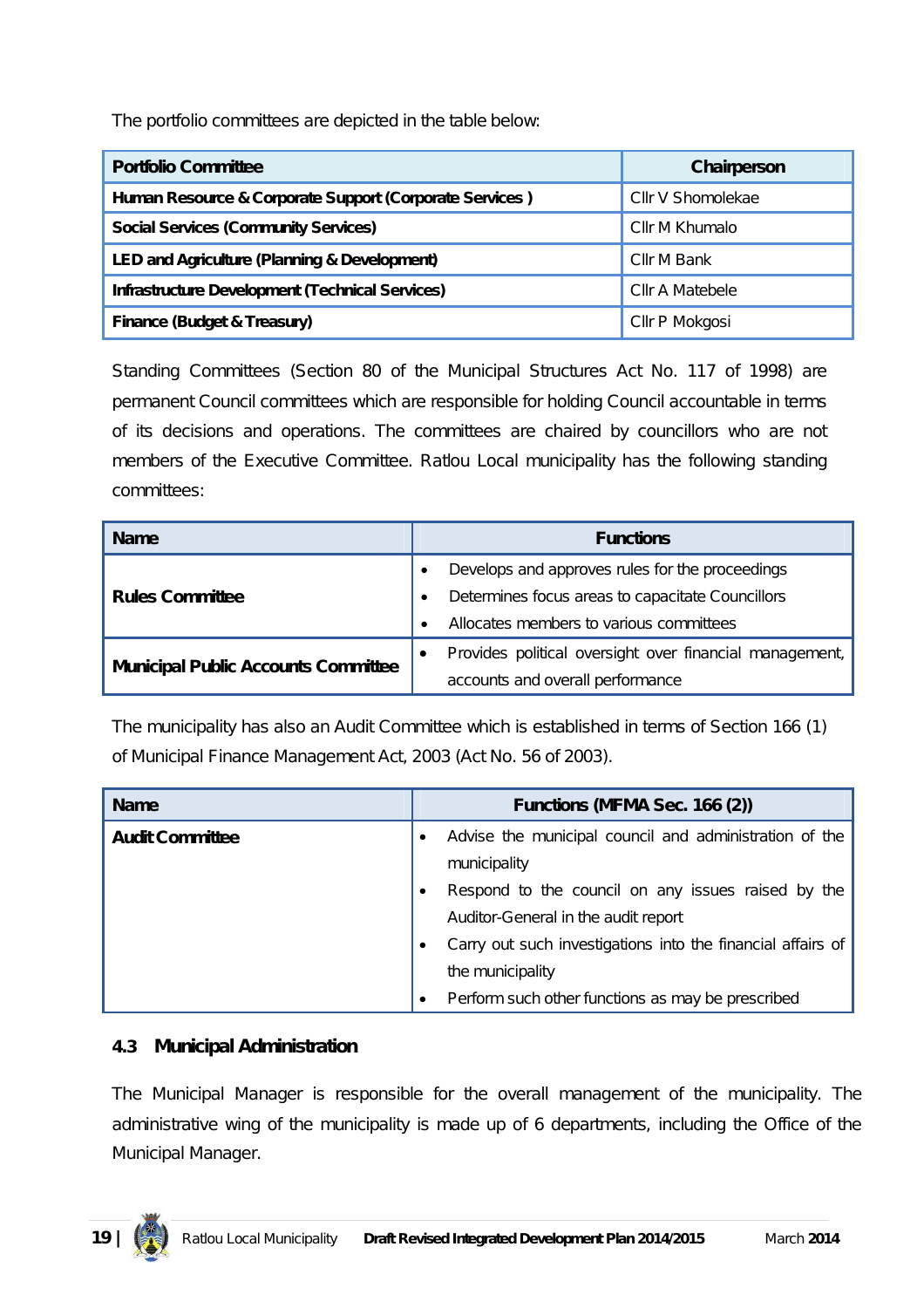| <b>Department</b>                                                                                                                                                                                                                                             | <b>Office of the Municipal Manager</b>                                                                                                                                                  |                                                                                                                                                                                                                                           |  |
|---------------------------------------------------------------------------------------------------------------------------------------------------------------------------------------------------------------------------------------------------------------|-----------------------------------------------------------------------------------------------------------------------------------------------------------------------------------------|-------------------------------------------------------------------------------------------------------------------------------------------------------------------------------------------------------------------------------------------|--|
| <b>Functions</b>                                                                                                                                                                                                                                              | Internal Audit,<br>$\bullet$<br>PMS, Information Technology,<br>٠<br>Communication & Public Participation,<br>٠<br>Support to Office of the Speaker and Support to Office of the Mayor  |                                                                                                                                                                                                                                           |  |
| Department                                                                                                                                                                                                                                                    | <b>Corporate Support Services</b>                                                                                                                                                       | <b>Budget and Treasury</b>                                                                                                                                                                                                                |  |
| <b>Functions</b>                                                                                                                                                                                                                                              | Human Resources Management,<br>$\bullet$<br>Legal Services, Corporate Administration,<br>$\bullet$<br>Council support services and<br>$\bullet$<br><b>Fleet Management</b><br>$\bullet$ | Revenue and Expenditure Services<br>٠<br>Financial management and Budgetary<br>$\bullet$<br><b>Services</b><br>Supply Chain Management Services<br>٠                                                                                      |  |
| Department                                                                                                                                                                                                                                                    | <b>Community Development Services</b>                                                                                                                                                   | <b>Technical Services</b>                                                                                                                                                                                                                 |  |
| Land, Parks and Cemeteries, Libraries<br>$\bullet$<br><b>Community Facilities</b><br>$\bullet$<br><b>Functions</b><br>Environmental Health, Public Safety,<br>$\bullet$<br>Waste Management and Disaster<br>$\bullet$<br>Management<br><b>Social Services</b> |                                                                                                                                                                                         | <b>Civil Engineering Services</b><br>$\bullet$<br>Municipal Roads and Storm Water<br>$\bullet$<br><b>Water Services Facilitation</b><br>$\bullet$<br>Electricity<br>٠<br><b>Public Works</b><br>$\bullet$<br>Municipal Assets Maintenance |  |
| <b>Department</b>                                                                                                                                                                                                                                             | <b>Town Planning and Development</b>                                                                                                                                                    |                                                                                                                                                                                                                                           |  |
| <b>Functions</b>                                                                                                                                                                                                                                              | Integrated Development Planning<br>$\bullet$<br>Local Economic Development<br>$\bullet$<br>Agriculture, Tourism & Heritage                                                              | Spatial Planning & Building Regulation<br>$\bullet$<br><b>Municipal Valuations</b><br>$\bullet$<br>Land Use Management                                                                                                                    |  |

#### The departments and their functions are contained in the table below:

#### **4.4 Municipal Top Organizational Structure**



A detailed organisational structure is attached as *Annexure B*

#### **4.5 Management of the IDP Process**

#### **4.5.1 Roles and Responsibilities for the IDP Process**

| <b>Structure</b>           |           | <b>Function</b>                                                                |  |  |
|----------------------------|-----------|--------------------------------------------------------------------------------|--|--|
| <b>Municipal Council</b>   |           | Consider and adopt a Process Plan                                              |  |  |
|                            |           | Consider, adopt and approve the IDP                                            |  |  |
| IDP Management Committee - |           | Decide on the process plan                                                     |  |  |
| Chaired by the Municipal   | $\bullet$ | Be responsible for the overall management, co-ordination and monitoring of the |  |  |
| Manager                    |           | process and drafting of the IDP                                                |  |  |

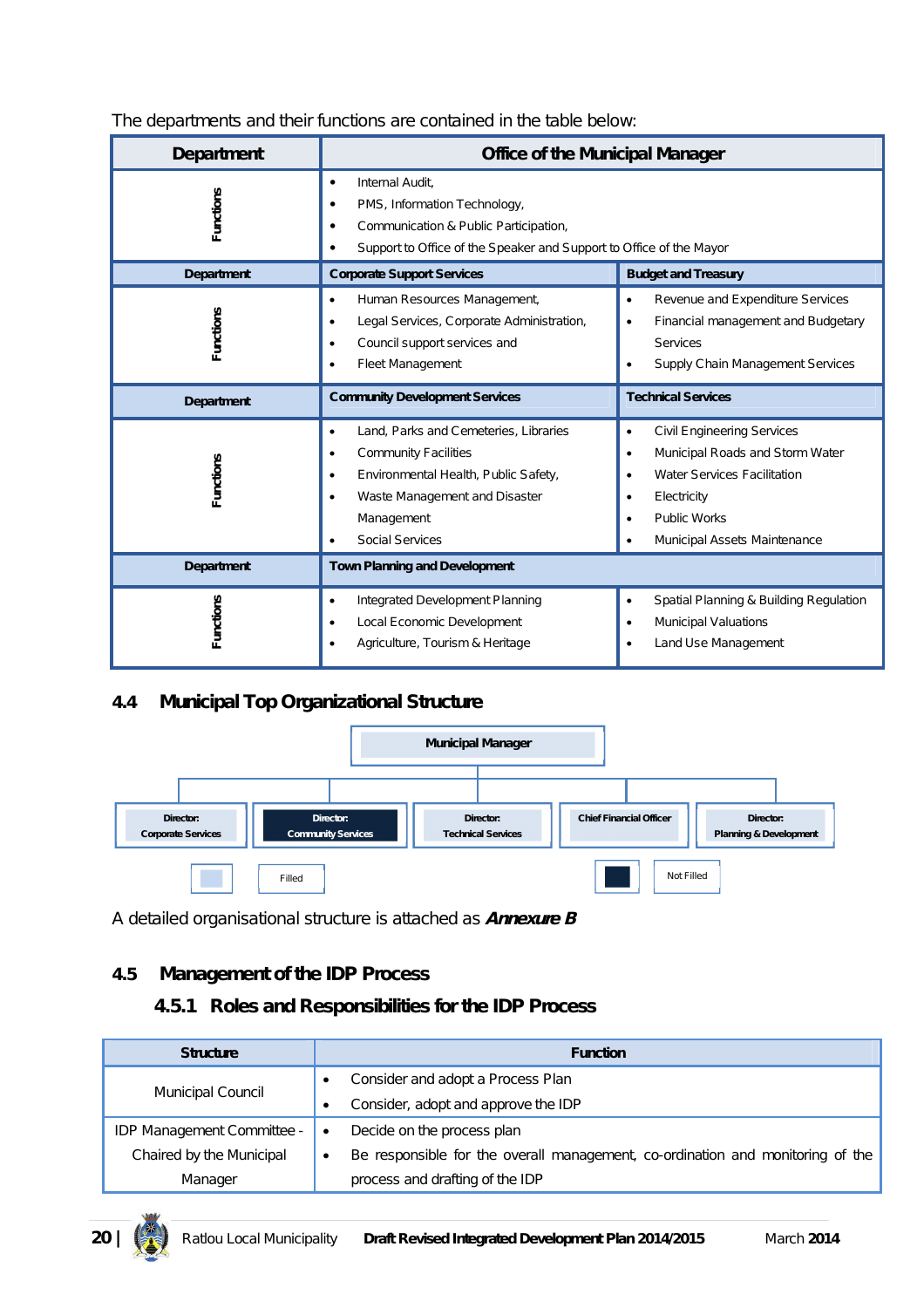| Decide on the roles and responsibilities of persons involved in the process            |
|----------------------------------------------------------------------------------------|
|                                                                                        |
|                                                                                        |
|                                                                                        |
|                                                                                        |
|                                                                                        |
|                                                                                        |
|                                                                                        |
|                                                                                        |
|                                                                                        |
| Ensures that the municipality has an IDP Process Plan - communicated internally        |
|                                                                                        |
| Provide relevant technical, sector and financial information to be analysed for        |
|                                                                                        |
| Contribute technical expertise in the consideration and finalisation of strategies and |
|                                                                                        |
|                                                                                        |
| Take the responsibility for preparing amendments to the draft IDP for submission to    |
| the municipal council for approval and the MEC for Local Government for alignment      |
|                                                                                        |
|                                                                                        |
| Providing an organisational mechanism for discussion, negotiation and decision-        |
|                                                                                        |
|                                                                                        |
|                                                                                        |
|                                                                                        |
|                                                                                        |
|                                                                                        |
|                                                                                        |
|                                                                                        |

#### **4.5.2 The Intergovernmental Relations Framework**

This principle of intergovernmental cooperation is enjoined by the Intergovernmental Relations Act, which compels different organs of state to plan and execute plans together. In order to achieve this cooperation, Ratlou Local Municipality makes optimal use of the following IGR structures to achieve integrated planning.

| <b>Name of IGR Structure</b>     | <b>Composition</b>                                             | <b>Function</b>                                                                |
|----------------------------------|----------------------------------------------------------------|--------------------------------------------------------------------------------|
| <b>Mayors Forum</b>              | Mayors, with municipal Managers<br>providing technical support | Give political directives                                                      |
| <b>Speakers Forum</b>            | Speakers of District and local<br>municipalities               | Champion public participation                                                  |
| <b>Municipal Managers' Forum</b> | <b>Municipal Managers</b>                                      | Give advises to political structures<br>and take administrative accountability |

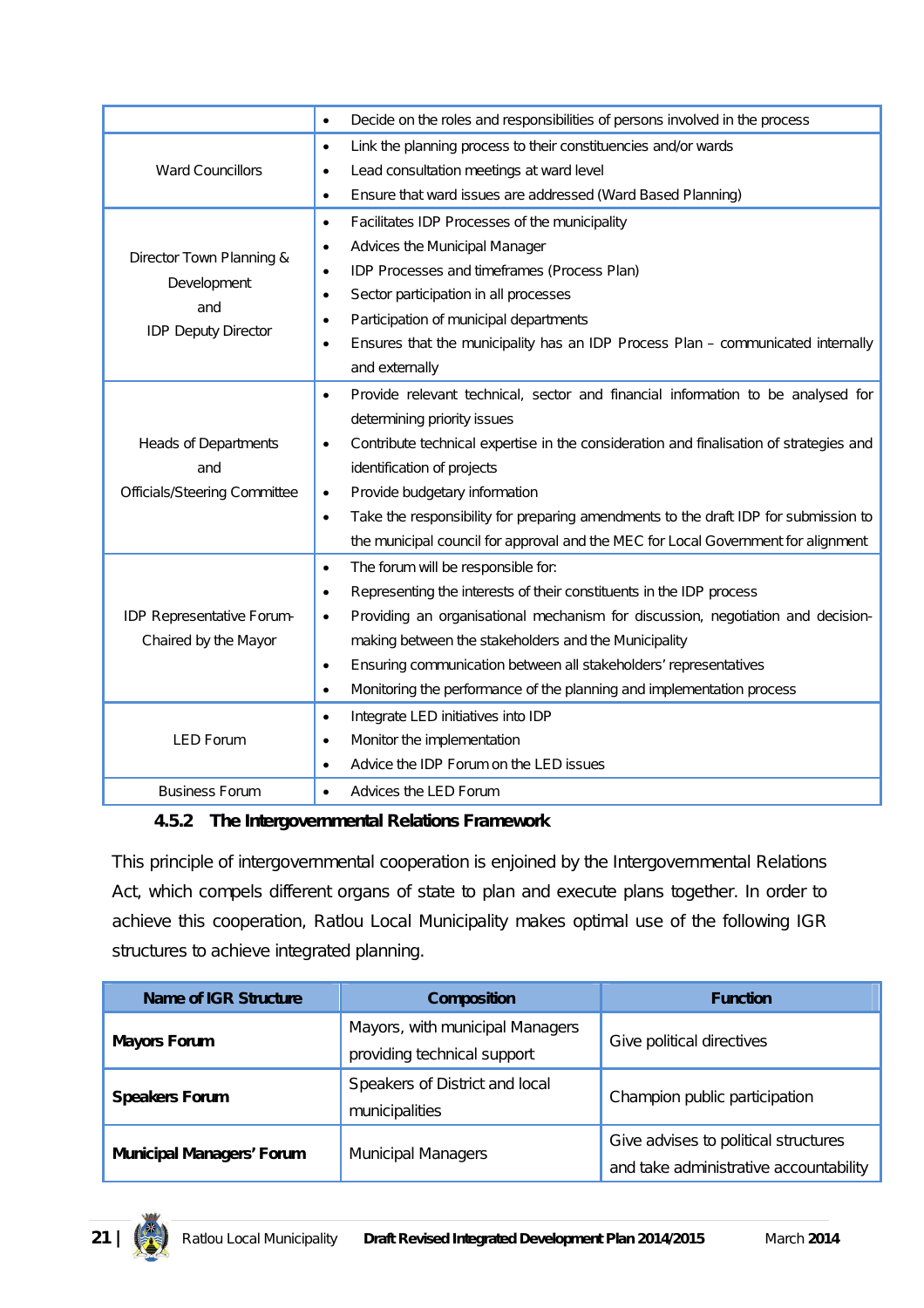| <b>Technical Cluster Forums</b> | Directors of departments and<br>Directors of sector departments                      | Advises municipal managers on<br>issues affecting their departments                                                                 |
|---------------------------------|--------------------------------------------------------------------------------------|-------------------------------------------------------------------------------------------------------------------------------------|
| <b>IDP Forum</b>                | Planning Directors of municipalities<br>in the District                              | Run the processes of IDP Review                                                                                                     |
| <b>CFO's Forum</b>              | CFO's of the District and Local<br><b>Municipalities</b>                             | Ensure Municipal Fiscal Compliance in<br>the District.<br>Give support & advice<br>Budget alignment to key priorities &<br>synergy. |
| <b>Local Manager's Forum</b>    | Managers of sector departments<br>within Ratlou and Municipal<br>Directors/ Managers | Advisory role for the IDP Rep Forum<br>Projects and programmes alignment                                                            |

**IGR Structures**

#### **4.6 IDP/BUDGET Process Plan for 2014/2015**

The 2014/2015 IDP Process Plan was adopted by Council on the 21 August 2014 in line with Section 28 of Municipal Systems Act (Act No. 32 of 2000). Detailed actual performance evidence is attached on *Annexure C.*

| <b>PLANNED DATE</b>                 | <b>IDP</b>                                                                                                        | <b>BUDGET</b>                                  | <b>ACTUAL PERFORMANCE</b>                                                                                                                                                      |
|-------------------------------------|-------------------------------------------------------------------------------------------------------------------|------------------------------------------------|--------------------------------------------------------------------------------------------------------------------------------------------------------------------------------|
| 29 July 2013                        | IDP Representative Forum: Establishment &<br>Process Plan                                                         |                                                | Registrations for IDP Forum members<br>were advertised in the newspaper<br>(Mafikeng Mail), the forum was held<br>on the 01 August 2013 were the<br>Process Plan was presented |
| 21 August 2013                      | Council Sitting: Adopts Process Plan                                                                              |                                                | Council adopted the Process Plan on<br>the 21 August 2013. Resolution No.<br>38/2013                                                                                           |
| 12 September 2013                   | IDP Representative Forum: Analysis Phase                                                                          |                                                | The forum was held on the 12<br>September 2013                                                                                                                                 |
| 30 October 2013-01<br>November 2013 | <b>Strategic Planning Session: Strategies</b><br>Phase                                                            |                                                | The Strategic Planning session was<br>held in Christiana from 30 October<br>2013 to 01 November 2013                                                                           |
| 13 November 2013                    | IDP Representative Forum: Strategies<br>Phase                                                                     |                                                | The Strategic Planning Resolutions<br>were presented at the forum held on<br>the 20 November 2013                                                                              |
| 06 December 2013                    |                                                                                                                   | <b>Budget Committee: First</b><br>Draft Budget | The Budget Committee meeting was<br>held on the 19 December 2013 to deal<br>with the draft budget and adjustment<br>budget                                                     |
| 08 January 2014                     | IDP Representative Forum: Projects &<br>Integration, Half year Report, Draft Annual<br>Report & Adjustment Budget |                                                | The Sector Department/ State Entities<br>submitted their funded projects to be<br>implemented in Ratlou at the IDP<br>Forum held on the 13 February 2014,                      |

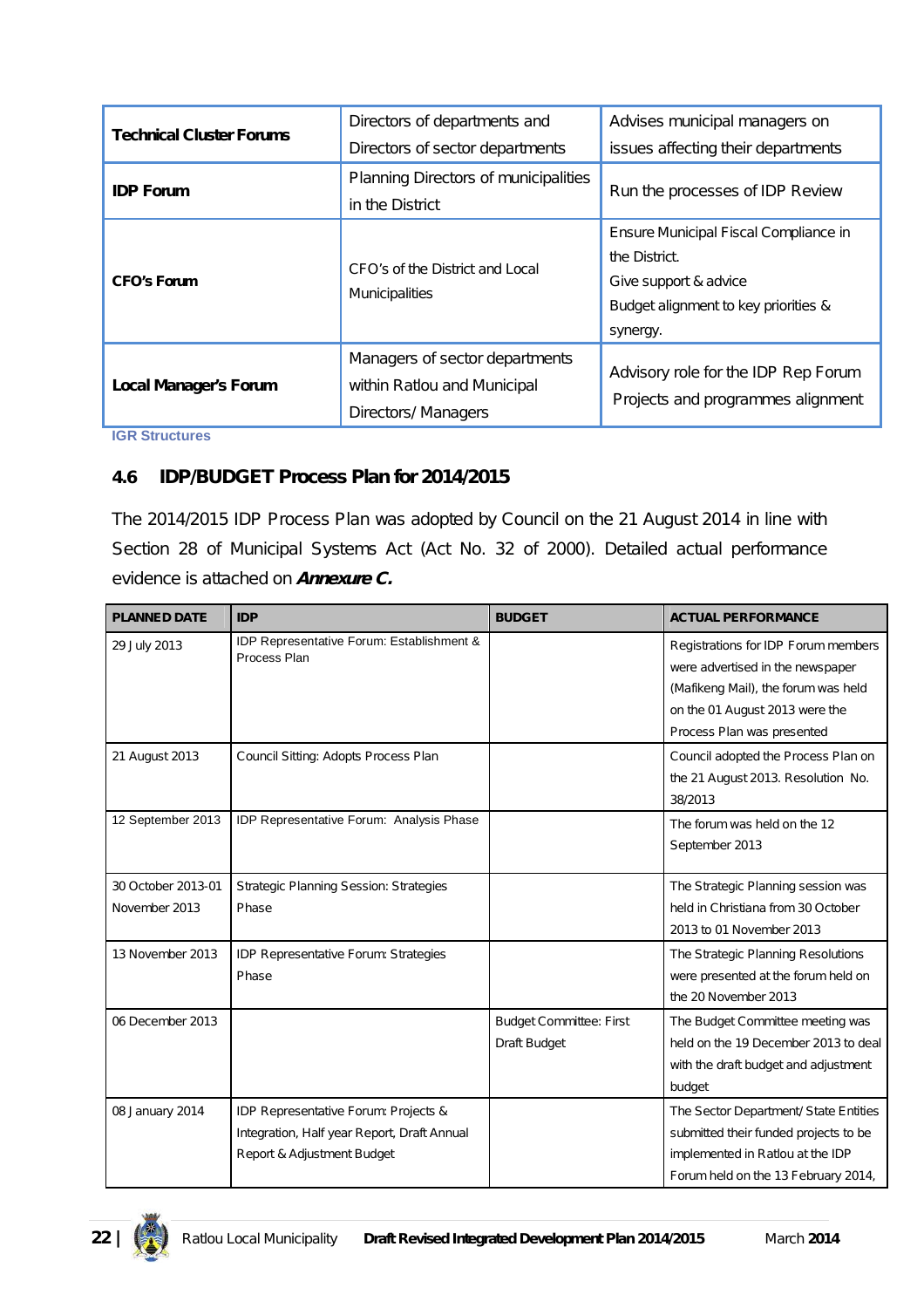| <b>DATE</b>              | <b>IDP</b>                                                                                                                      | <b>BUDGET</b>                                                                                                                                                  | <b>ACTUAL PERFORMANCE</b>                                                                                                                                                     |
|--------------------------|---------------------------------------------------------------------------------------------------------------------------------|----------------------------------------------------------------------------------------------------------------------------------------------------------------|-------------------------------------------------------------------------------------------------------------------------------------------------------------------------------|
| 24 January 2014          | Council Sitting: Half Year IDP performance<br>report and Draft Annual Report for<br>2012/2013, Adjustment Budget                | -Tabling of the Adjustment<br><b>Budget</b><br>- Finalize detailed operating<br>& capital budgets, integrate &<br>align to IDP and finalize<br>budget policies | Council sitting held on the 30 January<br>2014 to consider the draft Annual<br>Report, Mid-Term Report and<br>Adjustment Budget. Resolution No.<br>02/2014, 03/2014 & 04/2014 |
| 31 January 2014          | Tabling of the 2012/2013 Annual Report to<br>the joint sitting of the MPAC and<br>Performance Audit Committees                  |                                                                                                                                                                | Meeting held on 06 February 2014                                                                                                                                              |
| 07 February 2014         | Publication of the Annual Report for public<br>input                                                                            |                                                                                                                                                                | Public Notice were placed on the<br>advert and the Municipal Website11<br>February 2014                                                                                       |
| 13 February 2014         |                                                                                                                                 | <b>Budget Committee: Draft</b><br><b>Budget finalized</b>                                                                                                      | 07 March 2014                                                                                                                                                                 |
| 10 - 14 February<br>2014 | Presentation of Draft Annual Report to<br><b>Stakeholders</b>                                                                   |                                                                                                                                                                | Consultation were held at Loporung<br>Community Hall (25 Feb), Letsapa<br>Tribal Hall (26 Feb), 2014 at<br>Madibogopan Community Hall (27<br>Feb)                             |
| 28 February 2014         | District wide IDP Forum                                                                                                         |                                                                                                                                                                | The District Wide IDP Forum was held<br>at Madibogo Community Hall on the<br>05 March 2014                                                                                    |
| 28 March 2014            | Council Sitting:<br>Adoption of Draft IDP/Budget<br>Adoption of the Annual Report for<br>2012/2013 and MPAC Committee<br>Report |                                                                                                                                                                | Council Meeting scheduled for 31<br>March 2014 to adopt Draft IDP/<br>Budget, 2012/2013 Annual Report                                                                         |
| 08 April 2014            | Submission of Draft IDP/Budget to DLGTA<br>for MEC's Assessment                                                                 | Confirm Provincial and<br>National allocation                                                                                                                  | N/A Yet                                                                                                                                                                       |
| 08 April -03 May<br>2014 | Publication of the draft IDP/Budget<br>documents for public comments/ inputs                                                    | Publication of the draft MTEF<br>Budget for 2014/15,2015/16<br>& 2016/17 financial years                                                                       | N/A Yet                                                                                                                                                                       |
| 08 April- 03 May<br>2014 | Public Participation on Draft IDP/Budget                                                                                        |                                                                                                                                                                | N/A Yet                                                                                                                                                                       |
| 10 May 2014              | Managers Forum: Final Draft IDP/Budget<br>2014/2015                                                                             |                                                                                                                                                                | N/A Yet                                                                                                                                                                       |
| 15 May 2014              | IDP Representative Forum: Consider Final<br>Draft IDP/Budget, Draft IDP process plan for<br>2014/2015                           |                                                                                                                                                                | N/A Yet                                                                                                                                                                       |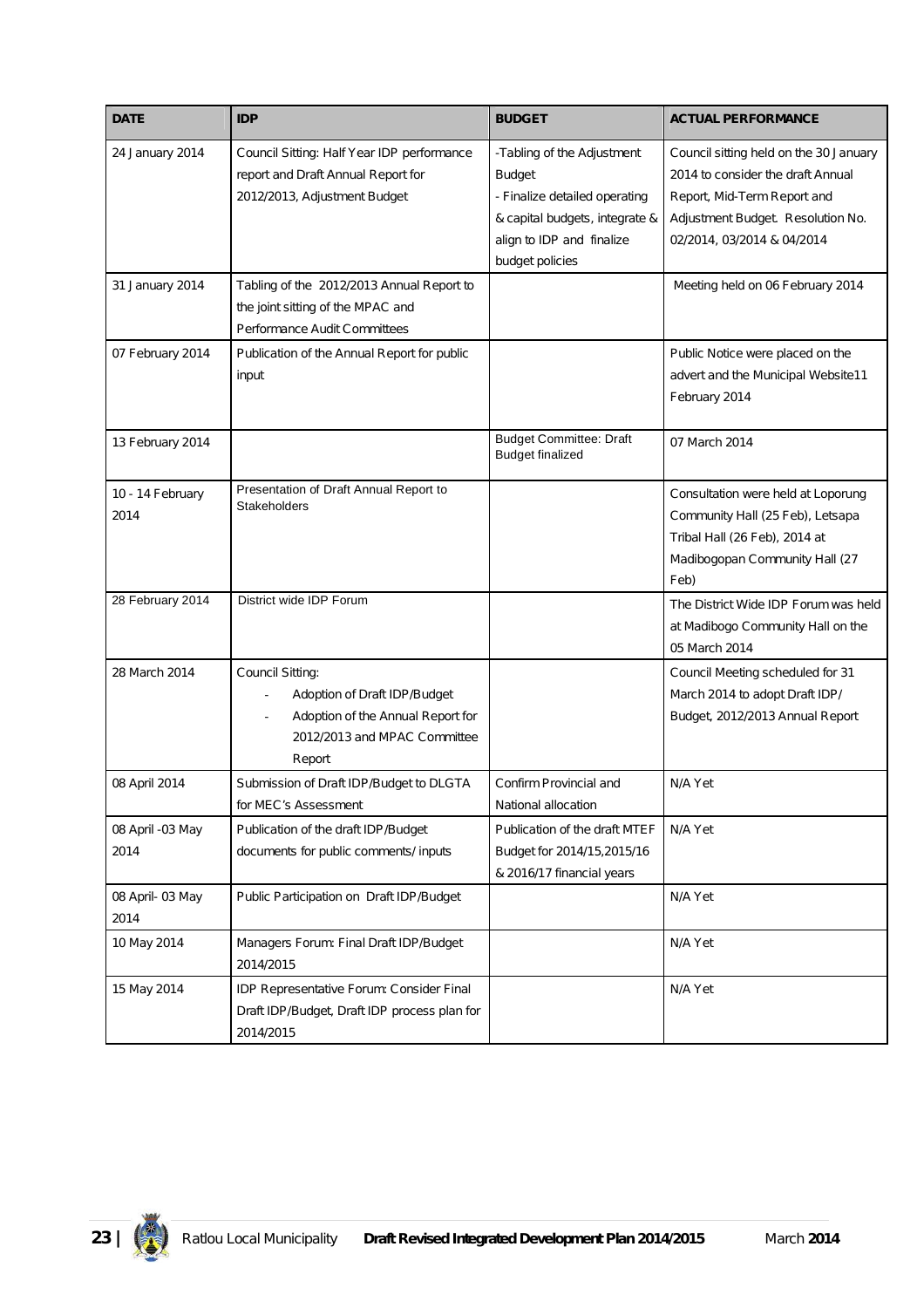| <b>DATE</b>       | <b>IDP</b>                                                                          | <b>BUDGET</b>                                                                     | <b>ACTUAL PERFORMANCE</b> |
|-------------------|-------------------------------------------------------------------------------------|-----------------------------------------------------------------------------------|---------------------------|
| 16 May 2014       | EXCO: Final Draft IDP/Budget                                                        |                                                                                   | N/A Yet                   |
| 30 May 2014       | Council sitting: Adoption IDP/Budget for<br>2013/2014                               | Adoption of the Budget for<br>2014-17                                             | N/A Yet                   |
| 09 - 12 June 2014 | IDP Steering Committee:<br>Working Session on SDBIP                                 | <b>SDBIP</b>                                                                      | N/A Yet                   |
| 13 June 2014      | Submission of IDP to the MEC for<br>Cooperative Governance & Traditional<br>Affairs | Submission of the Approved<br>IDP & Budget to Provincial<br>and National Treasury | N/A Yet                   |
| 13 June 2014      | <b>EXCO: Final SDBIP</b>                                                            |                                                                                   | N/A Yet                   |
| 13 June 2014      | IDP Summary & Notice for approved<br>IDP/Budget                                     |                                                                                   | N/A Yet                   |
| 27 June 2014      | Adoption of the SDBIP                                                               | Adoption of the SDBIP                                                             | N/A Yet                   |
| 30 June 2014      | Signing of Performance Contracts by S57 &<br>56 Managers                            |                                                                                   | N/A Yet                   |

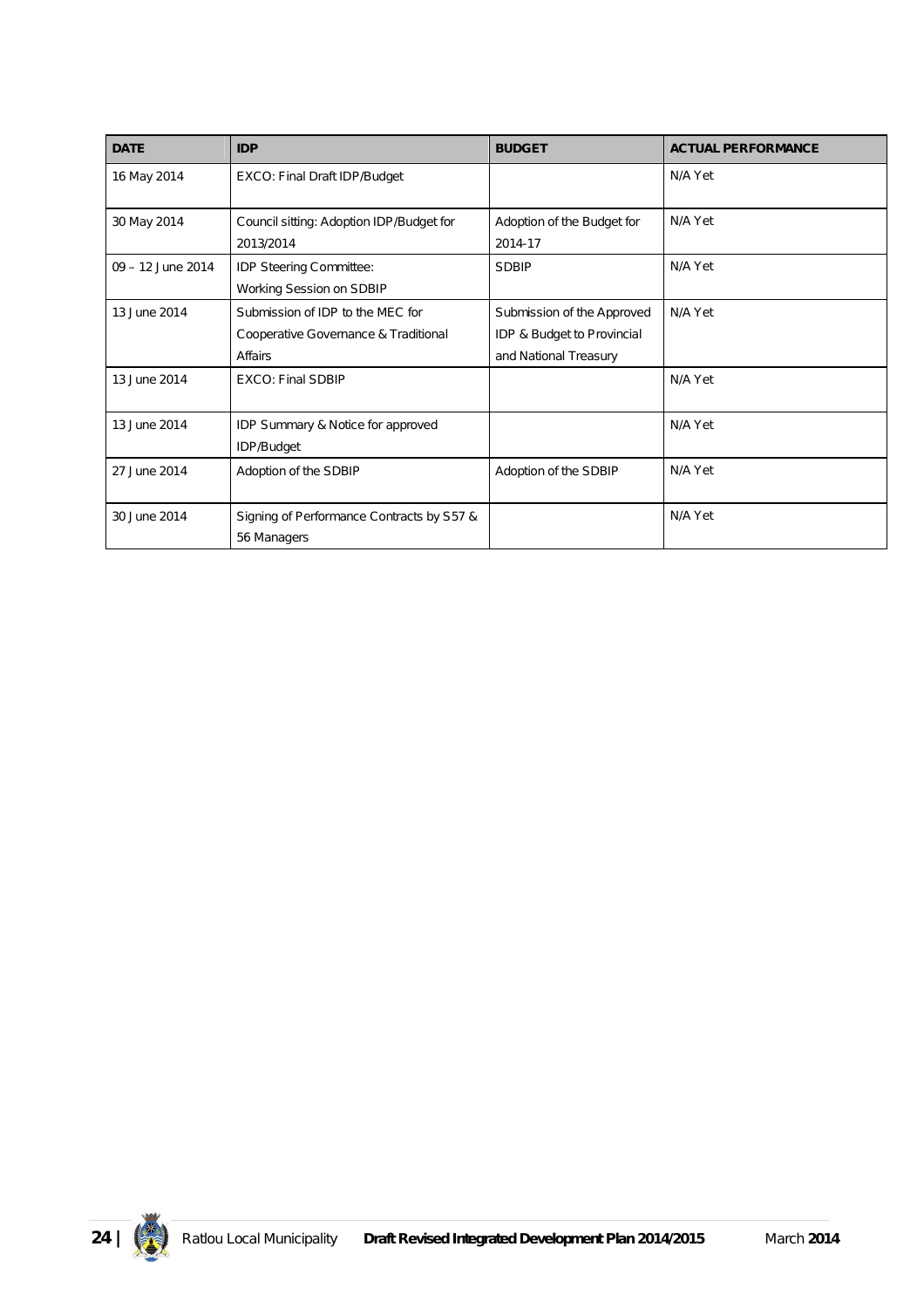## **5. ALIGNMENT OF IDP TO GOVERNMENT WIDE POLICIES, PLANS, PRIORITIES AND TARGET**

In order to fully respond to the needs of the community and different stakeholders, Ratlou Local Municipality sought to align its planning with relevant government policies, plans, priorities and targets. The plan was therefore influenced by the following:

#### **5.1 Millennium Development Goals**

The municipality will employ the strategies contained in the table below to contribute to the attainment of the millennium development goals in its area of jurisdiction. Projects emanating from these strategies will be elaborated on the section of programmes and projects.

| <b>Goals</b> | <b>Municipal Strategies Support the MDG</b>                                         |
|--------------|-------------------------------------------------------------------------------------|
|              | Ratlou Local Municipality will support efforts to halve poverty and hunger by:      |
|              | Support the war on poverty project<br>$\bullet$                                     |
| Goal 1       | <b>Distribute food parcels</b><br>$\bullet$                                         |
|              | Update the indigent register<br>$\bullet$                                           |
|              | Facilitate the provision of free basic services                                     |
|              | The municipality will support the attainment of universal primary education by      |
| Goal 2       | Partnering with the department of education to support primary schools<br>$\bullet$ |
|              | Supporting the building of early learning centres<br>$\bullet$                      |
|              | Provision of uniform and shoes to primary school children<br>$\bullet$              |
|              | Ratlou Local municipality will Promote gender equality and empower women            |
|              | through:                                                                            |
| Goal 3       | <b>Gender Mainstreaming</b>                                                         |
|              | Supporting women empowerment programmes<br>$\bullet$                                |
|              | Targeting businesses owned by women                                                 |
|              | The municipality will contribute to the reduction of child and maternal mortality   |
|              | by:                                                                                 |
| Goal 4 and 5 | Campaigning for the increase access to health facilities<br>$\bullet$               |
|              | Supporting efforts to build a hospital in its area of jurisdiction<br>$\bullet$     |
|              | Supporting healthy leaving campaigns of the department of health                    |
|              | All efforts to combat HIV and Aids and other communicable diseases will be          |
|              | intensified through:                                                                |
| Goal 6       | <b>Support to the Local Aids Council</b><br>$\bullet$                               |
|              | Hosting of Awareness campaigns on HIV/AIDS<br>$\bullet$                             |
|              | Participation in the voluntary programmes                                           |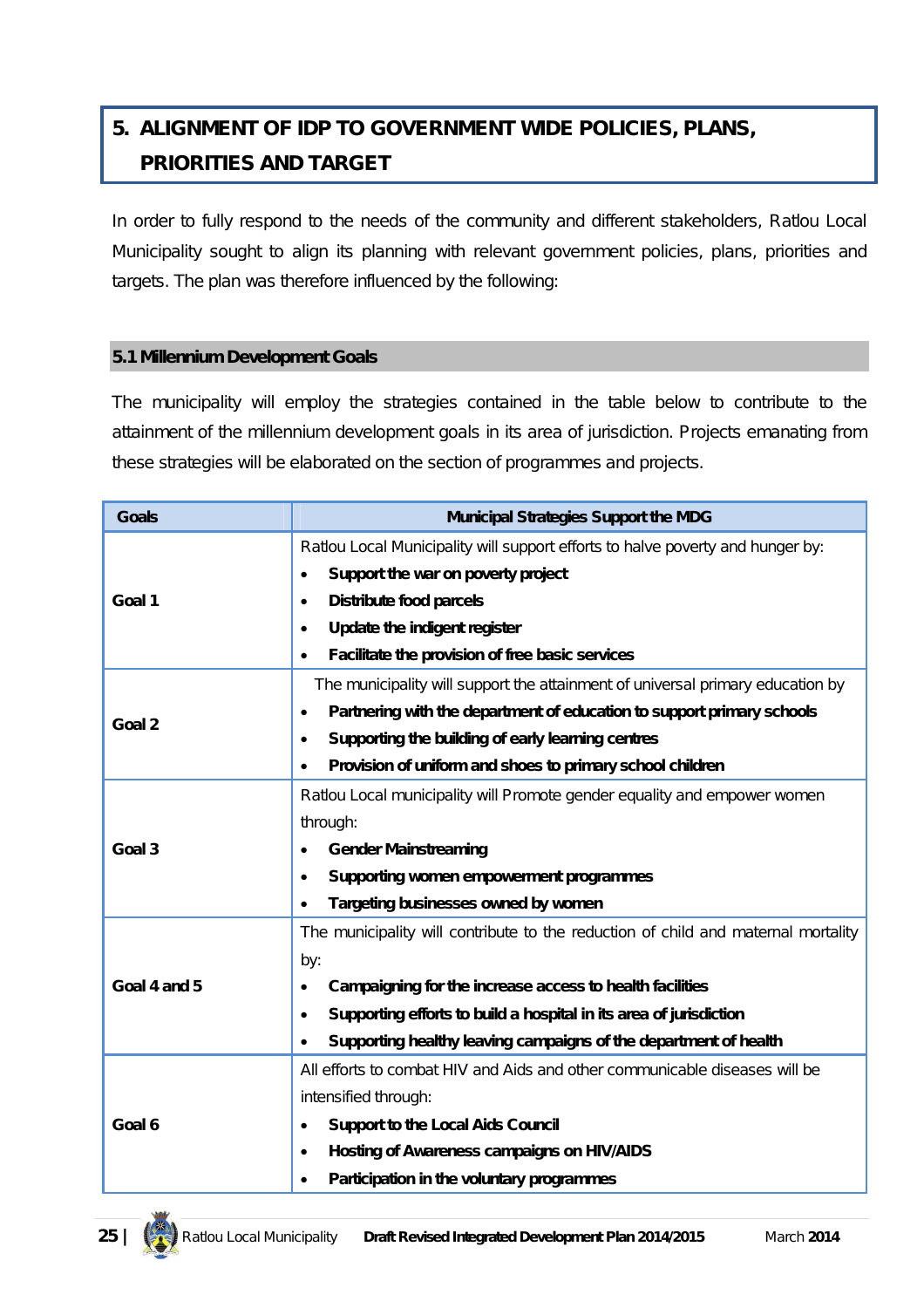|        | Ratlou Local Municipality will contribute towards environmental sustainability by: |
|--------|------------------------------------------------------------------------------------|
|        | Strengthening the Municipal Health and waste management function                   |
| Goal 7 | Extending refuse removal to all its villages                                       |
|        | Facilitating the provision of clean drinking water and sanitation to the           |
|        | community                                                                          |
|        | The municipality will develop a global partnership for development through:        |
| Goal 8 | Insisting on a transparent and accountable administration                          |
|        | <b>Implementation of Anti-Corruption Strategy</b>                                  |
|        | Training of employees and councillors on good governance and ethics                |

#### **5.2 National Government Priorities**

The programmes and projects to be implemented by the municipality in 2012/2013 will also be geared towards supporting the governments five priorities of decent Jobs and Sustainable livelihoods, education and training, healthcare, fight against crime and corruption and rural development. Below follows a brief synopsis on how the plans of Ratlou Local Municipality will contribute towards the five government priorities.

#### • *Decent Jobs and sustainable livelihoods*

The municipality will create opportunities for employment through the implementation of the reviewed LED Strategy and the recommendations of the Spatial Development Framework.

Furthermore sector departments will be encouraged to give preference to local people when vacant positions are filled.

In the short term the municipality will employ the expanded public works programme method in the implementation of all its projects to ensure that maximum numbers of local people are employed.

#### • *Education and Training*

The partnership between the municipality, local schools and the department of education will be strengthened through regular interaction, in order to proactively deal with problems as they appear.

The municipality will increase the number of libraries and extend their operating times as part of the strategy to encourage learning and innovation within the community. The ICT centres will also play a role in education and training.

The municipality will also implement a number of learnerships to provide local people with work experience and training.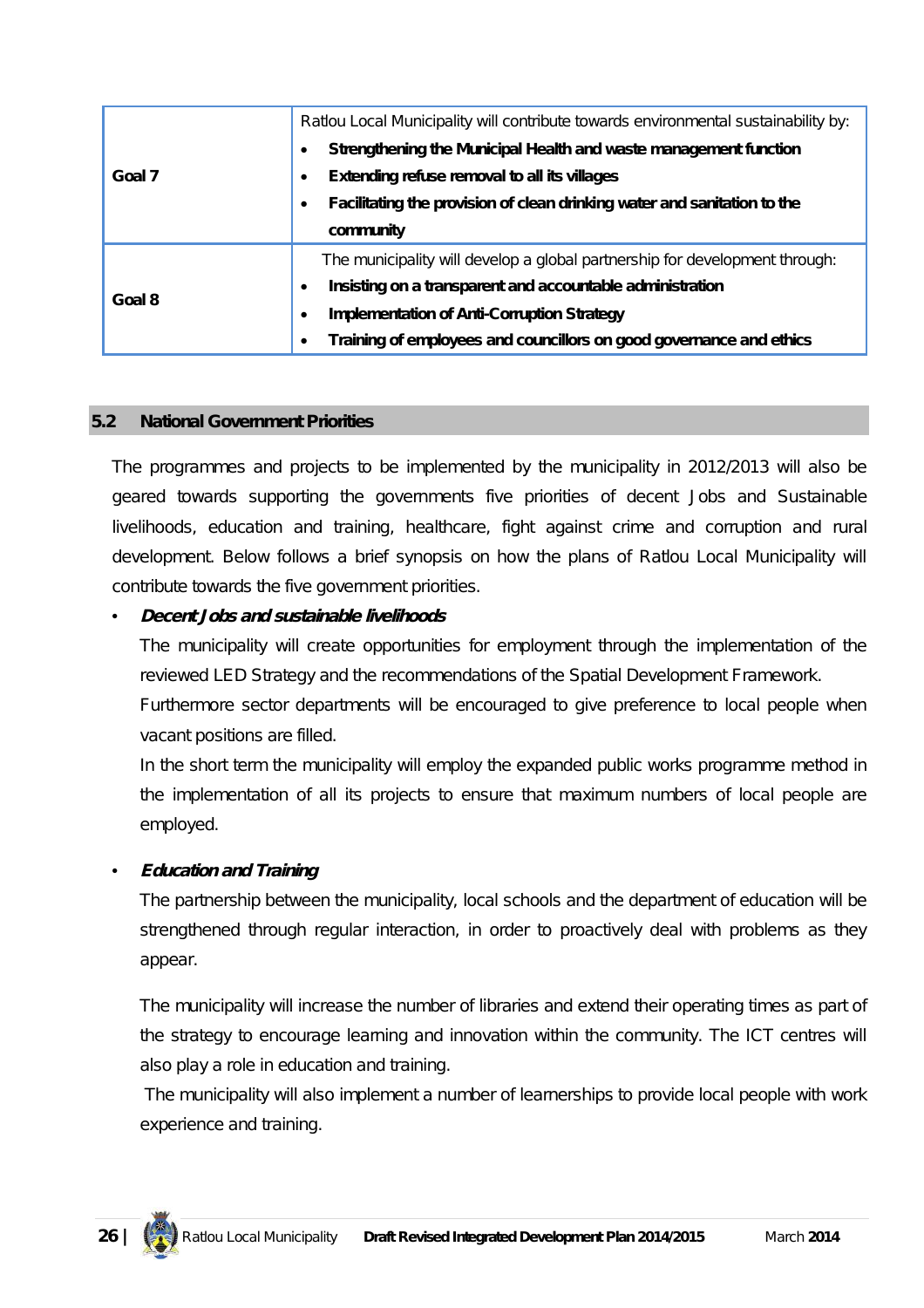#### • *Health Care*

Since the municipality is not authorized to perform the health function, it will continue to support the department of health in its programmes and efforts to keep the community healthy.

#### • *Fight against Crime and corruption*

As mentioned under the Millennium Development Goals, the municipality will implement the Anti-corruption policy and strategy to intensify the fight against corruption. With regard to the fight against crime in general, the municipality will continue to play a major role in the local policing forum at the levels of the municipality and the wards.

#### • *Rural Development*

As a predominantly local municipality, Ratlou will strive to ensure that developments are done in areas where the residents live, without compromising their cultures and way of life.

The road and other economic infrastructures will be developed to minimize the cost of making business in the municipal area.

#### **5.3 The New Growth Path**

The New Growth Path (NGP) is aimed at enhancing growth, employment creation and equity in the country. Among others the New Growth Path aims to create 5 million jobs in 10 years as a result of massive infrastructure investment.

Ratlou local municipality as part of government has identified a number of initiatives to support the five priorities of the New Growth Path as depicted in the table below:

#### **5.4 National Outcomes of Government**

Ratlou Local Municipality fully adheres to the government's outcome approach. The municipality's response to the requirements of the outcome approach is contained in the five year strategic IDP of the current council.

## **5.5 Outcome 9: A Responsive and Accountable, Effective and Efficient Local Government System**

Outcome 9 aims to ensure "A Responsive and Accountable, Effective and Efficient Local Government System". This outcome is most relevant to local government and has seven main outputs. The relevance of Outcome 9's outputs to Ratlou Local Municipality is also contained in the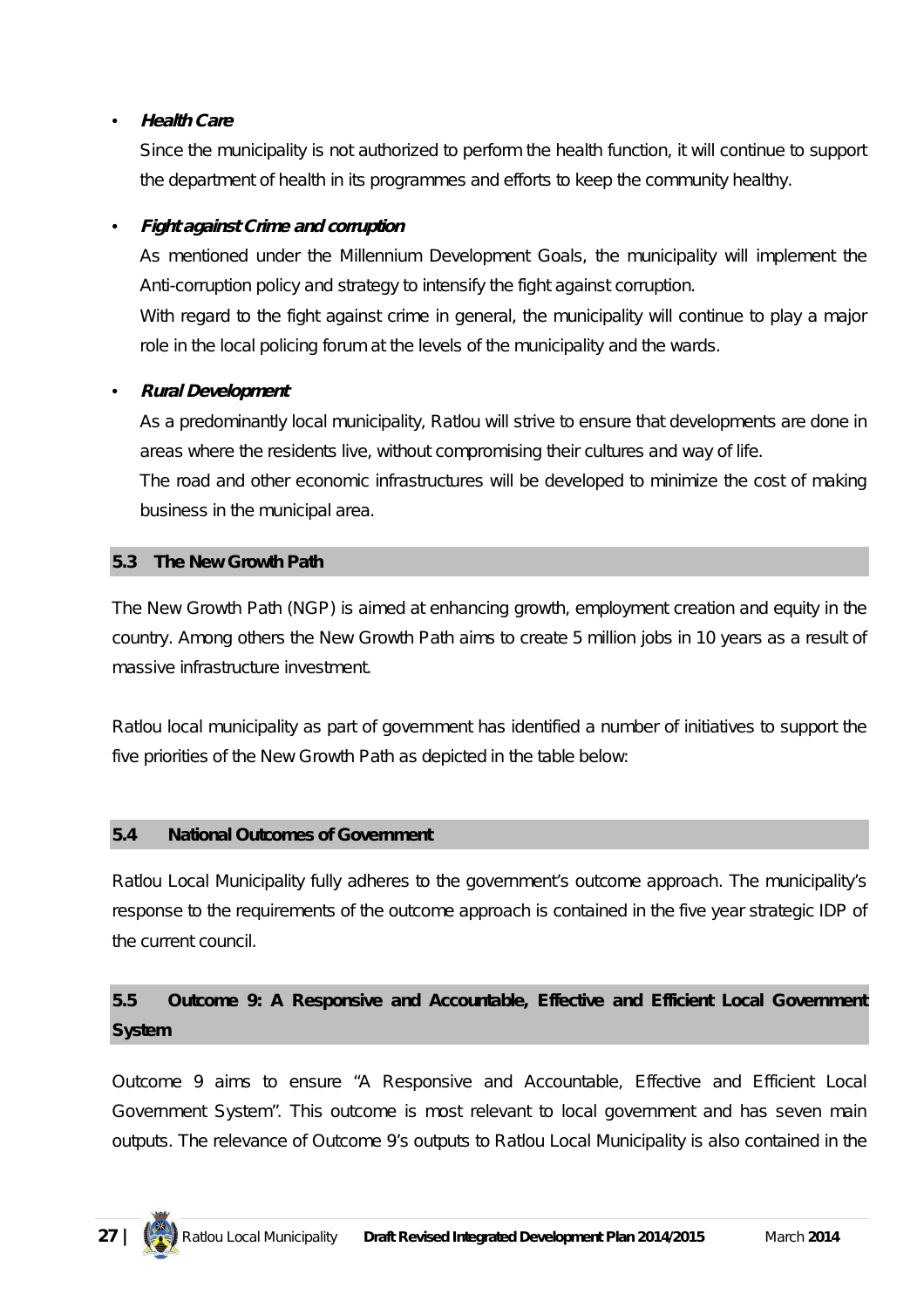five year strategic 2012 -2017 IDP of the current Council, which is available on request from the municipal offices or on the municipal website, www.ratlou.gov.za. National Development Plan

#### **5.6 National Development Plan (NDP)**

Ratlou local Municipality is also aligning its planning to fully contribute towards the realisation of the government's *Vision 2030*. In line with the spirit of the National Development Plan this IDP is also aimed at eliminating poverty and reducing inequalities in the Ratlou. Programmes and projects in this IDP fully support the priorities of the National Development Plan.

| <b>Priority</b>           | <b>Municipal Contribution</b>                                                          |
|---------------------------|----------------------------------------------------------------------------------------|
|                           | The municipality has identified 2 areas to be developed into parks as part of its      |
| <b>Green Economy</b>      | greening strategy including planting 600 trees. Funds will be raised to support        |
|                           | other environmental conservation projects such as the installation of solar energy     |
|                           | The municipality has identified agriculture as one of its priorities and catalyst to   |
| Agriculture               | fight poverty and grow the local economy. Plans are in place to resuscitate crop       |
|                           | and livestock farming.                                                                 |
|                           | Relationships between the municipality and the mines operating in its area of          |
| Mining                    | jurisdiction have been improved and as a result the municipality will play a more      |
|                           | active role in the development and implementation of Social and Labour Plans           |
|                           | The municipality will explore the feasibility of manufacturing especially of           |
| Manufacturing             | agriculture products                                                                   |
|                           | A municipal Tourism Profile and Strategy is being developed to market the              |
| Tourism                   | municipality's tourism attractions such as heritage sites and recreational facilities. |
|                           | Continuous interactions are being held with sector departments to ensure that          |
| <b>High level Service</b> | residents of the municipality get optimal access to high level government services.    |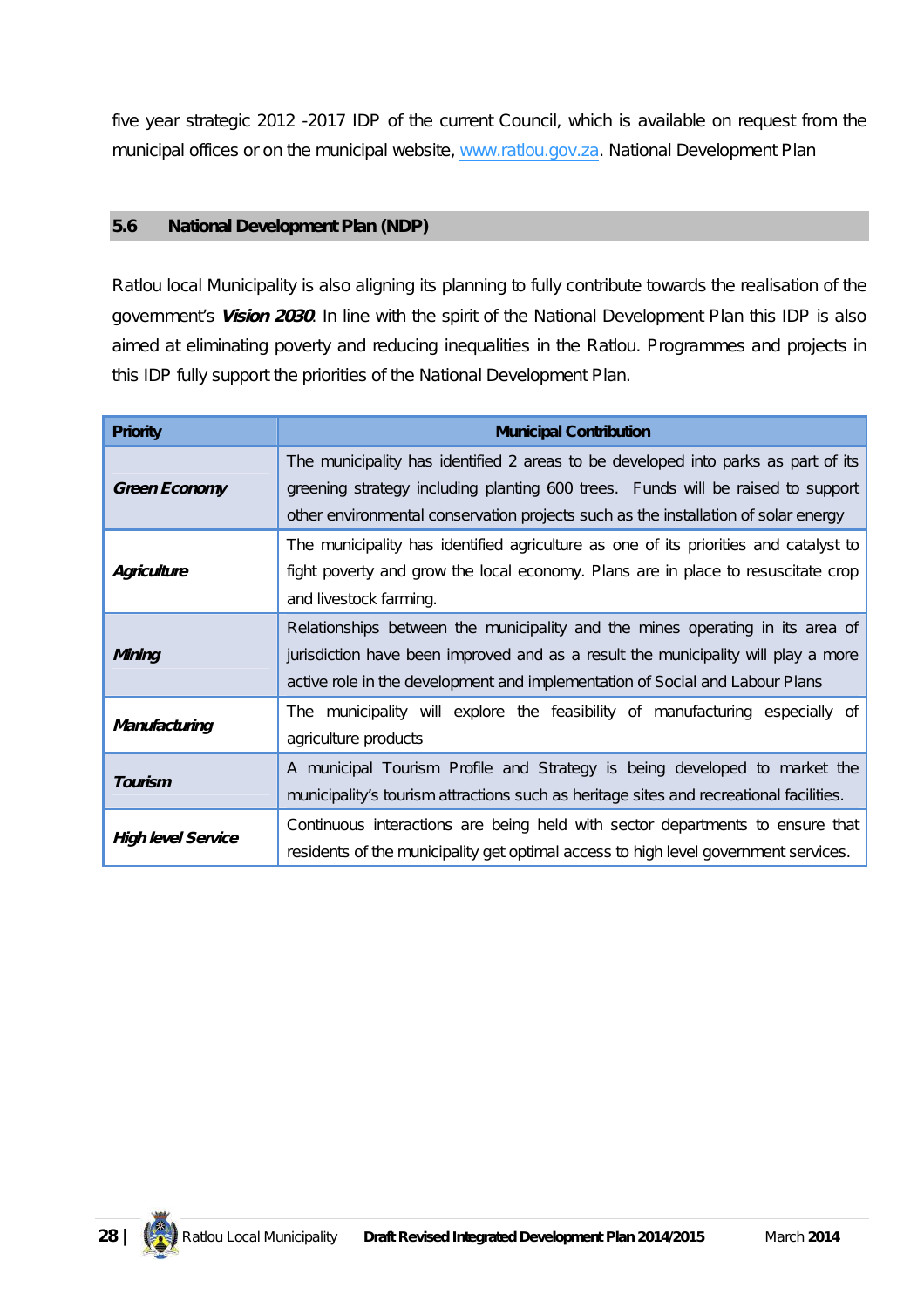## **6. MEC'S ASSESSMENT ON THE 2013/2014 IDP**

The MEC for Local Government and Traditional Affairs conducted an assessment on the 2013/2014 IDP/ Budget of Ratlou Local Municipality as per Section 32 of the Municipal Systems Act 32 of 2000. The fifth column of the table below contains the findings of the assessment, while the sixth column is the municipality's response and effort to address the findings.

|                | <b>RATLOU LOCAL MUNICIPALITY 2013/2014 IDP ANALYSIS TOOL</b> |                             |                              |                                                                |                                                           |
|----------------|--------------------------------------------------------------|-----------------------------|------------------------------|----------------------------------------------------------------|-----------------------------------------------------------|
| <b>No</b>      | <b>Applicable Section/</b>                                   | <b>Legal Expectation(s)</b> | <b>Probing Question(s)</b>   | Analysis Findings of the MEC                                   | <b>Ratlou's Response</b>                                  |
|                | <b>Regulation</b>                                            |                             |                              |                                                                |                                                           |
|                | Section 34(a) of Municipal                                   | Municipality to review its  | Does the document indicate   | Yes. Page five (5) indicates that the draft IDP is a review of | N/A                                                       |
|                | Systems Act (32 of 2000)                                     | IDP (2012 - 2016 IDP)       | whether the municipality has | a five year plan that was adopted on 14 March 2012, and        |                                                           |
|                |                                                              |                             | reviewed its 2012 - 2016     | that the review was done in line with Section 34 of the        |                                                           |
|                |                                                              |                             | IDP?                         | Municipal Systems Act 32 of 2000 (Council Resolution           |                                                           |
|                |                                                              |                             |                              | 45/2013)                                                       |                                                           |
| $\overline{2}$ | Section 28(1) of Municipal                                   | <b>Adopted IDP Process</b>  | Does the IDP Amendment       | Yes. Page 24 and 25 indicate that the IDP Process Plan         | N/A                                                       |
|                | <b>Systems Act</b>                                           | Plan must indicate          | document contain a process   | was adopted by Council on the 23 August 2012 (Council          |                                                           |
|                |                                                              | process to review the       | plan that was used to review | Resolution 45/2012) in line with section 28 of Municipal       |                                                           |
|                |                                                              | adopted IDP                 | the adopted IDP?             | Systems Act (Act 32 of 2000). Detailed actual performance      |                                                           |
|                |                                                              |                             |                              | evidence is attached on as Annexure "B".                       |                                                           |
|                |                                                              |                             |                              |                                                                |                                                           |
|                |                                                              |                             | Does the process plan        | No indication of how communities were consulted.               | Details of Public Participation have been attached on     |
|                |                                                              |                             | indicate how communities     | However, Page 4 of the IDP indicates that during the           | <b>Annexure A</b> as documentary evidence or proof that   |
|                |                                                              |                             | were consulted in the review | compilation of the document, council visited all the corners   | indeed the Council had within its reasonable resources it |
|                |                                                              |                             | process of the adopted       | of the municipality to get the views of the community on its   | has executed this task.                                   |
|                |                                                              |                             | IDP?                         | performance and especially on areas that need                  |                                                           |
|                |                                                              |                             |                              | improvement. - Furthermore, page 25 of the process plan        |                                                           |
|                |                                                              |                             |                              | indicates that public participation process is scheduled for.  |                                                           |
|                |                                                              |                             |                              | A newspaper public notice also illustrates the CBPs            |                                                           |
|                |                                                              |                             |                              | arranged as per ward for the review and amendment of the       |                                                           |
|                |                                                              |                             |                              | IDP, also, a copy of the attendance register for CBPs was      |                                                           |
|                |                                                              |                             |                              | sent to the DLGTA as evidence to the municipality's review     |                                                           |
|                |                                                              |                             |                              | process.                                                       |                                                           |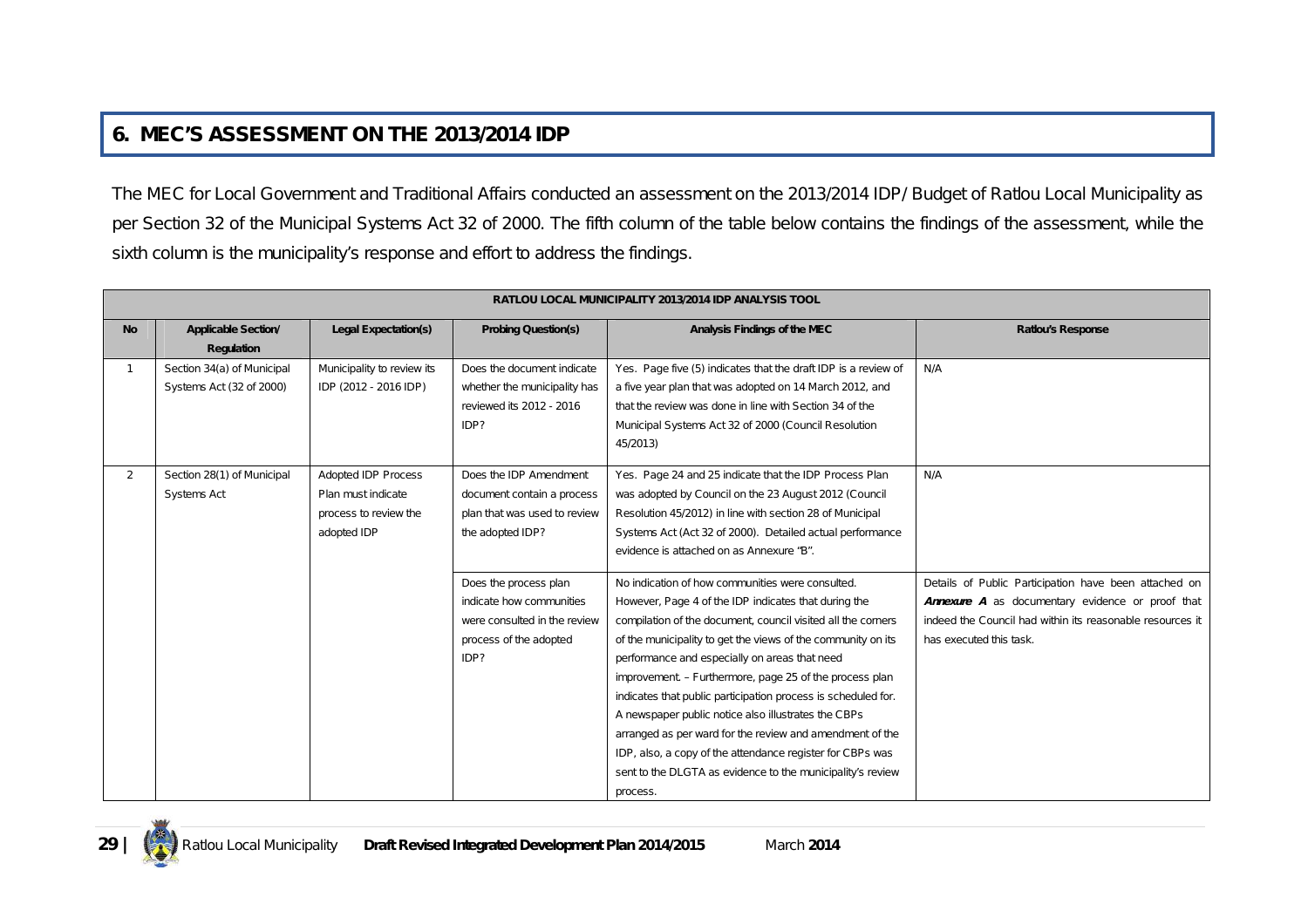| <b>No</b> | <b>Applicable Section/</b>    | <b>Legal Expectation(s)</b>   | <b>Probing Question(s)</b>   | Analysis Findings of the MEC                                      | <b>Ratlou's Response</b>                                   |
|-----------|-------------------------------|-------------------------------|------------------------------|-------------------------------------------------------------------|------------------------------------------------------------|
|           | <b>Regulation</b>             |                               |                              |                                                                   |                                                            |
|           | Section 28(1) of Municipal    | Adopted IDP Process           | Does the document indicate   | There is no indication of how communities were notified of        | The findings could not be founded. Details of Public       |
|           | <b>Systems Act</b>            | Plan must indicate            | how was the community        | particulars to review the IDP even though the process plan        | Participation have been attached on <b>Annexure A</b> as   |
|           |                               | process to review the         | notified of particulars to   | indicates community consultations.                                | documentary evidence or proof that indeed the Council      |
|           |                               | adopted IDP                   | review the adopted IDP?      |                                                                   | had within its reasonable resources it has executed this   |
|           |                               |                               |                              |                                                                   | task.                                                      |
| 3         | Regulation 3(4)(b) of         | Publication of draft IDP      | Does the IDP Document        | The document does not provide evidence that the draft IDP         | Evidence is attached on <b>Annexure A</b>                  |
|           | Municipal Planning and        | document for public           | contain evidence that the    | was publicised for public comments, but a proof of                |                                                            |
|           | Performance Management        | comments                      | draft IDP was publicised for | publication "newspaper article" was provided to the DLGTA         |                                                            |
|           | Regulations (2001)            |                               | public comments?             | as evidence that the municipality publicised the draft IDP.       |                                                            |
|           |                               |                               |                              | And also, communities were able to access it at their local       |                                                            |
|           |                               |                               |                              | libraries, municipal offices and tribal offices, ward councillors |                                                            |
|           |                               |                               |                              | and ward committee members.                                       |                                                            |
| 4         | Regulation 3(2) of Municipal  | <b>IDP Review document to</b> | Does the submitted IDP       | No. However, the submitted IDP indicates that the review          | This is unfounded. The 2013/2014 IDP Review Process        |
|           | Planning and Performance      | have to have proposal         | contain proposal document    | was done in line with Section 34 of the Municipal Systems         | did not make any amendment to the 2012-2017 IDP.           |
|           | <b>Management Regulations</b> | document to amending          | to amend the adopted 2012-   | Act 32 of 2000. (Refer to Page 5 of the IDP)                      |                                                            |
|           | (2001)                        | the adopted five - year       | 16 IDP?                      |                                                                   |                                                            |
|           |                               | IDP.                          |                              |                                                                   |                                                            |
| 5         | Regulation 3(1) of Municipal  | IDP Review Proposal to        | Does the submitted IDP       | No. The IDP document does not contain proposal or a               | This is unfounded. The 2013/2014 IDP Review Process        |
|           | Planning and Performance      | contain a memorandum          | document contain proposal    | memorandum setting out reasons to amend the adopted               | did not make any amendment to the 2012-2017 IDP.           |
|           | <b>Management Regulations</b> | setting amending the          | document to amend the        | IDP of the municipality.                                          |                                                            |
|           | (2001)                        | adopted five-year adopted     | adopted IDP of the           |                                                                   |                                                            |
|           |                               | IDP document.                 | municipality?                |                                                                   |                                                            |
| 6         | Section 27 of the Municipal   | Alignment of IDP              | Does the IDP Process Plan    | There is no mention with regards to procedures utilized for       | The municipality will formulate a procedure to be followed |
|           | Systems Act and Regulation    | Amendment procedure to        | contain procedure to be      | amending the adopted IDP.                                         | when reviewing and making amendments on its five-year      |
|           | 3 of Municipal Planning and   | municipal IDP Process         | utilized for amending the    |                                                                   | IDP.                                                       |
|           | Performance Management        | Plan                          | adopted IDP Process Plan?    |                                                                   |                                                            |
|           | Regulations (2001)            |                               |                              |                                                                   |                                                            |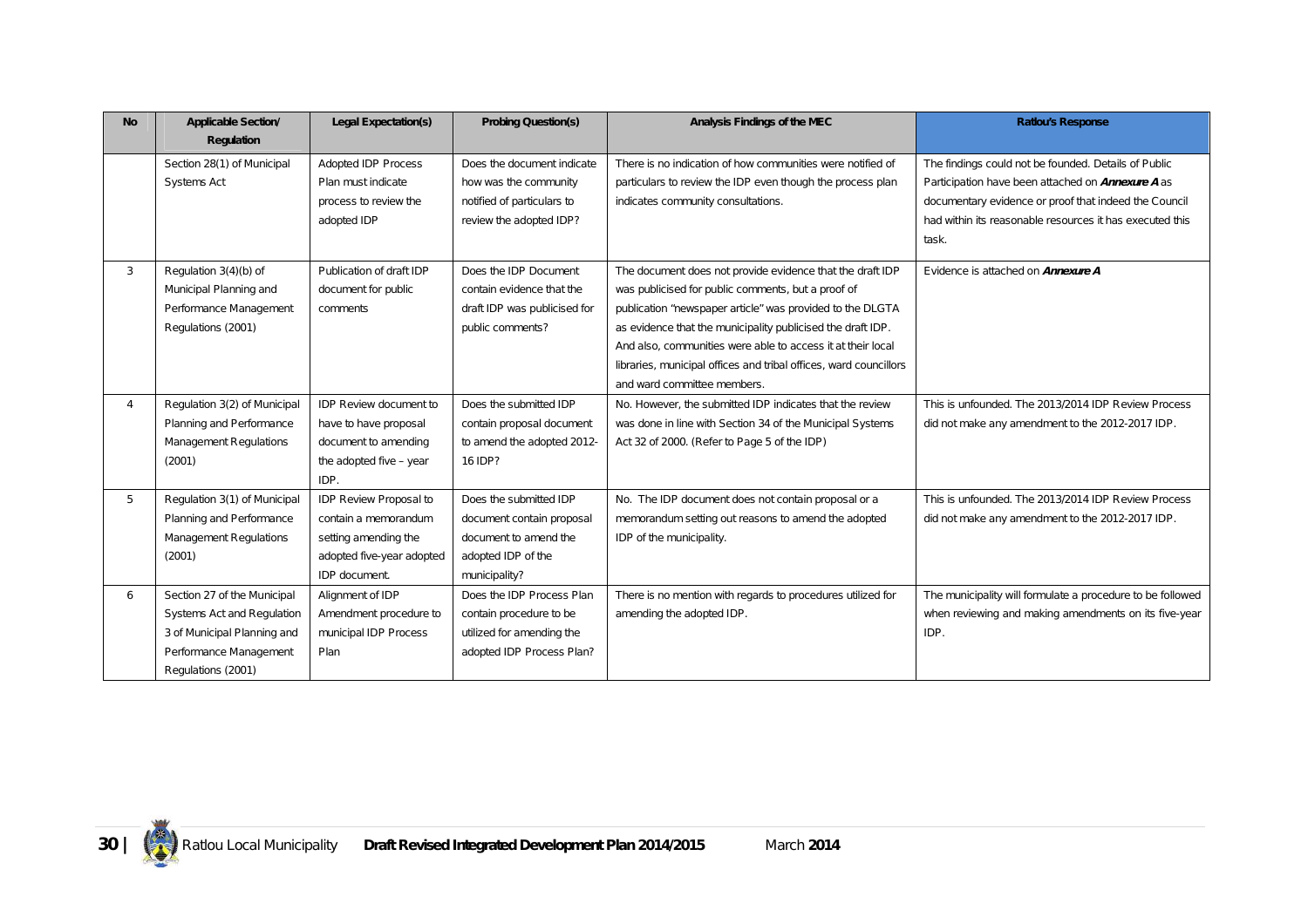## **7. SPATIAL DEVELOPMENT FRAMEWORK**

#### **Introduction**

Ratlou Spatial Development Framework was adopted by Council on 31 May 2012 in line with Section 26 (e) of the Municipal System Act, 32 (Act No. 32 of 2000). It is understood to be a revision of the old SDF which was earlier adopted by the Ratlou Council in 2005, but due to ever changing circumstances including legislative and policy clarity and evolvement, the SDF had to be revised.

The revision of the Spatial Development Framework as a legal requirement should fulfil the provisions of the Municipal Systems Act (Chapter 2) Integrated Development Planning: Local Government Municipal Planning and Performance Management Regulations, 2000.

In overall the SDF is the strategic planning instrument guiding our Municipality's decision making on all matters pertinent to spatial planning, land development and land use management taking into cognizance the intergovernmental system of planning, based on Intergovernmental Relations Strategic Framework.

#### **Spatial Development Framework Revision**

Having found the need to revise the SDF the municipality agreed on the following scope of work

- Analysis of the current spatial development imperatives and incorporation of inputs from various stakeholders.
- Conduct stakeholder/ participation on Ratlou Local Municipality and incorporate such in the final document.
- Alignment of the SDF to existing National, Provincial, and regional spatial perspectives
- Develop Spatial Development Plan for Ratlou Local Municipality

#### *The deliverable where as follows*

- A reviewed credible and working Ratlou Local Municipality
- Spatial Development Framework
- A Set of maps and plans depicting visual representation of the spatial form.

#### **Public Participation Process**

Public Participation in the SDF review process is one of the legal requirements. The right to participate in planning and decision making processes at local government is enshrined in the constitution of the Republic of South Africa. Public participation for the SDF was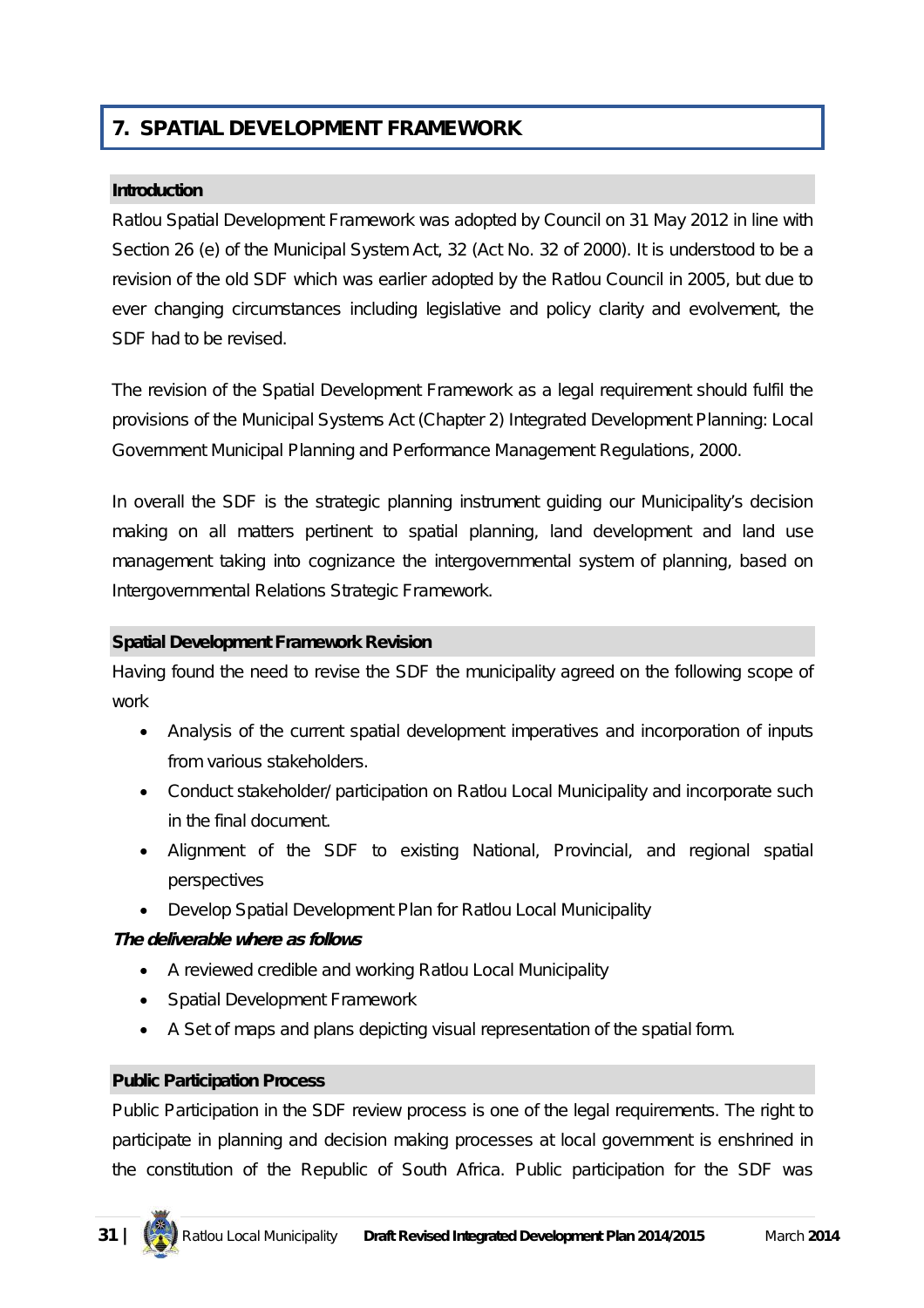completed recently and it was incorporated into the IDP consultation process. The response and inputs received from the traditional leaders and constituencies were very positive and encouraging and we will give feed back to them on the final decision of the council.

#### **Status Quo Analysis**

The status Quo Analysis presents the overall spatial picture of our municipality , that is the current situation, patterns and trends within the municipal area and includes the quantification of the needs and capacities of the of the municipality. The status quo analysis covered the following themes:

**Socio-economic Conditions | Bio-** physical Environment | Built Environment

#### **RATLOU SPATIAL DEVELOPMENT OBJECTIVES**

|           | To promote the creation of sustainable | To unlock the potential of Setlagole     |
|-----------|----------------------------------------|------------------------------------------|
|           | human settlement in Ratlou LOCAL       | Commercial and administrative hub        |
|           | Municipal Area                         | To unlock the potential of Kraaipan as a |
| $\bullet$ | To encourage rural Urban Integration   | heritage site                            |
| $\bullet$ | To establish and promote good and      | To unlock the potential of Disaneng as   |
|           | functional land use Management in RLM  | Tourism destination                      |
| $\bullet$ | To unlock the development potential of | To unlock the potential of Makgobistadt  |
|           | identified development zones           | border                                   |
|           |                                        |                                          |

| <b>DESIRED OUTCOMES</b>                             |                                                   |  |  |  |
|-----------------------------------------------------|---------------------------------------------------|--|--|--|
| Spatially efficient settlements                     | • Local Economic Development                      |  |  |  |
| Sustainable use of resources                        | Inclusive Land Use Management System<br>$\bullet$ |  |  |  |
| <b>Comprehensive Rural Development</b><br>$\bullet$ | • Protection of the environment                   |  |  |  |

#### **Principles Guiding the Ratlou SDF**

Spatial tools and concepts are needed to achieve the objectives and to address challenges currently identified by the municipality

| <b>Nodes</b>     | Areas of where a higher intensity of land uses and activities will be supported |
|------------------|---------------------------------------------------------------------------------|
| <b>Corridors</b> | Corridors are links between nodes along which an increased intensity of         |
|                  | development will naturally be attracted and should be encouraged. Similar to    |

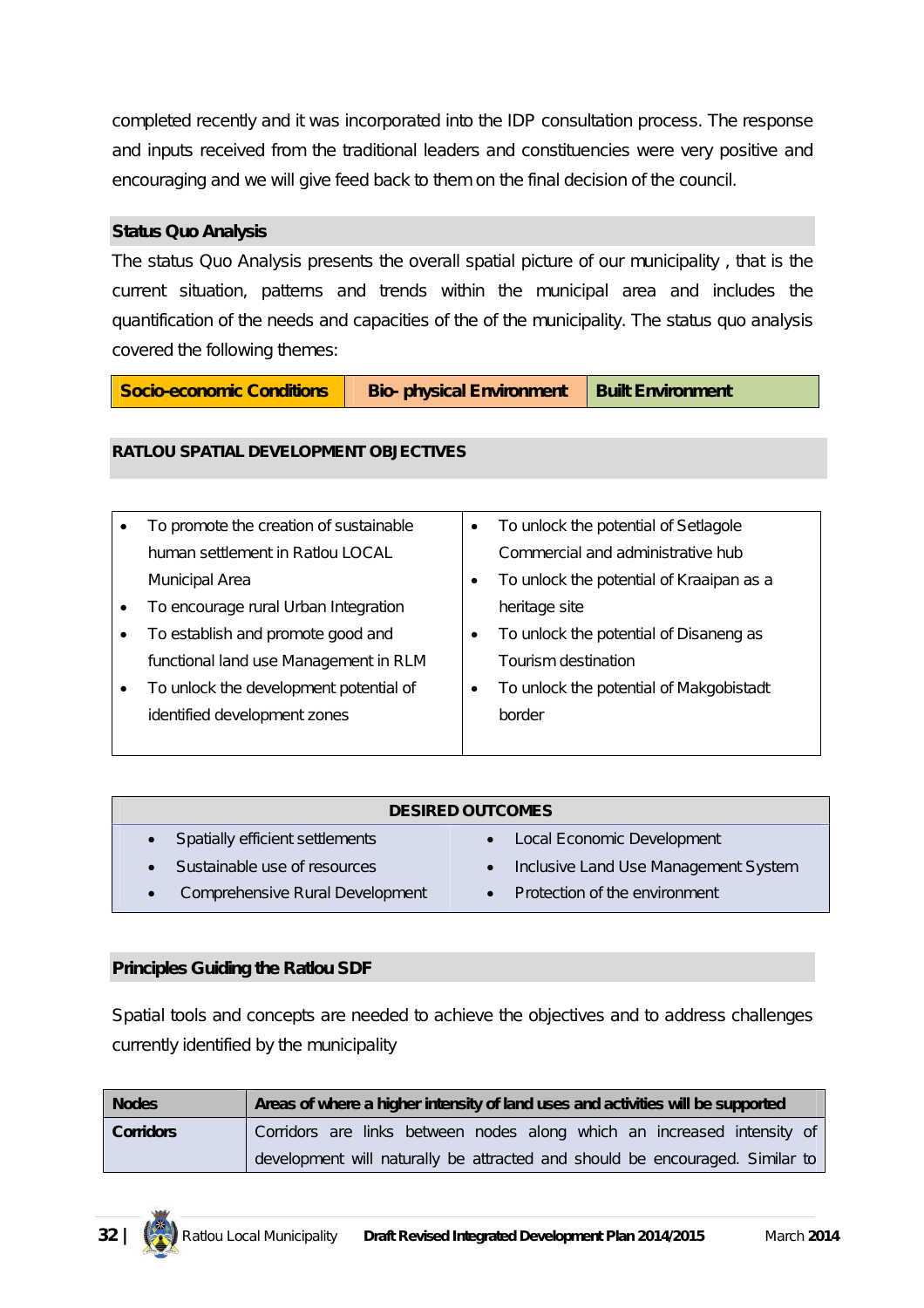|                                      | nodes they improve access to opportunities                                                |  |
|--------------------------------------|-------------------------------------------------------------------------------------------|--|
| Infill and                           | In addition to nodes and corridor, infill and densification are tools to pursue spatial   |  |
|                                      |                                                                                           |  |
| <b>Densification</b>                 | integration                                                                               |  |
| Containment                          | The concept refers to the need to limit inefficient low density development and<br>sprawl |  |
| <b>Protection</b>                    | The term refers to protecting valuable natural, economic or heritage resources.           |  |
|                                      | Such as agricultural land wetlands, or scenic landscape                                   |  |
| <b>Growth Areas</b>                  | An extremely important aspect of the SDF is identification of appropriate /future         |  |
|                                      | growth opportunities.                                                                     |  |
| <b>Spatial Development Proposals</b> |                                                                                           |  |

- A- Northern Development Zones
- B- Central Development Zones
- C- Southern Development Zones

| <b>Six Proposed Development Nodes</b> | <b>Proposed Corridors</b>                     |
|---------------------------------------|-----------------------------------------------|
| 1. Setlagole Commercial Hub           | N18 Western trans frontier, Setlagole -       |
| 2. Madibogo Gateway Node              | Madibogo (Civic Corridor), Kraaipan-Setlagole |
| 3. Kraaipan Cultural Node             | Corridor (Heritage Corridor), Mareetsane -    |
| 4. Mareetsane Gateway Node            | Setlagole Corridor (Mareetsane Corridor) and  |
| 5. Disaneng Gateway Node              | Disaneng-Makgobistadt Corridor (Border        |
| 6. Makgobistadt Border Node           | Corridor)                                     |
|                                       |                                               |

#### **Implementation**

The Ratlou SDF will be implemented as follows:

- Through direct investment by the municipality in infrastructure projects
- Policies and guidelines which provide the private sector and other stakeholders with the tools and incentives to implement the proposals
- Alignment with Land Use Management Systems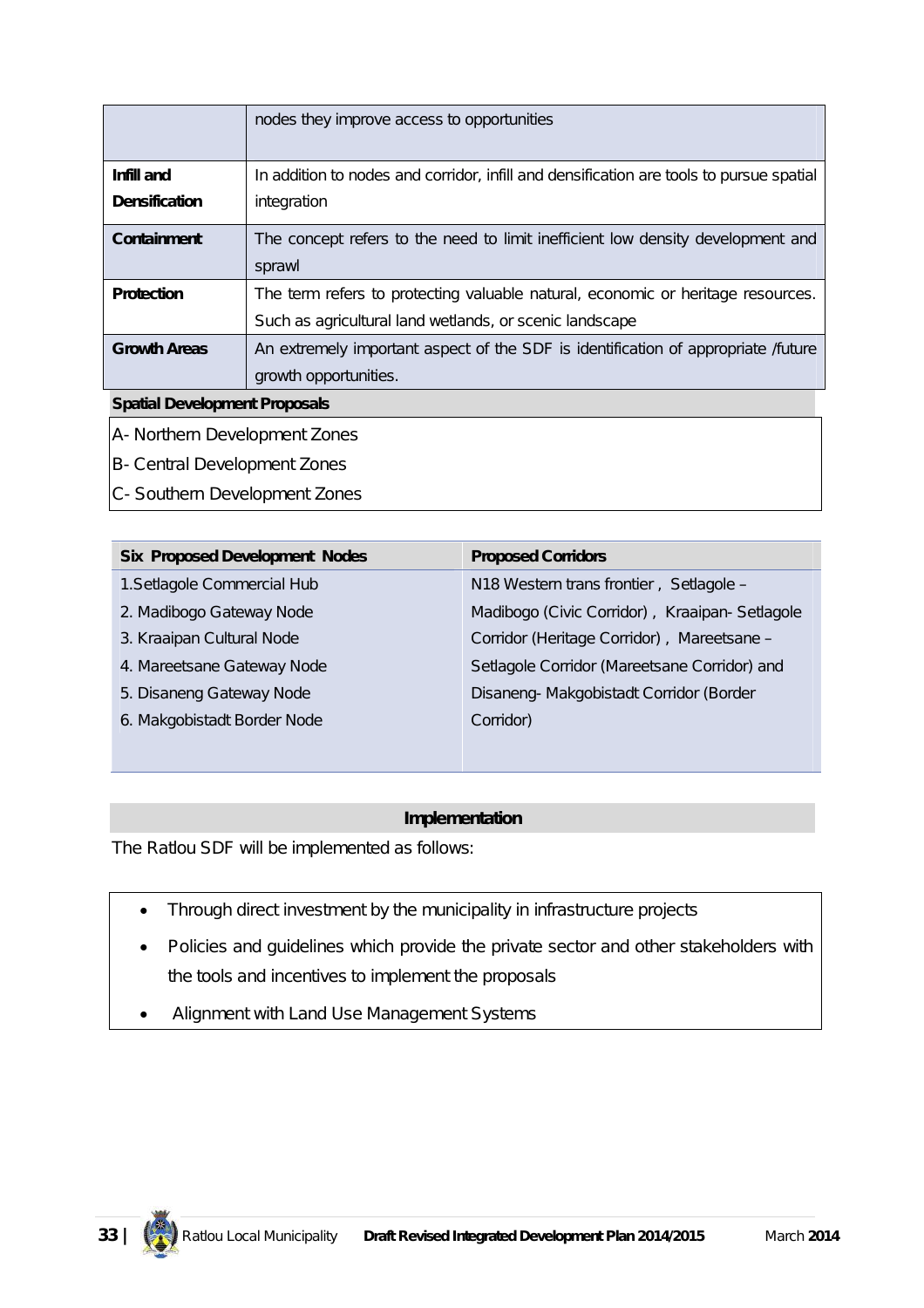### **8. MUNICIPAL VISION AND MISSION**

This section provides the actual plans aimed at achieving the overall municipal strategy of providing services and improving the lives of the community of Ratlou Local Municipality. Here the vision, mission and vision of council and measures to be employed to achieve them are presented.

#### **8.1 Vision, Mission and Values**



## **M I S S I O N**

To provide excellent services through consultation for sustainable development

## **VALUES**

- **Integrity**
- **Consultative**
- **Accountable**
- **Committed**
- **Proactive**
- **People Centred**
- **Service Excellence**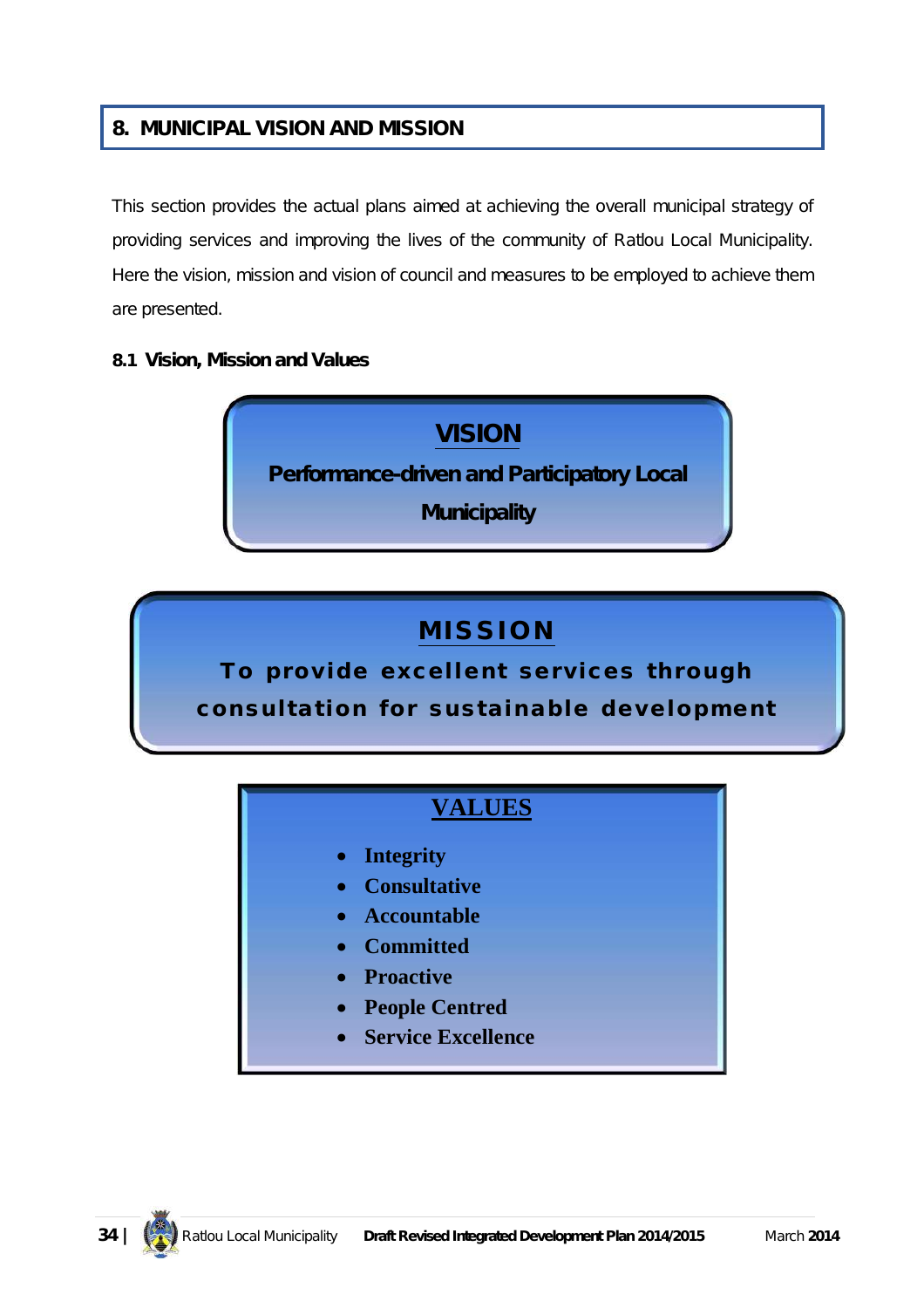#### **8.2 IDP Priorities**

The issues raised during the consultative sessions with communities were analysed by different council structures and the following were identified as priorities that need urgent attention if the municipality is to win the fight against poverty and inequality.

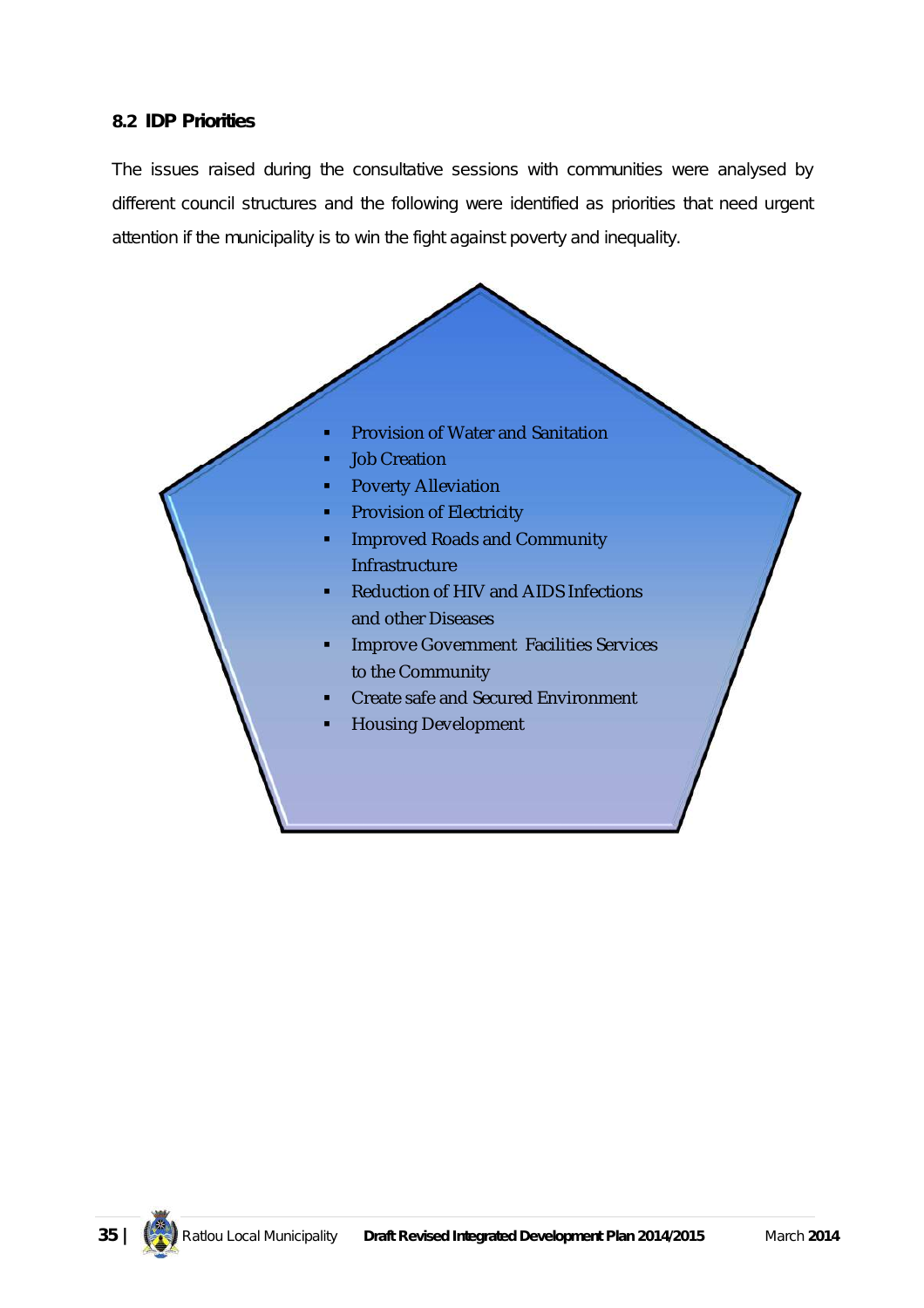#### **8.3 RATLOU SWOT ANALYSIS REPORT**

The SWOT (Strength, Weaknesses, Opportunities and Threats) Analysis shows great improvements when compared to the one on the 2013/2014 IDP. This is a positive development in the sense that the municipality was able to improve on areas that needed attention.

| <b>ORGANISATIONAL SWOT ANALYSIS</b>                                                      |                                                           |                                                                           |  |
|------------------------------------------------------------------------------------------|-----------------------------------------------------------|---------------------------------------------------------------------------|--|
| <b>Strengths</b>                                                                         | Weaknesses                                                |                                                                           |  |
| (Controllable Internal Areas of Excellence and Ways to<br>Provide Competitive Advantage) | (Controllable Internal Disadvantages)                     |                                                                           |  |
| Meeting key deadlines for submission e.g. Salaries,                                      | Lack of capacity e.g. Compilation of AFS                  | Non-adherence to policies, processes and procedures                       |  |
| Budget, AFS, Annual report, Section 71 reports                                           | EAP which does not fulfil its intended purpose            | Lack proper internal communication policies                               |  |
| <b>Organizational Structure</b>                                                          | Poor administration of Pension Funds                      | Lack of capacity and resources<br>$\bullet$                               |  |
| Development of MSP                                                                       | Limited resources                                         | Area not compatible with other network related technologies               |  |
| The use of Intranet                                                                      | Attendance Register not monitored                         | Lack of efficient and effective Internet                                  |  |
| Staff Improvement Programmes                                                             | No Physical Access Control                                | Inability to implement projects as per municipal plans                    |  |
| HR Plan                                                                                  | Lack of proper change management                          | Able to provide functional facilities and programmes                      |  |
| Political stability                                                                      | Late submission of inputs on budget                       |                                                                           |  |
| Strong leadership                                                                        | Inadequate disaster recovery plan                         | Poor support during audit                                                 |  |
| Key positions filled                                                                     | Roles, Responsibilities and Reporting lines not clarified | Reliance on external funders                                              |  |
| Availability of training programmes                                                      | No by-laws in place                                       | Inability to properly communicate with external stakeholders<br>$\bullet$ |  |
| A user friendly billing and accounting system                                            | No proper monitoring of projects                          | Under collection of expected revenue                                      |  |
| Comply with Section 65 of MFMA <i>i.e.</i> paying within 30<br>days                      | Noncompliance with Supply Chain Management                | Suppliers' database not updated                                           |  |
| Unqualified Audit opinion for 3 consecutive years                                        | No vehicle allocation per department                      | Inadequate security                                                       |  |
| Project visitation by councillors as part of oversight role                              | Information dissemination within the units                | Lack of Office space                                                      |  |
|                                                                                          | Poor submission of information for the website            | Records Management Plan which is not implemented                          |  |
| <b>Retention of Staff</b>                                                                |                                                           |                                                                           |  |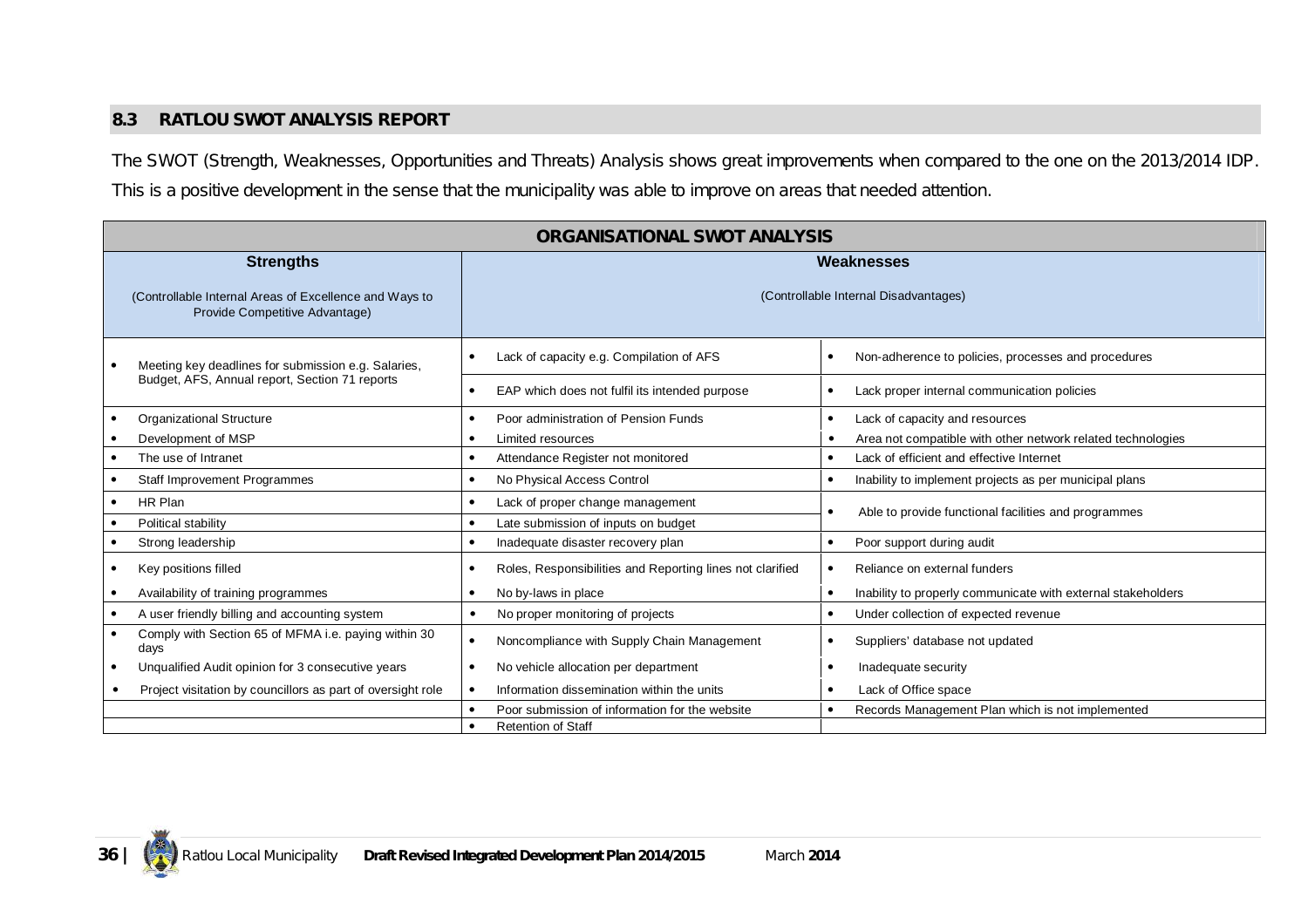| <b>ORGANISATIONAL SWOT ANALYSIS</b>                              |                                                          |                                                                                 |  |
|------------------------------------------------------------------|----------------------------------------------------------|---------------------------------------------------------------------------------|--|
| <b>Opportunities</b>                                             | <b>Threats</b>                                           |                                                                                 |  |
| (External Possibilities for Success)                             | (Uncontrollable External Disadvantages)                  |                                                                                 |  |
| Presence of sector departments in the municipal<br>jurisdiction  | High Turnover of Skilled Labour                          | Socio economic conditions i.e. unemployment, poverty and HIV AIDS               |  |
| Tourism & Agriculture opportunities                              | <b>Disaster Recovery</b>                                 | Community protest                                                               |  |
| Possibility to be appointed as a WSP                             | Connectivity problems                                    | <b>Concerned Groups</b>                                                         |  |
| Good relationship with stakeholders                              | Government laws (PPPF)                                   | No proper service level agreements in place                                     |  |
| Successful public participation & community meetings             | Lack of Service level agreements to implement projects   | Implementation of projects that are not income generating/financially<br>viable |  |
| Good relations with the district and other sector<br>departments | Projects not implemented within the specified time-frame | Under expenditure especially on conditional grants (MIG, FMG, MSIG)             |  |
| Income generation from functional facilities                     | Poor cooperation with audit process                      | Communicable diseases, drought, overgrazing due to overstocking                 |  |
| Source of funding e.g. DBSA                                      | High levels of indigents                                 | Loss of revenue e.g. under collection of revenue from the tenants result        |  |
| Good relationship with the traditional authorities               | Poor monitoring of projects and coordination between the | into over expenditure                                                           |  |
| <b>SMME's Development</b>                                        | municipality and sector departments                      | Lack of proper planning and year end procedures                                 |  |
| Increased credit rating (Asset management)                       | Insufficient income base                                 |                                                                                 |  |
| Land Availability                                                | Poor Management of Office space                          | Poor intake of designated groups                                                |  |
| Formalised business forums                                       | Negligent and poor intensive driving skills              |                                                                                 |  |
| Successful land claims                                           |                                                          |                                                                                 |  |
| Initiatives to improve bulk water supply                         | No Retention Strategy                                    |                                                                                 |  |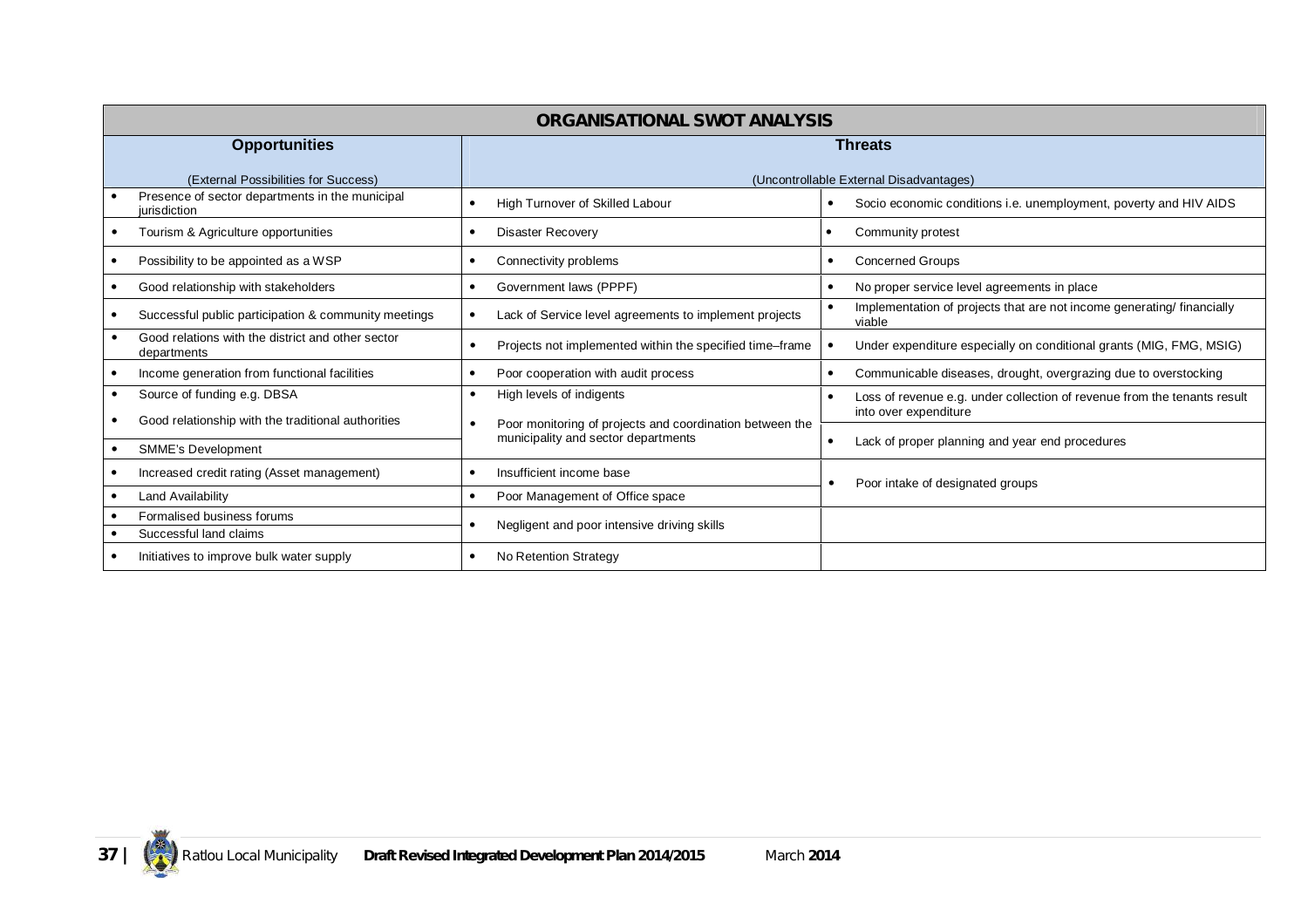## **9. IDP OBJECTIVES, KPIs, TARGETS AND PROJECTS**

This section consists of the measures that council will employ to achieve its vision and mission. These measures are objectives, Key performance Indicators and targets. In each instance the projects that will be implemented are also listed.

The section is structured according to the following key performance areas of local government:

- **Municipal Transformation and Organisational Development**
- **Municipal Financial Viability and Management**
- **Local Economic Development**
- **Basic Services and Infrastructure Development**
- **Good Governance and Public Participation**
- **Spatial Rationale**

The details of this section are contained in the Draft Service Delivery and Budget Implementation Plan (SDBIP).

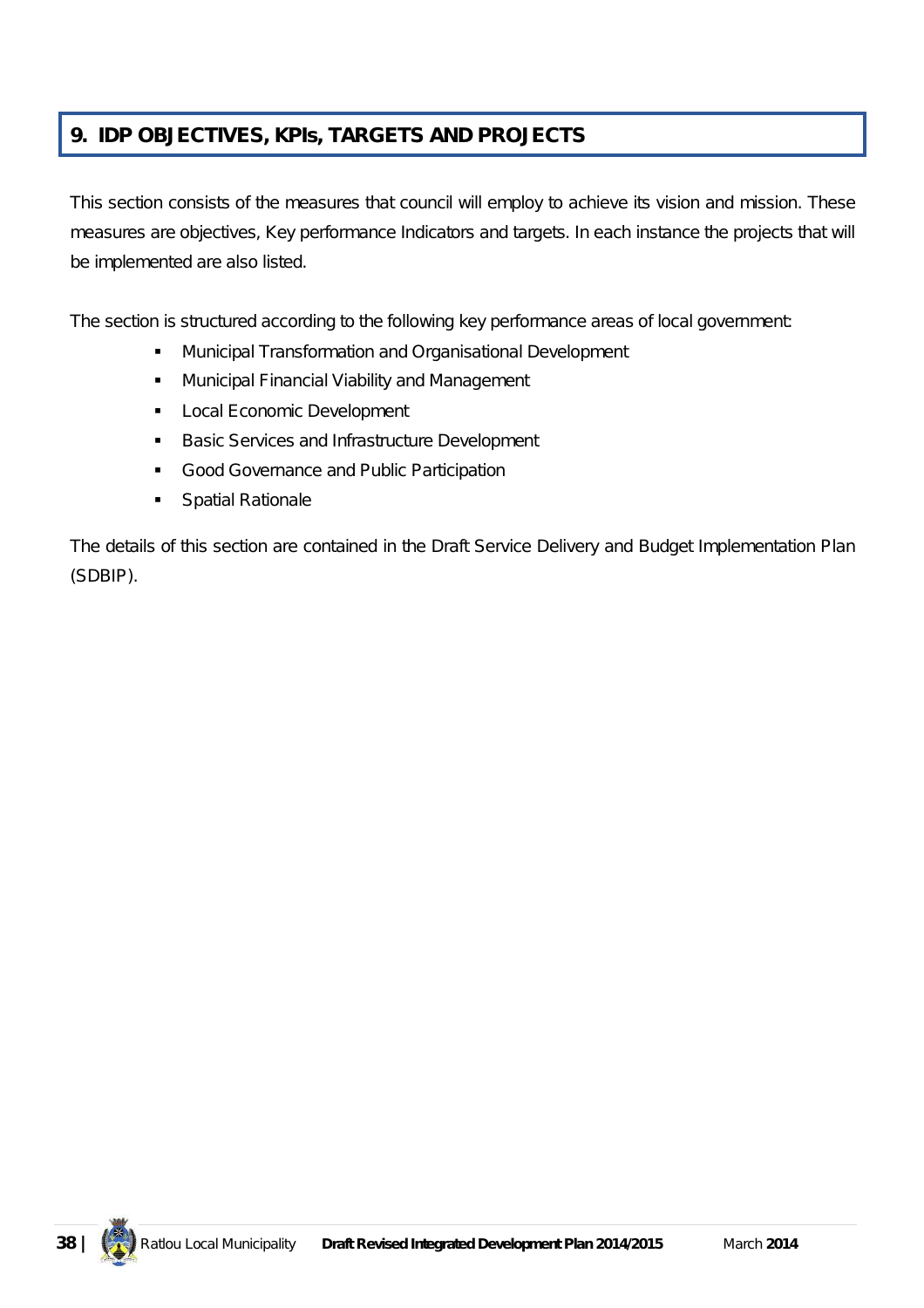## **9.1 Key Performance Area: Municipal Transformation & Organisational Development**

| Objective:                        | Promote Accountable, Efficient and Transparent Administration                              |                             |
|-----------------------------------|--------------------------------------------------------------------------------------------|-----------------------------|
| <b>Issues:</b>                    | Poor record keeping and archiving<br>$\bullet$                                             |                             |
|                                   | Existing policies have not been reviewed<br>$\bullet$                                      |                             |
|                                   | Public participation was not done on all policies<br>$\bullet$                             |                             |
|                                   | Some policies not endorsed by the local labour forum<br>$\bullet$                          |                             |
|                                   | Lack of internal controls<br>$\bullet$                                                     |                             |
| <b>Strategies:</b>                | The municipality will develop and adopt statutory policies<br>$\bullet$                    |                             |
|                                   | Municipality will develop systems of internal control to ensure that there is<br>$\bullet$ |                             |
|                                   | certainty in the internal business processes of the municipality                           |                             |
| <b>Programme and Projects</b>     | Workshop existing policies<br>$\bullet$                                                    |                             |
|                                   | Review some of the policies<br>$\bullet$                                                   |                             |
|                                   | <b>Implement Statutory Policies</b><br>$\bullet$                                           |                             |
|                                   | Develop and Implement Internal Control Systems<br>$\bullet$                                |                             |
|                                   | Automated personnel management system<br>$\bullet$                                         |                             |
|                                   | Record keeping system<br>$\bullet$                                                         |                             |
|                                   | Review the functioning of council policies<br>$\bullet$                                    |                             |
| <b>Key Performance Indicators</b> | Key Performance Indicator                                                                  | <b>Target</b>               |
| and Targets                       | Number of workshops on Council policies held                                               | $\overline{2}$              |
|                                   | Number of policies reviewed (HR & IT related)                                              | 6                           |
|                                   | Number of policies reviewed (Budget related)                                               | 13                          |
|                                   | Number of Internal Control Systems developed and                                           | 4                           |
|                                   | implemented                                                                                |                             |
|                                   | Number of Record Keeping Management System installed at                                    | 1 System installed at 9     |
|                                   | <b>Municipal Facilities</b>                                                                | <b>Municipal Facilities</b> |

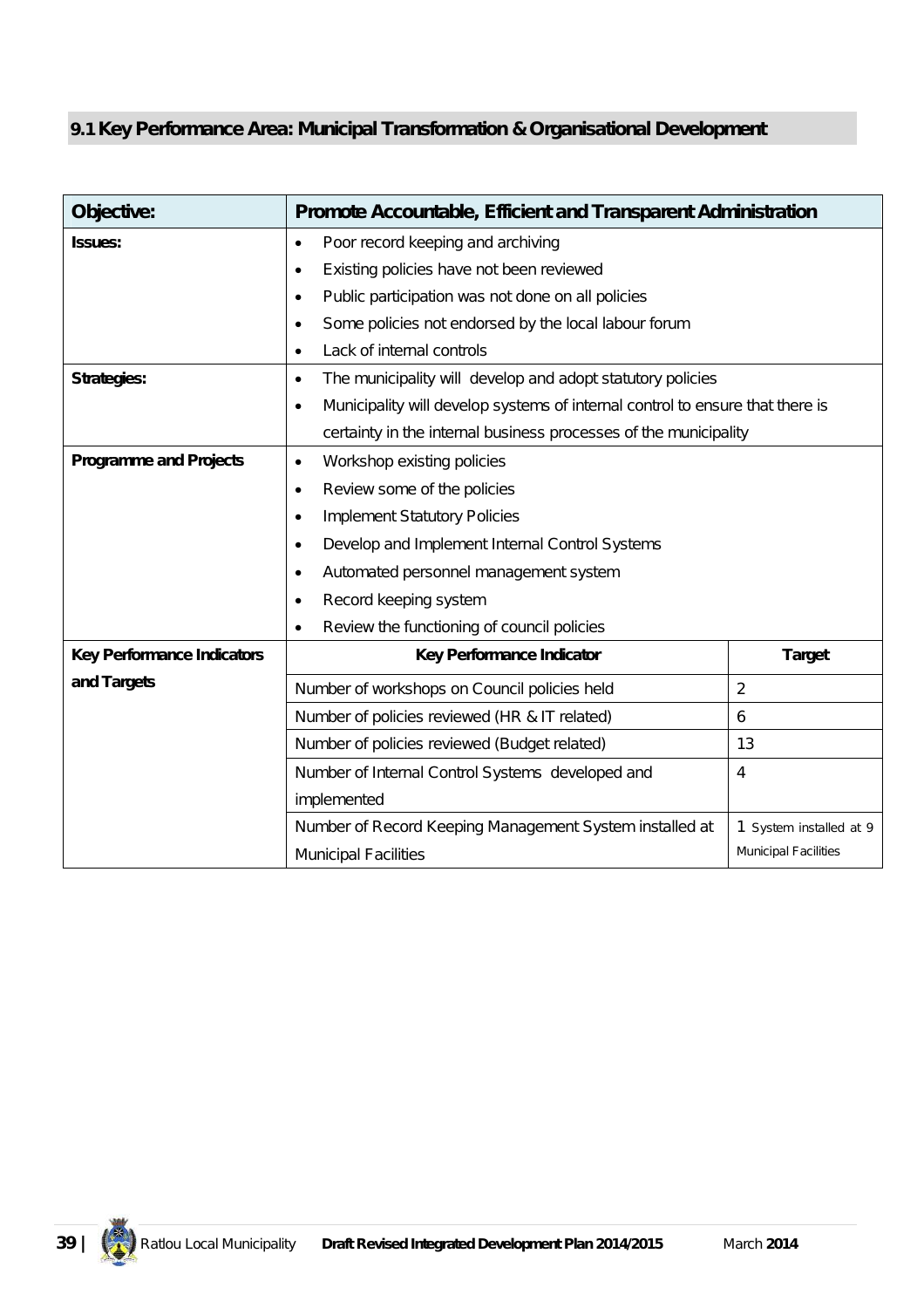| Objective:                        |                                                                | <b>Promote Planning and Performance Management</b>                      |                               |
|-----------------------------------|----------------------------------------------------------------|-------------------------------------------------------------------------|-------------------------------|
| <b>Issues:</b>                    | $\bullet$                                                      | IDP review for the previous year not reviewed                           |                               |
|                                   | $\bullet$                                                      | Poor participation by other sector departments                          |                               |
|                                   | Projects not monitored and some blocked/collapsed<br>$\bullet$ |                                                                         |                               |
|                                   | $\bullet$                                                      | PMS objectives not linked to the IDP                                    |                               |
|                                   | $\bullet$                                                      | PMS indicators and targets not SMART                                    |                               |
|                                   | $\bullet$                                                      | PMS not cascaded to the lower levels                                    |                               |
|                                   | $\bullet$                                                      | Spatial development framework not completed                             |                               |
|                                   | ٠                                                              | Land allocation in the municipality is not well coordinated and managed |                               |
| <b>Strategies:</b>                | Improve public participation<br>$\bullet$                      |                                                                         |                               |
|                                   | ٠                                                              | Audit of past projects and evaluation                                   |                               |
|                                   | $\bullet$                                                      | Ensure PMS is cascaded to other levels                                  |                               |
|                                   | ٠                                                              | Monitor implementation of the PMS framework                             |                               |
|                                   | ٠                                                              | Improve performance reporting and monitoring.                           |                               |
| <b>Programme and Projects</b>     | IDP Review for 2014/15<br>$\bullet$                            |                                                                         |                               |
|                                   | $\bullet$                                                      | Develop public participation policy                                     |                               |
|                                   | $\bullet$                                                      | Implement the cascading of the PMS                                      |                               |
|                                   | Develop SDBIP for 2014/15<br>$\bullet$                         |                                                                         |                               |
|                                   | $\bullet$                                                      | Performance reporting , Monthly, Quarterly, Mid-Year and Annually       |                               |
| <b>Key Performance Indicators</b> |                                                                | Key Performance Indicator                                               | <b>Target</b>                 |
| and Targets                       |                                                                | Approved IDP and Budget Process Plan                                    | Aug 2014                      |
|                                   | <b>IDP Reviewed</b>                                            | Draft Review adopted                                                    | 31 March 2015                 |
|                                   |                                                                | Reviewed IDP approved                                                   | 29 May 2015                   |
|                                   |                                                                | Approved Service delivery and Budget Implementation Plan                | 12 June 2015                  |
|                                   |                                                                | Submission of Monthly Performance Reports                               | 7 <sup>th</sup> of each month |
|                                   |                                                                | Performance Reports Submitted to Council                                | 4 (1 per quarter)             |
|                                   |                                                                | Mid-Term Performance Assessment held                                    | 23 Jan 2015                   |
|                                   |                                                                | Annual Performance Assessments conducted                                | <b>July 2014</b>              |
|                                   |                                                                | Number of sessions held to communicate municipal strategy               | $\mathbf{1}$                  |
|                                   |                                                                | Number of training workshops on PMS held                                | 1                             |
|                                   |                                                                | Number of Strategic Palling Session held                                | 1                             |

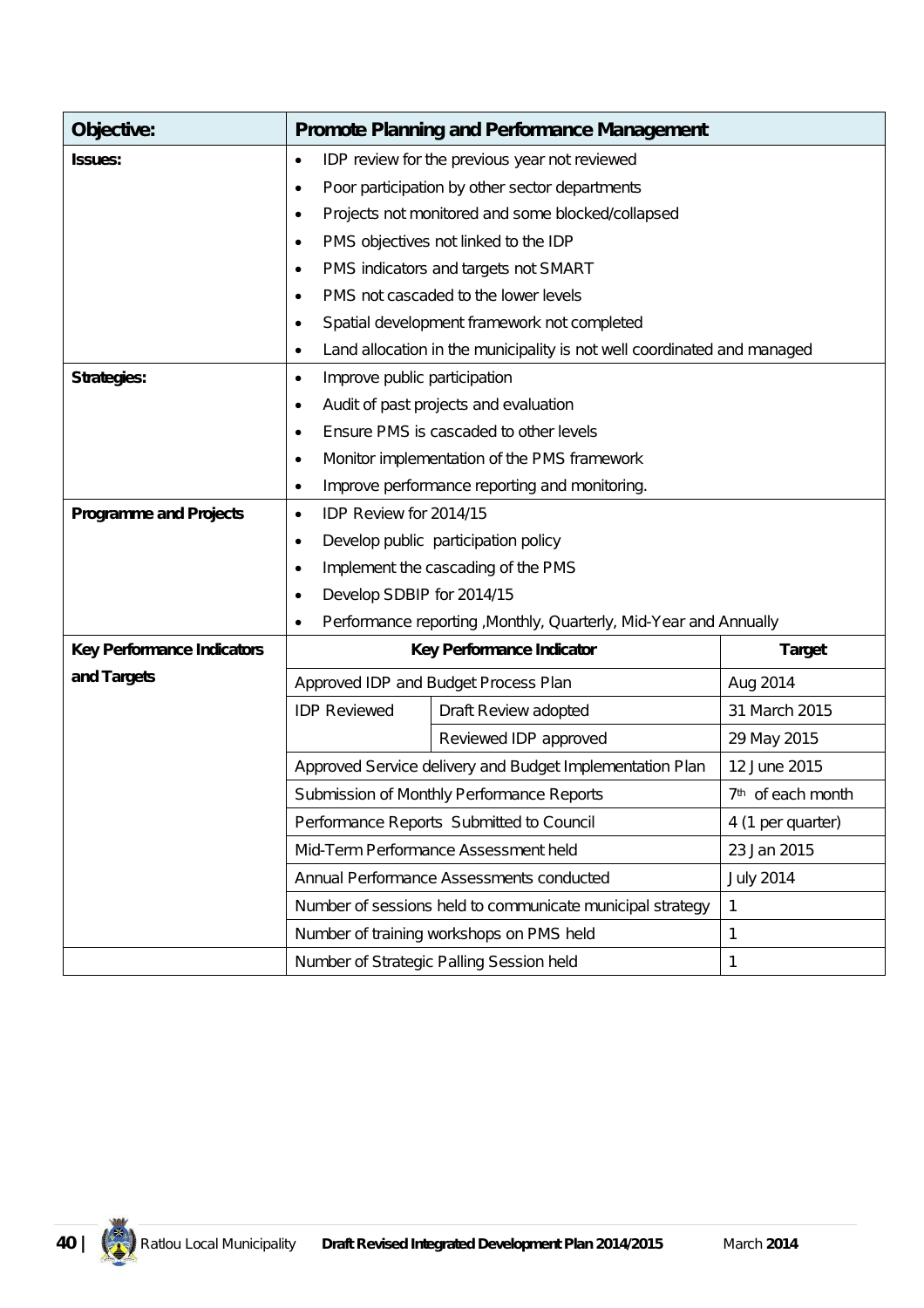| <b>Objective</b>                  | <b>Improve Technology Efficiencies</b>                                                  |                                                                                                                  |
|-----------------------------------|-----------------------------------------------------------------------------------------|------------------------------------------------------------------------------------------------------------------|
| <b>Issues:</b>                    | Inadequate ITC skill in the municipality<br>$\bullet$                                   |                                                                                                                  |
|                                   | Systems are not integrated (silo operation of systems)<br>$\bullet$                     |                                                                                                                  |
|                                   | Efficient Electronic surveillance in the municipality building<br>٠                     |                                                                                                                  |
| <b>Strategies:</b>                | The municipality will integrate technology into the internal business processes to<br>٠ |                                                                                                                  |
|                                   | increase operational efficiencies and improve service delivery.                         |                                                                                                                  |
|                                   | Create a VPN (Virtual Private Network)<br>$\bullet$                                     |                                                                                                                  |
|                                   | Use of the MSP (Master Systems Plan)<br>$\bullet$                                       |                                                                                                                  |
|                                   | Integrated Seamless IT System<br>$\bullet$                                              |                                                                                                                  |
|                                   | Paperless Communication and Establishment of Intranet.<br>٠                             |                                                                                                                  |
| <b>Programme and Projects</b>     | Finalize the development of the Master System Plan<br>٠                                 |                                                                                                                  |
|                                   | Management of the website<br>$\bullet$                                                  |                                                                                                                  |
|                                   | Training of staff on information technology<br>٠                                        |                                                                                                                  |
|                                   | Soft and hardware maintenance<br>٠                                                      |                                                                                                                  |
|                                   | Review the Operational Disaster and Business Continuity Plan<br>٠                       |                                                                                                                  |
|                                   | Automate internal business processes<br>٠                                               |                                                                                                                  |
|                                   | Training of councillors and some of the staff<br>٠                                      |                                                                                                                  |
|                                   | Implement Information and communication technology Learnerships<br>$\bullet$            |                                                                                                                  |
| <b>Key Performance Indicators</b> | <b>Key Performance Indicators</b>                                                       | <b>Targets</b>                                                                                                   |
| and Targets                       | <b>Review IT Master Plan</b>                                                            | August 2015                                                                                                      |
|                                   | Review of Operational Disaster Recovery and Business                                    | May 2015                                                                                                         |
|                                   | <b>Continuity Plan</b>                                                                  |                                                                                                                  |
|                                   | Number of Routine Maintenance Conducted (IT & CCTV                                      | 12                                                                                                               |
|                                   | Equipment)                                                                              |                                                                                                                  |
|                                   | Number of Workshops Conducted on IT                                                     | $\overline{2}$                                                                                                   |
|                                   | Software and Hardware regularly updated                                                 | 12                                                                                                               |
|                                   | Reports on Operational Disaster Recovery and Business                                   | 12                                                                                                               |
|                                   | <b>Continuity Plan</b>                                                                  |                                                                                                                  |
|                                   | Number of Internal Business Processes Automated                                         | $\mathbf{3}$                                                                                                     |
|                                   | Number of ICT Learnerships' Learners Appointed                                          | 1                                                                                                                |
|                                   | Number of Software License Renewed                                                      | 8 (Team mate, Transact Patel,<br>Microsoft Office, Payday,<br>Softline Pastel, MacAfee,<br>Cibecs, Adobe Reader) |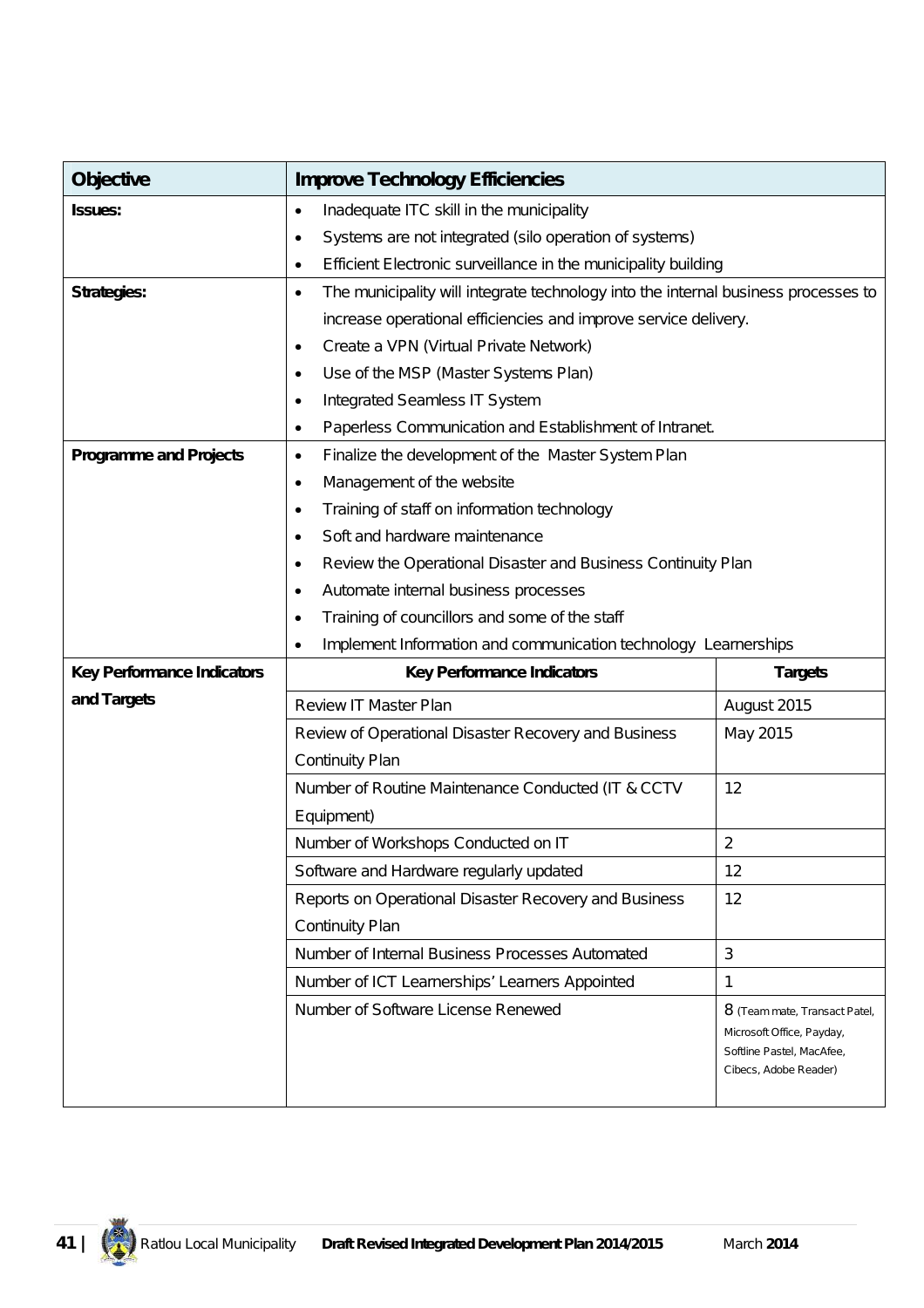| Objective:                        | <b>Achieve Employment Equity</b>                                                           |                |  |
|-----------------------------------|--------------------------------------------------------------------------------------------|----------------|--|
| <b>Issues:</b>                    | Integration of the Employment Equity Plan (EEP) into the Recruitment Strategy<br>٠         |                |  |
|                                   | and Plan                                                                                   |                |  |
|                                   | Attraction and retention of scarce skills<br>٠                                             |                |  |
| <b>Strategies:</b>                | The municipality will progressively achieve employment equity in its<br>$\bullet$          |                |  |
|                                   | administration by recruiting and retaining individuals as designated by the                |                |  |
|                                   | <b>Employment Equity Act.</b>                                                              |                |  |
|                                   | Employment Equity Plans with clear targets and Employment Equity reports will<br>$\bullet$ |                |  |
|                                   | be approved by Council.                                                                    |                |  |
|                                   | Head hunt per Recruitment and Selection Policy<br>٠                                        |                |  |
|                                   | Through Negotiable Packages and Implementing resolutions and Legislations of               |                |  |
|                                   | Retention.                                                                                 |                |  |
| <b>Programme and Projects</b>     | Review the employment equity plan<br>$\bullet$                                             |                |  |
|                                   | Review or adopt the human resource strategy<br>$\bullet$                                   |                |  |
|                                   | Review the recruitment policy<br>$\bullet$                                                 |                |  |
|                                   | Review the retention of skills policy<br>$\bullet$                                         |                |  |
|                                   | Review the remuneration policy<br>$\bullet$                                                |                |  |
| <b>Key Performance Indicators</b> | <b>Key Performance Indicators</b>                                                          | <b>Targets</b> |  |
| and Targets                       | Employment Equity Plan Submitted to Dept. of                                               | Sept 2014      |  |
|                                   | Labour                                                                                     |                |  |
|                                   | <b>Employment Equity Targets Achieved</b>                                                  | 30%            |  |

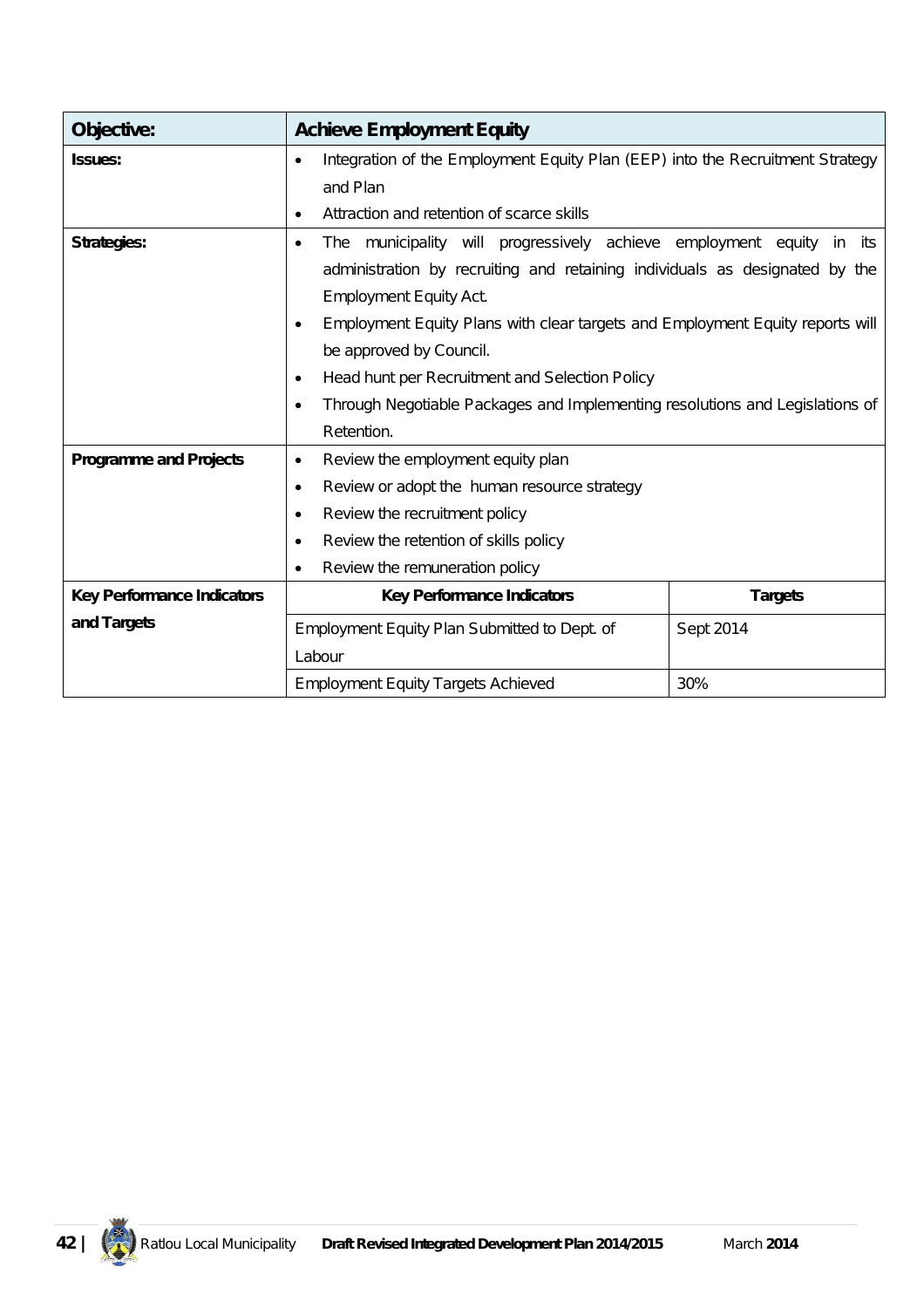| Objective:                        | Promote Innovation, Learning and Growth                                                    |                   |  |
|-----------------------------------|--------------------------------------------------------------------------------------------|-------------------|--|
| <b>Issues:</b>                    | Most of the official do not have administrative skills<br>$\bullet$                        |                   |  |
|                                   | Use of ICT is very low<br>٠                                                                |                   |  |
|                                   | Work place skills plan not adopted<br>٠                                                    |                   |  |
|                                   | Work place skills plan not in line with the IDP<br>$\bullet$                               |                   |  |
|                                   | Training programmes not in line with the IDP priorities<br>$\bullet$                       |                   |  |
|                                   | ABET training a necessity<br>$\bullet$                                                     |                   |  |
| <b>Strategies:</b>                | Develop skills of employees<br>$\bullet$                                                   |                   |  |
|                                   | Support learning innovative problem solving strategies<br>$\bullet$                        |                   |  |
|                                   | Prioritise Skills in during recruitment and selection.<br>$\bullet$                        |                   |  |
|                                   | In-house training to be used<br>$\bullet$                                                  |                   |  |
| <b>Programme and Projects</b>     | Review the Work Place Skills Plan Develop in line with the IDP Priorities and<br>$\bullet$ |                   |  |
|                                   | skills needs                                                                               |                   |  |
|                                   | Conduct internal and other innovative training programmes<br>$\bullet$                     |                   |  |
|                                   | Registration of learnerships for accredit training<br>$\bullet$                            |                   |  |
|                                   | ABET training                                                                              |                   |  |
|                                   | Community skills development initiated<br>٠                                                |                   |  |
|                                   | Automate the HR system                                                                     |                   |  |
| <b>Key Performance Indicators</b> | <b>Key Performance Indicators</b>                                                          | <b>Targets</b>    |  |
| and Targets                       | <b>Skills Audit Conducted</b>                                                              | <b>March 2015</b> |  |
|                                   | Workplace Skills Development Plan developed                                                | April 2015        |  |
|                                   | Workplace Skills Development Plan targets achieved                                         | 75%               |  |
|                                   | Number of learnerships programme implemented                                               | $\overline{2}$    |  |
|                                   | Number of Community Members participating on the Sills                                     | 40                |  |
|                                   | Development programme                                                                      |                   |  |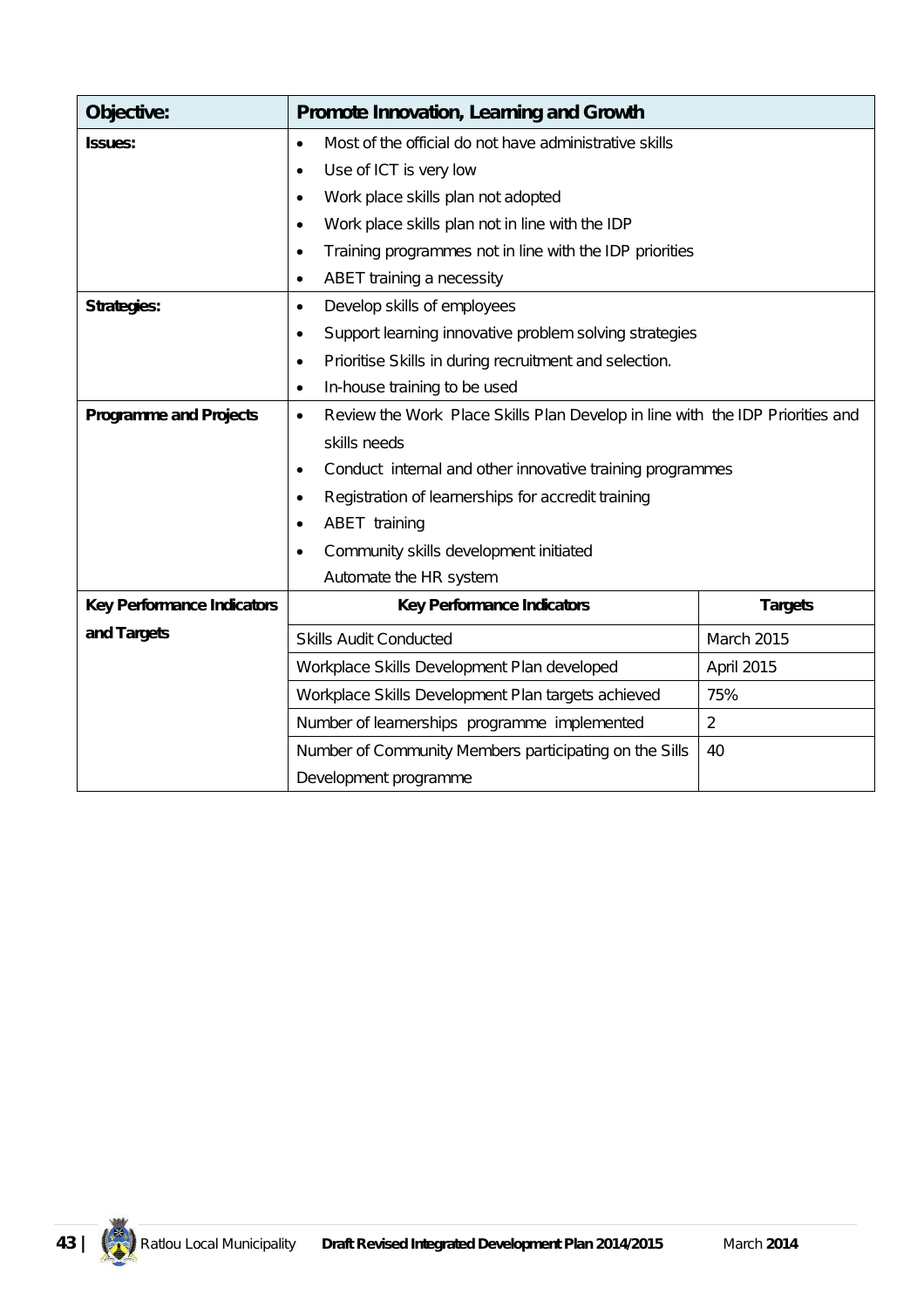| Objective:                        | <b>Retain and Recruit Talented Employees</b>                                              |                                      |
|-----------------------------------|-------------------------------------------------------------------------------------------|--------------------------------------|
| <b>Issues:</b>                    | Salaries are not competitive in the market<br>$\bullet$                                   |                                      |
|                                   | Pressure to employ local residents often compromise quality<br>$\bullet$                  |                                      |
|                                   | Turn-over of professionals<br>$\bullet$                                                   |                                      |
| <b>Strategies:</b>                | The municipality will, through the implementation of appropriate recruitment<br>$\bullet$ |                                      |
|                                   | and retention policies, ensure that skilled and experienced employees are                 |                                      |
|                                   | recruited and retained.                                                                   |                                      |
| <b>Programme and Projects</b>     | Approve/Review the HR strategy<br>$\bullet$                                               |                                      |
|                                   | Review the recruitment policy<br>$\bullet$                                                |                                      |
|                                   | Review the retention of scarce skills policy<br>$\bullet$                                 |                                      |
|                                   | Review the remuneration policy<br>$\bullet$                                               |                                      |
| <b>Key Performance Indicators</b> | <b>Key Performance Indicators</b>                                                         | <b>Targets</b>                       |
| and Targets                       | Human Resource Development Strategy Review                                                | May 2015                             |
|                                   | <b>Review Recruitment Policy</b>                                                          | May 2015                             |
|                                   | Review Develop Retention Policy                                                           | May 2015                             |
|                                   | <b>Review Remuneration Policy</b>                                                         | May 2015                             |
|                                   | Number of Established Risk Unit (Appointment of                                           | 1 Risk Unit Established by 30 July   |
|                                   | <b>Risk Officer)</b>                                                                      | 2014 (& Appointment of Risk Officer) |
|                                   | Number of Traffic Personnel on Traffic Law                                                | 8 (1 x DD Traffic & Licensing, 1 x   |
|                                   | Enforcement appointed                                                                     | Chief Traffic Officer & 6 Officers)  |

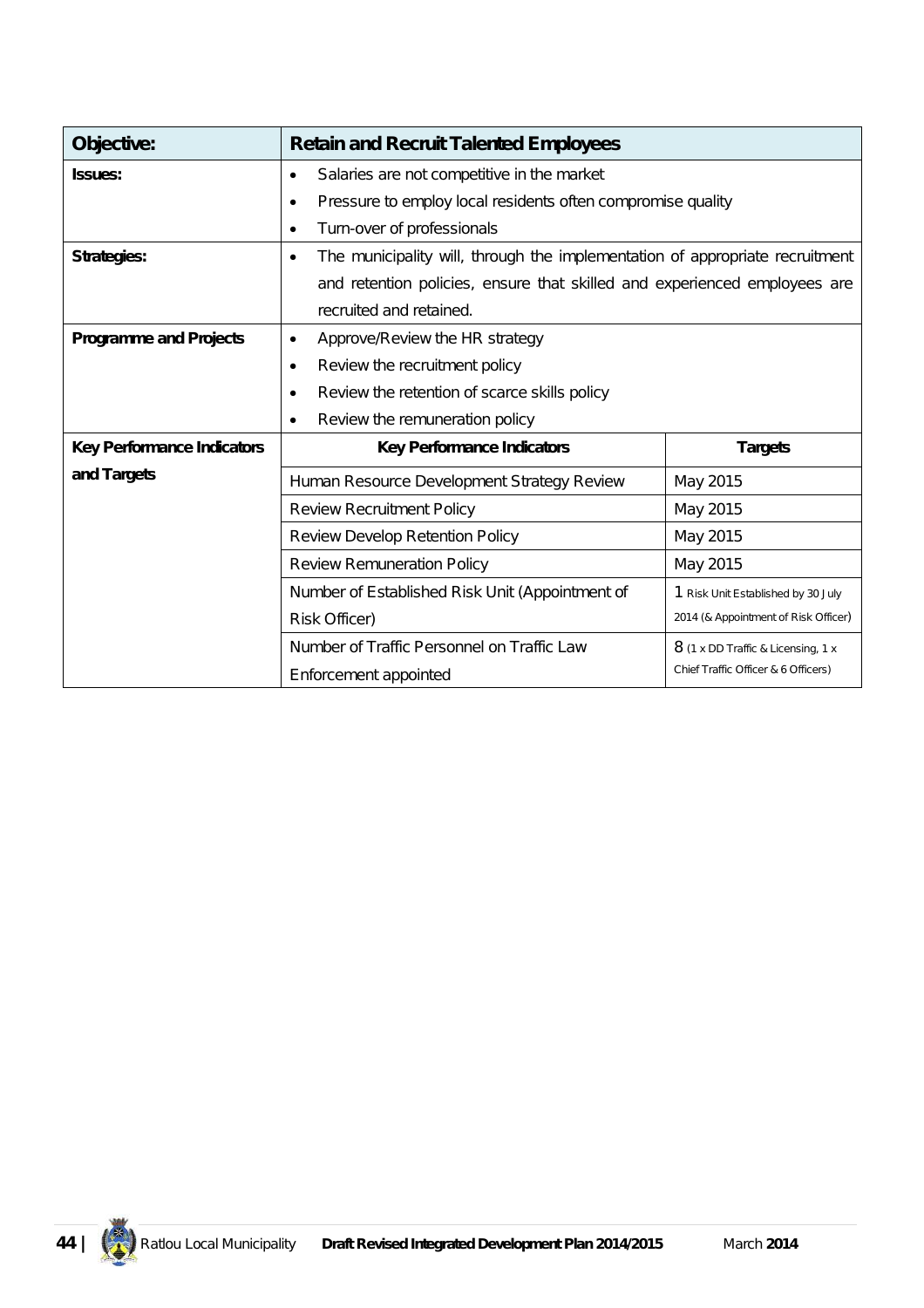| Objective:                        | <b>Achieve Positive &amp; Productive Employee Climate</b>                                   |                                         |
|-----------------------------------|---------------------------------------------------------------------------------------------|-----------------------------------------|
| <b>Issues:</b>                    | Relationship between management and the unions not all time good<br>$\bullet$               |                                         |
|                                   | No sense of ownership of the institution by employees at lower levels<br>٠                  |                                         |
|                                   | Poor organizational discipline low morale                                                   |                                         |
| <b>Strategies:</b>                | The municipality will, through appropriate human resources and other policies,<br>$\bullet$ |                                         |
|                                   | ensure the creation of an environment where employees are empowered,                        |                                         |
|                                   | productive and motivated.                                                                   |                                         |
|                                   | The satisfaction level of employees will continuously be monitored in order to              |                                         |
|                                   | improve organizational climate.                                                             |                                         |
|                                   | Continuous Consultation with UNIONS on critical issues should be done.<br>$\bullet$         |                                         |
|                                   | Meetings to be facilitated with employees monthly.<br>$\bullet$                             |                                         |
|                                   | Directorates to lead in the proper labour relations issues.<br>$\bullet$                    |                                         |
| <b>Programme and Projects</b>     | Strengthening the LLF<br>$\bullet$                                                          |                                         |
|                                   | Improve consultation with Unions in the workplace<br>$\bullet$                              |                                         |
|                                   | Enforcement of discipline                                                                   |                                         |
|                                   | Conduct change management courses<br>٠                                                      |                                         |
|                                   | Conduct employee satisfaction survey                                                        |                                         |
|                                   | Implement the outcome of the survey                                                         |                                         |
|                                   | Training of managers on some of the core competency requirements to be                      |                                         |
|                                   | able to manage staff and enforce discipline                                                 |                                         |
| <b>Key Performance Indicators</b> | <b>Key Performance Indicators</b>                                                           | <b>Targets</b>                          |
| and Targets                       | Number of LLF Meetings held                                                                 | 4 (1 per quarter)                       |
|                                   | % of Employees that have signed Code of Conduct                                             | 100% (All Employees)                    |
|                                   | Number of Workplace skills Development Plan developed                                       | 1                                       |
|                                   | and adopted by Council                                                                      | WSDP adopted by 30<br>May 2015          |
|                                   | Number of Managers Undergoing Core-Competencies                                             | 6                                       |
|                                   | <b>Training Courses</b>                                                                     |                                         |
|                                   | Number of Training on Team Mate (IA & IT) Conducted                                         | $\mathbf{1}$                            |
|                                   | % of Employees & Cllrs Supported through EAP                                                | 100% (All employees<br>& Cllrs in need) |
|                                   | Number of Employees attended Professional Studies                                           | 6 Employees                             |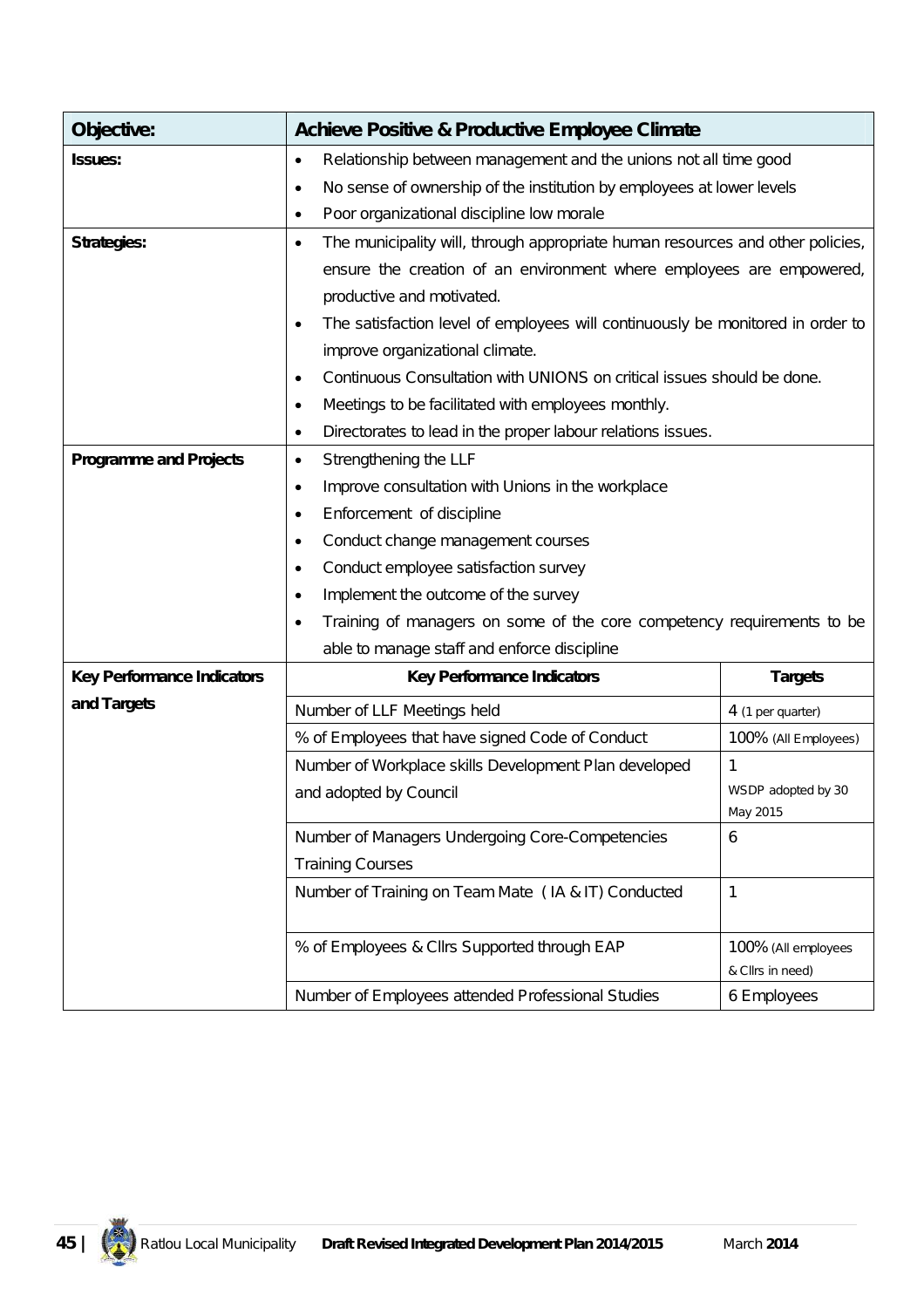## **9.2 Key Performance Area: Financial Viability**

| Objective:                        | <b>Improve Asset Management</b>                                                            |                   |
|-----------------------------------|--------------------------------------------------------------------------------------------|-------------------|
| <b>Issues:</b>                    | Updating of the asset register<br>٠                                                        |                   |
|                                   | Management of the asset book<br>$\bullet$                                                  |                   |
|                                   | Comprehensive report not regularly submitted to council or accounting officer<br>$\bullet$ |                   |
|                                   | Asset committee non operational<br>$\bullet$                                               |                   |
| <b>Strategies:</b>                | The municipality will develop an asset management system to improve the<br>$\bullet$       |                   |
|                                   | management of its assets                                                                   |                   |
| <b>Programme and Projects</b>     | Dispose obsolete asset<br>$\bullet$                                                        |                   |
|                                   | Update the register<br>$\bullet$                                                           |                   |
|                                   | Conduct asset verification<br>٠                                                            |                   |
|                                   | Establish asset management committee<br>$\bullet$                                          |                   |
| <b>Key Performance Indicators</b> | Key Performance Indicator                                                                  | <b>Target</b>     |
| and Targets                       | Number of Report on Updating of the Asset Register                                         | 12                |
|                                   | Number of Asset Verification Conducted                                                     | 4                 |
|                                   | Electronic Asset Management System Installed                                               | 31 July 2014      |
|                                   | Number of Reports on the Status of Assets                                                  | 4                 |
|                                   | Asset Committee Established (Re-confirmations Letters)                                     | 31 July 2014      |
|                                   | Number of Meetings of the Asset Management Committee                                       | 4 (1 per quarter) |
|                                   | <b>GRAP 17 Compliant Asset Register</b>                                                    | 31 August 2014    |
|                                   | Number of Fleet Administration Systems Installed                                           | 1                 |

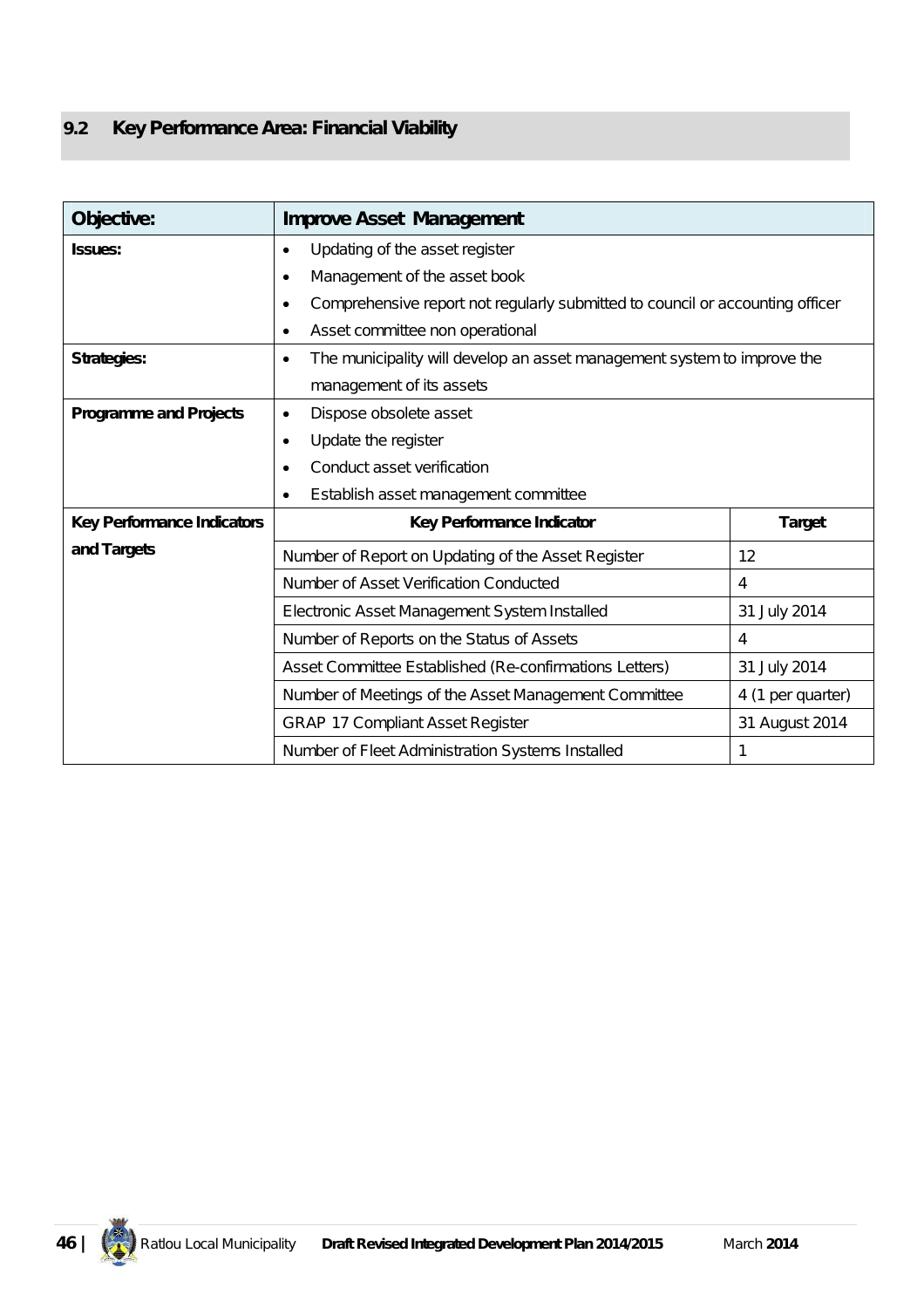| Objective:                        | <b>Achieve Clean Audit</b>                                                         |                   |
|-----------------------------------|------------------------------------------------------------------------------------|-------------------|
| <b>Issues:</b>                    | Several emphasis of matters outlined by A-G<br>$\bullet$                           |                   |
|                                   | Lack of systems to comply with legislation<br>$\bullet$                            |                   |
|                                   | <b>SMART KPIs &amp; Targets</b><br>$\bullet$                                       |                   |
|                                   | Poor reporting<br>$\bullet$                                                        |                   |
|                                   | Poor record management<br>٠                                                        |                   |
|                                   | Old supporting policies                                                            |                   |
| <b>Strategies:</b>                | The municipality will develop a plan to address all past audit queries and         |                   |
|                                   | qualifications and sustain a clean audit                                           |                   |
| <b>Programme and Projects</b>     | Implement and monitor action plan to address auditor general's issues<br>$\bullet$ |                   |
|                                   | (emphasis of matters)                                                              |                   |
|                                   | Development of SMART Key Performance Indicators & Targets<br>$\bullet$             |                   |
|                                   | Conduct asset verification<br>$\bullet$                                            |                   |
|                                   | Train staff around specific audit matters<br>٠                                     |                   |
|                                   | Improve record management system<br>$\bullet$                                      |                   |
|                                   | Compile all registers and reconciliations on monthly basis<br>$\bullet$            |                   |
| <b>Key Performance Indicators</b> | Key Performance Indicator                                                          | <b>Target</b>     |
| and Targets                       | Development of Compliance Check List for Procurement &                             | <b>July 2014</b>  |
|                                   | <b>Strategic Planning</b>                                                          |                   |
|                                   | <b>Training Conducted on Audit Matters</b>                                         | September 2014    |
|                                   | New Record Management System Installed                                             | June 2015         |
|                                   | Number of reconciliations conducted                                                | 12                |
|                                   | Plan to address Auditor General Queries Developed                                  | January 2015      |
|                                   | Key plans revised in line with Auditor General's Directives                        | <b>March 2015</b> |
|                                   | Auditor General's Recommendations Implemented                                      | June 2015         |
|                                   | Auditor General's Report Included as Standing Item on                              | 6                 |
|                                   | <b>Management Meetings</b>                                                         |                   |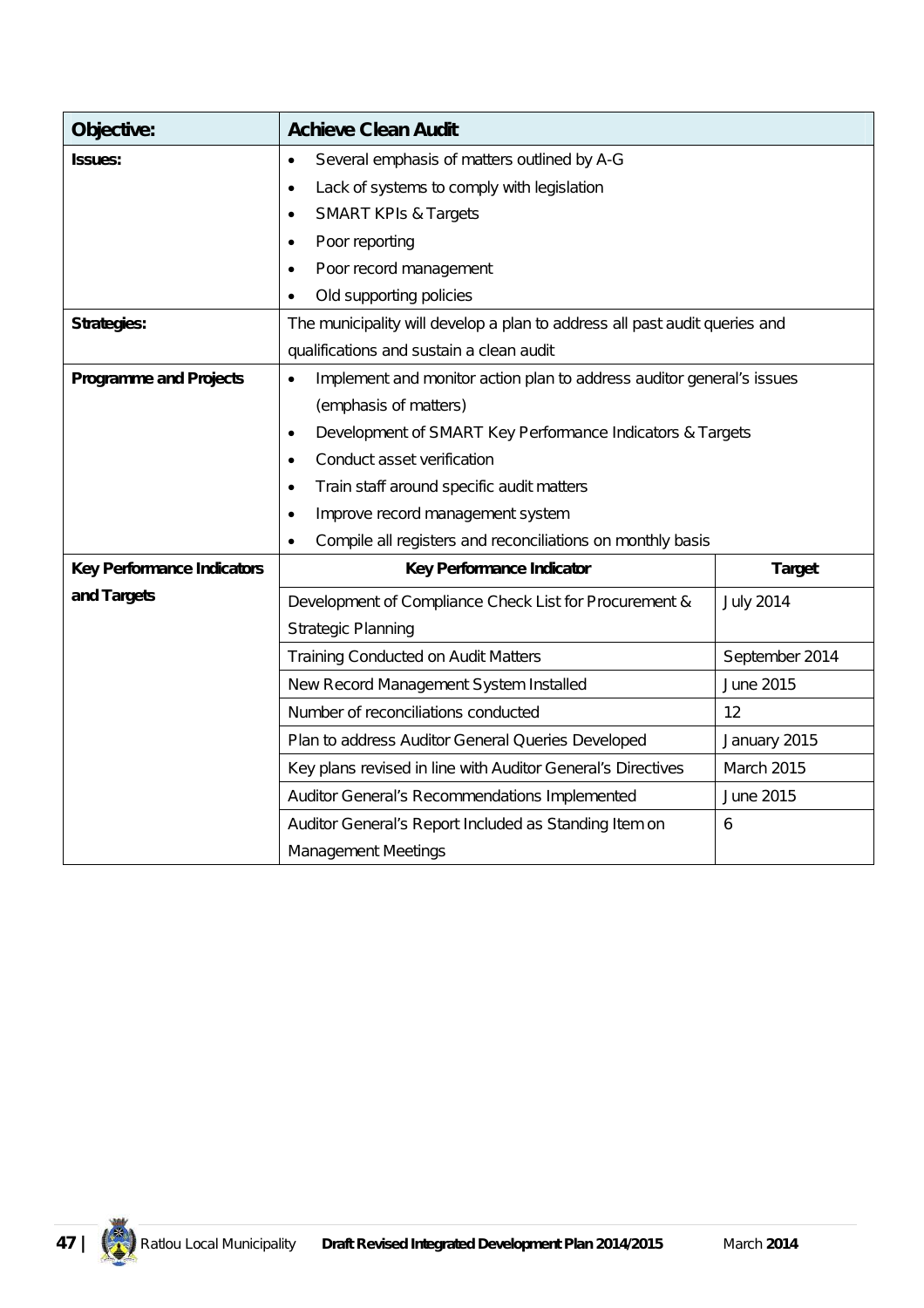| Objective:                        | <b>Promote Financial Accountability</b>                                                 |                  |
|-----------------------------------|-----------------------------------------------------------------------------------------|------------------|
| <b>Issues:</b>                    | Monthly budget statements not comprehensive enough to include all supply<br>$\bullet$   |                  |
|                                   | chain matters                                                                           |                  |
|                                   | Noncompliance with supply chain regulations<br>٠                                        |                  |
|                                   | Turnaround time to finalise procurement process<br>$\bullet$                            |                  |
| Strategies:                       | The municipality will ensure that there is compliance with all legislative<br>$\bullet$ |                  |
|                                   | requirements                                                                            |                  |
| <b>Programme and Projects</b>     | Reporting on noncompliance.<br>$\bullet$                                                |                  |
|                                   | Create a dedicated reporting chapter on all supply chain issues<br>$\bullet$            |                  |
|                                   | Submission of AFS on time<br>$\bullet$                                                  |                  |
|                                   | Conduct training on MFMA and Supply Chain Regulations<br>$\bullet$                      |                  |
|                                   | Reduce irregular expenditure and unauthorised expenditure                               |                  |
| <b>Key Performance Indicators</b> | <b>Target</b><br>Key Performance Indicator                                              |                  |
| and Targets                       | Number of Reports on SCM non-compliance with MFMA                                       | 12               |
|                                   | Number of Reports on SCM (Demand & Acquisition)                                         | 12               |
|                                   | Procurement Plan Developed                                                              |                  |
|                                   |                                                                                         | <b>July 2014</b> |
|                                   | Number of Reports on SCM (Disposal & Logistics)                                         | 12               |
|                                   | Annual Financial Statements submitted to A-G                                            | 29 August 2014   |
|                                   | Number of Training Conducted on SCM, Procedure                                          | 2                |
|                                   | Manual and MFMA                                                                         |                  |
|                                   | % Reduction in irregular and unauthorised expenditure                                   | 100%             |
|                                   | Number of Budget Statements submitted                                                   | 12               |
|                                   | Number of Section 71 Reports submitted before 7th of                                    | 12               |
|                                   | each month to PT & NT                                                                   |                  |
|                                   | Budget Process Plan adopted by Council                                                  | August 2014      |

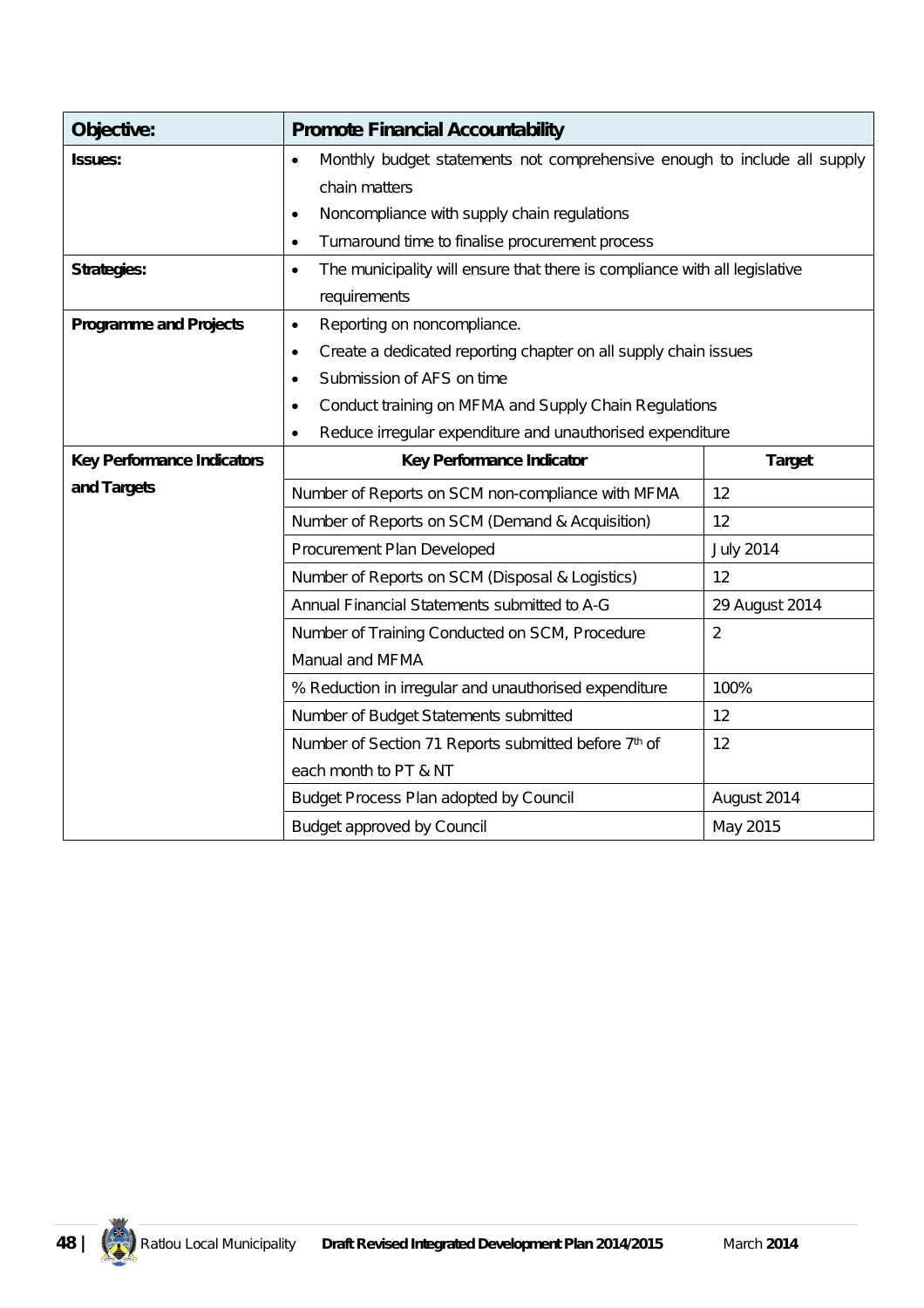| Objective:                        | <b>Enhance Revenue</b>                                                                  |                  |
|-----------------------------------|-----------------------------------------------------------------------------------------|------------------|
| <b>Issues:</b>                    | Low tax base & Over dependence on grants<br>$\bullet$                                   |                  |
|                                   | Resistance in implementation of property rates legislation<br>٠                         |                  |
|                                   | Incorrect billing due to unreliable data<br>٠                                           |                  |
|                                   | Poor management of the shopping complex<br>$\bullet$                                    |                  |
|                                   | Poor credit control<br>$\bullet$                                                        |                  |
|                                   | Management of the debtors book<br>$\bullet$                                             |                  |
|                                   | No proper implementation of the free basic services policy & Poor indigent<br>$\bullet$ |                  |
|                                   | register                                                                                |                  |
| <b>Strategies:</b>                | Measures will be taken to improve to create a tax base for the municipality and         |                  |
|                                   | improve the management of the property rates legislation.                               |                  |
| <b>Programme and Projects</b>     | Collect outstanding debts from consumers<br>$\bullet$                                   |                  |
|                                   | Write off unrecoverable debt<br>$\bullet$                                               |                  |
|                                   | Update the valuation roll<br>$\bullet$                                                  |                  |
|                                   | Verification of all property owners in the register for correct billing<br>$\bullet$    |                  |
|                                   | Awareness programmes of the indigent policy<br>٠                                        |                  |
|                                   | Improvement/rehabilitation of the shopping complex<br>$\bullet$                         |                  |
|                                   | Township establishment to register existing rateable property<br>$\bullet$              |                  |
|                                   | Development of the land use management scheme<br>$\bullet$                              |                  |
|                                   | Review the indigent policy and update the indigent register<br>$\bullet$                |                  |
| <b>Key Performance Indicators</b> | Key Performance Indicator                                                               | <b>Target</b>    |
| and Targets                       | Credit Control Policy Reviewed                                                          | May 2015         |
|                                   | <b>Credit Control Implemented</b>                                                       | <b>July 2015</b> |
|                                   | Indigent Policy Reviewed                                                                | May 2015         |
|                                   | % Reduction of Bad Debts                                                                | 70%              |
|                                   | Review Financial Investment and Policy and Plan                                         | May 2014         |
|                                   | <b>Bad Debt Written-Off</b>                                                             | Jan 2015         |
|                                   | <b>Billing System Automated</b>                                                         | <b>July 2014</b> |
|                                   | Number of Awareness Programmes on Revenue                                               | 1                |
|                                   | Enhancement                                                                             |                  |
|                                   | Number of Meetings with Rate Payers Representatives                                     | $\overline{2}$   |
|                                   | Number of Supplementary Valuation Roll done                                             | $\overline{2}$   |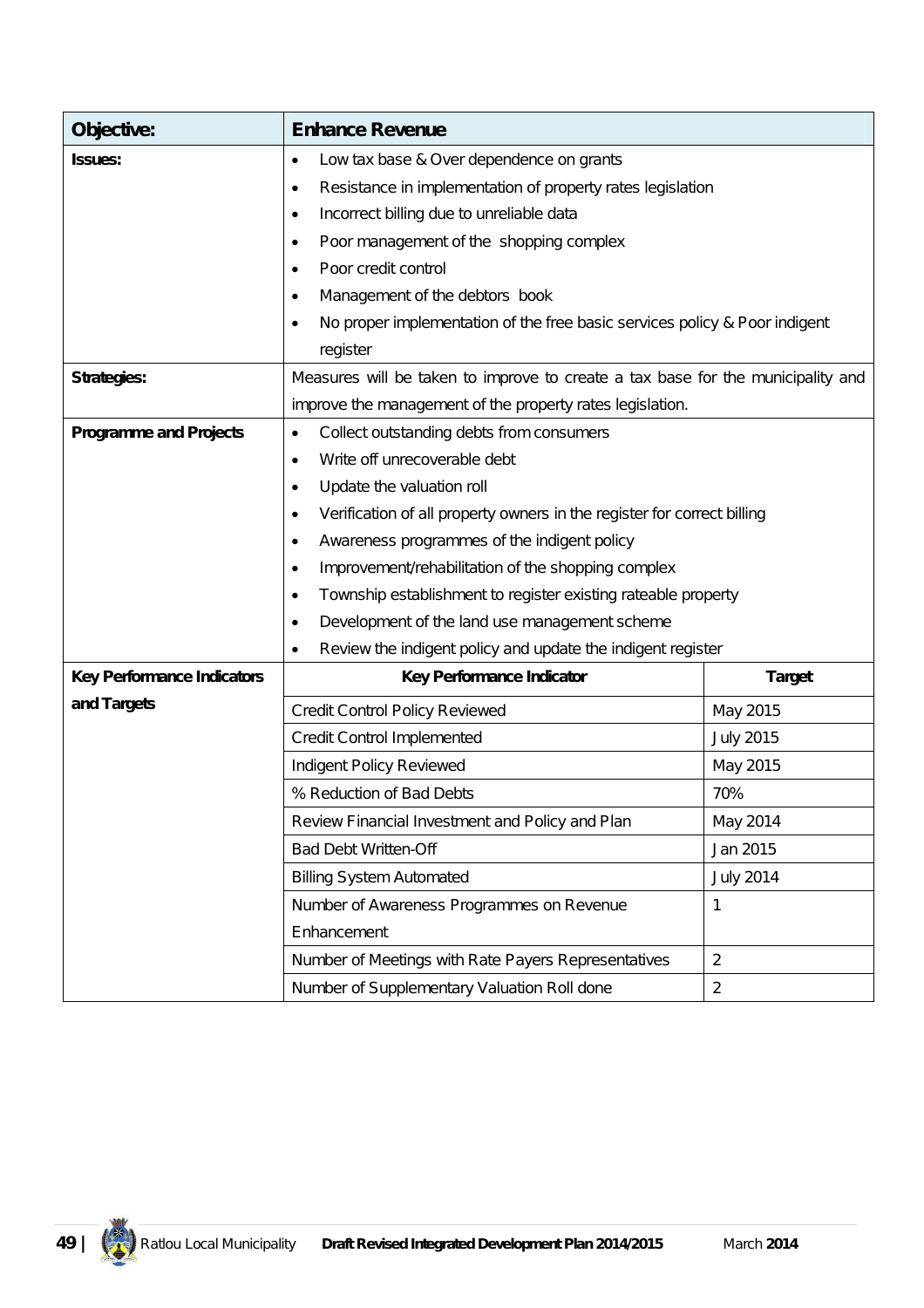### **9.3 Key Performance Area: Local Economic Development**

| Objective:                        | <b>Promote Local Economic Development &amp; Job Creation</b>                       |                |  |  |  |  |
|-----------------------------------|------------------------------------------------------------------------------------|----------------|--|--|--|--|
| Issues:                           | Poor support by government and the municipality<br>$\bullet$                       |                |  |  |  |  |
|                                   | Low economic activity<br>$\bullet$                                                 |                |  |  |  |  |
|                                   | Shortage of infrastructure (roads) and low water table<br>$\bullet$                |                |  |  |  |  |
|                                   | Lack of skills to develop business plans<br>$\bullet$                              |                |  |  |  |  |
|                                   | Poor monitoring of LED projects<br>$\bullet$                                       |                |  |  |  |  |
|                                   | Marketing of products<br>$\bullet$                                                 |                |  |  |  |  |
|                                   | Lack of Funding<br>٠                                                               |                |  |  |  |  |
| <b>Strategies:</b>                | Support SMMEs, cooperatives and other LED initiatives<br>٠                         |                |  |  |  |  |
|                                   | Implementation of the LED Summit resolutions<br>$\bullet$                          |                |  |  |  |  |
|                                   | Implementation of LED Strategy<br>$\bullet$                                        |                |  |  |  |  |
|                                   | Job creation through infrastructure investment (EPWP)<br>$\bullet$                 |                |  |  |  |  |
|                                   | Capacity development on LED matters<br>$\bullet$                                   |                |  |  |  |  |
| <b>Programme and Projects</b>     | Develop a business Plan for upgrading Setlagole Complex<br>$\bullet$               |                |  |  |  |  |
|                                   | Support with development of business plans and Apply for the job fund<br>$\bullet$ |                |  |  |  |  |
|                                   | Upscale project monitoring and mentoring<br>$\bullet$                              |                |  |  |  |  |
|                                   | Support cooperatives and CPAs<br>$\bullet$                                         |                |  |  |  |  |
|                                   | Develop brick making project<br>٠                                                  |                |  |  |  |  |
|                                   | Create jobs through capital projects and other municipal initiatives, EPWP<br>٠    |                |  |  |  |  |
|                                   | Roll out training to support SMMEs<br>٠                                            |                |  |  |  |  |
|                                   | Monitor the implementation of Social and Labour Plan (SLP)<br>٠                    |                |  |  |  |  |
| <b>Key Performance Indicators</b> | <b>Key Performance Indicators</b>                                                  | <b>Target</b>  |  |  |  |  |
| and targets                       | Number of Jobs created through EPWP, CWP, LED and                                  | 1400           |  |  |  |  |
|                                   | capital projects                                                                   |                |  |  |  |  |
|                                   | Number of LED Summit Held                                                          | 1              |  |  |  |  |
|                                   | Cooperatives database updated                                                      | 4              |  |  |  |  |
|                                   | Number of reports on EPWP                                                          | 12             |  |  |  |  |
|                                   | Number of SMMEs/ Cooperatives Supported: Funding,                                  | 10             |  |  |  |  |
|                                   | <b>Business Plan Development</b>                                                   |                |  |  |  |  |
|                                   | Number of training programmes provided to SMMEs<br>4                               |                |  |  |  |  |
|                                   | Number of reports on the implementation of the Social and<br>4                     |                |  |  |  |  |
|                                   | Labour Plans                                                                       |                |  |  |  |  |
|                                   | Number of funding applications made to various agencies &                          | 4              |  |  |  |  |
|                                   | institutions                                                                       |                |  |  |  |  |
|                                   | <b>SMMEs Training on Procurement</b>                                               | 1              |  |  |  |  |
|                                   | Number of Women Cooperatives Established                                           | $\overline{2}$ |  |  |  |  |

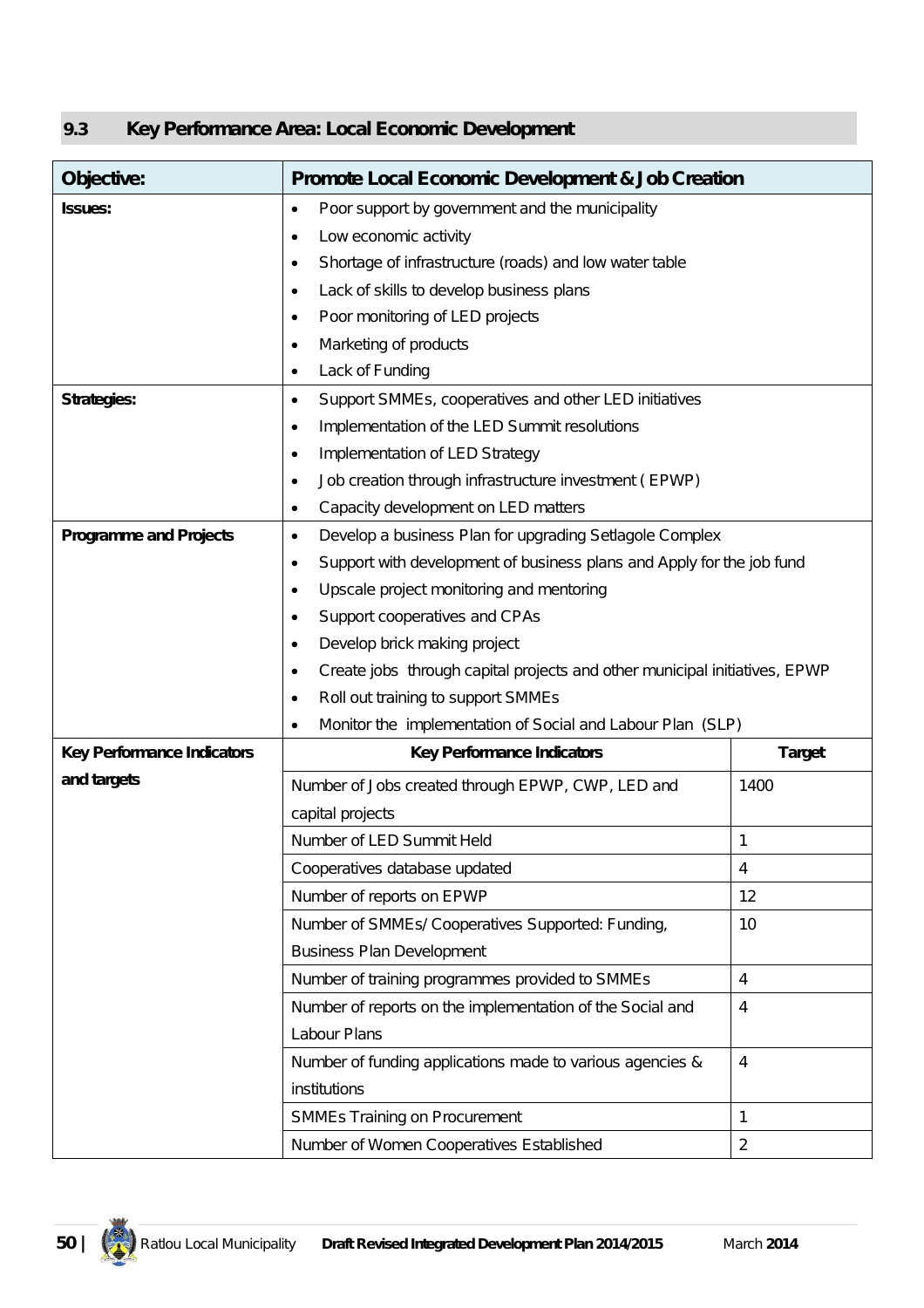| Objective:                        | <b>Promote Local Economic Development &amp; Job Creation</b>       |   |  |  |
|-----------------------------------|--------------------------------------------------------------------|---|--|--|
| <b>Issues:</b>                    | Poor Heritage and Tourism Support<br>$\bullet$                     |   |  |  |
|                                   | <b>Cultural Profiling</b>                                          |   |  |  |
|                                   | Marketing & Branding                                               |   |  |  |
| <b>Strategies:</b>                | Development of a Cultural Heritage Node as per Ratlou SDF<br>٠     |   |  |  |
|                                   | Support SMMEs, cooperatives and other LED initiatives<br>$\bullet$ |   |  |  |
|                                   | Implementation of the LED Summit resolutions                       |   |  |  |
|                                   | Heritage Development<br>$\bullet$                                  |   |  |  |
|                                   | Tourism Development<br>$\bullet$                                   |   |  |  |
| <b>Programme and Projects</b>     | Development of Anglo-Boer War Museum<br>$\bullet$                  |   |  |  |
|                                   | Tourism & Heritage Exhibition Centre<br>٠                          |   |  |  |
|                                   | <b>Tourism Profile</b>                                             |   |  |  |
|                                   | Signage and Branding                                               |   |  |  |
| <b>Key Performance Indicators</b> | <b>Target</b><br><b>Key Performance Indicators</b>                 |   |  |  |
| and targets                       | Anglo-Boer War Exhibition Developed (Artefacts)<br>June 2015       |   |  |  |
|                                   | Number of Small Scale Exhibition Completed<br>June 2015            |   |  |  |
|                                   | Number of Signage & Branding Erected (Information Boards)<br>10    |   |  |  |
|                                   | Number of Reports on Tourism & Heritage Development<br>4           |   |  |  |
|                                   | Number of Tourism Exhibition Conducted                             | 2 |  |  |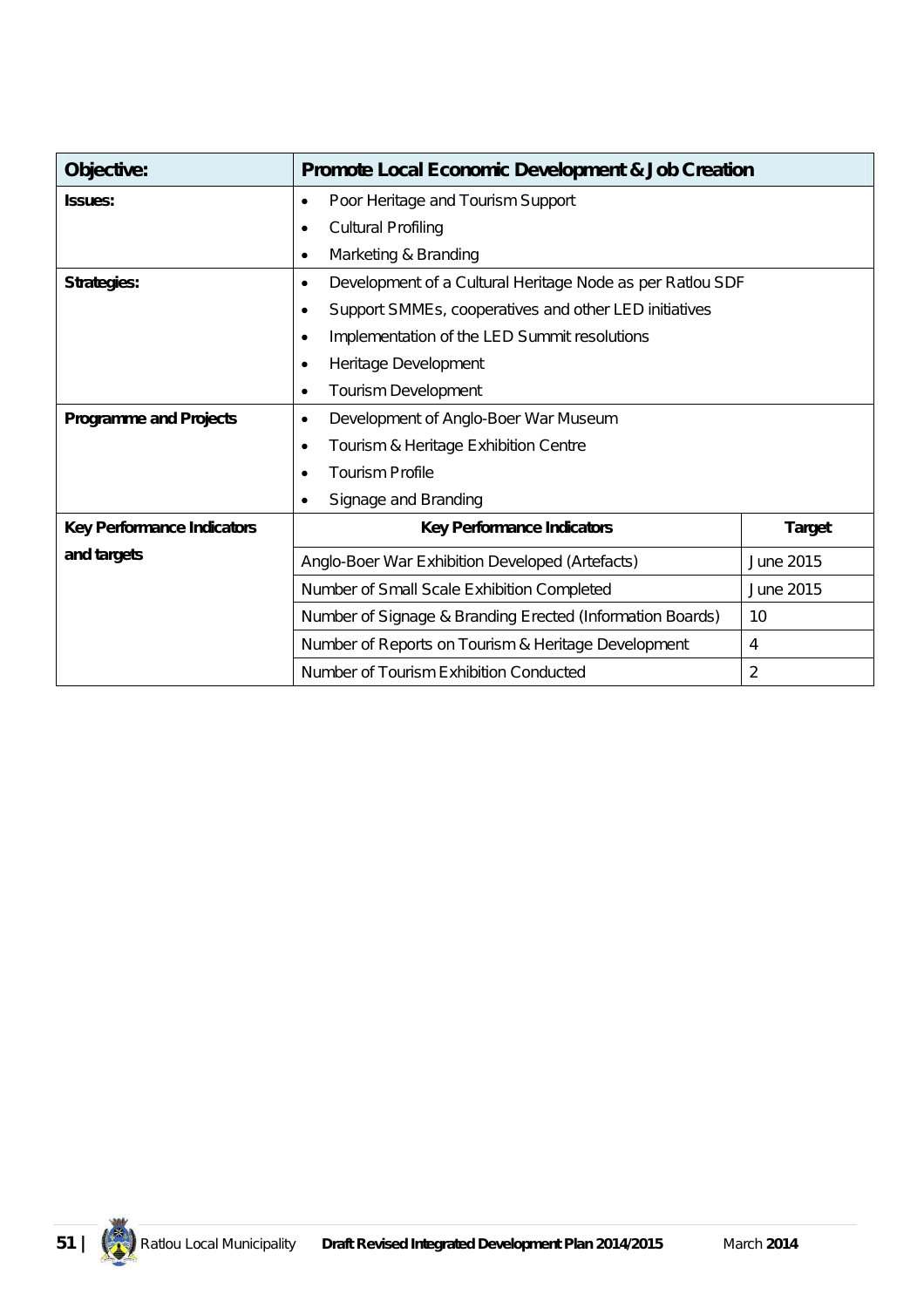| Objective:                        | <b>Promote Local Economic Development &amp; Job Creation</b>      |  |  |  |
|-----------------------------------|-------------------------------------------------------------------|--|--|--|
| <b>Issues:</b>                    | Lack of interest by the Youth on Agriculture<br>٠                 |  |  |  |
|                                   | Poor CPA support<br>٠                                             |  |  |  |
|                                   | <b>CPA</b> conflicts                                              |  |  |  |
|                                   | Lack of plan to support land reform programme                     |  |  |  |
| <b>Strategies:</b>                | Support SMMEs, cooperatives and other LED initiatives             |  |  |  |
|                                   | Implementation of the LED Summit resolutions<br>$\bullet$         |  |  |  |
|                                   | CPA Support Programmes & Capacity Building<br>$\bullet$           |  |  |  |
|                                   | Support agricultural initiatives, land reform programmes and CPAs |  |  |  |
| <b>Programme and Projects</b>     | <b>CPA Capacity Building Programmes</b><br>٠                      |  |  |  |
|                                   | <b>CPA Support</b><br>٠                                           |  |  |  |
| <b>Key Performance Indicators</b> | <b>Key Performance Indicators</b><br><b>Target</b>                |  |  |  |
| and targets                       | 1<br>Number of CPA Support Initiatives                            |  |  |  |
|                                   | 2<br>Number of Exhibition for Agricultural Support                |  |  |  |
|                                   | Number of Youth Agricultural Support Initiated<br>1               |  |  |  |

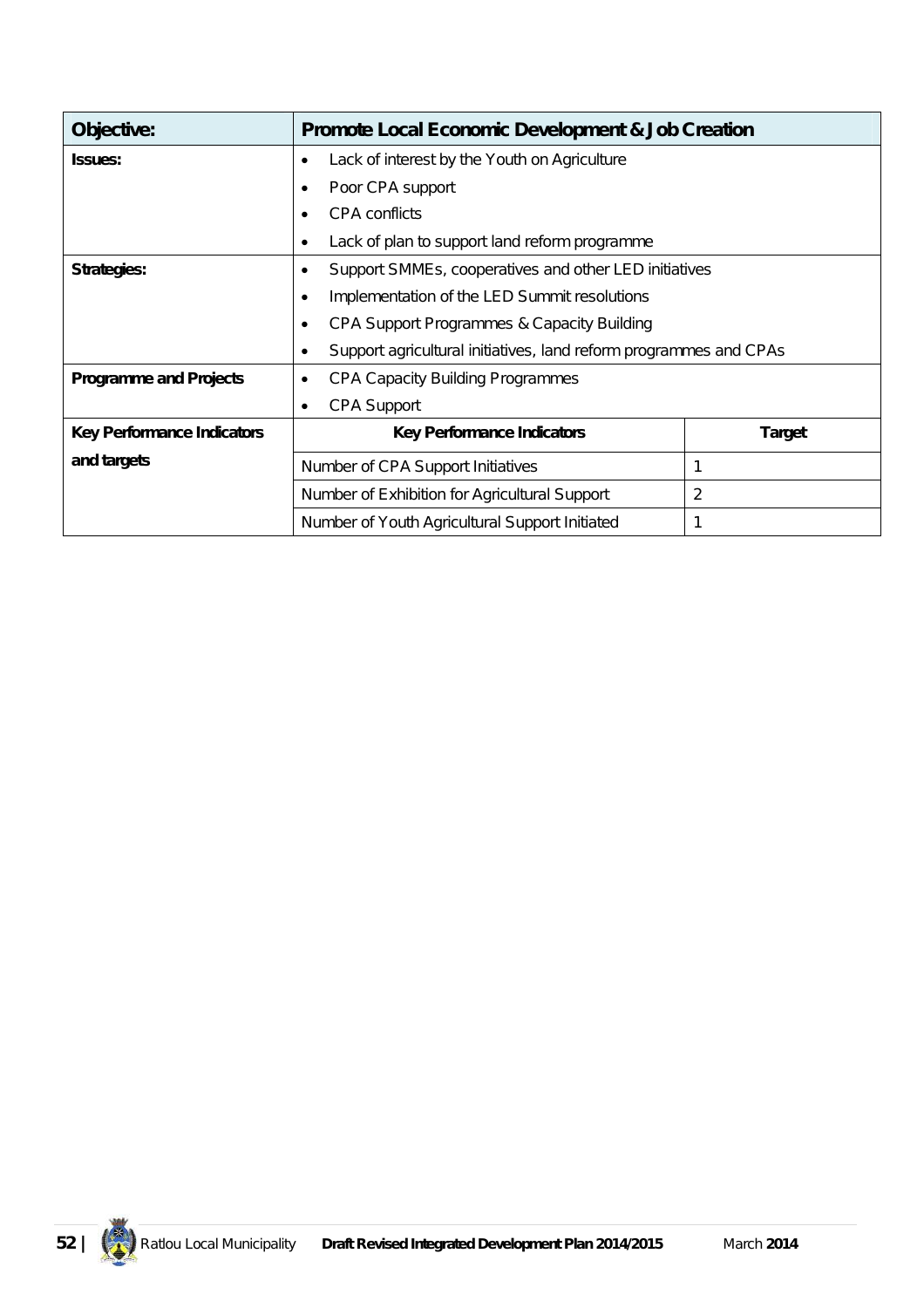#### **9.4 Basic Services and Infrastructure Development**

| <b>Objective</b>                  | Provision of Basic Municipal Services and Infrastructure (Water)                        |                                                                                 |  |  |  |  |
|-----------------------------------|-----------------------------------------------------------------------------------------|---------------------------------------------------------------------------------|--|--|--|--|
| <b>Issues</b>                     | Inadequate water sources and Water shortage in the area (bulk)<br>$\bullet$             |                                                                                 |  |  |  |  |
|                                   | Poor maintenance of existing infrastructure (bore holes)<br>٠                           |                                                                                 |  |  |  |  |
|                                   | No proper plan to address water issues in Ratlou<br>$\bullet$                           |                                                                                 |  |  |  |  |
|                                   | Poor management of emergency water provisioning service (water tankering)<br>$\bullet$  |                                                                                 |  |  |  |  |
|                                   | Vandalism of infrastructure and illegal water collections<br>٠                          |                                                                                 |  |  |  |  |
|                                   | Service backlogs & No cost recovery measures<br>٠                                       |                                                                                 |  |  |  |  |
| <b>Strategies</b>                 | Support hydrological studies to determine the yield for current and future<br>$\bullet$ |                                                                                 |  |  |  |  |
|                                   | demands                                                                                 |                                                                                 |  |  |  |  |
|                                   | Monitor the implementation of the water projects & support national<br>$\bullet$        |                                                                                 |  |  |  |  |
|                                   | governments initiatives on water                                                        |                                                                                 |  |  |  |  |
|                                   | Water provision will be extended to all areas of the municipality. Adequate<br>٠        |                                                                                 |  |  |  |  |
|                                   | resources will be allocated to areas with no access to water.                           |                                                                                 |  |  |  |  |
|                                   | Educate communities about water issues and guiding against vandalism<br>$\bullet$       |                                                                                 |  |  |  |  |
|                                   | Reduction in backlog on rehabilitation/refurbishment of the old water<br>٠              |                                                                                 |  |  |  |  |
|                                   | infrastructure.                                                                         |                                                                                 |  |  |  |  |
|                                   | $\bullet$                                                                               | Investigate possibility of providing water and sanitation on behalf of District |  |  |  |  |
| <b>Programme and Projects</b>     | Submit water and sanitation projects to the district (NMMDM)<br>$\bullet$               |                                                                                 |  |  |  |  |
|                                   | Monitor implementation of projects<br>٠                                                 |                                                                                 |  |  |  |  |
|                                   | Community awareness programmes on water saving<br>$\bullet$                             |                                                                                 |  |  |  |  |
|                                   | Establish and update the indigent register<br>$\bullet$                                 |                                                                                 |  |  |  |  |
| <b>Key Performance Indicators</b> | <b>Key Performance Indicators</b>                                                       | <b>Target</b>                                                                   |  |  |  |  |
| and targets                       | Reporting on the implementation of water projects by                                    | 4 (1 per quarter)                                                               |  |  |  |  |
|                                   | NMMDM:                                                                                  |                                                                                 |  |  |  |  |
|                                   | Logageng Water Supply<br>1.                                                             |                                                                                 |  |  |  |  |
|                                   | Setlagole Bulk Water Supply<br>2.                                                       |                                                                                 |  |  |  |  |
|                                   | Makgori Water Supply<br>3.                                                              |                                                                                 |  |  |  |  |
|                                   | Madibogo Water Supply Phase 1<br>4.                                                     |                                                                                 |  |  |  |  |
|                                   | Ratlou Bulk Water Supply Master Plan<br>5.                                              |                                                                                 |  |  |  |  |
|                                   | Dingateng-Mabule Water Supply Extension<br>6.                                           |                                                                                 |  |  |  |  |
|                                   | Sasane Water Supply<br>7.                                                               |                                                                                 |  |  |  |  |
|                                   | Selosesha Water Supply<br>8.                                                            |                                                                                 |  |  |  |  |
|                                   | <b>Ditloung Water Supply</b><br>9.                                                      |                                                                                 |  |  |  |  |
|                                   |                                                                                         |                                                                                 |  |  |  |  |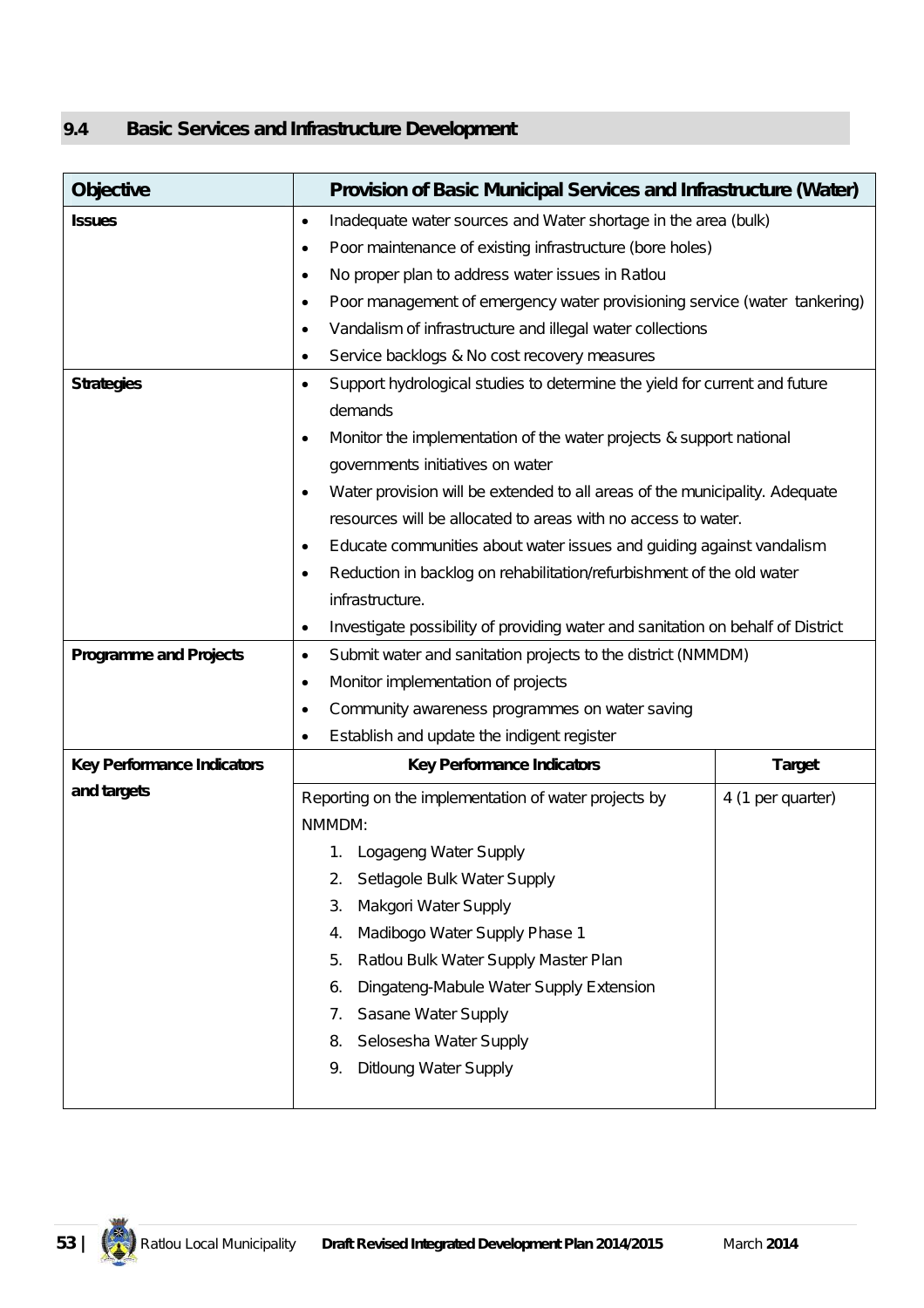| <b>Objective</b>                  | of Basic Municipal Services and Infrastructure<br><b>Provision</b> |                       |  |  |
|-----------------------------------|--------------------------------------------------------------------|-----------------------|--|--|
|                                   | (Sanitation)                                                       |                       |  |  |
| <b>Issues</b>                     | Sanitation backlogs<br>٠                                           |                       |  |  |
|                                   | No waste water treatment plants<br>٠                               |                       |  |  |
|                                   | Poor maintenance of existing infrastructure (bore holes)<br>٠      |                       |  |  |
|                                   | Vandalism of infrastructure<br>$\bullet$                           |                       |  |  |
|                                   | Poor monitoring of projects<br>٠                                   |                       |  |  |
| <b>Strategies</b>                 | Monitor implementation of VIP toilets<br>٠                         |                       |  |  |
| <b>Programme and Projects</b>     | <b>VIP toilets</b><br>$\bullet$                                    |                       |  |  |
| <b>Key Performance Indicators</b> | <b>Key Performance Indicators</b>                                  | <b>Target</b>         |  |  |
| and targets                       | VIP Project Scope and Submission to Human Settlement &             | Aug 2014              |  |  |
|                                   | <b>NMMDM</b>                                                       |                       |  |  |
|                                   | Business Plan Submitted to Dept. of Human Settlement &             | Aug 2014              |  |  |
|                                   | <b>NMMDM</b>                                                       |                       |  |  |
|                                   | Number of Report on Provision of Sanitation Services               | 4                     |  |  |
| <b>Objective</b>                  | <b>Provision</b><br><b>Municipal Services</b><br>of Basic<br>and   | <b>Infrastructure</b> |  |  |
|                                   | (Electricity)                                                      |                       |  |  |
| <b>Issues</b>                     | Electricity connections backlog<br>$\bullet$                       |                       |  |  |
|                                   | Outstanding infill electrification<br>٠                            |                       |  |  |
|                                   | Insufficient electrical capacity<br>$\bullet$                      |                       |  |  |
|                                   | Updating of Indigent Register & Reconfiguration<br>٠               |                       |  |  |
| <b>Strategies</b>                 | Submit projects list to Eskom<br>٠                                 |                       |  |  |
|                                   | MoU with Eskom<br>٠                                                |                       |  |  |
|                                   | <b>Updating of Indigent Register</b>                               |                       |  |  |
|                                   | Implement Alternative Energy Saving (solar geysers)                |                       |  |  |
| <b>Programme and Projects</b>     | <b>Electrification of Household</b><br>$\bullet$                   |                       |  |  |
|                                   | Upgrade of Electricity Capacity by Eskom<br>$\bullet$              |                       |  |  |
|                                   | Provision of Free Basic Electricity<br>$\bullet$                   |                       |  |  |
| <b>Key Performance Indicators</b> | <b>Key Performance Indicators</b>                                  | <b>Target</b>         |  |  |
| and Targets                       | Number of Updates on the Indigent Register                         | 1                     |  |  |
|                                   | Submit project electrification need list to Eskom to Council       | <b>July 2014</b>      |  |  |
|                                   | Number of Reports on Eskom Electrification Programme               | 4                     |  |  |
|                                   | 4 (1 per quarter)<br>Council report on implementation of projects  |                       |  |  |
|                                   | Number of Indigent Household (HH) Receiving Free Basic             | 7963 HH               |  |  |
|                                   | Electricity                                                        |                       |  |  |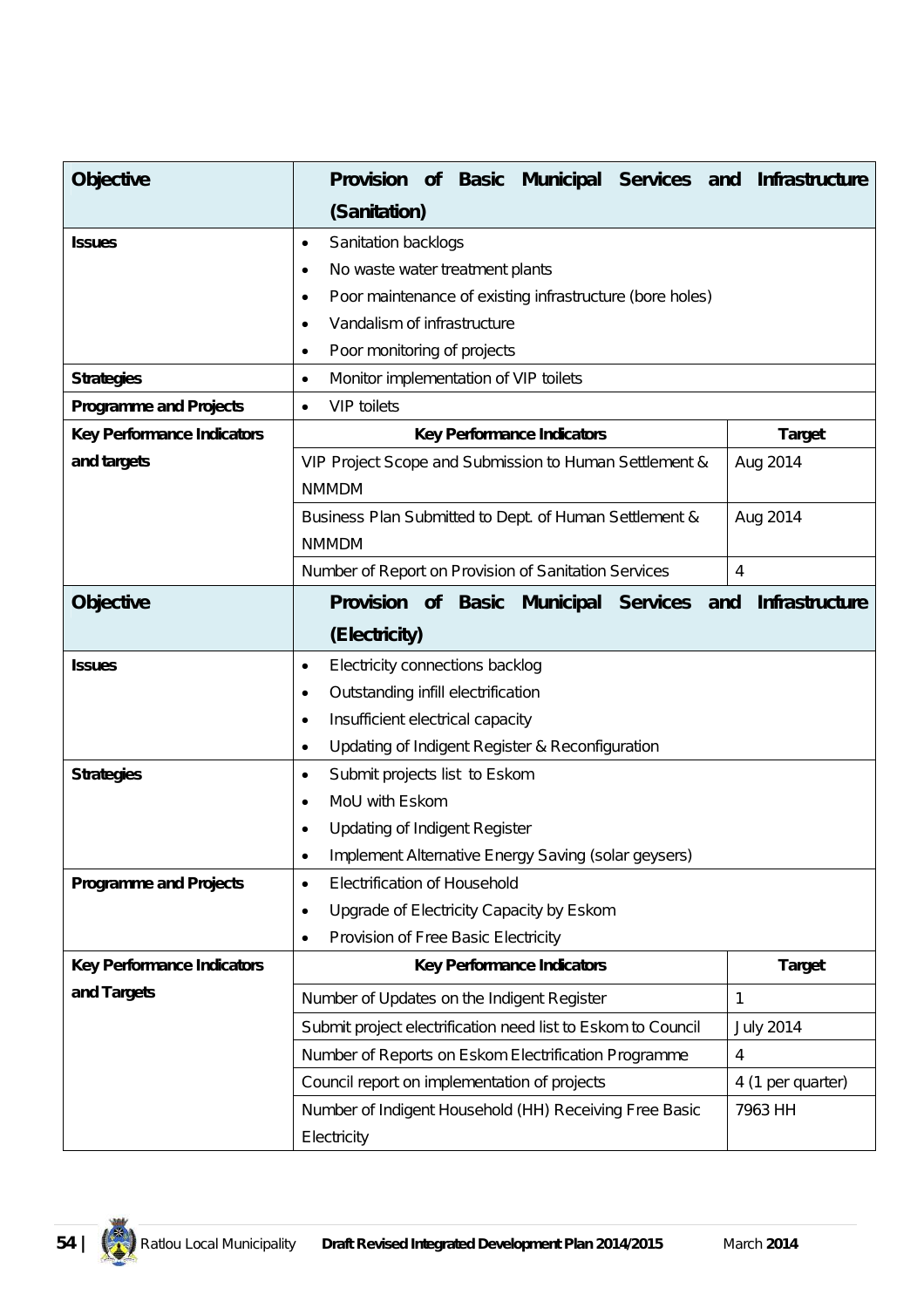| <b>Objective</b>                  | Provision of Basic Municipal Services and Infrastructure (Electricity)                       |                   |  |  |
|-----------------------------------|----------------------------------------------------------------------------------------------|-------------------|--|--|
| <b>Issues</b>                     | Insufficient electrical capacity for public facilities and households<br>$\bullet$           |                   |  |  |
|                                   | Vandalism<br>٠                                                                               |                   |  |  |
|                                   | <b>Household Electrification</b><br>٠                                                        |                   |  |  |
| <b>Strategies</b>                 | High mast lights installation and maintenance in the entire area of the<br>$\bullet$         |                   |  |  |
|                                   | municipality                                                                                 |                   |  |  |
|                                   | Prioritize those areas without street lighting and those with the greatest need<br>$\bullet$ |                   |  |  |
|                                   | for maintenance                                                                              |                   |  |  |
| <b>Programme and Projects</b>     | High mast lights<br>$\bullet$                                                                |                   |  |  |
|                                   | Electricity capacity upgrade<br>$\bullet$                                                    |                   |  |  |
|                                   | Electricity Infill's<br>$\bullet$                                                            |                   |  |  |
|                                   | Maintenance<br>$\bullet$                                                                     |                   |  |  |
| <b>Key Performance Indicators</b> | <b>Key Performance Indicators</b>                                                            | <b>Target</b>     |  |  |
| and Targets                       | Number of Flood Lights to be installed in Municipal                                          | 26                |  |  |
|                                   | Facilities                                                                                   |                   |  |  |
|                                   | 12<br>Monthly Regular Maintenance of High Mast Lights                                        |                   |  |  |
| <b>Objective</b>                  | Provision of Basic Municipal Services and Infrastructure (Roads &                            |                   |  |  |
|                                   | <b>Storm Water)</b>                                                                          |                   |  |  |
| <b>Issues</b>                     | Insufficient resources to build and maintain roads and storm water<br>٠                      |                   |  |  |
|                                   | Poor maintenance of existing infrastructure(bore holes)<br>$\bullet$                         |                   |  |  |
|                                   | Poor monitoring of projects<br>$\bullet$                                                     |                   |  |  |
| <b>Strategies</b>                 | The condition of access and internal roads will be improved.<br>$\bullet$                    |                   |  |  |
| <b>Programme and Projects</b>     | Build and upgrade roads with storm water<br>$\bullet$                                        |                   |  |  |
| <b>Key Performance Indicators</b> | <b>Key Performance Indicators</b>                                                            | <b>Target</b>     |  |  |
| and Targets                       | Length (km) of roads maintained (gravel)<br>84 km                                            |                   |  |  |
|                                   | Length in kilometres of internal streets paved (Logageng &                                   | 3 km              |  |  |
|                                   | Moshawane Phase 02)                                                                          |                   |  |  |
| <b>Objective</b>                  | <b>Facilitate the Provision of Housing Services</b>                                          |                   |  |  |
| <b>Issues</b>                     | Complete uncompleted houses<br>$\bullet$                                                     |                   |  |  |
|                                   | High need for insitu housing provision<br>$\bullet$                                          |                   |  |  |
| <b>Strategies</b>                 | Reallocation of existing empty houses<br>٠                                                   |                   |  |  |
|                                   | Promote insitu housing development<br>$\bullet$                                              |                   |  |  |
| <b>Programme and Projects</b>     | Facilitate housing provision<br>$\bullet$                                                    |                   |  |  |
| <b>Key Performance Indicators</b> | <b>Key Performance Indicators</b>                                                            | <b>Target</b>     |  |  |
| and Targets                       | Review of Housing Needs Register & Submission                                                | December 2014     |  |  |
|                                   | Number of Housing Delivery Reports as per the Housing                                        | 4 (1 per quarter) |  |  |
|                                   | Sector Plan                                                                                  |                   |  |  |

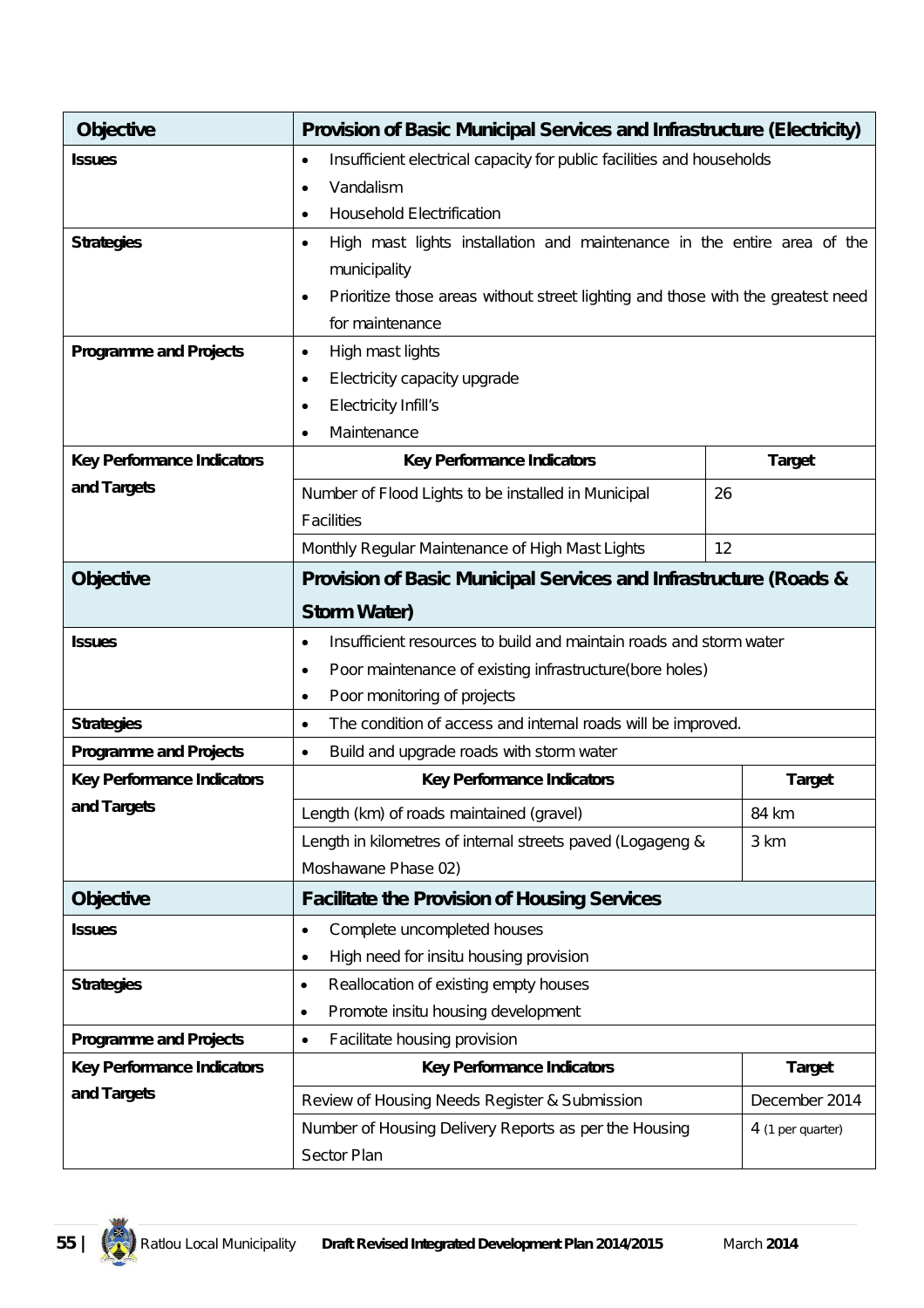| <b>Objective</b>                  | <b>Provision</b>                   | <b>of</b>                                                            | <b>Basic</b>                   | <b>Municipal</b>                                                 | <b>Services</b> | and            | <b>Infrastructure</b>    |
|-----------------------------------|------------------------------------|----------------------------------------------------------------------|--------------------------------|------------------------------------------------------------------|-----------------|----------------|--------------------------|
|                                   | (Cemeteries)                       |                                                                      |                                |                                                                  |                 |                |                          |
| <b>Issues</b>                     | Cemeteries not fenced<br>$\bullet$ |                                                                      |                                |                                                                  |                 |                |                          |
|                                   | ٠                                  |                                                                      | Poor maintenance of cemeteries |                                                                  |                 |                |                          |
|                                   | ٠                                  |                                                                      |                                | Lack of ablution facilities at cemeteries                        |                 |                |                          |
| <b>Strategies</b>                 | $\bullet$                          |                                                                      | Upgrade cemetery facilities    |                                                                  |                 |                |                          |
| <b>Programme and Projects</b>     | $\bullet$                          |                                                                      |                                | Put ablution facilities and fence in cemeteries                  |                 |                |                          |
|                                   | Maintain cemeteries<br>٠           |                                                                      |                                |                                                                  |                 |                |                          |
| <b>Key Performance Indicators</b> |                                    |                                                                      |                                | <b>Key Performance Indicators</b>                                |                 |                | <b>Target</b>            |
| and Targets                       |                                    |                                                                      |                                | Number of EPWP Site Plan (Work Plan Schedule                     |                 |                | 12                       |
|                                   | Developed)                         |                                                                      |                                |                                                                  |                 |                |                          |
|                                   |                                    |                                                                      |                                | Number of cemeteries cleaned (through EWP Programme)             |                 | 56             |                          |
|                                   |                                    |                                                                      |                                | Number of cemeteries fence maintained (through EPWP              |                 |                | 10                       |
|                                   | Programme)                         |                                                                      |                                |                                                                  |                 |                |                          |
|                                   |                                    |                                                                      |                                | Number of cemeteries with planted trees (through EPWP            |                 |                | 10                       |
|                                   | Programme)                         |                                                                      |                                |                                                                  |                 |                |                          |
|                                   |                                    | Number of Cemeteries Upgraded (Kraaipan, Disaneng,<br>$\overline{4}$ |                                |                                                                  |                 |                |                          |
|                                   |                                    | Matloding & Mareetsane)                                              |                                |                                                                  |                 |                |                          |
| <b>Objective</b>                  |                                    |                                                                      |                                | <b>Provision of Basic Municipal Services and Infrastructure</b>  |                 |                |                          |
| <b>Issues</b>                     | $\bullet$                          |                                                                      |                                | Inadequate services at community halls                           |                 |                |                          |
|                                   | ٠                                  |                                                                      |                                | Lack of Public Transport Facilities                              |                 |                |                          |
|                                   | ٠                                  |                                                                      |                                | Lack of Accommodation for Provision of Public Services           |                 |                |                          |
|                                   | ٠                                  |                                                                      | Poor Management of the Halls   |                                                                  |                 |                |                          |
|                                   |                                    |                                                                      |                                | Capacitate the Project Management Unit (PMU)                     |                 |                |                          |
| <b>Strategies</b>                 |                                    |                                                                      | Upgrade the community service  |                                                                  |                 |                |                          |
|                                   | $\bullet$                          |                                                                      | Provision of public facilities |                                                                  |                 |                |                          |
| <b>Programme and Projects</b>     | ٠                                  |                                                                      | Built more community services  |                                                                  |                 |                |                          |
|                                   | $\bullet$                          |                                                                      | Maintain community services    |                                                                  |                 |                |                          |
|                                   | ٠                                  |                                                                      |                                | Improve management of the service                                |                 |                |                          |
| <b>Key Performance Indicators</b> |                                    |                                                                      |                                | <b>Key Performance Indicators</b>                                |                 |                | <b>Target</b>            |
| and Targets                       |                                    |                                                                      |                                | Complete Construction of Logagane Community Hall                 |                 |                | 30 June 2015             |
|                                   |                                    |                                                                      |                                | Complete Kraaipan Community Library Phase 02                     |                 |                | 30 June 2015             |
|                                   |                                    |                                                                      |                                | Complete Upgrading of Madibogo Taxi Rank Phase 02                |                 |                | 30 June 2015             |
|                                   |                                    |                                                                      |                                | Complete Construction of Setlagole Thusong Centre Phase 02       |                 |                | 30 June 2015             |
|                                   | Electricity & Water                |                                                                      |                                | Number of Municipal Facilities Provided with Pit Latrines (VIP), |                 | $\overline{4}$ |                          |
|                                   |                                    |                                                                      |                                | Number of Personnel in the Project Management Unit               |                 | $\overline{4}$ | (1 Admin, 3 Technicians) |

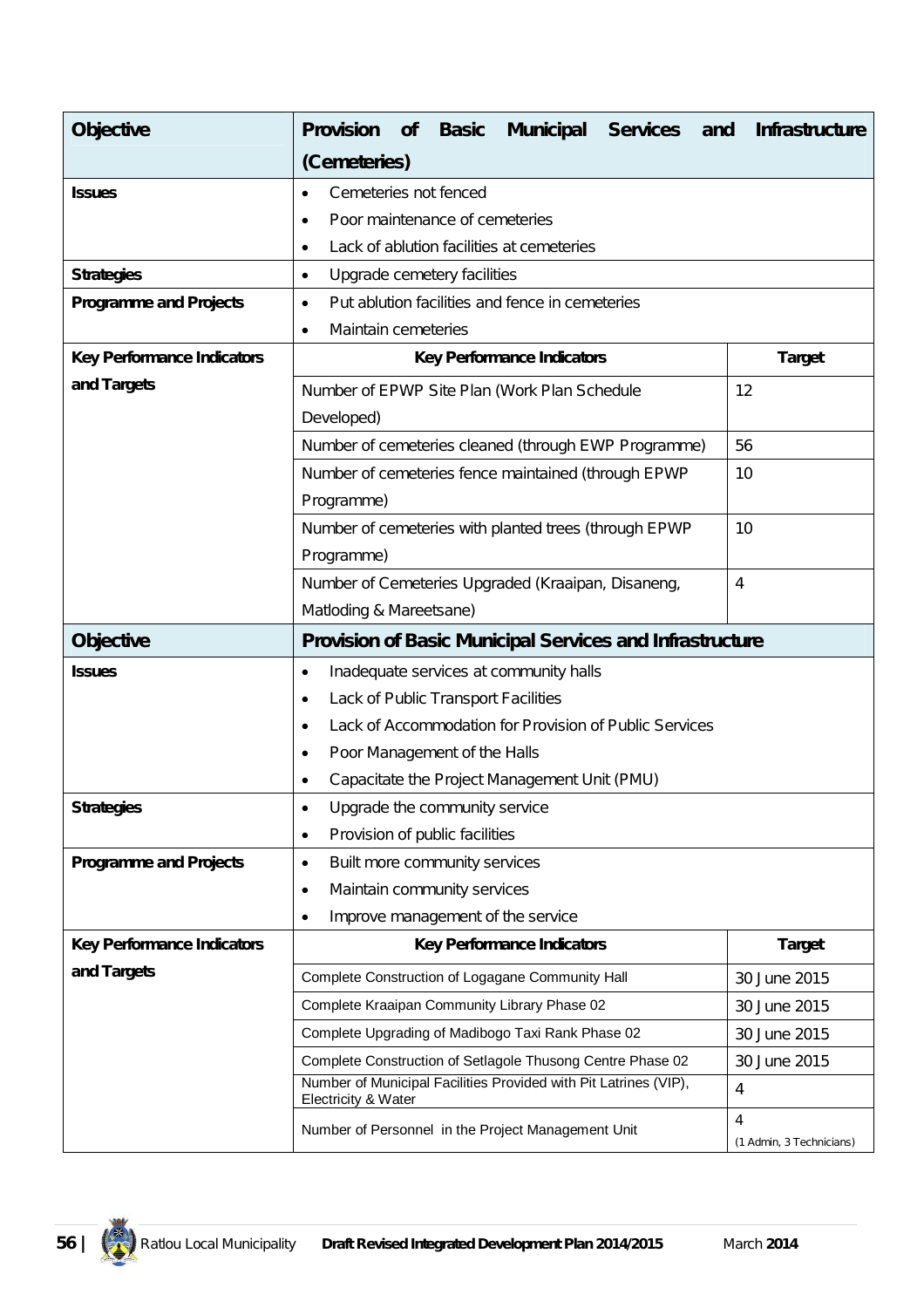| <b>Objective</b>                  | <b>Provision of Basic Municipal Services and Infrastructure (Traffic)</b> |                                           |  |  |  |
|-----------------------------------|---------------------------------------------------------------------------|-------------------------------------------|--|--|--|
| <b>Issues</b>                     | Road Public Safety<br>٠                                                   |                                           |  |  |  |
| <b>Strategies</b>                 | <b>Traffic Law Enforcement</b><br>$\bullet$                               |                                           |  |  |  |
| <b>Programme and Projects</b>     | Provision of Road Public Safety Services<br>$\bullet$                     |                                           |  |  |  |
|                                   | <b>Traffic Law Enforcement</b><br>٠                                       |                                           |  |  |  |
|                                   | <b>Licensing Services</b><br>٠                                            |                                           |  |  |  |
| <b>Key Performance Indicators</b> | <b>Key Performance Indicators</b>                                         | <b>Target</b>                             |  |  |  |
| and Targets                       | Number of Traffic Personnel on Traffic Law Enforcement                    | 8 (Chief Traffic Officer & 6<br>Officers) |  |  |  |
|                                   | Number of<br>Functional Learners<br>Licensing<br>Centre<br>Established    | 1                                         |  |  |  |
|                                   | <b>Traffic Enforcement Tools Purchased</b><br>30 June 2015                |                                           |  |  |  |
|                                   | Number of Installed Record Keeping System (Traffman)                      | 1<br>Installed<br>System                  |  |  |  |
|                                   | for Traffic Fines                                                         | (Traffman) by<br>30<br>June<br>2014       |  |  |  |

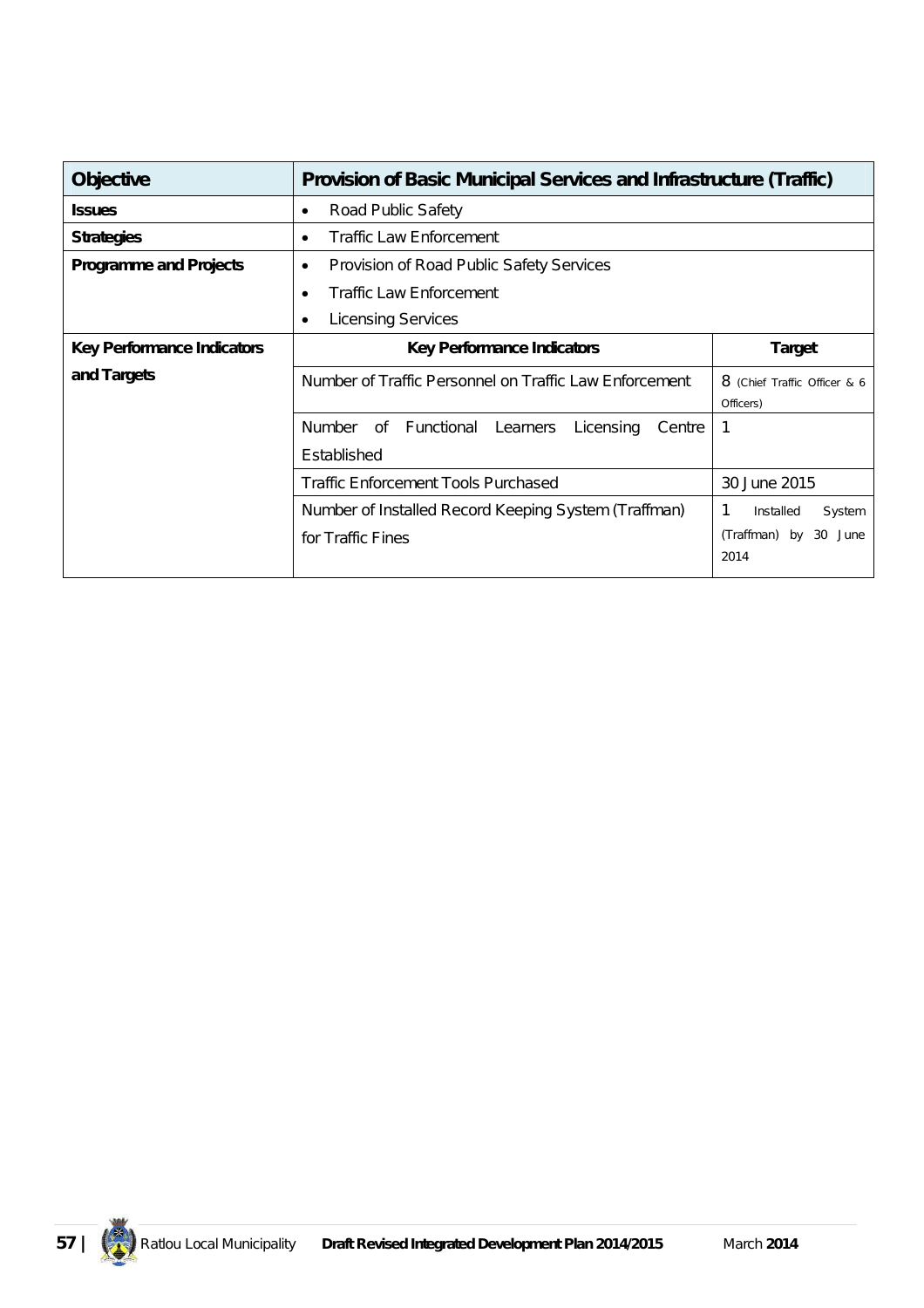### **9.5 Key Performance Area: Good Governance and Public Participation**

| Objective:                        | <b>Promote Good Governance</b>                                                  |                          |  |  |  |  |
|-----------------------------------|---------------------------------------------------------------------------------|--------------------------|--|--|--|--|
| Issues:                           | Lack of internal and external audit capacity<br>٠                               |                          |  |  |  |  |
|                                   | Anti-Corruption issues not attended to<br>٠                                     |                          |  |  |  |  |
| <b>Strategies:</b>                | The municipality will ensure that there is compliance with all legislative<br>٠ |                          |  |  |  |  |
|                                   | requirements                                                                    |                          |  |  |  |  |
|                                   | Audit Function will be established<br>٠                                         |                          |  |  |  |  |
|                                   | Anti-Corruption initiatives to be implemented<br>٠                              |                          |  |  |  |  |
| <b>Programme and Projects</b>     | Appointment of the new audit committee members<br>٠                             |                          |  |  |  |  |
|                                   | Develop a comprehensive audit plan<br>٠                                         |                          |  |  |  |  |
|                                   | Strengthen internal Audit Function                                              |                          |  |  |  |  |
|                                   | Develop comprehensive risk management and fraud prevention policies             |                          |  |  |  |  |
|                                   | Risk management policy<br>O                                                     |                          |  |  |  |  |
|                                   | Risk management strategy<br>O                                                   |                          |  |  |  |  |
|                                   | Risk management implementation plan<br>O                                        |                          |  |  |  |  |
|                                   | Fraud and corruption strategy<br>O                                              |                          |  |  |  |  |
|                                   | <b>Train Audit staff</b>                                                        |                          |  |  |  |  |
|                                   | <b>Train MPAC</b>                                                               |                          |  |  |  |  |
|                                   | Submit Audit Reports                                                            |                          |  |  |  |  |
| <b>Key Performance Indicators</b> | <b>Target</b><br><b>Key Performance Indicators</b>                              |                          |  |  |  |  |
| and Targets                       | Number of Audit Committee Sitting                                               | 4                        |  |  |  |  |
|                                   | Audit Plan Developed                                                            | May 2015                 |  |  |  |  |
|                                   | Risk Management Policy Review                                                   | May 2015                 |  |  |  |  |
|                                   | Risk Management Strategy Adopted by Council                                     | May 2015                 |  |  |  |  |
|                                   | Fraud and Corruption Strategy Review                                            | May 2015                 |  |  |  |  |
|                                   | Number of Ant-corruption Campaigns Held                                         | $\mathbf{1}$             |  |  |  |  |
|                                   | Number of Internal Audits Conducted                                             | 4                        |  |  |  |  |
|                                   | Number of Internal Audit Reports Submitted to Council/                          | $\overline{4}$           |  |  |  |  |
|                                   | <b>Audit Committee</b>                                                          |                          |  |  |  |  |
|                                   | Number of Audit Committee Reports Submitted to                                  | 4                        |  |  |  |  |
|                                   | Council                                                                         |                          |  |  |  |  |
|                                   | Number of Quarterly Review of Internal Audit                                    | 4                        |  |  |  |  |
|                                   | Performance                                                                     |                          |  |  |  |  |
|                                   | Number of Appointed Audit Committee Members                                     | 5                        |  |  |  |  |
|                                   | Number of Established Risk Unit (Appointment of Risk                            | 1 (& appointment of Risk |  |  |  |  |
|                                   | Officer)                                                                        | Officer by 31 July 2014) |  |  |  |  |
|                                   | Number of support Training conducted for MPAC                                   | 6                        |  |  |  |  |
|                                   | Number of MPAC Reports Submitted to Council                                     | 4                        |  |  |  |  |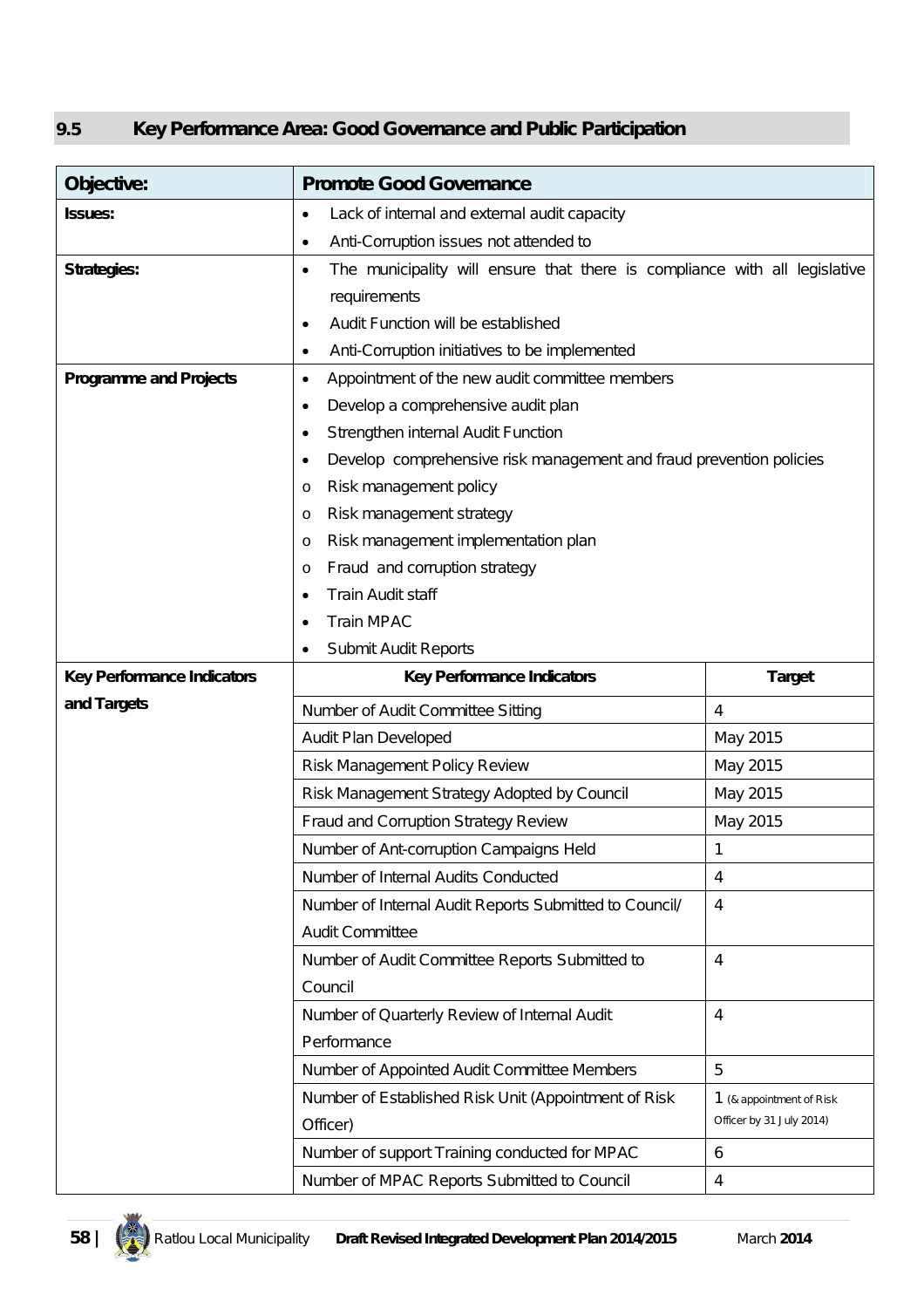| Objective:                     | <b>Enhance Communication</b>                                |               |  |  |
|--------------------------------|-------------------------------------------------------------|---------------|--|--|
| <b>Issues:</b>                 | Poor internal communication<br>$\bullet$                    |               |  |  |
|                                | Poor external communication<br>$\bullet$                    |               |  |  |
|                                | Functional ICT centres (Telecentres)<br>٠                   |               |  |  |
| <b>Strategies:</b>             | Implement communication policy<br>$\bullet$                 |               |  |  |
|                                | Implement communication strategy<br>٠                       |               |  |  |
|                                | Resuscitate RLM newsletters<br>$\bullet$                    |               |  |  |
| <b>Programme and Projects</b>  | Implement the communication plan<br>٠                       |               |  |  |
|                                | Implement the community participation strategy<br>$\bullet$ |               |  |  |
|                                | Information dissemination<br>$\bullet$                      |               |  |  |
| Key Performance Indicators and | <b>Key Performance Indicators</b>                           | <b>Target</b> |  |  |
| <b>Targets</b>                 | <b>Communication Strategy Reviewed</b><br>May 2015          |               |  |  |
|                                | May 2015<br>Number of Telecentres Operational               |               |  |  |
|                                | Number of Ratlou Newsletter Publications                    | 4             |  |  |
|                                | Number of Copies of Printed of Annual Report                | 400           |  |  |
|                                | Publication                                                 |               |  |  |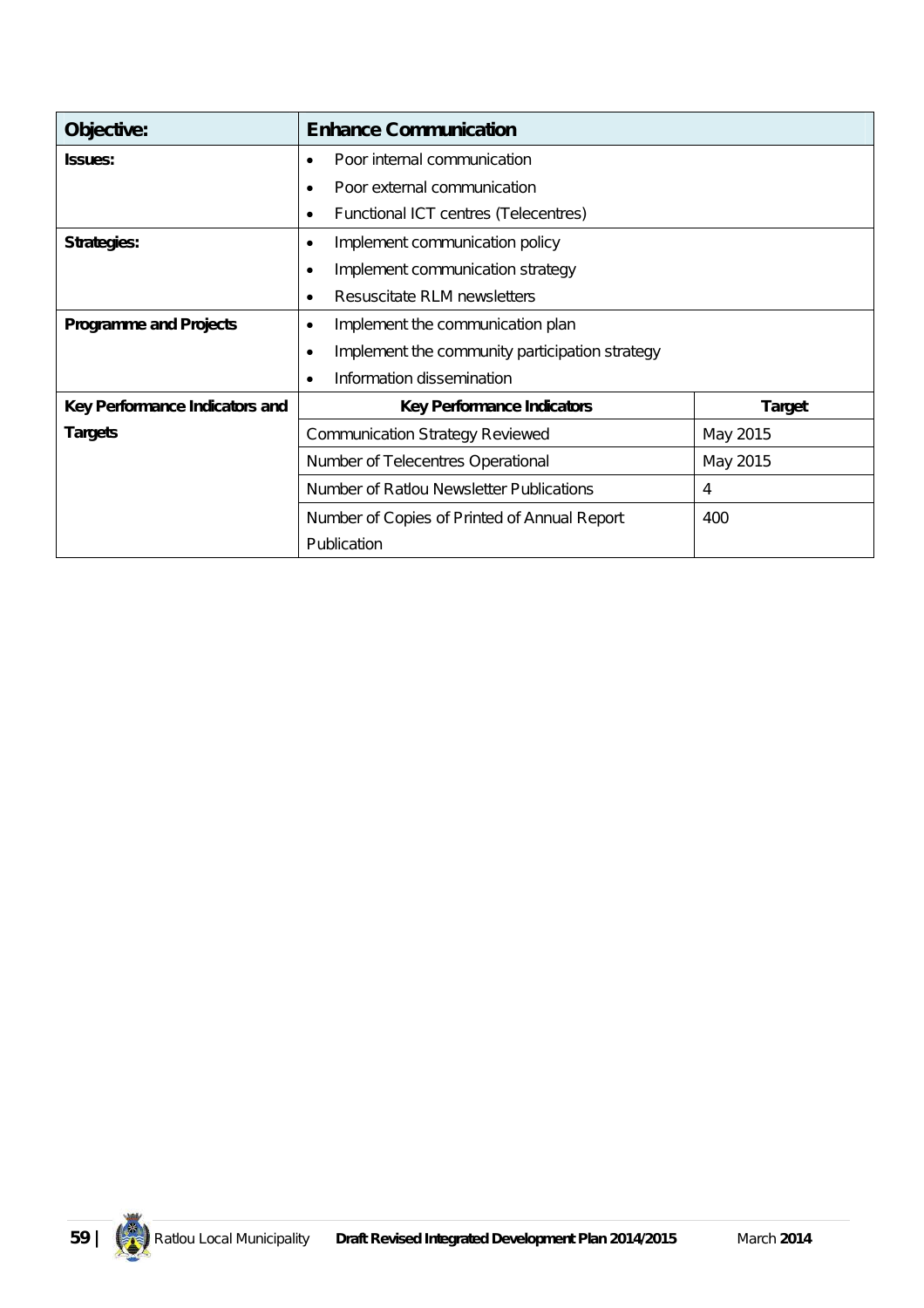| Objective:                     | <b>Promote Community Participation</b>                                                   |                                                                  |  |  |  |  |
|--------------------------------|------------------------------------------------------------------------------------------|------------------------------------------------------------------|--|--|--|--|
| <b>Issues:</b>                 | Lack of resources for ward committees<br>$\bullet$                                       |                                                                  |  |  |  |  |
|                                | $\bullet$                                                                                | Lack of functional skills for some of the ward committee members |  |  |  |  |
|                                | Poor participation by Dikgosi and other stakeholders<br>٠                                |                                                                  |  |  |  |  |
|                                | Poor participation by sector departments on ward matters and IDP in general<br>$\bullet$ |                                                                  |  |  |  |  |
|                                | Poor link between ward committees and CDWs<br>٠                                          |                                                                  |  |  |  |  |
| <b>Strategies:</b>             | <b>Train Ward Committees</b><br>٠                                                        |                                                                  |  |  |  |  |
|                                | Improve functioning of ward committees<br>٠                                              |                                                                  |  |  |  |  |
|                                | <b>Implement Community Based Planning</b><br>٠                                           |                                                                  |  |  |  |  |
|                                | Improve mayoral outreach programme<br>٠                                                  |                                                                  |  |  |  |  |
|                                | Increase participation in IGR Forums and enhance participation of sector<br>٠            |                                                                  |  |  |  |  |
|                                | departments                                                                              |                                                                  |  |  |  |  |
| <b>Programme and Projects</b>  | Training of wards committees<br>٠                                                        |                                                                  |  |  |  |  |
|                                | Conduct community satisfaction survey<br>$\bullet$                                       |                                                                  |  |  |  |  |
|                                | Develop report format for ward committees<br>$\bullet$                                   |                                                                  |  |  |  |  |
|                                | Develop and manage resolution register                                                   |                                                                  |  |  |  |  |
|                                | ٠                                                                                        | Reporting of ward committees as a standing item in Council       |  |  |  |  |
|                                | Increase number of Dipitso tsa Baagi<br>٠                                                |                                                                  |  |  |  |  |
|                                | Implement ward based planning<br>$\bullet$                                               |                                                                  |  |  |  |  |
| Key Performance Indicators and | <b>Key Performance Indicators</b>                                                        | <b>Target</b>                                                    |  |  |  |  |
| targets                        | Number of Functional Ward Committees                                                     | 14                                                               |  |  |  |  |
|                                | Number of Reports on Ward Committees                                                     | 12                                                               |  |  |  |  |
|                                | Number of Training for Ward Committees held                                              | 2 Trainings (Policy &                                            |  |  |  |  |
|                                |                                                                                          | Legislation)                                                     |  |  |  |  |
|                                | Number of Reports on CDW Programmes                                                      | 12                                                               |  |  |  |  |
|                                | Number of Public Participation Events Supported                                          | 12 Events                                                        |  |  |  |  |
|                                |                                                                                          | (3 x IDP, 3 Annual Report, 2<br>x Imbizos and 4 x Ward           |  |  |  |  |
|                                |                                                                                          | Committee Functions (3 per<br>quarter)                           |  |  |  |  |
|                                | Number of Support Initiatives for Traditional Leaders                                    | 1 (4 x Computers & 4 x 3G                                        |  |  |  |  |
|                                | Implemented                                                                              | Modem, 4 x 3-in-1 Printers)                                      |  |  |  |  |
|                                | Number of Dipitso tsa Baagi Held                                                         | 4<br>(1 per quarter)                                             |  |  |  |  |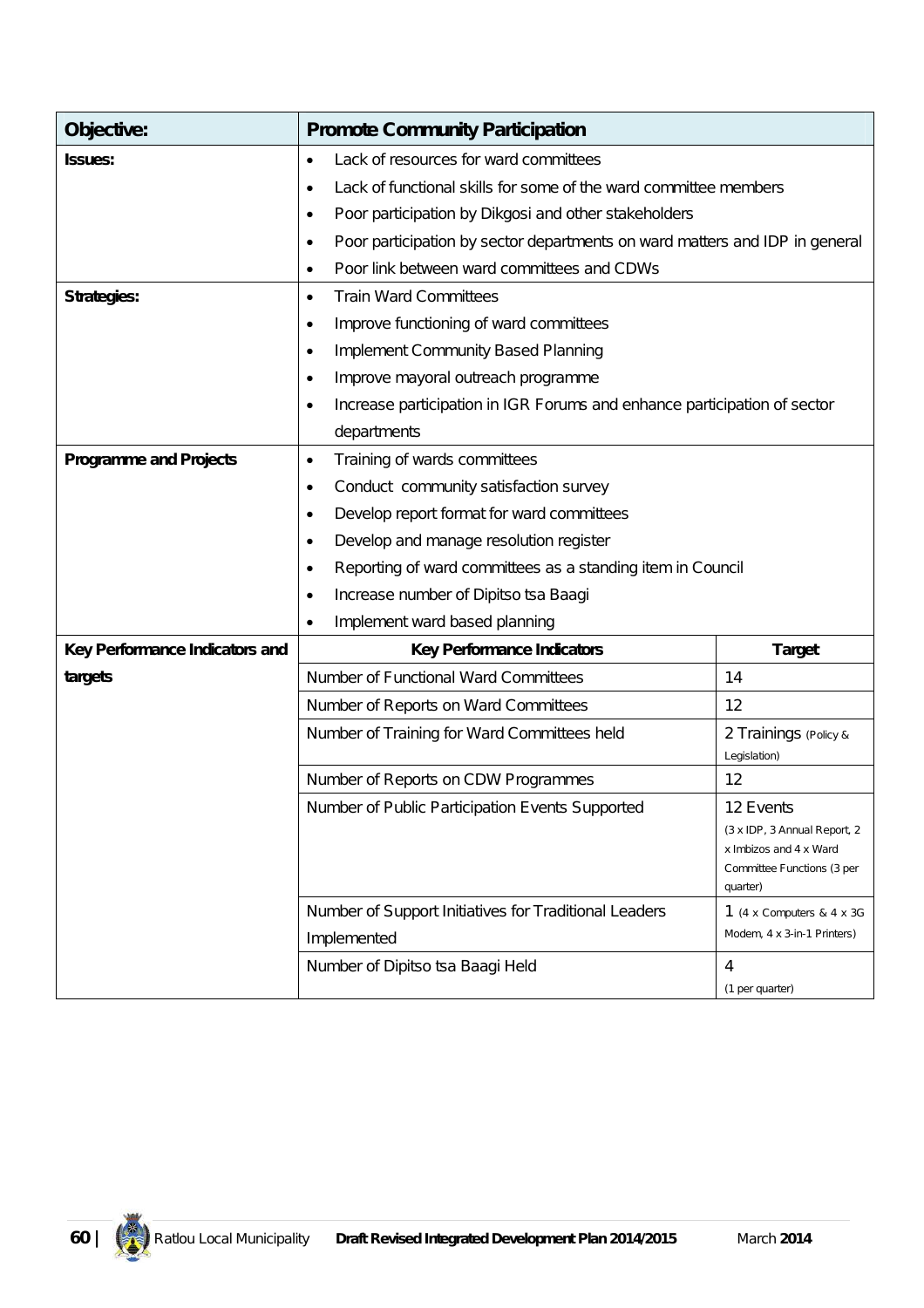## **9.6 Key Performance Area: Spatial Rationale**

| Objective:                     | <b>Improve Spatial Planning</b>                                               |               |  |
|--------------------------------|-------------------------------------------------------------------------------|---------------|--|
| <b>Issues:</b>                 | Uncoordinated Human Settlements<br>٠                                          |               |  |
|                                | Sparsely Developed Informal Settlements<br>٠                                  |               |  |
| <b>Strategies:</b>             | Settlement Formalisation<br>٠                                                 |               |  |
|                                | Land Tenure Upgrade<br>٠                                                      |               |  |
| <b>Programme and Projects</b>  | Township Establishments (Sites Demarcation and Settlement Formalisation)<br>٠ |               |  |
|                                | Land Tenure Upgrade for municipal facilities<br>$\bullet$                     |               |  |
| Key Performance Indicators and | <b>Key Performance Indicators</b>                                             | <b>Target</b> |  |
| <b>Targets</b>                 | Number of Township Registers for Madibogo & Setlagole                         | 2             |  |
|                                | <b>RDP Beneficiaries</b>                                                      |               |  |
|                                | Number of Completed Settlement Formalisation & Sites                          | 2             |  |
|                                | Demarcation (Makgobistadt & Disaneng)                                         |               |  |
|                                | Number of Surveyed Immovable Municipal Properties                             | 10            |  |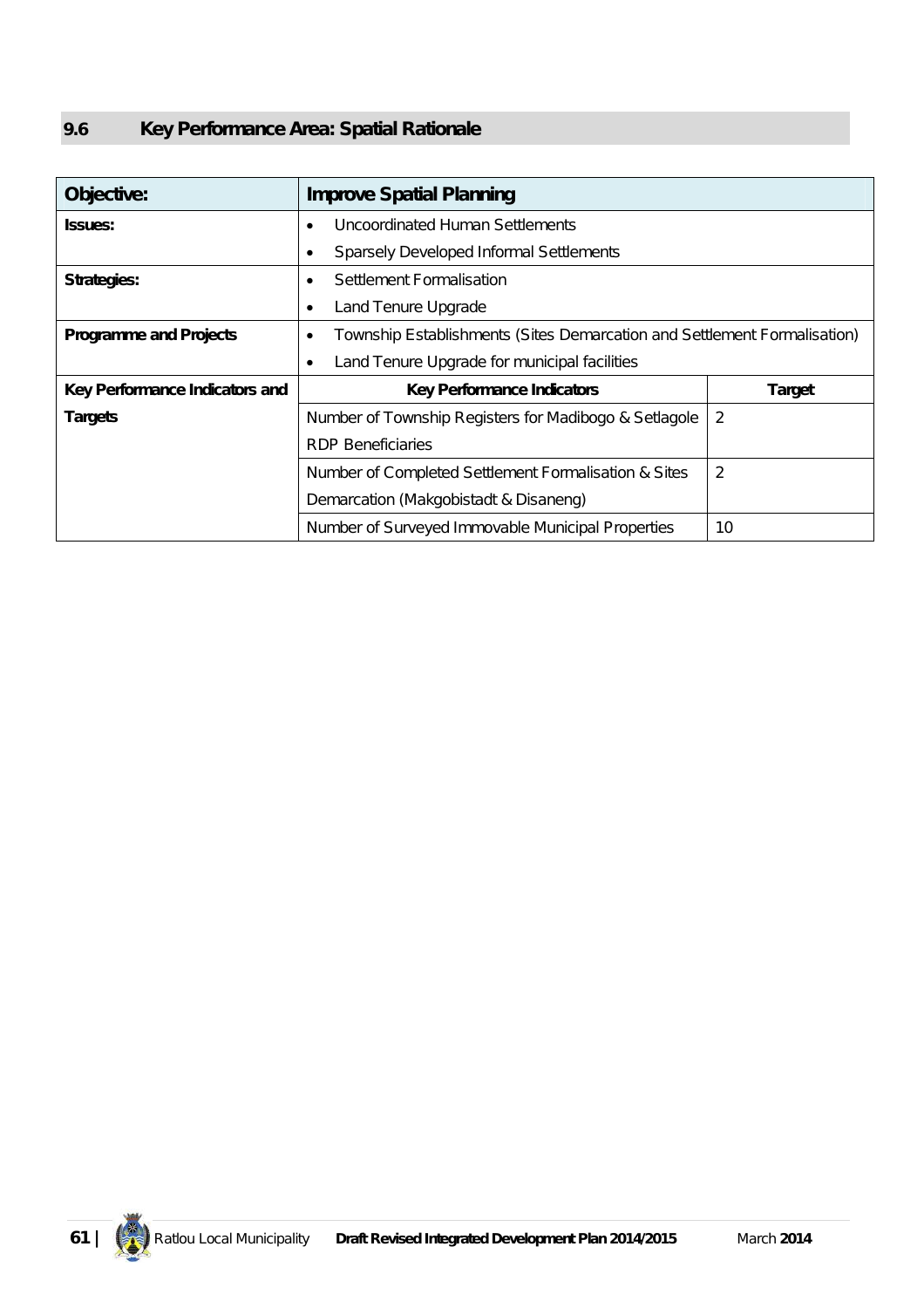### **10. PROJECTS**

#### **Key Performance Area: Municipal Transformation & Organisational Development**

| <b>PROJECT</b>                       | <b>LOCATION</b> | <b>WARD</b> | <b>BUDGET</b>       | <b>BUDGET</b> | <b>BUDGET</b> | <b>IMPLEMENTING</b> |
|--------------------------------------|-----------------|-------------|---------------------|---------------|---------------|---------------------|
|                                      |                 |             | 2014/2015           | 2015/2016     | 2016/2017     | <b>AGENT</b>        |
| <b>IDP Review &amp; Process Plan</b> | Ratlou          | All         | R80 000             | R120 000      | R140 000      | <b>RLM</b>          |
| Development & Enforcement of By-laws | Ratlou          | All         | R <sub>30</sub> 000 | R31 500       | R33 075       | <b>RLM</b>          |
| <b>Strategic Planning</b>            | Ratlou          | Αll         | R50 000             | R400 000      | R450 000      | <b>RLM</b>          |
| Work Skills Plan                     | Ratlou          | Αll         | R350 000            | R1 200 000    | R1 400 000    | <b>RLM</b>          |

### **Key Performance Area: Financial Viability and Management**

| <b>PROJECT</b>                    | <b>LOCATION</b> | <b>WARD</b> | <b>BUDGET</b> | <b>BUDGET</b> | <b>BUDGET</b> | <b>IMPLEMENTING</b> |
|-----------------------------------|-----------------|-------------|---------------|---------------|---------------|---------------------|
|                                   |                 |             | 2014/2015     | 2015/2016     | 2016/2017     | <b>AGENT</b>        |
| Compilation of AFS                | Ratlou          | All         | R 420 000     | R 430 000     | R 440 000     | <b>RLM</b>          |
| <b>Financial Systems</b>          | Ratlou          | All         | R 280 000     | R 320 000     | R 210 000     | <b>RLM</b>          |
| Valuation Roll Maintenance (MSIG) | Ratlou          | All         | R 50 000      | R 60 000      | R 70 000      | <b>RLM</b>          |
| <b>Fixed Assets Register</b>      | Ratlou          | All         | R 60 000      | R 70 000      | R 80 000      | <b>RLM</b>          |
| Audit Fees (AG)                   | Ratlou          | All         | R 1 458 114   | R 2 694 000   | R 2 700 000   | <b>RLM</b>          |

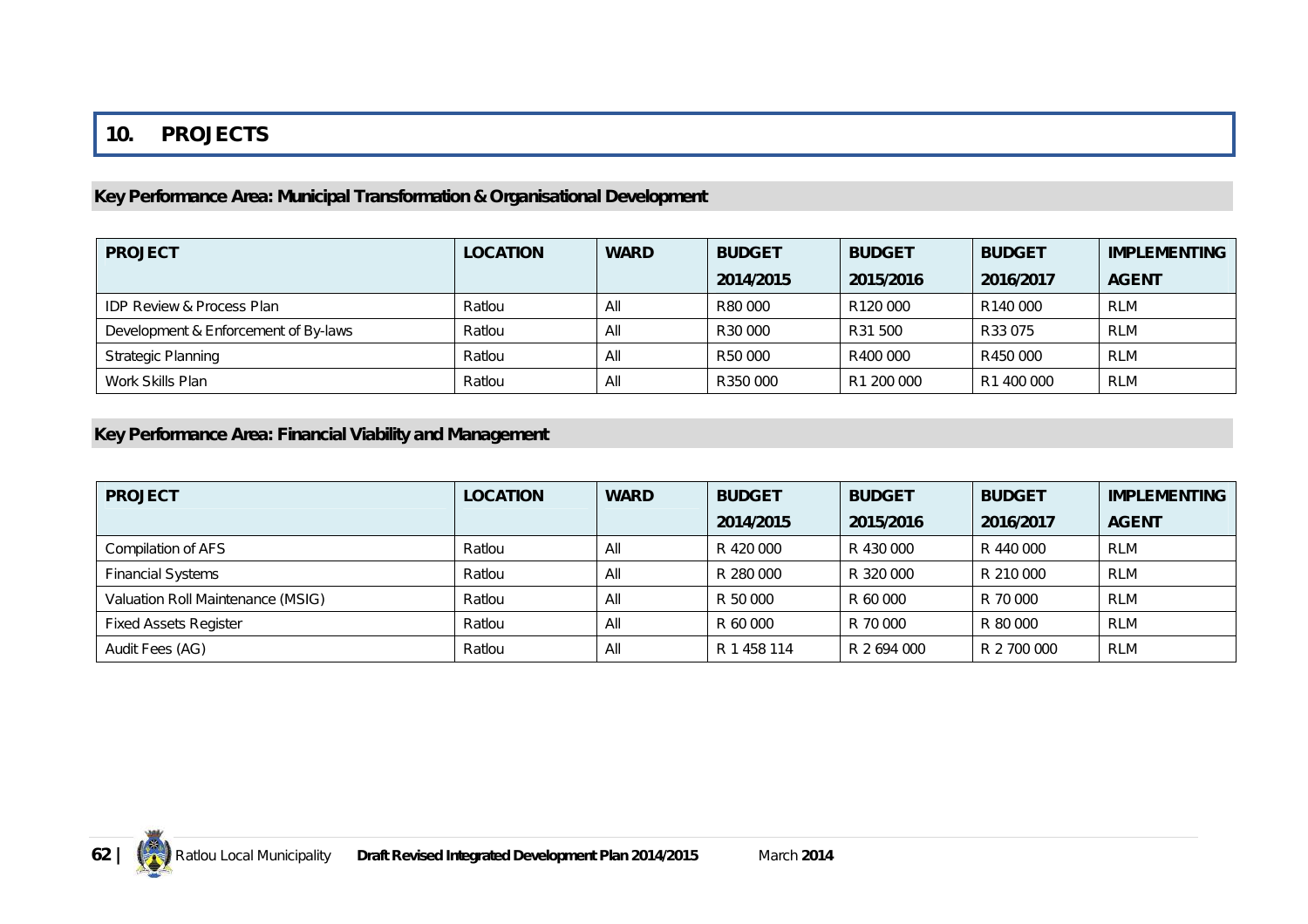#### **Key Performance Area: Good Governance and Public Participation**

| <b>PROJECT</b>                                   | <b>LOCATION</b> | <b>WARD</b> | <b>BUDGET</b> | <b>BUDGET</b> | <b>BUDGET</b>          | <b>IMPLEMENTING</b> |
|--------------------------------------------------|-----------------|-------------|---------------|---------------|------------------------|---------------------|
|                                                  |                 |             | 2014/2015     | 2015/2016     | 2016/2017              | <b>AGENT</b>        |
| <b>Public Participation</b>                      | Ratlou          | All         | R 150 000     | R 181 000     | R 190 000              | <b>RLM</b>          |
| <b>Publications</b>                              | Ratlou          | All         | R 200 000     | R 210 000     | R 220 500              | <b>RLM</b>          |
| Advertising                                      | Ratlou          | All         | R 200 000     | R 210 000     | R 220 500              | <b>RLM</b>          |
| Mayoral Public Participation (Dipitso tsa Baagi) | Ratlou          | All         | R 30 000      | R120 000      | R 130 000              | <b>RLM</b>          |
| <b>Ward Committees</b>                           | Ratlou          | All         | R 1 814 400   | R 2 195 000   | R <sub>2</sub> 195 000 | <b>RLM</b>          |
| Dikgosi Support                                  | Ratlou          | All         | R 160 000     | R 168 000     | R 176 400              | <b>RLM</b>          |
| <b>Internal Audit</b>                            | Ratlou          | All         | R 200 000     | R 1 320 000   | R 1 450 200            | <b>RLM</b>          |
| <b>Risk Management</b>                           | Ratlou          | All         | R 200 000     | R 210 000     | R 220 500              | <b>RLM</b>          |
| Audit Fees (AG)                                  | Ratlou          | All         | R 1 458 114   | R 2 694 000   | R 2 700 000            | <b>RLM</b>          |

#### **Key Performance Area: Good Governance and Public Participation**

| <b>PROJECT</b>                 | <b>LOCATION</b> | <b>WARD</b> | <b>BUDGET</b>       | <b>BUDGET</b>       | <b>BUDGET</b>        | <b>IMPLEMENTING</b> |
|--------------------------------|-----------------|-------------|---------------------|---------------------|----------------------|---------------------|
|                                |                 |             | 2014/2015           | 2015/2016           | 2016/2017            | <b>AGENT</b>        |
| Land Restitution Programme     | Ratlou          | All         | R <sub>10</sub> 000 | R <sub>10</sub> 500 | R11025               | <b>RLM</b>          |
| Support LED Projects           | Ratlou          | All         | R100000             | R605 000            | R700 000             | <b>RLM</b>          |
| Signage & Branding             | Ratlou          | All         | R50 000             | R121 000            | R131000              | RLM                 |
| Heritage & Exhibitions         | Ratlou          | All         | R400 000            | R120000             |                      | <b>RLM</b>          |
| LED Forum & Summit             | Ratlou          | All         | R50 000             |                     |                      | <b>RLM</b>          |
| Youth Advisory & Development   | Ratlou          | All         | R250000             | R700 000            | R800 000             | <b>RLM</b>          |
| Women Development              | Ratlou          | All         | R100000             | R160000             | R170000              | <b>RLM</b>          |
| People with Disability Support | Ratlou          | All         | R100000             | R <sub>10</sub> 000 | R <sub>100</sub> 000 | <b>RLM</b>          |
| <b>SMME</b> Development        | Ratlou          | All Wards   | R 300 000           |                     |                      | Harmony Mine        |
| Kalgold LED Support            | Ratlou          | All Wards   | R 1 800 000         |                     |                      | Harmony Mine        |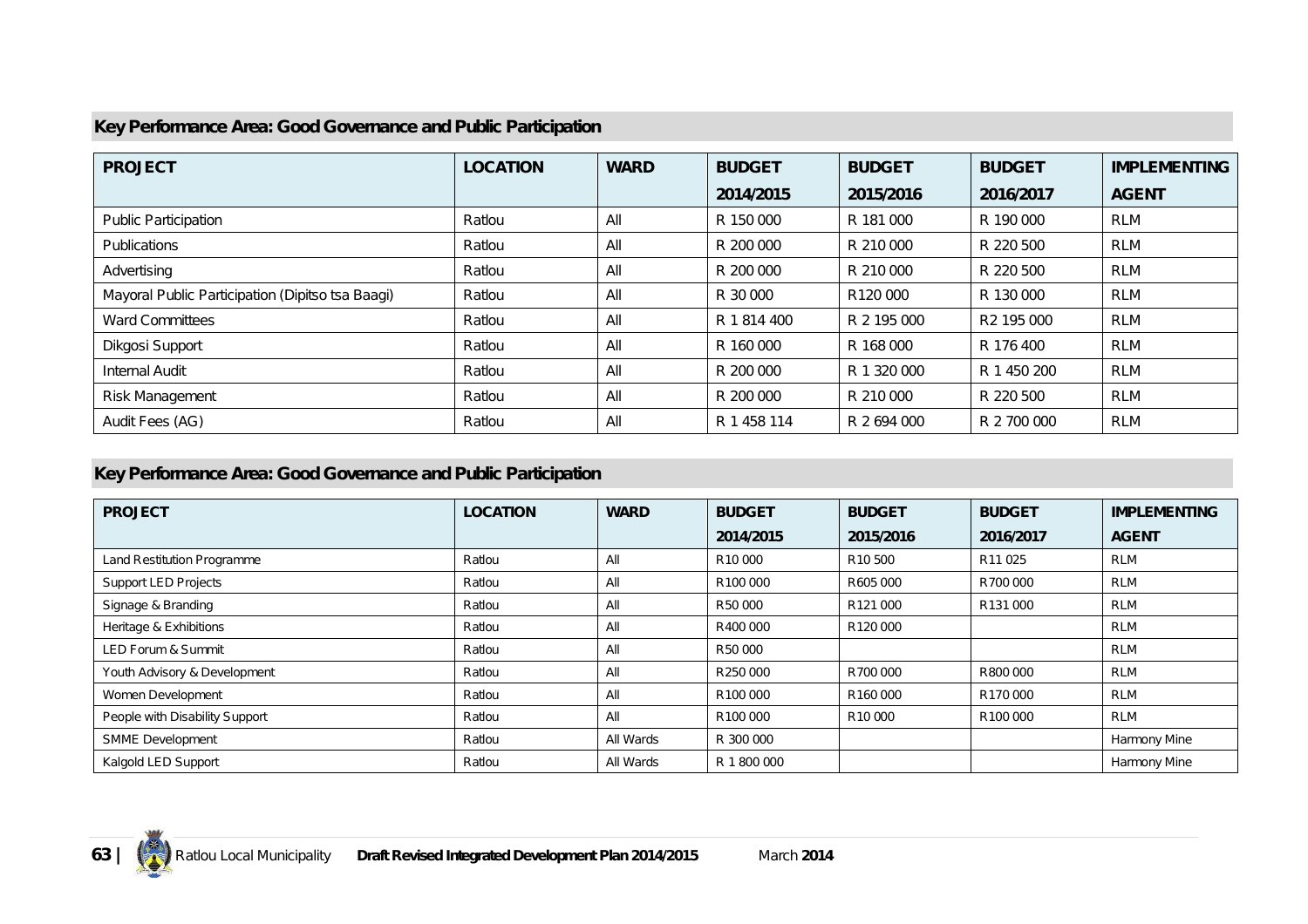## **Key Performance Area: Spatial Rationale**

| <b>PROJECT</b>                                     | <b>LOCATION</b> | <b>WARD</b>     | <b>BUDGET</b> | <b>BUDGET</b> | <b>BUDGET</b>            | <b>IMPLEMENTING</b>    |
|----------------------------------------------------|-----------------|-----------------|---------------|---------------|--------------------------|------------------------|
|                                                    |                 |                 | 2014/2015     | 2015/2016     | 2016/2017                | <b>AGENT</b>           |
| Ratlou Land Use Scheme                             | Ratlou          | All             | R1.2m         |               | $\overline{\phantom{a}}$ | <b>DRDLR</b>           |
| Settlement Formalization (Disaneng & Makgobistadt) | Ratlou          | 03, 02          |               |               |                          | <b>RLM</b>             |
| Land Tenure Upgrade                                | Ratlou          | Madibogo<br>& ' | R 100 000     | R 105 000     | R 110 250                | <b>RLM &amp; DHSSL</b> |
|                                                    |                 | Setlagole RDP   |               |               |                          |                        |

# **Key Performance Area: Basic Service Delivery and Infrastructure Development**

| <b>PROJECT</b>                                     | <b>LOCATION</b>     | <b>WARD</b> | <b>BUDGET</b> | <b>BUDGET</b>            | <b>BUDGET</b> | <b>IMPLEMENTING</b> |
|----------------------------------------------------|---------------------|-------------|---------------|--------------------------|---------------|---------------------|
|                                                    |                     |             | 2014/2015     | 2015/2016                | 2016/2017     | <b>AGENT</b>        |
| Construction of Kraaipan Community Library Phase 2 | Kraaipan            | 8 & 11      | R 4 500 000   | R 2.9m                   |               | RLM                 |
| Upgrading of Madibogo Taxi Rank Phase 2            | Madibogo            | 6,9,12      | R 2 200 000   | $\overline{\phantom{a}}$ |               | RLM                 |
| Construction of Setlagole Thusong Centre Phase 2   | Setlagole           | 14,05       | R 12 000 000  | R 13 000 000             |               | <b>RLM</b>          |
| Paving of Internal Gravel Roads & Storm Water      | Moshawane &         | 4           | R 4 650 000   | R 5 000 000              |               | <b>RLM</b>          |
| Phase 2                                            | Logageng            |             |               |                          |               |                     |
| Upgrading of Cemeteries Phase 1                    | Kraaipan, Disaneng, | 08, 04, 03  | R 1 032 000   | R 3 454 000              |               | <b>RLM</b>          |
|                                                    | Matloding &         | &10         |               |                          |               |                     |
|                                                    | Mareetsane          |             |               |                          |               |                     |
| Extended Public Works Programme (EPWP)             | Ratlou              | All         | R 1 757 000   | R 1 306 800              | R 1 306 800   | RLM                 |
| Provision of Flood Lights at Municipal Facilities  | Ratlou              | All         | R 4 000 000   | R 2 000 000              | R 2 000 000   | <b>RLM</b>          |

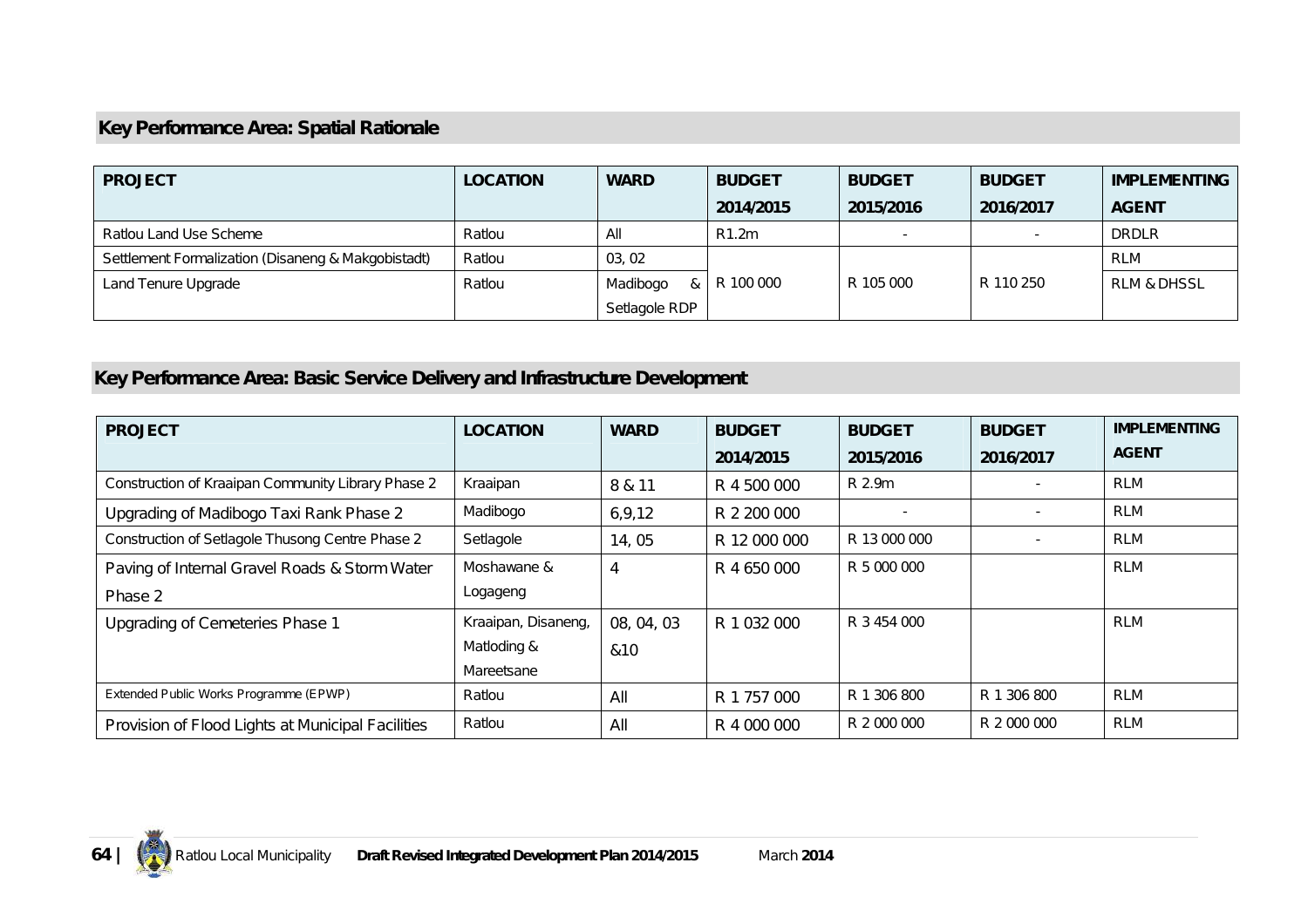| <b>PROJECT</b>                              | <b>LOCATION</b> | <b>WARD</b>    | <b>BUDGET</b> | <b>BUDGET</b> | <b>BUDGET</b> | <b>IMPLEMENTING</b> |
|---------------------------------------------|-----------------|----------------|---------------|---------------|---------------|---------------------|
|                                             |                 |                | 2014/2015     | 2015/2016     | 2016/2017     | <b>AGENT</b>        |
| Upgrading of Madibogo Pan Sports Facility   | Madibogopan     | 07             | R 1 000 000   |               |               | LOTTERY/RLM         |
| <b>Access Gravel Roads Maintenance</b>      | Ratlou          | All            | R 1000 000    |               |               | <b>RLM</b>          |
| Maintenance of Municipal Facilities         | Ratlou          | All            | R 400 000     | R432 000      | R466 560      | <b>RLM</b>          |
| Disaneng Recreational/ Multi-Purpose Centre | Ratlou          | 03             |               | R 5 000 000   |               | <b>RLM</b>          |
|                                             |                 |                |               |               |               |                     |
| Community Works Programme (CWP)             | Ratlou          | 3,4,5,6,7,8,10 |               |               |               | <b>COGTA</b>        |
|                                             |                 | ,11,13 & 14    |               |               |               |                     |
|                                             |                 |                |               |               |               |                     |
| Makgobistadt & Disaneng Mini Taxi Ranks     | Makgobistadt    | 2 & 3          |               |               | R1 600 000    | <b>RLM</b>          |
|                                             | Disaneng        |                |               |               |               |                     |
| Mareetsane & Kraaipan Mini Taxi Ranks       | Mareetsane      | 8, 10 & 11     |               |               | R1 600 000    | <b>RLM</b>          |
|                                             | Kraaipan        |                |               |               |               |                     |
| Logagane Community Hall                     | Logagane        | $\overline{a}$ | R1 800 000    |               |               | <b>RLM</b>          |
| Selosesha Community Hall                    | Selosesha       | $\overline{2}$ |               |               | R1 800 000    | <b>RLM</b>          |
| Morokwa Community Hall                      | Morokwa         | 11             |               |               | R 2 000 000   | <b>RLM</b>          |
| Diolwane Community Hall                     | Diolwane        | $\overline{7}$ |               |               | R 1 800 000   | <b>RLM</b>          |
| Diolwane High Mast                          | Diolwane        | $\overline{7}$ |               |               | R1 200 000    | <b>RLM</b>          |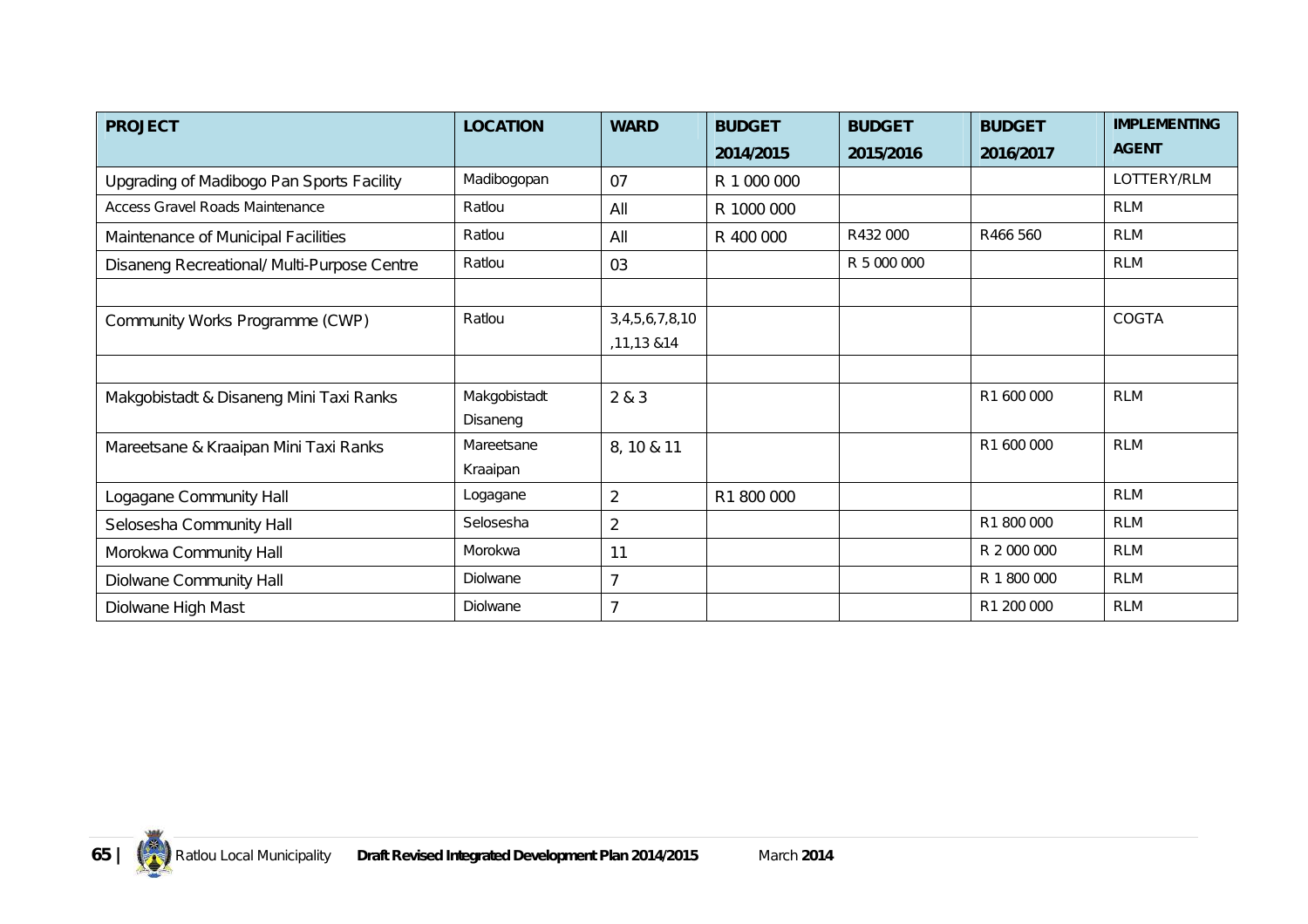| <b>PROJECT</b>                                     | <b>LOCATION</b> | <b>WARD</b> | <b>BUDGET</b>        | <b>BUDGET</b> | <b>BUDGET</b> | <b>IMPLEMENTING</b> |
|----------------------------------------------------|-----------------|-------------|----------------------|---------------|---------------|---------------------|
|                                                    |                 |             | 2014/2015            | 2015/2016     | 2016/2017     | <b>AGENT</b>        |
| Setlagole Community Park                           | Setlagole       | 14          |                      |               | R 3 000 000   | RLM                 |
| Madibogo Community Park                            | Madibogo        | 6, 9, 12    |                      |               | R 2 000 000   | <b>RLM</b>          |
| Mareetsane Community Park                          | Mareetsane      | 10          |                      |               | R 2 000 000   | <b>RLM</b>          |
| Maintenance of Municipal Access Gravel Roads       | Ratlou          | All         | R 1 500 000          | R 2 000 000   | R 2 500 000   | <b>RLM</b>          |
| Provision of Free Basic Electricity to Indigent HH | Ratlou          | All         | R 1 300 000          | R9 700 000    | R 9 900 000   | <b>RLM</b>          |
| Maintenance of Municipal High Mast Lights          | Ratlou          | All         | R 1 500 000          | R 2 000 000   | R 2 000 000   | RLM                 |
| Provision of Pit Latrines, Electricity & Water to  | Ratlou          | All         | R 150 000            |               |               | RLM                 |
| <b>Municipal Facilities</b>                        |                 |             |                      |               |               |                     |
| Provision of Free Basic Electricity                | Ratlou          | All         | R 1 300 000          | R 9 700 000   | R 9 900 000   | <b>RLM</b>          |
| Gardening & Waste Management Equipment             | Ratlou          | All         | R <sub>100</sub> 000 | R220 000      | R230 000      | RLM                 |
| Law Enforcement (Traffic)                          | Ratlou          | All         | R400 000             | R3 000 000    | R 2 500 000   | RLM                 |
| <b>Speed Prosecution Cameras</b>                   | Ratlou          | All         | R <sub>210</sub> 000 | R220 000      | R230 000      | <b>RLM</b>          |
| <b>Telecentres Support</b>                         | Ratlou          | All         | R50 000              | R52 500       | R55 125       | RLM                 |

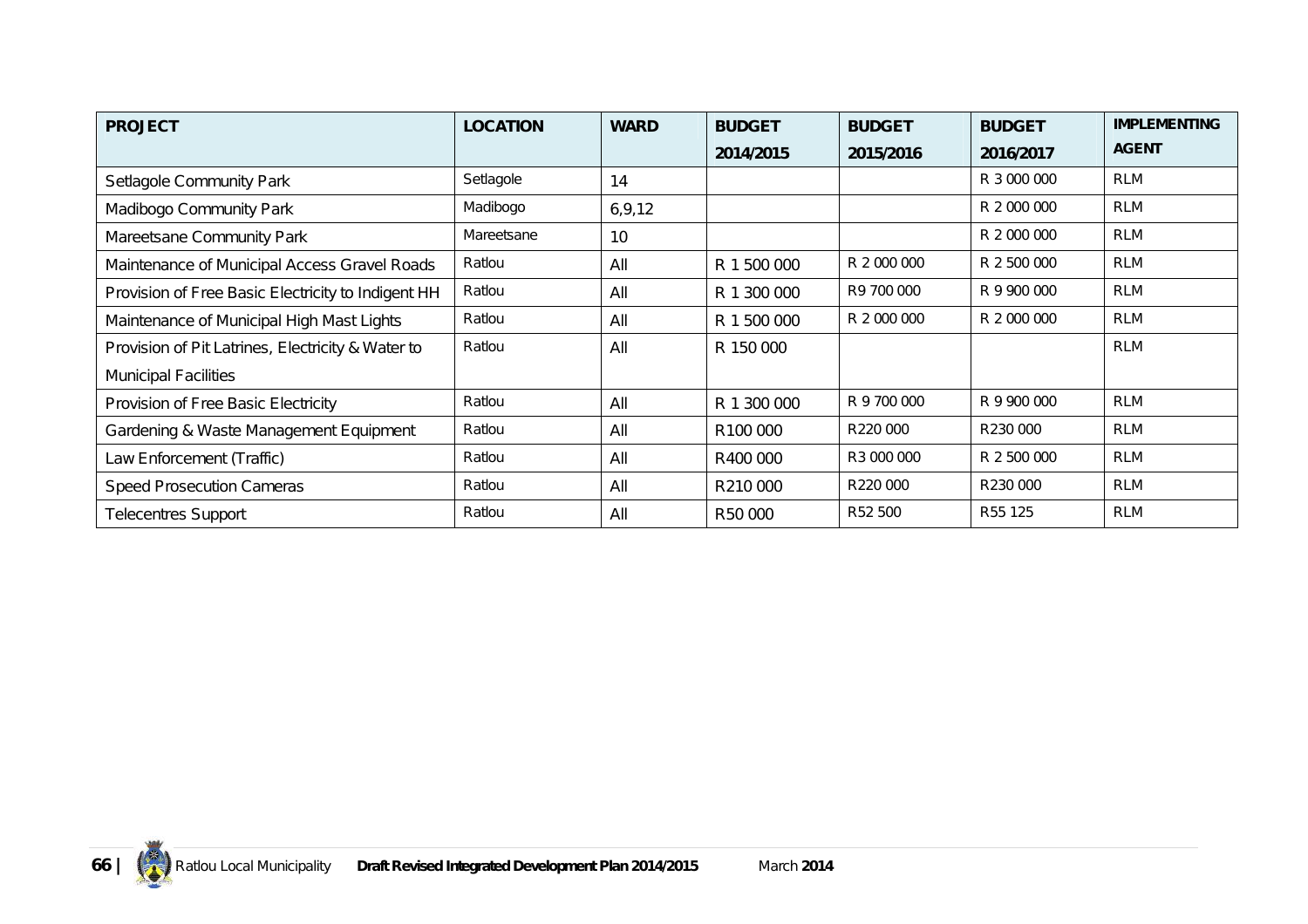| <b>PROJECT</b>                            | <b>LOCATION</b>    | <b>WARD</b>     | <b>BUDGET</b>  | <b>BUDGET</b> | <b>BUDGET</b> | <b>IMPLEMENTING</b> |
|-------------------------------------------|--------------------|-----------------|----------------|---------------|---------------|---------------------|
|                                           |                    |                 | 2014/2015      | 2015/2016     | 2016/2017     | <b>AGENT</b>        |
| Free Basic Water Grant                    | Ratlou             | All             | R 2 300 000    |               |               | <b>NMMDM</b>        |
| Development of Infrastructure Master Plan | Ratlou             | All             | R 500 000      |               |               | <b>NMMDM</b>        |
| Provision of Sanitation (VIP)             | Ratlou             | All             | R 4 500 000    | R 4000 000    |               | <b>NMMDM</b>        |
| Logageng Water Supply                     | Logageng           | 04              | R 652 000.00   |               |               | <b>NMMDM</b>        |
| Setlagole Bulk Water Supply               | Setlagole          | 05 & 14         | R37 426 181.49 |               |               | <b>NMMDM</b>        |
| Makgori Water Supply                      | Makgori            | 01              | R 525 000.00   |               |               | <b>NMMDM</b>        |
| Madibogo Water Supply Phase 1             | Madibogo           | 06, 09, 12 & 13 | R 1 500 000.00 |               |               | <b>NMMDM</b>        |
| Ratlou Bulk Water Supply Master Plan      | Ratlou             | All             | R 1 500 000.00 |               |               | <b>NMMDM</b>        |
| Dingateng-Mabule Water Supply Extension   | Dingateng & Mabule | 01              | R 2 000 000.00 |               |               | <b>NMMDM</b>        |
| Sasane Water Supply                       | Sasane             | 02              | R 3 900 000.00 |               |               | <b>NMMDM</b>        |
| Ditloung Water Supply                     | Ditloung           | 02              | R 4 200 000.00 |               |               | <b>NMMDM</b>        |
| Selosesha Water Supply                    | Selosesha          | 02              | R 4 100 000.00 |               |               | <b>NMMDM</b>        |
| Free Basic Services (Water)               | Ratlou             | All Wards       | R 3 200 000    |               |               | <b>NMMDM</b>        |
| <b>Construction of New Fire Station</b>   | Setlagole          | 14              | R 5.0m         |               |               | <b>NMMDM</b>        |
| Provision of Housing (650 Households)     | Ratlou             | All             | $R$ ---.--     |               |               | Dept. Human         |
|                                           |                    |                 |                |               |               | <b>Settlements</b>  |
| SetIhwatIhwe Bridge                       | SetIhwatIhwe       | 13              | $R$ ---.--     |               |               | <b>DPWRT</b>        |

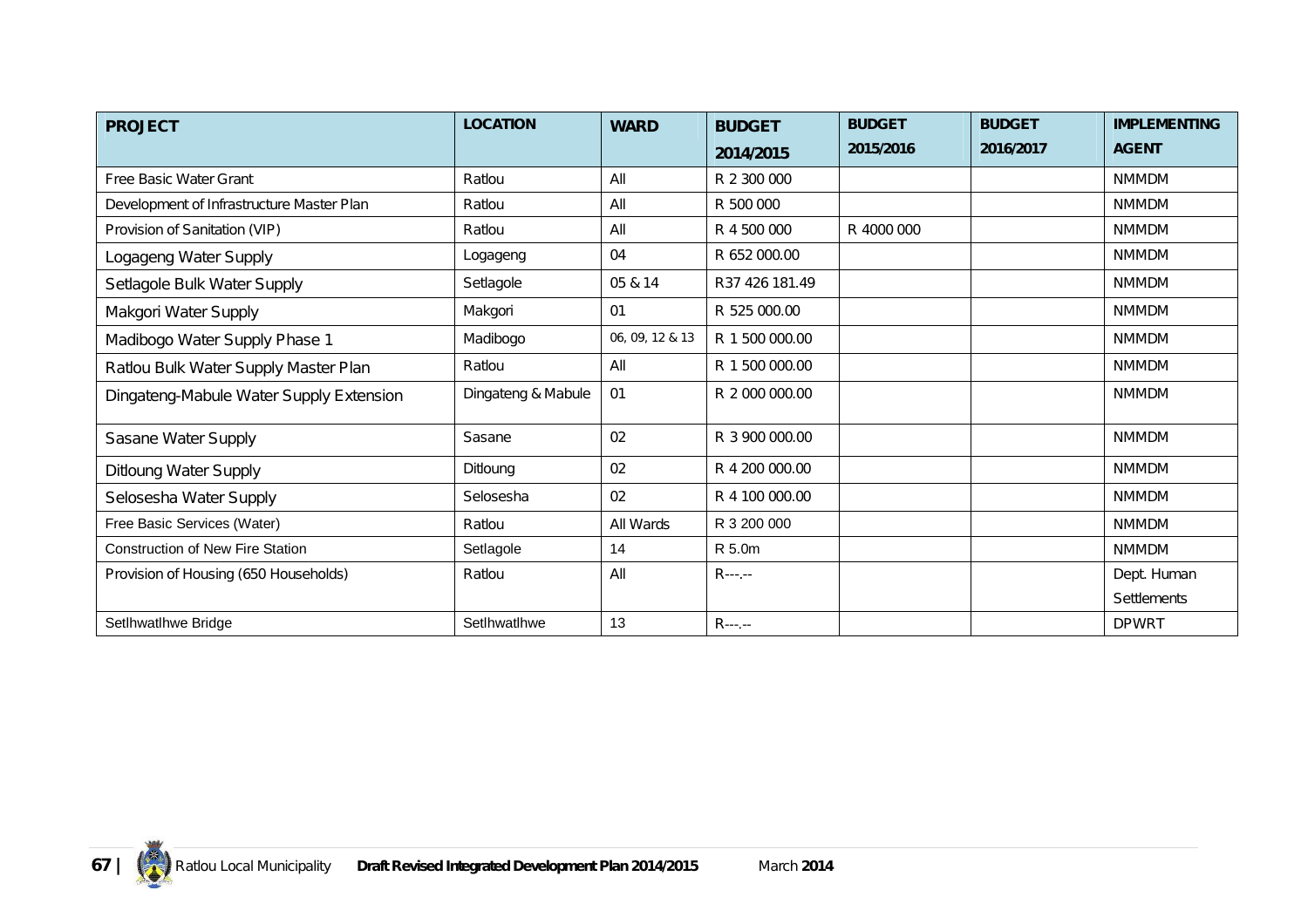| <b>PROJECT</b>                                                                                                        | <b>LOCATION</b>              | <b>WARD</b>    | <b>BUDGET</b> | <b>BUDGET</b> | <b>BUDGET</b> | <b>IMPLEMENTING</b> |
|-----------------------------------------------------------------------------------------------------------------------|------------------------------|----------------|---------------|---------------|---------------|---------------------|
|                                                                                                                       |                              |                | 2014/2015     | 2015/2016     | 2016/2017     | <b>AGENT</b>        |
| New additional Class Rooms - 6 Class Rooms                                                                            | Mareetsane (Batho-<br>Batho) | 10             | $R$ ---.--    |               |               | Dept. of Education  |
| Retlakgona Primary School - 6 Class Rooms                                                                             | Mareetsane                   | 10             | $R$ ---.--    |               |               | Dept. of Education  |
| Admin Block, 10 Class Rooms, Computer Lab, NSNP,<br>Fencing & Borehole(Mothibinyane Secondary)                        | Tshidilamolomo               |                | $R$ ---.--    |               |               | Dept. of Education  |
| 4 Class Rooms, Computer Lab, NSNP (Moteu<br>Makabanyane Primary)                                                      | Disaneng                     | 3              | $R$ ---.--    |               |               | Dept. of Education  |
| Admin Block, Computer Lab & NSNP (Mathateng P.<br>School)                                                             | Mathateng                    |                | $R$ ---.--    |               |               | Dept. of Education  |
| Computer Lab & NSNP (Kagiso Barolong Secondary)                                                                       |                              |                | $R$ ---.--    |               |               | Dept. of Education  |
| Full Service{3 New Classes, Admin Block, Laboratory,<br>Library, NSNP & Grade R Classroom (Makgobi<br>Primary School) | Makgobistadt                 | 2              | $R$ ---.--    |               |               | Dept. of Education  |
| Borehole (Marumolwa School)                                                                                           | Tshidilamolomo               | $\mathbf{1}$   | $R$ ---.--    |               |               | Dept. of Education  |
| Renovations (Logageng EDSC)                                                                                           | Logageng                     | $\overline{4}$ | $R$ ---.--    |               |               | Dept. of Education  |
| <b>Community Bursaries</b>                                                                                            | Ratlou                       | All Wards      | R 200 000     |               |               | Harmony Mine        |
| <b>Education Infrastructure</b>                                                                                       | Ratlou                       | All Wards      | R 200 000     |               |               | Harmony Mine        |
|                                                                                                                       |                              |                |               |               |               |                     |
|                                                                                                                       |                              |                |               |               |               |                     |
|                                                                                                                       |                              |                |               |               |               |                     |

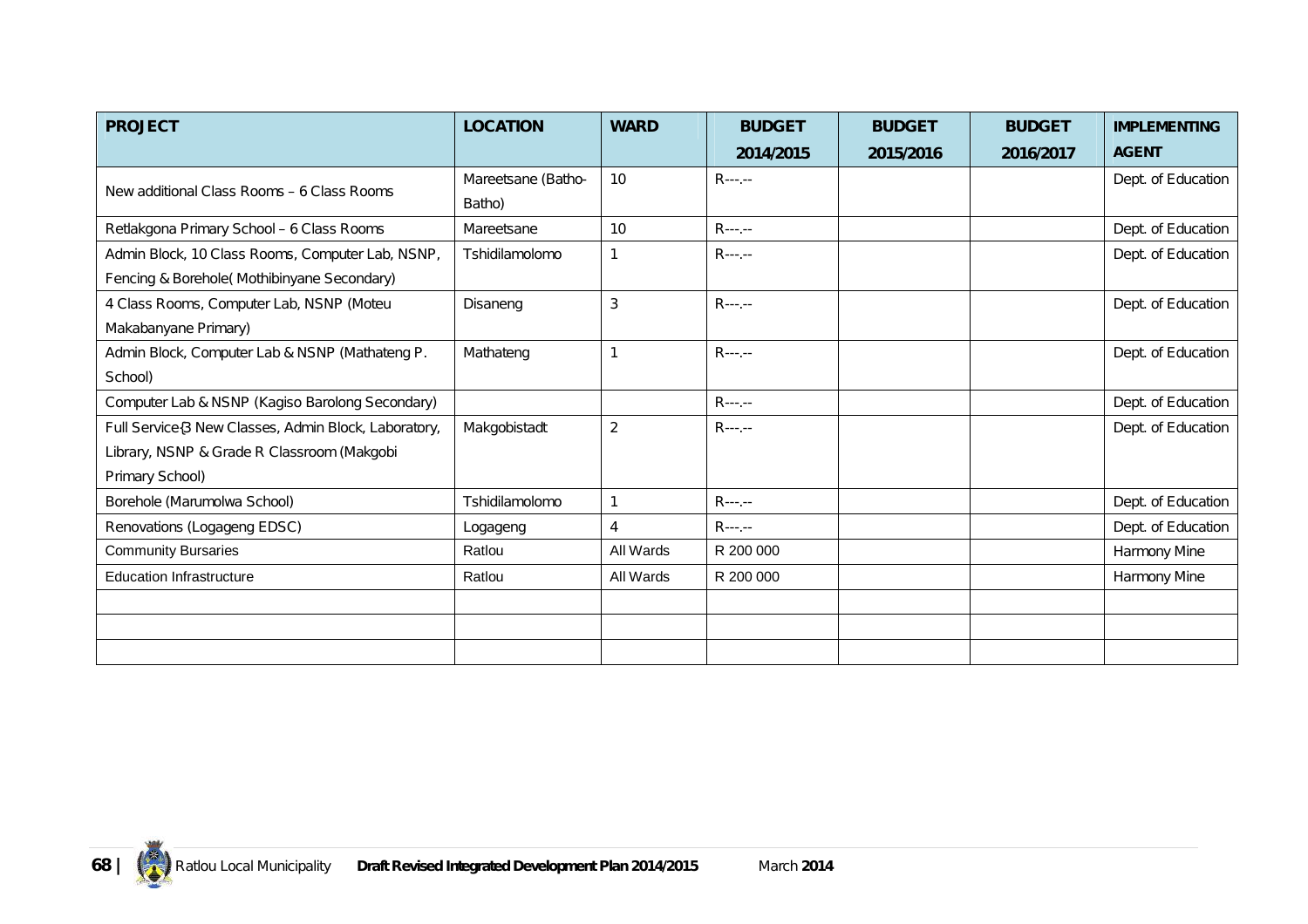| <b>PROJECT</b>                                 | <b>LOCATION</b>      | <b>WARD</b>    | <b>BUDGET</b>                       | <b>BUDGET</b> | <b>BUDGET</b> | <b>IMPLEMENTING</b> |
|------------------------------------------------|----------------------|----------------|-------------------------------------|---------------|---------------|---------------------|
|                                                |                      |                | 2014/2015                           | 2015/2016     | 2016/2017     | <b>AGENT</b>        |
| Semelelang Bakery Cooperative                  | Masamane             | 01             | R 1377 196.00                       |               |               | Dept. of Soc Dev    |
| Boikago Home Based Care                        | Matloding            | 04             | R 645 000.00                        |               |               | Dept. of Soc Dev    |
| Letsopa Tlhakajeng Cooperative                 | Kraaipan             | 08             | R 1 125 412.56                      |               |               | Dept. of Soc Dev    |
| Motho Care Development Centre                  | Lopapeng             | 14             | R 250 000                           |               |               | Dept. of Soc Dev    |
| Disaneng Youth Corporative                     | Disaneng             | 03             | R 236 635.00                        |               |               | Dept. of Soc Dev    |
| Madibogo Multi Skills                          | Madibogo             | 06             | R 247 000                           |               |               | Dept. of Soc Dev    |
| Tshwaraganag Day Care Centre                   | Madibogo             | 6,7,9,8,12     | R15.00 per person<br>per Attendance |               |               | Dept. of Soc Dev    |
| Central Luncheon Club Older Persons Service    | Madibogo Pan         | $\overline{7}$ | R15.00 per person<br>per Attendance |               |               | Dept. of Soc Dev    |
| Expanded Public Works Programme (Admin Clerks) | Ratlou               | All            | R 1650.00 per<br>person             |               |               | Dept. of Soc Dev    |
| Expanded Public Works Programme (HOHAWA &      | Ratlou               | All            | R 1650.00 per                       |               |               | Dept. of Soc Dev    |
| LESEDI)                                        |                      |                | person                              |               |               |                     |
| Lesedi Community Project                       | Madibogo             | 6              | R 100 000                           |               |               | Dept. of Soc Dev    |
| Home of Hope Against Women Abuse               | Disaneng             | 3              | R 200 000                           |               |               | Dept. of Soc Dev    |
| Love Life Prevention Programme                 | Ratlou               | 2,5,8 & 11     | R 600 000                           |               |               | Dept. of Soc Dev    |
| Boikago HCBC                                   | Matloding            | $\overline{4}$ | <b>Incentive Grant</b>              |               |               | Dept. of Soc Dev    |
| Dingateng HCBC                                 | Dingateng            | 1              | <b>Incentive Grant</b>              |               |               | Dept. of Soc Dev    |
| Botshelo Mmogo Support Group                   | Madibogo             | 6              | <b>Incentive Grant</b>              |               |               | Dept. of Soc Dev    |
| Disaneng HCBC                                  | Disaneng             | 3              | R 840 196.00                        |               |               | Dept. of Soc Dev    |
| Kgateleopele HCBC                              | Kraaipan             | 08,10 & 11     | R 840 196.00                        |               |               | Dept. of Soc Dev    |
| Masamane & Mathateng Electrification Extension | Masamane & Mathateng | 01             | $R$ ---.--                          |               |               | Eskom               |
| Disaneng RDP Houses Electrification            | Disaneng             | 03             | $R$ ---.--                          |               |               | Eskom               |
| <b>Electrification Capacity Upgrade</b>        | Ratlou               | All            | $R$ ---.--                          |               |               | Eskom               |

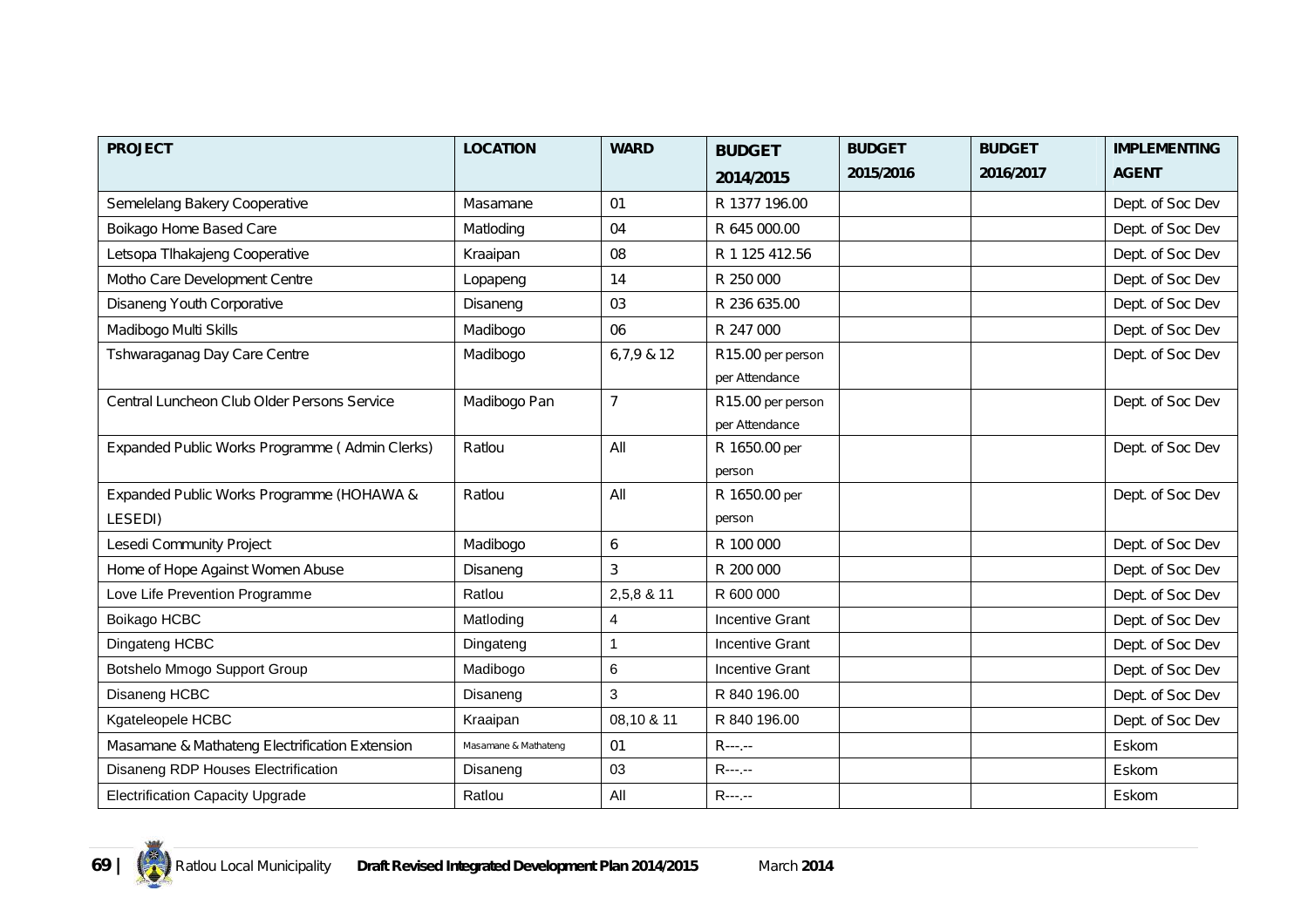| <b>PROJECT</b>                                                                     | <b>LOCATION</b>       | <b>WARD</b>    | <b>BUDGET</b>                                  | <b>BUDGET</b> | <b>BUDGET</b> | <b>IMPLEMENTING</b> |
|------------------------------------------------------------------------------------|-----------------------|----------------|------------------------------------------------|---------------|---------------|---------------------|
|                                                                                    |                       |                | 2014/2015                                      | 2015/2016     | 2016/2017     | <b>AGENT</b>        |
| <b>Boipelo HCBC</b>                                                                | Madibogo Pan          | $\overline{7}$ | <b>Incentive Grant</b>                         |               |               | Dept. of Soc Dev    |
| Rea Thusa HCBC                                                                     | Masamane              | 1              | <b>Incentive Grant</b>                         |               |               | Dept. of Soc Dev    |
| Tshidilamolomo HCBC                                                                | Tshidilamolomo        |                | R 840 196.00                                   |               |               | Dept. of Soc Dev    |
| Bagomotsi HCBC                                                                     | Madibogo              | 12             | <b>Incentive Grant (R)</b><br>1650.00 Stipend) |               |               | Dept. of Soc Dev    |
| Early Childhood Development Subsidy                                                | Ratlou                | All            | R 15.00 per child                              |               |               | Dept. of Soc Dev    |
| People with Disabilities & Older Persons Subsidy                                   | Ratlou                | All            | R 15.00 per<br>person                          |               |               | Dept. of Soc Dev    |
| Filling of 5 Vacant funded Operational Managers in<br><b>Ratlou Clinics</b>        | <b>Ratlou Clinics</b> | All            | R 1 884 075.00                                 |               |               | Dept. Health        |
| Filling of Vacant Post: AD - Community Health<br><b>Services</b>                   | Ratlou                | All            | R 411 795.00                                   |               |               | Dept. Health        |
| Filling of Vacant Post: EMRS Manager                                               | Ratlou                | All            | R 210 921.00                                   |               |               | Dept. Health        |
| Filling of 3 Grounds Men Posts                                                     | Ratlou                | All            | R 204 030,00                                   |               |               | Dept. Health        |
| Filling of 4 Ratlou Youth Centre Posts                                             | Ratlou                | All            | R 845 505.00                                   |               |               | Dept. Health        |
| Payment of Stipents for 85 CHW                                                     | Ratlou                | All            | R 127 500.00                                   |               |               | Dept. Health        |
| Payment of Stipents for Home Based Care Givers                                     | Ratlou                | All            | <b>Conditional Grant</b>                       |               |               | Dept. Health        |
| Cuban Scholarships                                                                 | Ratlou                | All            | <b>Conditional Grant</b>                       |               |               | Dept. Health        |
| Clinical Associates Programme                                                      | Ratlou                | All            | <b>Conditional Grant</b>                       |               |               | Dept. Health        |
| Erection of Vegetable Gardens in Clinics                                           | Ratlou                | All            | R 50 000.00                                    |               |               | Dept. Health        |
| Supply of Nutritional Supplements in Clinics                                       |                       |                | R 100 000.00                                   |               |               | Dept. Health        |
| Electrification of Setlhwatlhwe Health Post                                        | SetIhwatIhwe          | 13             | R 30 000.00                                    |               |               | Dept. Health        |
| Drilling of Borehole & installation of accessories for<br>SetIhwatIhwe Health Post | SetIhwatIhwe          | 13             | R 95 000.00                                    |               |               | Dept. Health        |

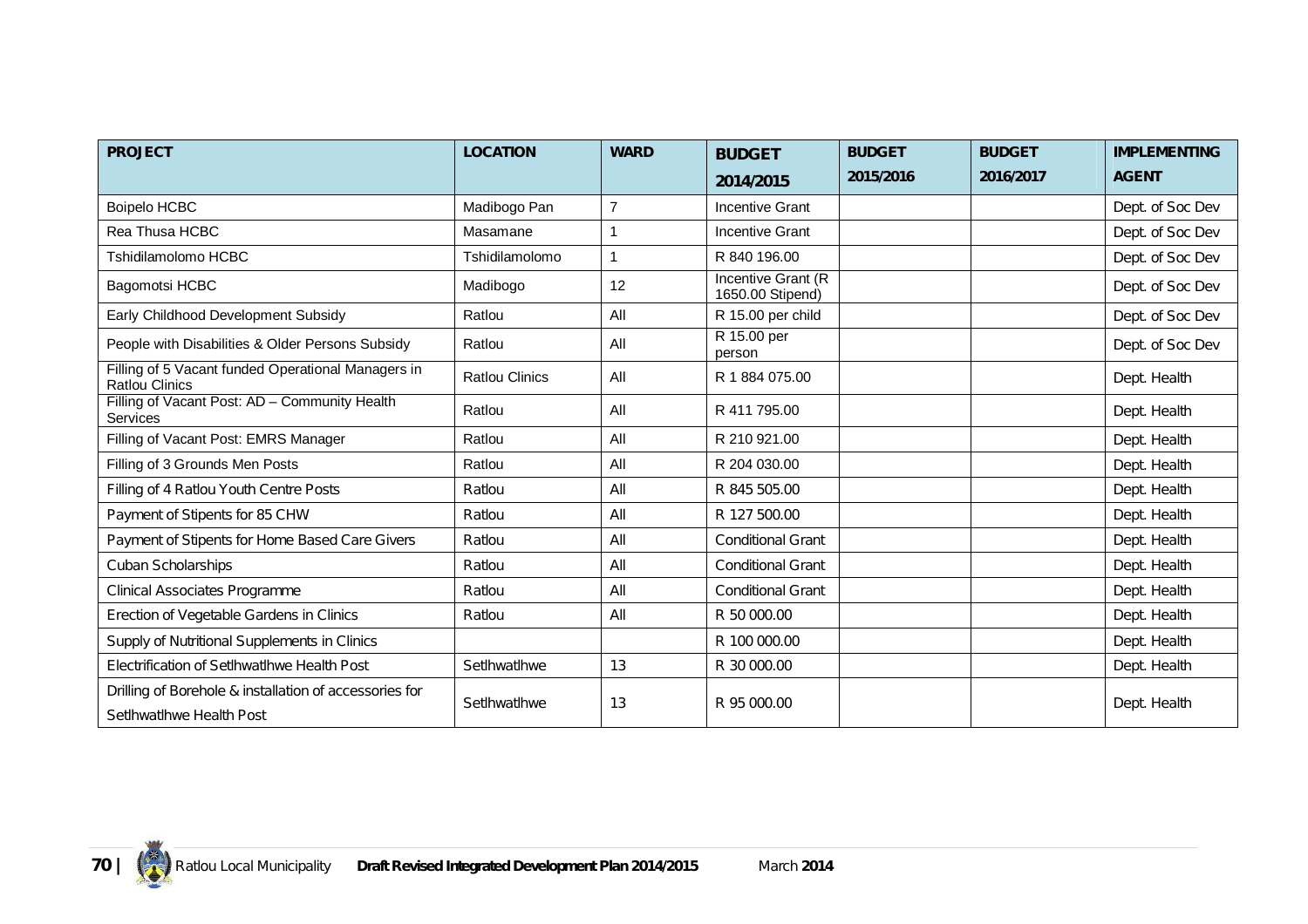| <b>PROJECT</b>                                           | <b>LOCATION</b>     | <b>WARD</b>   | <b>BUDGET</b>  | <b>BUDGET</b> | <b>BUDGET</b> | <b>IMPLEMENTING</b> |
|----------------------------------------------------------|---------------------|---------------|----------------|---------------|---------------|---------------------|
|                                                          |                     |               | 2014/2015      | 2015/2016     | 2016/2017     | <b>AGENT</b>        |
| Partitioning of the interior in Setlhwatlhwe Health Post | SetIhwatIhwe        | 13            | R 10 000.00    |               |               | Dept. Health        |
| Fitting in mounted chairs in reception Area              | SetIhwatIhwe        | 13            | R 20 000.00    |               |               | Dept. Health        |
| Day to Day Maintenance                                   |                     |               | R 700 000.00   |               |               | Dept. Health        |
| Major Maintenance Activities in all Clinics              |                     |               | R 2 500 000.00 |               |               | Dept. Health        |
| Upgrading of Water Supply at Health Facilities           | Tshidilamolomo,     | 01, 02        | R 800 000.00   |               |               | Dept. Health        |
|                                                          | Matloding,          |               |                |               |               |                     |
|                                                          | Makgobistad &       |               |                |               |               |                     |
|                                                          | Mabule              |               |                |               |               |                     |
| Erect Guard Houses in all Health Posts                   | Masamane &          | 01            | R 200 000.00   |               |               | Dept. Health        |
|                                                          | Matloding           |               |                |               |               |                     |
| Erection of Car Ports at Health Facilities               | Makgobistad CHC,    | 02,10,01,07 & | R 350 000.00   |               |               | Dept. Health        |
|                                                          | Mareetsane Clinic,  | 06            |                |               |               |                     |
|                                                          | Masamane Clinic,    |               |                |               |               |                     |
|                                                          | Madibogo Pan Clinic |               |                |               |               |                     |
|                                                          | & Madibogo Old      |               |                |               |               |                     |
|                                                          | Clinic              |               |                |               |               |                     |

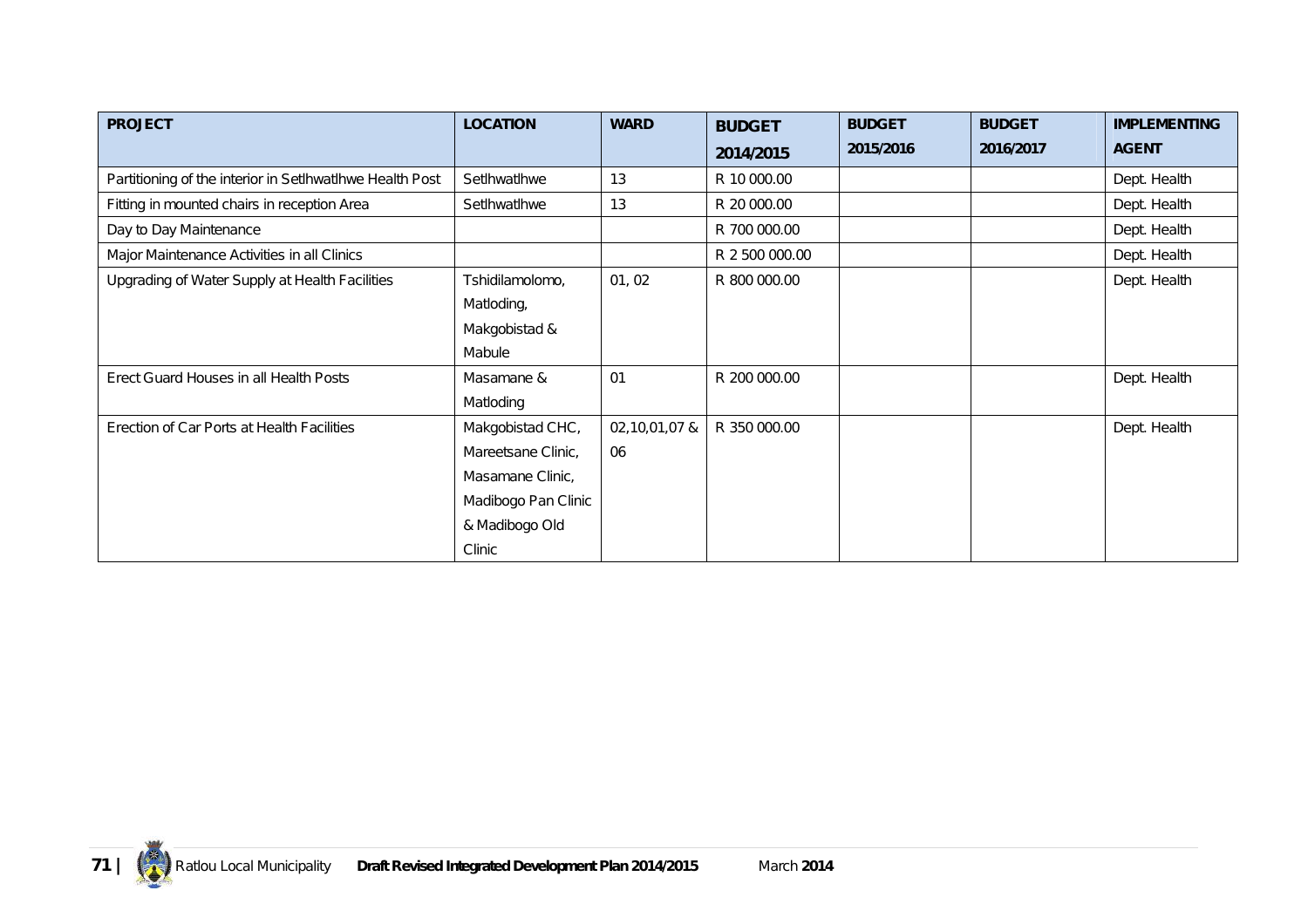### **11. FINANCIAL PLAN**

Ratlou budget is MFMA (Municipal Finance Management Act, 2003 (Act No. 56 of 2003) compliant but the municipality need to address its financial challenges on the following basis:

- Ensuring that the systems introduced continuously improved during the year
- Preserving the municipality's cash flow position
- Introducing efficiency measures to provide resources to ensure value for money for taxpayers
- Further enhance public participation in the next budget cycle
- Continuing to improve on information provided to decision makers
- Ensuring that growth in services is more closely aligned with the communities' expectations

Budget related policies, tariffs and levying rates were adopted by Council (Attached on *Annexure D*).

The tables below give comparative analysis of the Medium Term Expenditure Framework with a focus on the following:

- 2014/2015 Draft Budget
- ❖ Revenue by Source
- ❖ Budget Breakdown by Departments
- Departmental Operating and Capital Budget by Votes
- Capital Projects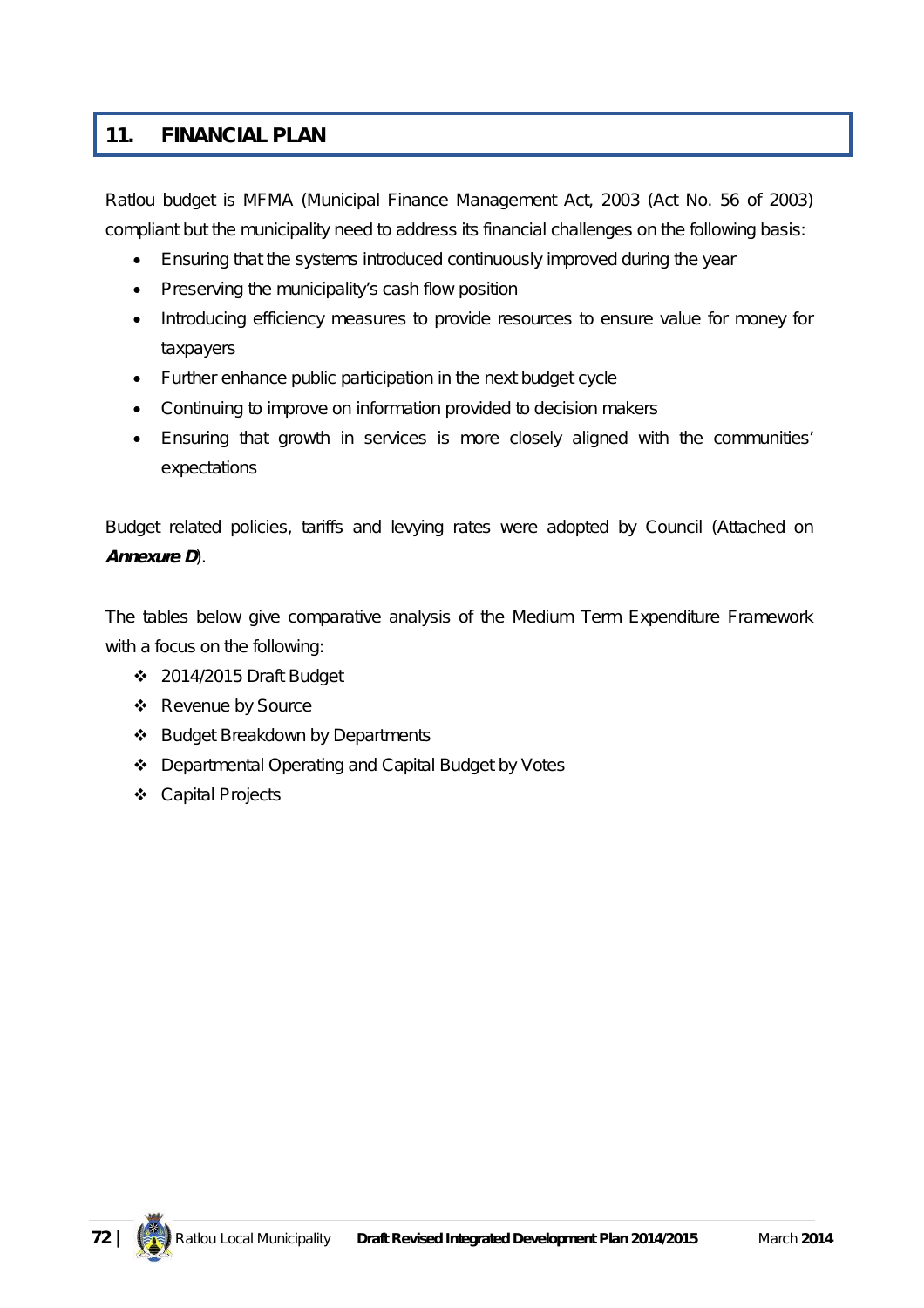### **11.1 RATLOU DRAFT BUDGET FOR 2014/2015 FINANCIAL YEAR**

| <b>ALLOCATION BY DEPARTMENT</b>                                    | <b>Salaries</b><br><b>Budget</b> | <b>General</b><br><b>Expenses</b> | <b>Operating</b><br><b>Budget</b> | <b>Capital</b><br><b>Budget</b> | <b>Total Budget</b> |
|--------------------------------------------------------------------|----------------------------------|-----------------------------------|-----------------------------------|---------------------------------|---------------------|
| <b>OFFICE OF THE MAYOR</b>                                         | 7,196,448                        | 1,555,000                         | 8,751,448                         | 160,000                         | 8,911,448           |
| <b>OFFICE OF THE SPEAKER</b>                                       | 6,984,377                        | 2,814,400                         | 9,798,777                         | 160,000                         | 9,958,777           |
| OFFICE OF THE ACCOUNTING OFFICER                                   | 5,300,073                        | 3,871,811                         | 9,171,883                         | 1,074,000                       | 10,245,883          |
| <b>BUDGET &amp; TREASURY</b>                                       | 7,291,246                        | 13,178,114                        | 20,469,360                        | 25,000                          | 20,494,360          |
| <b>PLANNING &amp; DEVELOPMENT ECONOMIC</b><br>(TECHNICAL SERVICES) | 4,617,280                        | 5,980,000                         | 10,597,280                        | 27,474,000                      | 38,071,280          |
| <b>PLANNING &amp; DEVELOPMENT TOWN PLANNING</b>                    | 3,199,757                        | 2,887,000                         | 6,086,757                         | 20,000                          | 6,106,757           |
| <b>LIBRARY / COMM &amp; SOCIAL SERVICES</b>                        | 3,706,944                        | 380,000                           | 4,086,944                         |                                 | 4,086,944           |
| <b>CORPORATE SERVICES</b>                                          | 6,775,657                        | 8,495,000                         | 15,270,657                        | 860,000                         | 16,130,657          |
| <b>COMMUNITY</b><br><b>SERVICES</b>                                | 5,465,894                        | 1,132,000                         | 6,597,894                         | 330,000                         | 6,927,894           |
| TOTAL (R)                                                          | 50,537,675                       | 40,293,325                        | 90,831,000                        | 30,103,000                      | 120,934,000         |

| <b>TOTAL OPERATING (R)</b>     | 90,831,000  |
|--------------------------------|-------------|
| <b>TOTAL CAPITAL (R)</b>       | 30,103,000  |
| <b>OPERATING + CAPITAL (R)</b> | 120,934,000 |
| <b>REVENUE (R)</b>             | 120,934,000 |
| <b>EXPENDITURE (R)</b>         | 120,934,000 |
| <b>VARIENCE (R)</b>            |             |

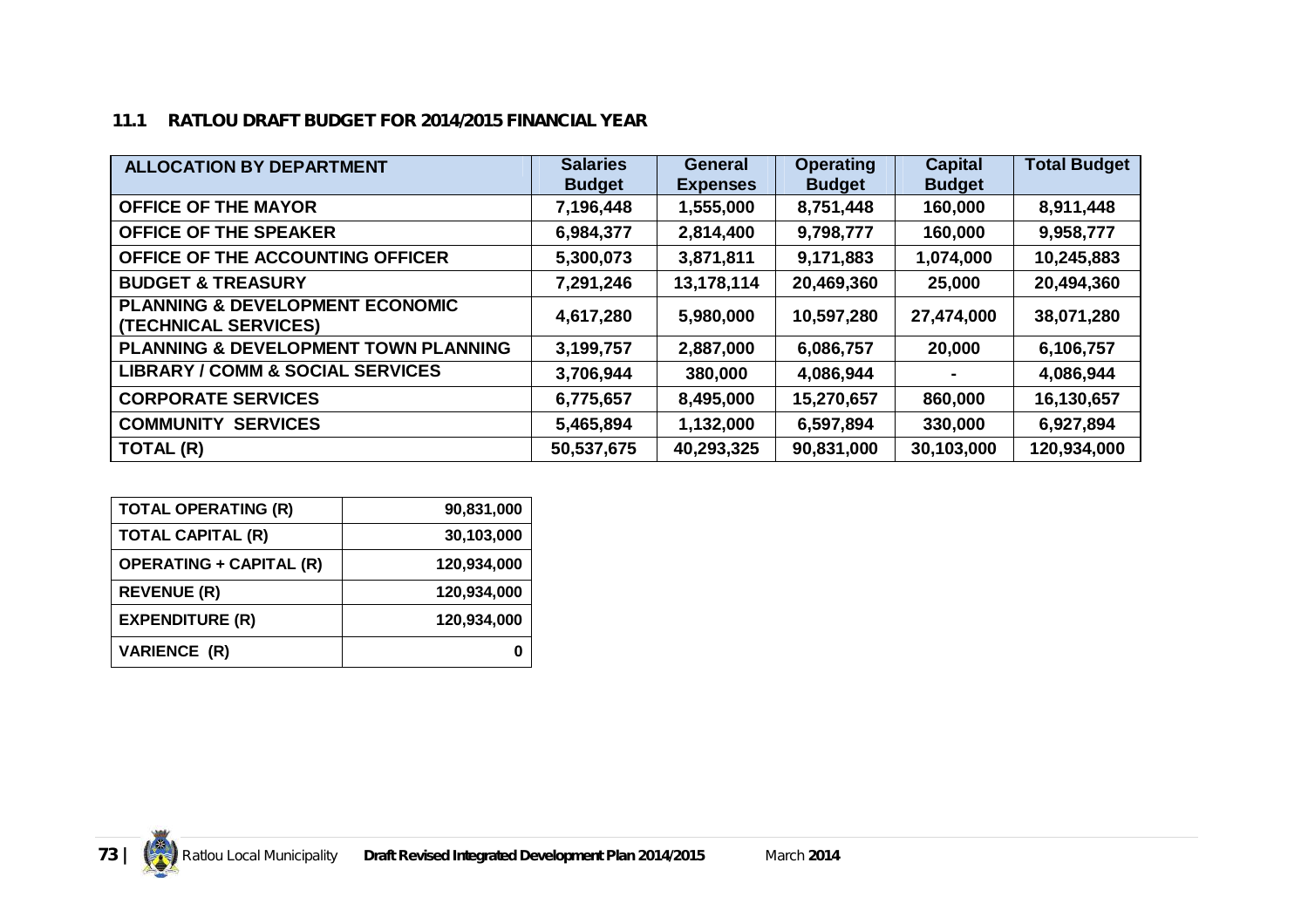## **11.2 REVENUE BY SOURCE**

| <b>GRANT ALLOCATION</b>                     | 2014/2015      | 2015/2016      | 2016/2017      |
|---------------------------------------------|----------------|----------------|----------------|
|                                             |                |                |                |
| <b>Equitable Share Allocation</b>           | 82,376,000.00  | 99,724,000.00  | 99,416,000.00  |
| Surplus                                     |                |                |                |
| <b>Expanded Public Works Programme</b>      | 1,757,000.00   |                |                |
| Local Government Financial Management Grant | 1,800,000.00   | 1,950,000.00   | 2,100,000.00   |
| Municipal Systems Improvement Programme     | 934,000.00     | 967,000.00     | 1,018,000.00   |
| NMMDM (Roll Over)                           |                |                |                |
| District Agent: Water Roll Over             |                |                |                |
| NHC 1988 War Research Funding               |                |                |                |
| Rent                                        | 1,200,000.00   | 1,250,000.00   | 1,250,000.00   |
| Own Revenue (Investment)                    | 1,300,000.00   | 1,300,000.00   | 1,300,000.00   |
| <b>Other Revenue</b>                        | 300,000.00     | 330,000.00     | 350,000.00     |
| <b>Library Grant</b>                        | 750,000.00     | 750,000.00     | 750,000.00     |
| <b>Valuation Roll</b>                       | 3,053,000.00   | 310,000.00     | 310,000.00     |
| Municipal Infrastructure Grant (MIG)        | 27,464,000.00  | 28,632,000.00  | 29,901,000.00  |
| <b>Fines</b>                                |                |                |                |
| MIG ROLL - OVER (Surplus)                   |                |                |                |
| Kalgold Mine                                |                |                |                |
| Proceeds on Sale of Assets                  |                |                |                |
| <b>VAT Returns</b>                          |                |                |                |
| TOTAL (R)                                   | 120,934,000.00 | 135,213,000.00 | 136,395,000.00 |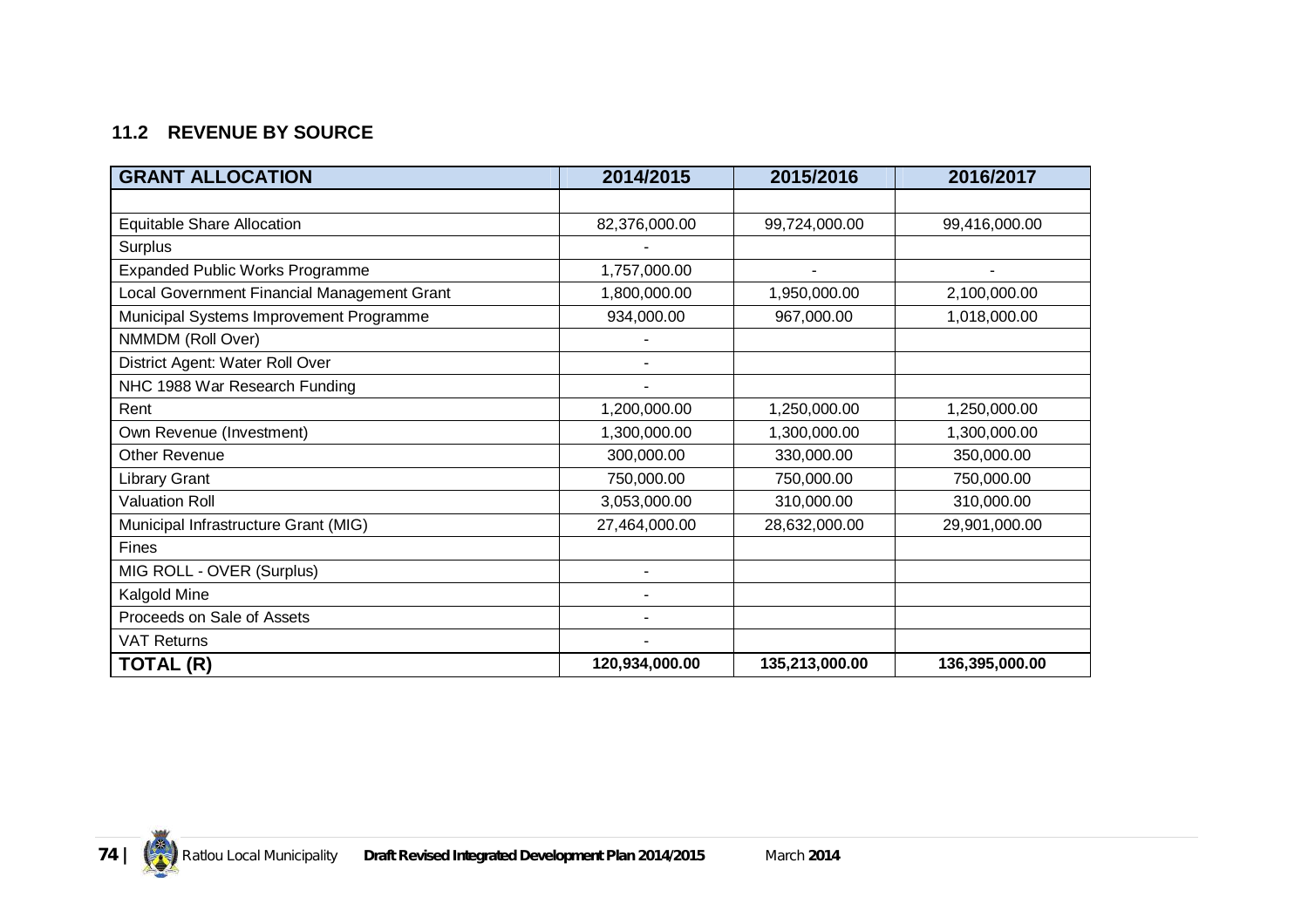## **11.3 DRAFT BUDGET BREAKDOWN BY DEPARTMENTS**

#### **11.3.1 OFFICE OF THE MAYOR: OPERATING & CAPITAL BUDGET**

| <b>DETAILS</b>                                                          | 2014/2015                | 2015/2016                    | 2016/2017                    |
|-------------------------------------------------------------------------|--------------------------|------------------------------|------------------------------|
| <b>INCOME</b>                                                           |                          |                              |                              |
| Equitable Share                                                         |                          |                              |                              |
| NHC 1899 War Research                                                   |                          |                              |                              |
| <b>EPWP</b> Grant                                                       |                          |                              |                              |
| Surplus                                                                 |                          |                              |                              |
| <b>TOTAL (R)</b>                                                        |                          |                              |                              |
|                                                                         |                          |                              |                              |
| <b>SALARIES, WAGES &amp; ALLOWANCES</b><br><b>Basic Salaries</b>        | 4,756,383.82             | 5,041,766.85                 | 5,293,855.19                 |
| <b>Travelling Allowances</b>                                            | 772,582.85               | 818,937.83                   | 859,884.72                   |
| <b>Housing Allowances</b>                                               | 32,040.00                | 33,962.40                    | 35,660.52                    |
| <b>Telephone Allowance</b>                                              | 132.177.91               | 140,108.59                   | 147,114.02                   |
| Bonus 13th Cheque                                                       | 235,745.58               | 249,890.31                   | 262,384.83                   |
| Pension Fund Contribution<br>Medical Aid Contribution                   | 873,681.53<br>305,777.23 | 926,102.42<br>324,123.87     | 972,407.54<br>340,330.06     |
| <b>UIF Contributions</b>                                                | 22,294.84                | 23,632.53                    | 24,814.16                    |
| Skills Development Levies                                               | 64,706.16                | 68,588.53                    | 72,017.95                    |
| <b>Bargaining Council Contribution</b>                                  | 1,057.96                 | 1,121.44                     | 1,177.51                     |
| Adjustment Salaries (SALGA)                                             |                          |                              |                              |
| <b>TOTAL (R)</b>                                                        | 7,196,447.89             | 7,628,234.76                 | 8,009,646.50                 |
|                                                                         |                          |                              |                              |
| <b>GENERAL EXPENSES</b>                                                 |                          |                              |                              |
| <b>COMMUNICATION UNIT</b>                                               |                          |                              |                              |
| Advertising                                                             | 200,000.00               | 210,000.00                   | 220.500.00                   |
| Publications<br>Purchase of Flags                                       | 200,000.00               | 242,000.00<br>$\blacksquare$ | 261.360.00<br>$\blacksquare$ |
| Events                                                                  | 40,000.00                | 42,000.00                    | 44,100.00                    |
| <b>Telecentres Support</b>                                              | 50,000.00                | 52,500.00                    | 55,125.00                    |
| Printing of Annual Report                                               | 100,000.00               | 220,000.00                   | 242,000.00                   |
| Promotional Material                                                    | 20,000.00                | 250,000.00                   | 300,000.00                   |
| TOTAL (R)                                                               | 610,000.00               | 1,016,500.00                 | 1,123,085.00                 |
| <b>OTHER EXPENSES</b>                                                   |                          |                              |                              |
| Congresses, Conferences & Meetings                                      | 30,000.00                | 31,500.00                    | 33,075.00                    |
| <b>Entertainment Allowance</b>                                          |                          | $\sim$                       |                              |
| Subsistence and Travelling                                              | 60.000.00                | 63,000.00                    | 66,150.00                    |
| Training and Development                                                | 20,000.00                | 21,000.00                    | 22,050.00                    |
| Printing and Stationery                                                 |                          |                              |                              |
| Community Development Workers Programme<br>Catering                     | 10,000.00<br>20,000.00   | 10,500.00<br>21,000.00       | 11,025.00<br>22,050.00       |
| Accommodation                                                           | 60,000.00                | 63,000.00                    | 66,150.00                    |
| Mayoral Economic Empowerment                                            | 5,000.00                 | 5,250.00                     | 5,512.50                     |
| Youth Development & Advisory Office                                     | 250,000.00               | 700,000.00                   | 800,000.00                   |
| Mandela Day                                                             | 10,000.00                | 10,500.00                    | 11,025.00                    |
| Women Development<br>Disabled Forum & Development Support               | 100,000.00<br>100,000.00 | 160,000.00<br>10,000.00      | 170,000.00<br>100,000.00     |
| HIV Aids Awareness Program                                              | 50,000.00                | 120,000.00                   | 130,000.00                   |
| Dikgosi Support                                                         | 160,000.00               | 168,000.00                   | 176,400.00                   |
| Children & Elderly Support                                              | 30,000.00                | 75,000.00                    | 100,000.00                   |
| Anti-Corruption Campaign                                                |                          |                              |                              |
| Subscription Mayor and Council<br>Mayoral Ward Youth Journalism Project | 10.000.00                | 10,500.00                    | 11,025.00                    |
| TOTAL (R)                                                               | 915.000.00               | 1.469.250.00                 | 1,724,462.50                 |
|                                                                         |                          |                              |                              |
| <b>PUBLIC PARTICIPATION</b>                                             |                          |                              |                              |
| Dipitso tsa Baagi/ Mayoral Public Meetings                              | 30.000.00                | 120,000,00                   | 130,000.00                   |
| Sectoral/ Stakeholders Interactive Consultations                        |                          |                              |                              |
| TOTAL (R)                                                               | 30,000.00                | 120,000.00                   | 130,000.00                   |
|                                                                         |                          |                              |                              |
| <b>CAPITAL BUDGET</b>                                                   |                          |                              |                              |
| <b>Communications Equipment</b>                                         | 10,000.00                | 10,500.00                    | 11,025.00                    |
| Furniture                                                               |                          |                              |                              |
| Mayoral Office Equipment<br>Computer (Traditional Leaders)              |                          |                              |                              |
| Computer & Accessories                                                  | 150,000.00               | 157,500.00                   | 165,375.00                   |
| TOTAL (R)                                                               | 160,000.00               | 168,000.00                   | 176,400.00                   |
| <b>GRAND TOTAL (R)</b>                                                  | 8.911.447.89             | 10.401.984.76                | 11,163,594.00                |

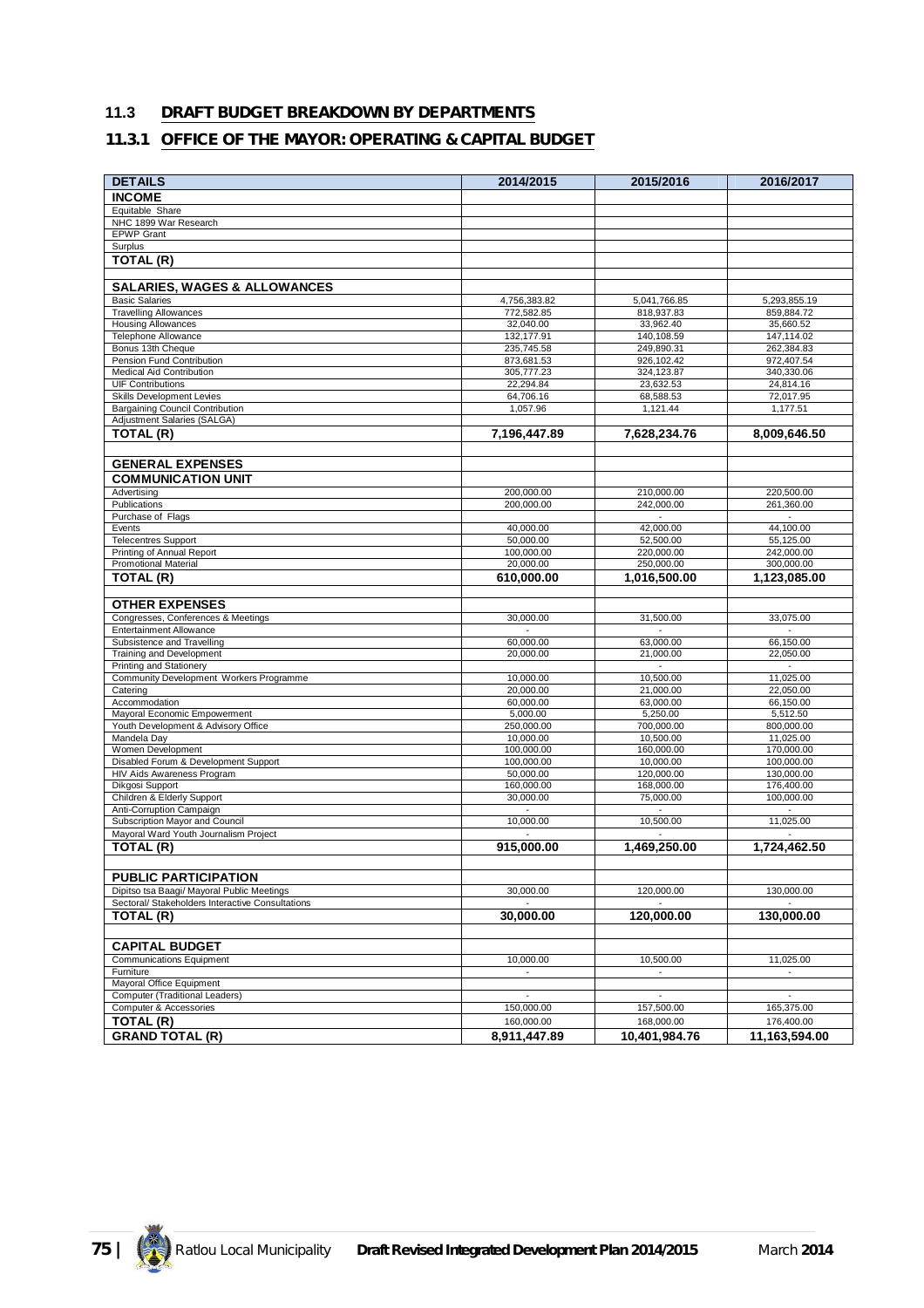## **11.3.2 OFFICE OF THE MUNICIPAL MANAGER: OPERATING & CAPITAL BUDGET**

| <b>DETAILS</b>                                               | 2014/2015                             | 2015/2016                                            | 2016/2017                                  |
|--------------------------------------------------------------|---------------------------------------|------------------------------------------------------|--------------------------------------------|
| <b>INCOME</b>                                                |                                       |                                                      |                                            |
| Equitable Share                                              |                                       |                                                      |                                            |
| <b>MSIG</b>                                                  |                                       |                                                      |                                            |
| Surplus<br>Vat Returns                                       |                                       |                                                      |                                            |
| TOTAL (R)                                                    | $\overline{\phantom{a}}$              | $\blacksquare$                                       | $\blacksquare$                             |
|                                                              |                                       |                                                      |                                            |
| <b>SALARIES, WAGES &amp; ALLOWANCES</b>                      |                                       |                                                      |                                            |
| <b>Basic Salaries</b>                                        | 4,093,425.02                          | 4,339,030.52                                         | 4,599,372.35                               |
| <b>Travelling Allowances</b>                                 | 128,160.00                            | 135,849.60                                           | 144,000.58                                 |
| <b>Housing Allowances</b><br><b>Telephone Allowance</b>      | 12,828.00<br>16,660.80                | 13,597.68                                            | 14,413.54                                  |
| Bonus 13th Cheque                                            | 258,244.64                            | 17,660.45<br>273,739.32                              | 18,720.07<br>290,163.68                    |
| Performance Bonus                                            | $\sim$                                | $\overline{\phantom{a}}$                             | $\sim$                                     |
| Pension Fund Contribution                                    | 470,203.66                            | 498,415.88                                           | 528,320.83                                 |
| Medical Aid Contribution<br><b>UIF Contributions</b>         | 253,987.49<br>21,760.16               | 269,226.74<br>23,065.77                              | 285,380.34<br>24,449.71                    |
| Skills Development Levies                                    | 43,185.55                             | 45,776.69                                            | 48,523.29                                  |
| <b>Bargaining Council Contribution</b>                       | 1,617.38                              | 1,714.42                                             | 1,817.29                                   |
| Adjustment Salaries (SALGA)                                  |                                       |                                                      |                                            |
| TOTAL (R)                                                    | 5,300,072.70                          | 5,618,077.06                                         | 5,955,161.68                               |
| <b>GENERAL EXPENSES</b>                                      |                                       |                                                      |                                            |
| Accommodation                                                | 70,000.00                             | 73,500.00                                            | 77,175.00                                  |
| Catering: Community Works                                    |                                       |                                                      |                                            |
| Books % Periodicals                                          | 5,000.00                              | 5,250.00                                             | 5,512.50                                   |
| Congresses and Conferences<br><b>Entertainment Allowance</b> | 20,000.00<br>$\sim$                   | 21,000.00<br>$\sim$                                  | 22,050.00<br>$\sim$                        |
| <b>Rentals Vehicles</b>                                      | $\mathbf{r}$                          | $\blacksquare$                                       | $\mathbb{Z}^2$                             |
| Subsistence and Travelling                                   | 50,000.00                             | 52,500.00                                            | 55,125.00                                  |
| Professional Services Fees (Consulting)                      | 10,000.00                             | 10.500.00                                            | 11,025.00                                  |
| Audit Committee<br>Development of Turnaround Strategy        | 10.000.00<br>$\overline{\phantom{a}}$ | 100,000.00<br>$\blacksquare$                         | 100,000.00<br>$\Box$                       |
| Master System Plan (Maintenance)                             | $\overline{\phantom{a}}$              | $\blacksquare$                                       |                                            |
| <b>Risk Management</b>                                       | 200,000.00                            | 210,000.00                                           | 220,500.00                                 |
| Internal Audit                                               | 200,000.00                            | 1,320,000.00                                         | 1,450,200.00                               |
| Internal Audit Software<br>Audit Tools & Techniques          | 36,810.51<br>30,000.00                | 38,651.04<br>31,500.00                               | 40,583.59<br>33,075.00                     |
| ODR & BCP                                                    | 50,000.00                             | 52,500.00                                            | 55,125.00                                  |
| Telephone Expenses                                           | 1,400,000.00                          | 1,470,000.00                                         | 1,543,500.00                               |
| Email & Web                                                  | $\sim$                                | $\sim$                                               | $\sim$                                     |
| <b>Software Licenses</b><br>Cell Phone & 3G                  | 500,000.00<br>700,000.00              | 525,000.00<br>735,000.00                             | 551,250.00<br>771,750.00                   |
| <b>Internet Charges</b>                                      | 70,000.00                             | 73,500.00                                            | 77,175.00                                  |
| Setlagole Complex Business Development                       | $\sim$                                | $\sim$                                               | $\overline{\phantom{a}}$                   |
| Performance Management System                                | 50,000.00                             | 220,000.00                                           | 240,000.00                                 |
| PMS (S56 & S57 Assessment)<br>PMS (Staff Assessment)         | 150,000.00<br>200,000.00              | 700,000.00<br>1,200,000.00                           | 800,000.00<br>1,300,000.00                 |
| TOTAL (R)                                                    | 3,751,810.51                          | 6,838,901.04                                         | 7.354.046.09                               |
|                                                              |                                       |                                                      |                                            |
| Other                                                        |                                       |                                                      |                                            |
|                                                              |                                       |                                                      |                                            |
| Maintenance: IT Services                                     | 120,000.00                            | 242,000.00                                           | 264,000.00                                 |
| <b>Capital Expenditure</b>                                   |                                       |                                                      |                                            |
| IT Equipment (MSIG)                                          | 844,000.00                            | 677,000.00                                           | 698,000.00                                 |
| <b>IT Software</b>                                           |                                       | $\overline{\phantom{a}}$                             |                                            |
| HR Management & Records<br>Anti-virus Application            | 50,000.00                             |                                                      |                                            |
| Internal Business Process (Modules)                          | 150,000,00                            | $\blacksquare$                                       | ÷,                                         |
| Business Intelligence Register (MSIG)                        | $\overline{\phantom{a}}$              | $\overline{\phantom{a}}$                             | $\overline{\phantom{a}}$                   |
| Migration of Asset Register (MSIG)<br>Indigent Register      | $\sim$<br>$\overline{\phantom{a}}$    | $\overline{\phantom{a}}$<br>$\overline{\phantom{a}}$ | $\blacksquare$<br>$\overline{\phantom{a}}$ |
| Municipal Server *2                                          | $\sim$                                | $\overline{\phantom{a}}$                             | $\overline{\phantom{a}}$                   |
| Office Furniture                                             | 20,000.00                             | $\overline{\phantom{a}}$                             | $\blacksquare$                             |
| SQL Server 2000 (FAS)                                        |                                       | $\blacksquare$                                       | $\overline{\phantom{a}}$                   |
| Computer                                                     | 10,000.00                             | 230,000.00                                           |                                            |
| Total (R)                                                    | 1,074,000.00                          | 907,000.00                                           | 698,000.00                                 |
| <b>GRAND TOTAL (R)</b>                                       | 10.245.883.21                         | 13,605,978.10                                        | 14,271,207.77                              |
|                                                              |                                       |                                                      |                                            |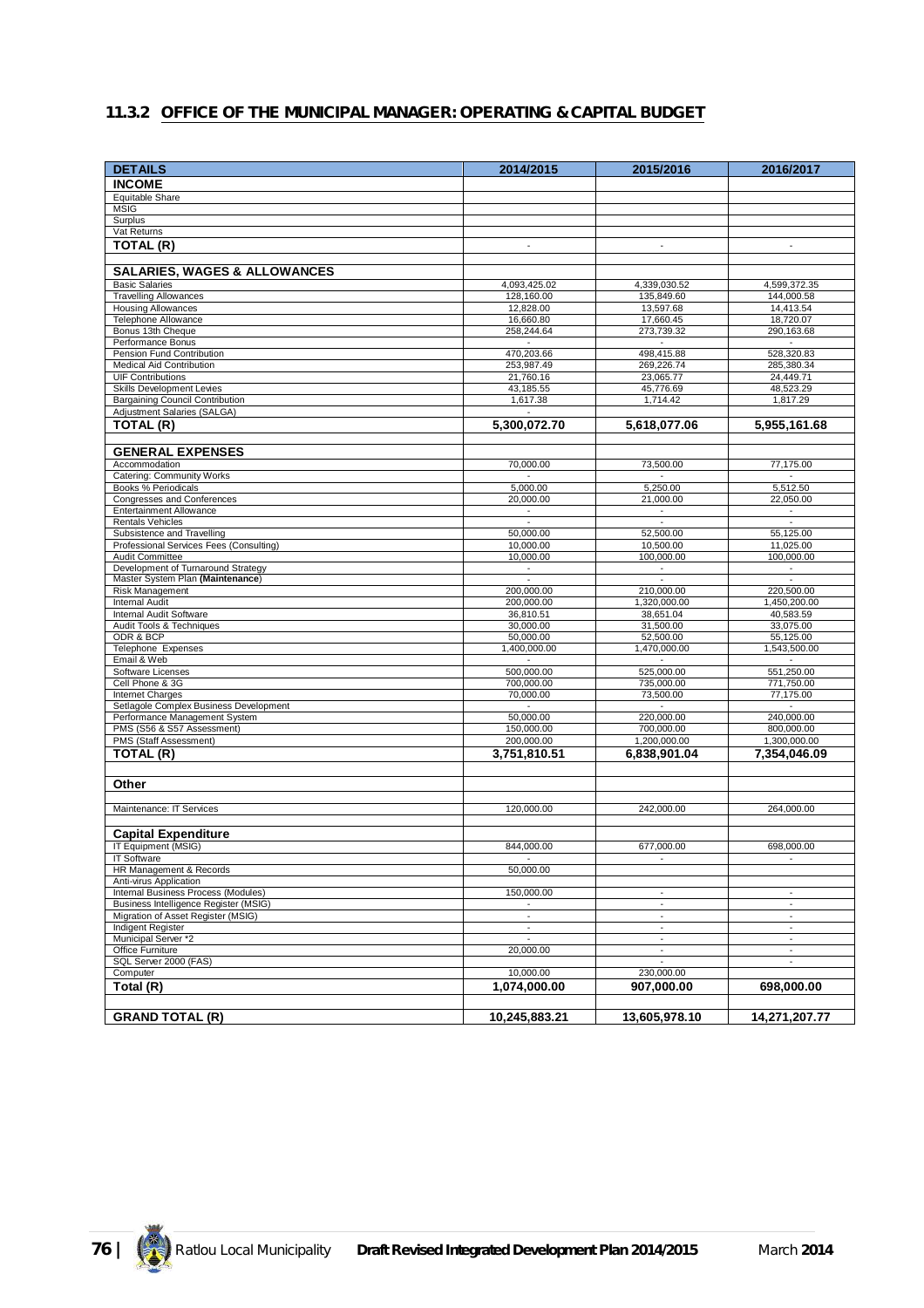## **11.3.3 OFFICE OF THE SPEAKER: OPERATING & CAPITAL BUDGET**

| <b>DETAILS</b>                           | 2014/2015      | 2015/2016      | 2016/2017                |
|------------------------------------------|----------------|----------------|--------------------------|
| <b>INCOME</b>                            |                |                |                          |
| Equitable Share                          |                |                |                          |
| <b>MSIG</b>                              |                |                |                          |
| Surplus                                  |                |                |                          |
| Shifting of Funds                        |                |                |                          |
| TOTAL (R)                                | $\blacksquare$ | $\blacksquare$ | $\overline{\phantom{a}}$ |
|                                          |                |                |                          |
| <b>SALARIES, WAGES &amp; ALLOWANCES</b>  |                |                |                          |
| <b>Basic Salaries</b>                    | 4,230,614.37   | 4,484,451.23   | 4,753,518.31             |
| <b>Travelling Allowances</b>             | 1,222,339.95   | 1.295.680.35   | 1,373,421.17             |
| <b>Telephone Allowance</b>               | 486,182.66     | 515,353.62     | 546,274.84               |
| <b>Housing Allowance</b>                 | 19,224.00      | 20,377.44      | 21,600.09                |
| Bonus 13th Cheque                        | 90,548.19      | 95,981.08      | 101,739.95               |
| Pension Fund Contribution                | 710,652.68     | 753,291.84     | 798,489.35               |
| Medical Aid Contribution                 | 134,254.52     | 142,309.79     | 150,848.38               |
| <b>UIF Contributions</b>                 | 8,206.47       | 8,698.86       | 9,220.79                 |
| <b>Skills Development Levies</b>         | 81,947.52      | 86,864.37      | 92,076.23                |
| <b>Bargaining Council Contribution</b>   | 406.91         | 431.32         | 457.20                   |
| Adjustment Salaries (SALGA)              |                |                |                          |
| TOTAL (R)                                | 6,984,377.27   | 7,403,439.91   | 7,847,646.30             |
|                                          |                |                |                          |
| <b>GENERAL EXPENSES</b>                  |                |                |                          |
| Congresses, Conferences & Meetings       | 30.000.00      | 31,500.00      | 33,075.00                |
| Accommodation                            | 100,000.00     | 105,000.00     | 110,250.00               |
| <b>Entertainment Allowances</b>          |                |                |                          |
| <b>Public Participation</b>              | 150,000.00     | 181,500.00     | 190,000.00               |
| Anti-Corruption Campaign                 | 5,000.00       | 100,000.00     | 110,000.00               |
| <b>Catering Meetings</b>                 | 80,000.00      | 84,000.00      | 88,200.00                |
| Printing & Stationary (for Ward Offices) | 50.000.00      | 52.500.00      | 55.125.00                |
| Rental: Vehicles                         | 5,000.00       | 5,250.00       | 5,512.50                 |
| Subsistence and Travelling               | 300,000.00     | 315,000.00     | 330,750.00               |
| Wages: Ward Committees & Secretaries     | 1,814,400.00   | 2,195,000.00   | 2,195,000.00             |
| <b>Training and Courses</b>              | 80,000.00      | 84,000.00      | 88,200.00                |
| Training of Ward Committees (MSIG)       | 130,000.00     | 130.000.00     | 140.000.00               |
| Training of Ward Committees (Equitable)  | 10,000.00      | 130,000.00     | 140,000.00               |
| <b>MPAC Support</b>                      | 60,000.00      | 181,500.00     | 181,500.00               |
| Ward Plans (CBP Planning)                |                | $\overline{a}$ | $\sim$                   |
| TOTAL (R)                                | 2,814,400.00   | 3,595,250.00   | 3,667,612.50             |
|                                          |                |                |                          |
| <b>CAPITAL BUDGET</b>                    |                |                |                          |
| Office Equipment                         | 10,000.00      | 10,500.00      | 11,025.00                |
| Furniture                                | 10,000.00      | 10,500.00      | 11,025.00                |
| Computer                                 | 140,000.00     | 147,000.00     | 154,350.00               |
| <b>TOTAL EXPENDITURE (R)</b>             | 160,000.00     | 168,000.00     | 176,400.00               |
| <b>GRAND TOTAL (R)</b>                   | 9.958.777.27   | 11.166.689.91  | 11.691.658.80            |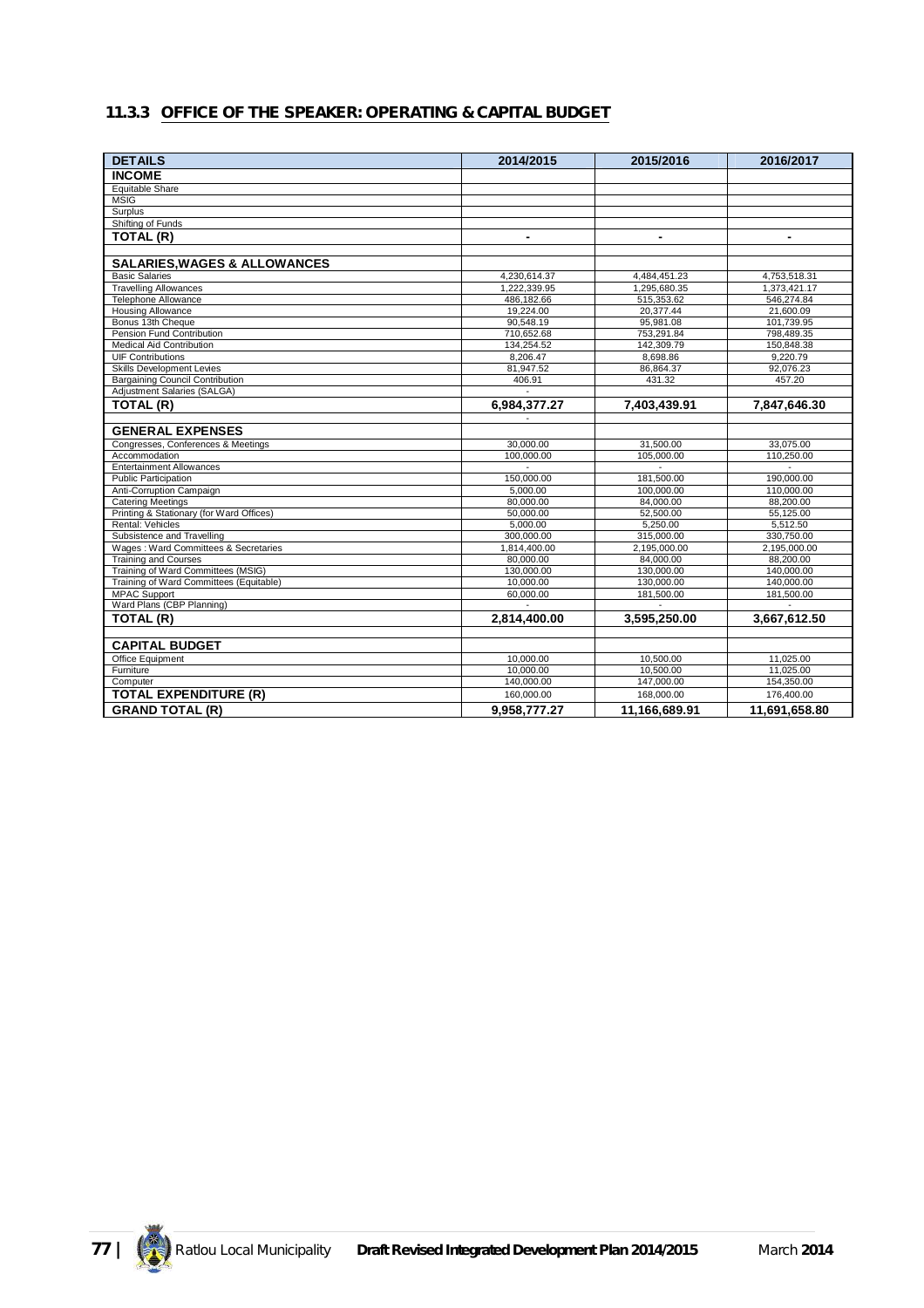## **11.3.4 TECHNICAL SERVICES DEPARTMENT: OPERATING & CAPITAL BUDGET**

| <b>DETAILS</b>                                                                   | 2014/2015                                  | 2015/2016                        | 2016/2017                |
|----------------------------------------------------------------------------------|--------------------------------------------|----------------------------------|--------------------------|
| <b>INCOME</b>                                                                    |                                            |                                  |                          |
| <b>Equitable Share</b>                                                           |                                            |                                  |                          |
| MIG                                                                              |                                            |                                  |                          |
| <b>NMMDM</b>                                                                     |                                            |                                  |                          |
| CDM (Roll Over)                                                                  |                                            |                                  |                          |
| <b>Surplus</b><br>2012/2013 MIG Roll-Over                                        |                                            |                                  |                          |
| TOTAL (R)                                                                        | $\blacksquare$                             | $\blacksquare$                   | $\blacksquare$           |
|                                                                                  |                                            |                                  |                          |
| <b>SALARIES, WAGES &amp; ALLOWANCES</b>                                          |                                            |                                  |                          |
| <b>Basic Salaries</b>                                                            | 2,910,813.62                               | 3,085,462.44                     | 3,270,590.19             |
| <b>Travelling Allowances</b>                                                     | 387,957.37                                 | 411,234.81                       | 435,908.90               |
| <b>Housing Allowance</b>                                                         | 76,968.00                                  | 81,586.08                        | 86,481.24                |
| Telephone Allowance                                                              | 10,252.80                                  | 10,867.97                        | 11,520.05                |
| Bonus 13th Cheque                                                                | 190,888.29                                 | 202,341.58                       | 214,482.08               |
| Performance Bonus                                                                | $\blacksquare$                             |                                  |                          |
| Pension Fund Contribution                                                        | 520,774.70                                 | 552,021.18                       | 585,142.45               |
| Medical Aid Contribution<br><b>UIF Contributions</b>                             | 453,163.64<br>29,583.81                    | 480,353.45<br>31,358.84          | 509,174.66<br>33,240.37  |
| Skills Development Levies                                                        | 35,575.42                                  | 37,709.95                        | 39,972.54                |
| <b>Bargaining Council Contribution</b>                                           | 1,302.11                                   | 1,380.23                         | 1,463.05                 |
| Adjustment Salaries (SALGA)                                                      |                                            |                                  |                          |
| TOTAL (R)                                                                        | 4,617,279.75                               | 4,894,316.53                     | 5, 187, 975.53           |
|                                                                                  |                                            | 72.00                            |                          |
| <b>GENERAL EXPENSES</b>                                                          |                                            |                                  |                          |
| Congresses and Conference/ Meeting                                               | 10,000.00                                  | 10,500.00                        | 11,025.00                |
| Accommodation                                                                    | 20,000.00                                  | 21,000.00                        | 22,050.00                |
| Catering<br>Diesel                                                               | 10,000.00<br>$\blacksquare$                | 10,500.00<br>$\blacksquare$      | 11,025.00                |
| <b>Electricity: FBS</b>                                                          | 1,300,000.00                               | 9,700,000.00                     | 9,900,000.00             |
| Electricity: Complex                                                             | 300,000.00                                 | 315,000.00                       | 330,750.00               |
| Electricity: General                                                             | 130,000.00                                 | 136,500.00                       | 143,325.00               |
| Electricity: Main Office                                                         | 120,000.00                                 | 126,000.00                       | 132,300.00               |
| <b>Electricity: Street Lighting</b>                                              | 200,000.00                                 | 210,000.00                       | 220,500.00               |
| Wages: Temporary Workers<br>Subsistence and Travelling                           | 20,000.00                                  | 21,000.00                        | 22,050.00                |
| PM Unit (MIG)                                                                    | $\overline{\phantom{a}}$                   | $\overline{\phantom{a}}$         | $\overline{\phantom{a}}$ |
| <b>Entertainment Allowance</b>                                                   |                                            |                                  |                          |
| TOTAL (R)                                                                        | 2,110,000.00                               | 10,550,500.00                    | 10,793,025.00            |
|                                                                                  |                                            |                                  |                          |
| <b>Repairs &amp; Maintenance</b>                                                 |                                            |                                  |                          |
| <b>Access Gravel Road</b>                                                        | 1,000,000.00                               |                                  |                          |
| <b>Municipal Facilities</b>                                                      | 400,000.00                                 | 432,000.00                       | 466,560.00               |
| <b>Municipal Facilities</b><br>Pit Latrines, Electricity & Water                 | 150,000.00                                 |                                  |                          |
| High Mast Lights / Flood Light                                                   | 1,400,000.00                               |                                  |                          |
| Municipal Office                                                                 | 600,000.00                                 | 60,000.00                        | 70,000.00                |
| <b>Renovation of Municipal Buildings</b>                                         |                                            |                                  |                          |
| Sewerage                                                                         | 100,000.00                                 |                                  |                          |
| Stand-by Generator                                                               | 20,000.00                                  | 22,000.00                        | 230,000.00               |
| Plant Maintenance                                                                | 200,000.00                                 | 220,000.00                       | 240,000.00               |
| TOTAL (R)                                                                        | 3,870,000.00                               | 734,000.00                       | 1,006,560.00             |
| <b>CAPITAL BUDGET</b>                                                            |                                            |                                  |                          |
| Exterior Landscaping (Office Building)                                           | $\overline{\phantom{a}}$                   | $\overline{\phantom{a}}$         | $\blacksquare$           |
| <b>Office Equipment</b>                                                          | $\blacksquare$                             | $\overline{\phantom{a}}$         | $\blacksquare$           |
| Car Port (Disaneng Library)*2                                                    | $\blacksquare$                             | $\overline{\phantom{a}}$         | $\blacksquare$           |
| Park Home                                                                        | $\overline{a}$                             | $\blacksquare$                   | $\overline{a}$           |
| <b>Relocation (House Next to Museum)</b>                                         | $\blacksquare$                             | $\blacksquare$                   | $\blacksquare$           |
| <b>Standby Generator: Main Administration</b><br>Building of Storeroom/ Workshop | $\overline{\phantom{a}}$<br>$\blacksquare$ | $\blacksquare$<br>$\blacksquare$ | $\blacksquare$<br>$\Box$ |
| Furniture & Fitting                                                              | 5,000.00                                   | 5,250.00                         | 5,512.50                 |
| Computer                                                                         | 5,000.00                                   | 5,250.00                         | 5,512.50                 |
| Paving                                                                           | $\overline{\phantom{a}}$                   | $\overline{\phantom{a}}$         | $\sim$                   |
| <b>Roads/Storm-Water</b>                                                         |                                            |                                  |                          |
| TOTAL (R)                                                                        | 10,000.00                                  | 10,500.00                        | 11,025.00                |
|                                                                                  |                                            |                                  |                          |
| <b>GRAND TOTAL (R)</b>                                                           | 10,607,279.75                              | 16,189,316.53                    | 16,998,585.53            |

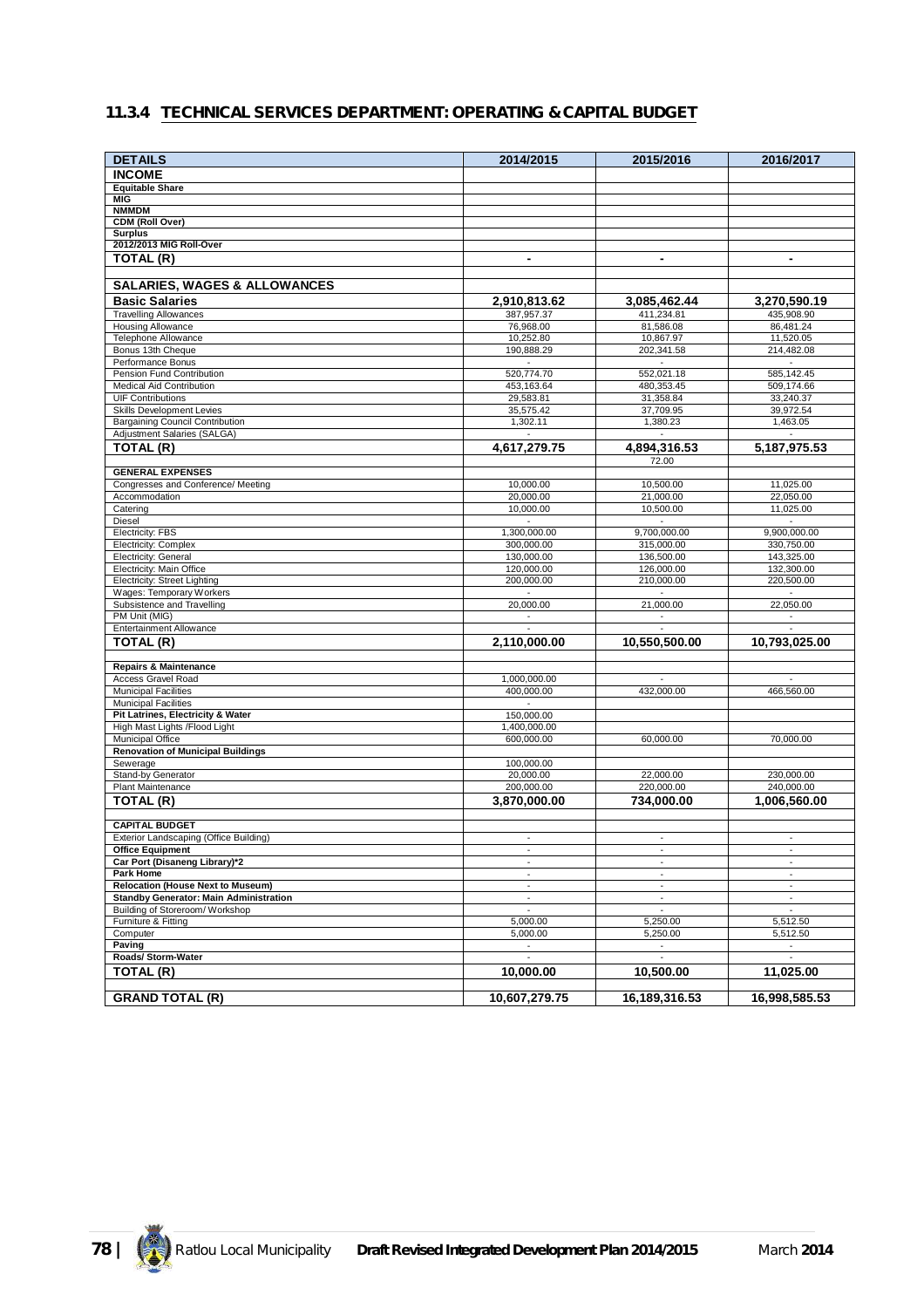## **11.3.5 CORPORATE SERVICES DEPARTMENT: OPERATING & CAPITAL BUDGET**

| <b>DETAILS</b>                                                         | 2014/2015                    | 2015/2016                  | 2016/2017                  |
|------------------------------------------------------------------------|------------------------------|----------------------------|----------------------------|
|                                                                        |                              |                            |                            |
| <b>INCOME</b><br><b>Equitable Share</b>                                |                              |                            |                            |
| Surplus                                                                |                              |                            |                            |
| <b>VAT Returns</b>                                                     |                              |                            |                            |
| TOTAL (R)                                                              |                              |                            |                            |
|                                                                        |                              |                            |                            |
|                                                                        |                              |                            |                            |
|                                                                        |                              |                            |                            |
| <b>SALARIES, WAGES &amp; ALLOWANCES</b>                                |                              |                            |                            |
| <b>Basic Salaries</b>                                                  | 4,870,263.91                 | 5,162,479.74               | 5,472,228.53               |
| <b>Travelling Allowances</b>                                           | 102,528.00                   | 108,679.68                 | 115,200.46                 |
| <b>Telephone Allowances</b>                                            | 10.252.80                    | 10,867.97                  | 11,520.05                  |
| <b>Housing Subsidy</b><br>Bonus 13th Cheque                            | 44,856.00<br>369,851.27      | 47,547.36<br>392,042.35    | 50.400.20<br>415,564.89    |
| Performance Bonus                                                      |                              |                            |                            |
| Pension Fund Contribution                                              | 440,032.62                   | 466,434.58                 | 494,420.65                 |
| <b>Medical Aid Contributions</b>                                       | 544,372.42                   | 577,034.76                 | 611,656.85                 |
| <b>UIF Contributions</b>                                               | 36,626.72                    | 38,824.32                  | 41,153.78                  |
| Skills Development Levies                                              | 54,757.39                    | 58,042.83                  | 61,525.40                  |
| <b>Bargaining Council Contributions</b><br>Adjustment Salaries (SALGA) | 2,115.92                     | 2,242.88                   | 2,377.45                   |
| Provision for Leave Payments                                           | 200,000.00                   | 212,000.00                 | 224,720.00                 |
| Overtime                                                               | 100,000.00                   | 106,000.00                 | 112,360.00                 |
| TOTAL (R)                                                              | 6,775,657.04                 | 7,182,196.46               | 7,613,128.25               |
|                                                                        |                              |                            |                            |
| <b>GENERAL EXPENSES</b>                                                |                              |                            |                            |
| Accommodation                                                          | 100.000.00                   | 105,000.00                 | 110,250.00                 |
| Catering: Meetings                                                     | 20,000.00                    | 21.000.00                  | 22,050.00                  |
| <b>Congress and Conferences</b>                                        | 40,000.00                    | 42,000.00                  | 44,100.00                  |
| Insurance                                                              | 1,500,000.00<br>300.000.00   | 2,500,000.00<br>600,000.00 | 2.600.000.00<br>600,000.00 |
| Internship Programs<br>Learnership Programs                            | 108,000.00                   | 150,000.00                 | 150,000.00                 |
| Legal Expenses                                                         | 700.000.00                   | 1,000,000.00               | 800,000.00                 |
| Cleaning                                                               | 150,000.00                   | 400,000.00                 | 250,000.00                 |
| Security Services (CII Assets)                                         | 3,000,000.00                 | 4,235,000.00               | 4,573,800.00               |
| Postages and Stamps                                                    | 7,000.00                     | 8,000.00                   | 8,500.00                   |
| Refreshments: Tea & Coffee                                             | 10,000.00                    | 32,000.00                  | 35,000.00                  |
| Rental: Office Machines & Equipment<br>Entertainment allowance         | 300,000.00                   | 315,000.00                 | 330,750.00                 |
| Fleet management                                                       | 100,000.00                   | 50,000.00                  | 60,000.00                  |
| Salga Membership                                                       | 400,000.00                   | 50,000.00                  | 60,000.00                  |
| Subsistence and Travelling                                             | 80,000.00                    | 50,000.00                  | 60,000.00                  |
| Workman's Compensation                                                 | 80,000.00                    | 50,000.00                  | 60,000.00                  |
| Works Skills Plan (Central training)                                   | 350,000.00<br>$\blacksquare$ | 1,200,000.00               | 1,400,000.00               |
| <b>Reception Accessories</b><br>EAP /Wellness programme                |                              |                            |                            |
| Fuel & Oil(Vehicles)                                                   | 900,000.00                   | 605,000.00                 | 653,400.00                 |
| Tracker                                                                | 30,000.00                    | 250,000.00                 | 250,000.00                 |
| Records Management                                                     | 150,000.00                   | 150,000.00                 | 30,000.00                  |
| Compliance with OHS Act                                                |                              |                            |                            |
| TOTAL (R)                                                              | 8,325,000.00                 | 11,813,000.00              | 12,097,850.00              |
|                                                                        |                              |                            |                            |
| Office Equipment                                                       | 120,000.00                   | 126,000.00                 | 132,300.00                 |
| <b>Fire Extinguisher</b>                                               |                              |                            |                            |
| Office Furniture                                                       | $\sim$                       | $\blacksquare$             | $\blacksquare$             |
| Repairs and Maintenance (Vehicles)                                     | 50,000.00                    | 52,500.00                  | 55,125.00                  |
| TOTAL (R)                                                              | 170,000.00                   | 178,500.00                 | 187,425.00                 |
|                                                                        |                              |                            |                            |
| <b>Capital Budget</b>                                                  |                              |                            |                            |
| Machines & Equipment                                                   | 50,000.00                    | 52,500.00                  | 55,125.00                  |
| New Council Vehicles                                                   | 800,000.00                   | 1,263,000.00               | 1,364,040.00               |
| Office Equipment/Computer<br>Office Furniture                          | 20,000.00<br>20,000.00       | 21,000.00<br>21,000.00     | 22,050.00<br>22,050.00     |
| <b>Fire Extinguishers</b>                                              | $\overline{\phantom{a}}$     | $\overline{\phantom{a}}$   | $\overline{\phantom{a}}$   |
| <b>Registry Equipment</b>                                              |                              |                            |                            |
| Mayoral Vehicle                                                        | 20,000.00                    | 21,000.00                  | 22,050.00                  |
| <b>TOTAL (R)</b>                                                       | 860,000.00                   | 1,326,000.00               | 1,430,190.00               |
| <b>GRAND TOTAL (R)</b>                                                 | 16,130,657.04                | 20,499,696.46              | 21,328,593.25              |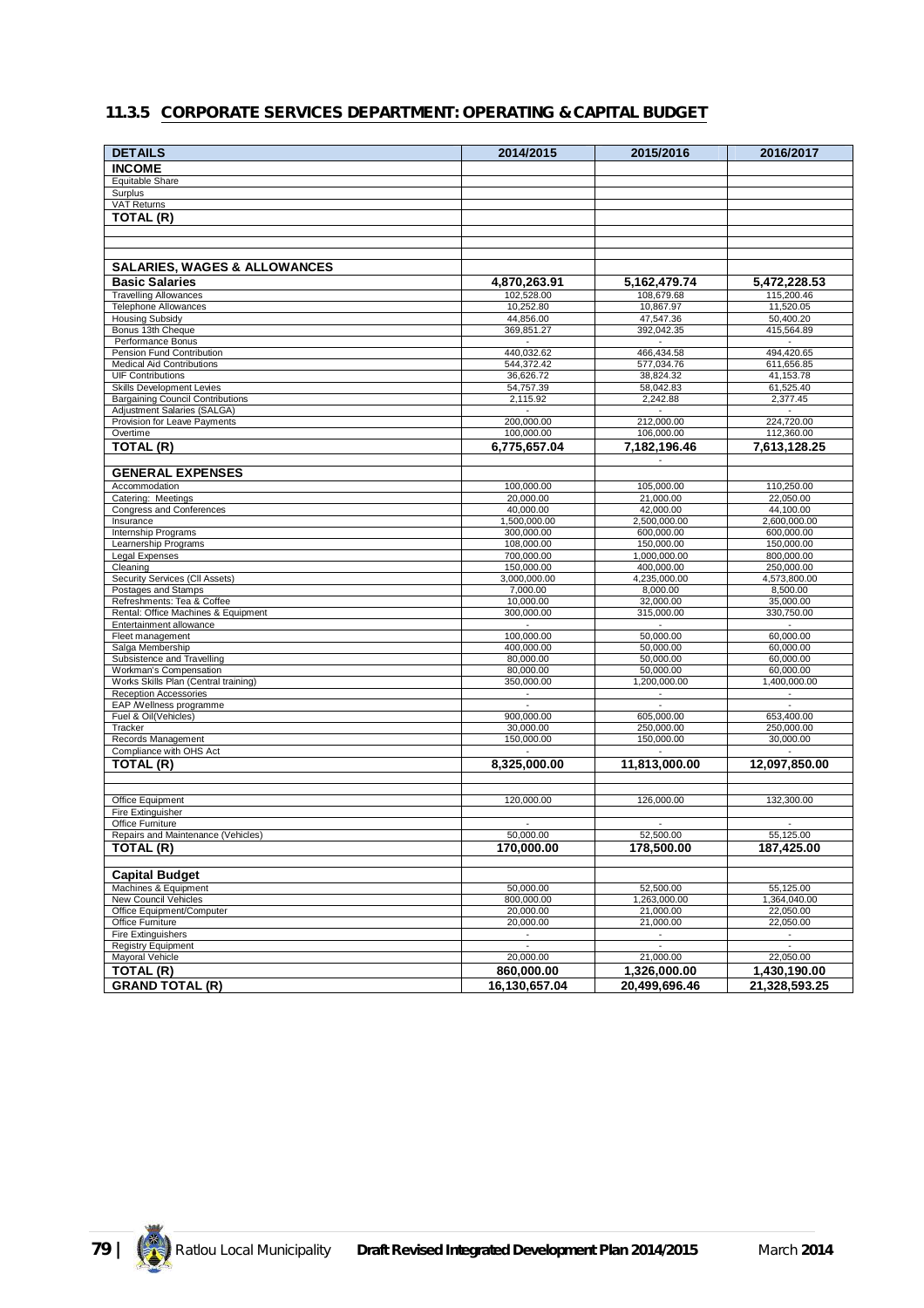## **11.3.6 BUDGET AND TREASURY DEPARTMENT: OPERATING & CAPITAL BUDGET**

| <b>DETAILS</b>                                                        | 2014/2015                             | 2015/2016                             | 2016/2017                             |
|-----------------------------------------------------------------------|---------------------------------------|---------------------------------------|---------------------------------------|
| <b>INCOME</b>                                                         |                                       |                                       |                                       |
| <b>Equitable Share</b>                                                |                                       |                                       |                                       |
| <b>Finance Management Grant</b>                                       |                                       |                                       |                                       |
| <b>MSIG</b>                                                           |                                       |                                       |                                       |
| Rent                                                                  |                                       |                                       |                                       |
| Interest on investment<br><b>Other Revenue</b>                        |                                       |                                       |                                       |
| Valuation                                                             |                                       |                                       |                                       |
| <b>Surplus</b>                                                        |                                       |                                       |                                       |
| <b>VAT Returns</b>                                                    |                                       |                                       |                                       |
| TOTAL (R)                                                             | $\blacksquare$                        | $\blacksquare$                        | $\blacksquare$                        |
|                                                                       |                                       |                                       |                                       |
| <b>SALARIES, WAGES &amp; ALLOWANCES</b>                               |                                       |                                       |                                       |
| <b>Basic Salaries</b>                                                 | 5,525,626.35                          | 5,857,163.93                          | 6,208,593.76                          |
| <b>Travelling Allowances</b>                                          | 102,528.00                            | 108,679.68                            | 115,200.46                            |
| <b>Housing Allowances</b>                                             | 44,898.00                             | 47,591.88                             | 50,447.39                             |
| Telephone Allowance                                                   | 10,252.80                             | 10,867.97                             | 11,520.05                             |
| Bonus 13th Cheque<br>Performance Bonus                                | 383,599.64                            | 406,615.62<br>$\overline{a}$          | 431,012.55                            |
| Pension Fund Contribution                                             | 832,589.26                            | 882,544.62                            | 935,497.29                            |
| <b>Medical Aid Contribution</b>                                       | 298,356.48                            | 316,257.87                            | 335,233.34                            |
| <b>UIF Contributions</b>                                              | 35,213.63                             | 37,326.44                             | 39,566.03                             |
| Skills Development Levies                                             | 56,553.81                             | 59,947.04                             | 63,543.86                             |
| <b>Bargaining Council Contribution</b><br>Adjustment Salaries (SALGA) | 1,627.63                              | 1,725.29                              | 1,828.81                              |
| <b>TOTAL (R)</b>                                                      | 7,291,245.59                          | 7,728,720.33                          | 8,192,443.55                          |
|                                                                       |                                       |                                       |                                       |
| <b>GENERAL EXPENSES</b>                                               |                                       |                                       |                                       |
| <b>Audit Fees</b>                                                     | 1,458,114.00                          | 2,694,000.00                          | 2,700,000.00                          |
| <b>Bank Charges</b>                                                   | 80,000.00                             | 90,000.00                             | 90,000.00                             |
| Congresses and Conferences<br>Catering                                | 60,000.00                             | 70,000.00                             | 70,000.00                             |
| Interest Paid: Other                                                  | 30,000.00                             | 300,000.00                            | 30,000.00                             |
| Bad debts                                                             | 3,120,000.00                          | 3.276.000.00                          | 3,439,800.00                          |
| Depreciation                                                          | 7,800,000.00                          | 8,190,000.00                          | 8,599,500.00                          |
| Printing and Stationery                                               | 450,000.00                            | 472,500.00                            | 496,125.00                            |
| Pastel Evolution                                                      | 70,000.00                             | 73,500.00                             | 77,175.00                             |
| Subsistence and Travelling<br><b>Entertainment Allowance</b>          | 50,000.00<br>$\overline{\phantom{a}}$ | 52,500.00<br>$\overline{\phantom{a}}$ | 55,125.00<br>$\overline{\phantom{a}}$ |
| Revenue Enhancement Strategy                                          | $\blacksquare$                        | $\overline{\phantom{a}}$              | $\overline{\phantom{a}}$              |
| Financial Systems Management                                          |                                       |                                       |                                       |
| TOTAL (R)                                                             | 13,118,114.00                         | 15,218,500.00                         | 15,557,725.00                         |
| <b>Finance Management Grant</b>                                       |                                       |                                       |                                       |
| Accommodation                                                         | 100,000.00                            | 100,000.00                            | 150,000.00                            |
| <b>Training and Courses</b>                                           | 300,000.00                            | 300,000.00                            | 400,000.00                            |
| <b>GRAP Conversion Maintenance</b>                                    |                                       |                                       |                                       |
| <b>Financial Systems</b>                                              | 280,000.00                            | 320,000.00                            | 210,000.00                            |
| <b>AFS</b><br><b>Financial Interns</b>                                | 420,000.00<br>600,000.00              | 430,000.00<br>800,000.00              | 440,000.00<br>900,000.00              |
| TOTAL (R)                                                             | 1,700,000.00                          | 1,950,000.00                          | 2,100,000.00                          |
|                                                                       |                                       |                                       |                                       |
| <b>MSIG</b>                                                           |                                       |                                       |                                       |
| <b>Fixed Asset Register</b>                                           | 60,000.00                             | 70,000.00                             | 80,000.00                             |
| TOTAL (R)                                                             | 60,000.00                             | 70,000.00                             | 80,000.00                             |
| <b>Repairs and Maintenance</b>                                        |                                       |                                       |                                       |
| Maintenance: Finance Computers                                        | $\overline{\phantom{a}}$              | $\overline{\phantom{a}}$              | $\overline{\phantom{a}}$              |
| <b>TOTAL (R)</b>                                                      | $\blacksquare$                        | $\blacksquare$                        | $\blacksquare$                        |
|                                                                       |                                       |                                       |                                       |
| <b>Contributions to Fixed Assets</b>                                  |                                       |                                       |                                       |
| Office Furniture<br><b>Office Equipment</b>                           | 10,000.00                             | 10,500.00                             | 11,025.00                             |
| Computer                                                              | 10,000.00<br>5,000.00                 | 10,500.00<br>5,250.00                 | 11,025.00<br>5,512.50                 |
| TOTAL (R)                                                             | 25,000.00                             | 26,250.00                             | 27,562.50                             |
| <b>GRAND TOTAL (R)</b>                                                | 22, 194, 359.59                       | 17,264,750.00                         | 25,957,731.05                         |

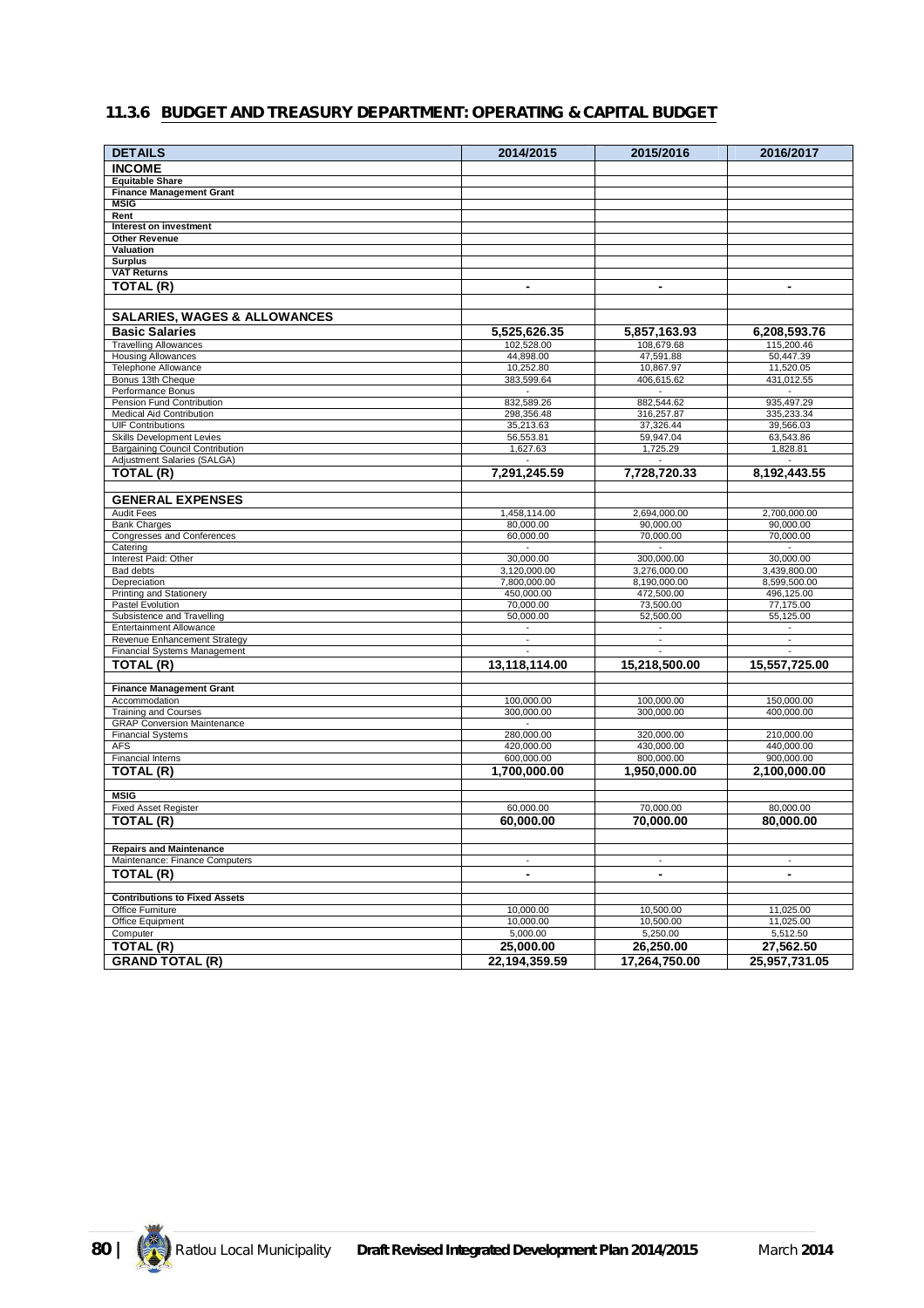## **11.3.7 COMMUNITY SERVICES DEPARTMENT: OPERATING & CAPITAL BUDGET**

| <b>DETAILS</b>                                               | 2014/2015             | 2015/2016                  | 2016/2017                  |
|--------------------------------------------------------------|-----------------------|----------------------------|----------------------------|
| <b>INCOME</b>                                                |                       |                            |                            |
| Equitable Share                                              |                       |                            |                            |
| <b>CDM</b>                                                   |                       |                            |                            |
| Surplus                                                      |                       |                            |                            |
| <b>VAT Returns</b>                                           |                       |                            |                            |
| TOTAL (R)                                                    | $\blacksquare$        | $\blacksquare$             | $\blacksquare$             |
|                                                              |                       |                            |                            |
| <b>SALARIES, WAGES &amp; ALLOWANCES</b>                      |                       |                            |                            |
| <b>Basic Salaries</b>                                        | 3,647,032.20          | 3,865,854.14               | 4,097,805.38               |
| <b>Housing Allowances</b>                                    | 121,752.00            | 129,057.12                 | 136,800.55                 |
| Bonus 13th Cheque                                            | 303,919.35            | 322,154.51                 | 341,483.78                 |
| Pension Fund Contribution                                    | 589,490.63            | 624,860.07                 | 662,351.67                 |
| <b>Medical Aid Contributions</b>                             | 626,433.26            | 664,019.26                 | 703,860.42                 |
| <b>UIF Contributions</b>                                     | 37,342.88             | 39,583.45                  | 41,958.46<br>42,480.46     |
| Skills Development Levy<br><b>Bargaining Council</b>         | 37,807.46<br>2,115.92 | 40,075.90<br>2,242.88      | 2,377.45                   |
| Overtime                                                     | 100,000.00            | 120,000.00                 | 150,000.00                 |
| Adjustment Salaries (SALGA)                                  |                       |                            |                            |
| TOTAL (R)                                                    | 5,465,893.70          | 5,807,847.32               | 6,179,118.16               |
| <b>GENERAL EXPENSES</b>                                      |                       |                            | $\overline{\phantom{a}}$   |
| Accommodation                                                | 40,000.00             | 42,000.00                  | 44.100.00                  |
| Congress& Conferences                                        | 10,000.00             | 10,500.00                  | 11,025.00                  |
| <b>Laboratory Charges</b>                                    | $\sim$                | $\overline{\phantom{a}}$   | $\sim$                     |
| Subsistence and Travelling                                   | 30,000.00             | 31,500.00                  | 33,075.00                  |
| Catering                                                     |                       |                            |                            |
| Awareness Campaigns                                          | 20,000.00             | 21,000.00                  | 22,050.00                  |
| Development of Waste management Plan                         | 1,000.00              | 1,050.00                   | 1,102.50                   |
| Monitoring of Cemeteries                                     | $\sim$<br>1,000.00    | $\overline{\phantom{a}}$   | $\sim$<br>1,102.50         |
| Inspections and Enforcement<br><b>Establishment of Parks</b> |                       | 1,050.00                   |                            |
| Landfill Site Development                                    |                       | $\overline{\phantom{a}}$   | $\overline{\phantom{a}}$   |
| Repairs of Office Equipment                                  |                       |                            |                            |
| Greening & Conservation                                      | 10,000.00             | 12,000.00                  | 12,000.00                  |
| Gardening & Waste Management Equipment                       | 100,000.00            | 220,000.00                 | 230,000.00                 |
| Disaster Management                                          | 10,000.00             | 172,000.00                 | 183,000.00                 |
| Pest Control                                                 | 70,000.00             | 120,000.00                 | 120,000.00                 |
| Cleaning Material (Public Facilities)                        | 120,000.00            | 130,000.00                 | 140,000.00                 |
| Total (R)                                                    | 412.000.00            | 761,100.00                 | 797.455.00                 |
| Licensing                                                    |                       |                            |                            |
| Law Enforcement                                              | 400,000.00            | 3,000,000.00               | 2,500,000.00               |
| <b>Traffic Uniform</b>                                       | 20,000.00             | 80,000.00                  | 100,000.00                 |
| <b>Summons Books</b>                                         |                       | 35,000.00                  | 30,000.00                  |
| Equipment                                                    | 200,000.00            | 150,000.00                 | 100,000.00                 |
| <b>Learners Testing Material</b>                             | 100,000.00            |                            |                            |
| <b>Public Safety Services</b>                                |                       |                            |                            |
| TOTAL (R)                                                    | 720,000.00            | 3,265,000.00               | 2,730,000.00               |
| <b>Capital Budget</b>                                        |                       |                            |                            |
| <b>Waste Removal Truck</b>                                   |                       |                            |                            |
| Waste Management Equipment                                   | 20,000.00             | 21,000.00                  | 22,050.00                  |
| <b>Grass Cutting Machine</b>                                 |                       |                            |                            |
| Furniture (Public Facilities)                                | 100,000.00            | 105,000.00                 | 110,250.00                 |
| <b>Speed Machines</b><br><b>License Testing Centre</b>       | 210,000.00            | 220,000.00<br>1,200,000.00 | 230,000.00<br>1,000,000.00 |
| Patrol Vehicle                                               |                       | 1,050,000.00               | 840,000.00                 |
| TOTAL (R)                                                    | 330,000.00            | 2,596,000.00               | 2,202,300.00               |
|                                                              |                       |                            |                            |
| <b>GRAND TOTAL (R)</b>                                       | 6,515,893.70          | 11,668,847.32              | 11,111,418.16              |
|                                                              |                       |                            |                            |

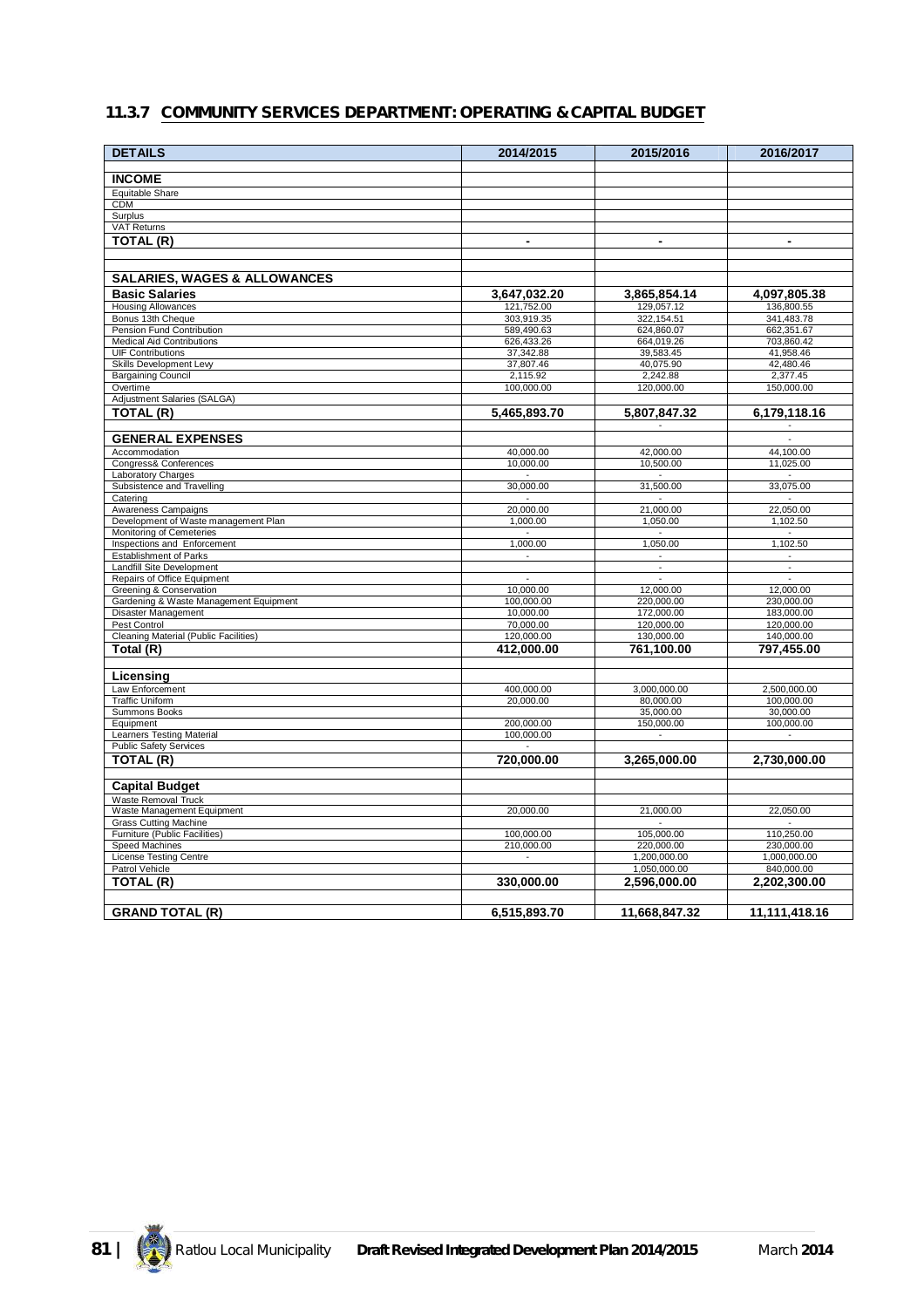## **11.3.7 COMMUNITY SERVICES DEPARTMENT (LIBRARIES): OPERATING & CAPITAL BUDGET**

| <b>DETAILS</b>                          | 2014/2015      | 2015/2016      | 2016/2017      |
|-----------------------------------------|----------------|----------------|----------------|
| <b>INCOME</b>                           |                |                |                |
| Library Grant                           |                |                |                |
| <b>Equitable Share</b>                  |                |                |                |
| Surplus                                 |                |                |                |
| <b>VAT Returns</b>                      |                |                |                |
| TOTAL (R)                               |                | $\blacksquare$ | $\blacksquare$ |
|                                         |                |                |                |
| <b>SALARIES, WAGES &amp; ALLOWANCES</b> |                |                |                |
| <b>Basic Salaries</b>                   | 2,476,103.75   | 2,624,669.97   | 2,782,150.17   |
| <b>Housing Allowance</b>                | 70.554.00      | 74.787.24      | 79.274.47      |
| Bonus 13th Cheque                       | 199,967.02     | 211,965.04     | 224,682.95     |
| Pension Fund Contribution               | 436.867.96     | 463.080.04     | 490.864.84     |
| <b>Medical Aid Contribution</b>         | 465,951.31     | 493,908.39     | 523,542.89     |
| <b>UIF Contributions</b>                | 26.890.92      | 28,504.37      | 30.214.63      |
| Skills Development Levies               | 28,656.32      | 30,375.70      | 32,198.24      |
| <b>Bargaining Council Contribution</b>  | 1,953.16       | 2,070.35       | 2,194.57       |
| Adjustment Salaries (SALGA)             |                |                |                |
| TOTAL (R)                               | 3,706,944.44   | 3,929,361.10   | 4,165,122.77   |
|                                         |                | 66.00          |                |
| <b>GENERAL EXPENSES</b>                 |                |                |                |
| <b>Books and Periodicals</b>            | 20,000,00      | 21,000.00      | 22.050.00      |
| <b>Congresses and Conferences</b>       | 20.000.00      | 21.000.00      | 22.050.00      |
| <b>Electricity Libraries</b>            | 40,000.00      | 42,000.00      | 44,100.00      |
| Library Awareness Programs              | 40,000.00      | 42,000.00      | 44,100.00      |
| Printing and Stationery                 | 40,000.00      | 42,000.00      | 44,100.00      |
| Subsistence and Travelling              | 20,000.00      | 21,000.00      | 22,050.00      |
| <b>Telephone and Faxes</b>              | 40,000.00      | 42,000.00      | 44,100.00      |
| <b>Toy Library</b>                      |                |                |                |
| Accommodation                           | 60,000.00      | 63,000.00      | 66,150.00      |
| Setswana Project Programme              | 30,000.00      | 31,500.00      | 33,075.00      |
| Catering/Meetings                       | 30,000,00      | 31,500.00      | 33.075.00      |
| <b>Active Learning</b>                  | 30,000.00      | 31,500.00      | 33.075.00      |
| <b>Cleaning Material</b>                | 10,000.00      | 10,500.00      | 11,025.00      |
| TOTAL (R)                               | 380,000.00     | 399,000.00     | 418,950.00     |
| <b>Repairs Office Equipment</b>         |                |                |                |
|                                         |                |                |                |
| TOTAL (R)                               | $\blacksquare$ | ٠              | $\blacksquare$ |
| <b>GRAND TOTAL (R)</b>                  | 4,086,944.44   | 4,328,361.10   | 4,584,072.77   |

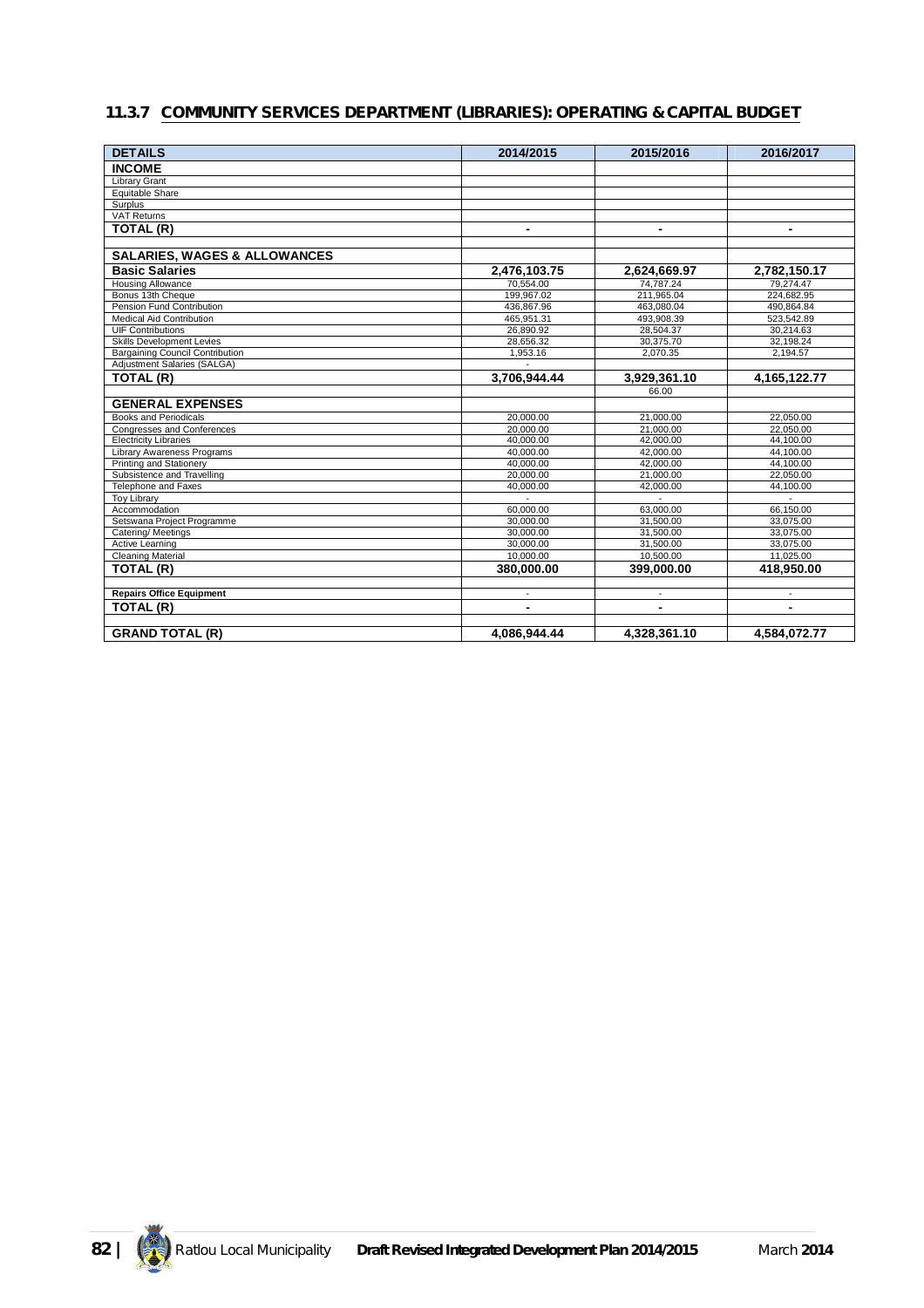## **11.3.8 PLANNING & DEVELOPMENT DEPARTMENT: OPERATING & CAPITAL BUDGET**

| <b>DETAILS</b>                                                 | 2014/2015                | 2015/2016                | 2016/2017                              |
|----------------------------------------------------------------|--------------------------|--------------------------|----------------------------------------|
| <b>INCOME</b>                                                  |                          |                          |                                        |
| Equitable Share                                                |                          |                          |                                        |
| <b>MSIG</b>                                                    |                          |                          |                                        |
| Valuation                                                      |                          |                          |                                        |
| <b>EPWP Grant</b><br>Kalgold Mine                              |                          |                          |                                        |
| TOTAL (R)                                                      | $\blacksquare$           | $\overline{\phantom{a}}$ | $\overline{\phantom{a}}$               |
|                                                                |                          |                          |                                        |
| <b>SALARIES, WAGES &amp; ALLOWANCES</b>                        |                          |                          |                                        |
| <b>Basic Salaries</b>                                          | 2,119,621.71             | 2,246,799.01             | 2,381,606.95                           |
| <b>Travelling Allowances</b>                                   | 363,119.96               | 384,907.15               | 408,001.58                             |
| <b>Housing Allowances</b>                                      | 12,828.00                | 13,597.68                | $14,413.\overline{54}$                 |
| Telephone Allowance<br>Bonus 13th Cheaue                       | 10,252.80<br>135,324.61  | 10,867.97<br>143,444.09  | 11,520.05<br>152,050.74                |
| Performance Bonus                                              |                          |                          |                                        |
| Pension Fund Contribution                                      | 359,189.42               | 380,740.78               | 403,585.23                             |
| <b>Medical Aid Contribution</b>                                | 157,690.63               | 167,152.06               | 177,181.19                             |
| <b>UIF Contributions</b><br><b>Skills Development Levies</b>   | 15,776.24<br>24,580.19   | 16,722.81<br>26,055.00   | 17,726.18<br>27,618.30                 |
| <b>Bargaining Council Contribution</b>                         | 1,373.23                 | 1,455.63                 | 1,542.97                               |
| Adjustment Salaries (SALGA)                                    |                          |                          |                                        |
| TOTAL (R)                                                      | 3,199,756.79             | 3,391,742.20             | 3,595,246.73                           |
|                                                                |                          | 12.00                    |                                        |
| Accommodation                                                  | 50,000.00                | 52,500.00                | 55,125.00                              |
| Catering                                                       |                          |                          |                                        |
| Congresses and Conferences (Indaba & Gateway)                  | 60.000.00                | 130,000.00               | $\overline{\phantom{a}}$               |
| <b>Tourism Development</b>                                     | $\blacksquare$           |                          | $\overline{\phantom{a}}$               |
| <b>Entertainment Allowance</b>                                 | $\overline{\phantom{a}}$ | $\overline{\phantom{a}}$ | $\overline{\phantom{a}}$               |
| IDP Review & Process Plan<br><b>Strategic Planning Session</b> | 80,000.00<br>50,000.00   | 120,000.00<br>400,000.00 | 140,000.00<br>450,000.00               |
| <b>IDP Document Production</b>                                 | 50,000.00                | 52,500.00                | 55,125.00                              |
| Subsistence and Travelling                                     | 40,000.00                | 42,000.00                | 44,100.00                              |
| Marketing                                                      | 10,000.00                | 10,500.00                | 11,025.00                              |
| Land Restitution Programme<br>Valuation Maintenance            | 10,000.00<br>50,000.00   | 10,500.00<br>60,000.00   | 11,025.00<br>70,000.00                 |
| TOTAL (R)                                                      | 400,000.00               | 1,618,000.00             | 1,566,400.00                           |
|                                                                |                          |                          |                                        |
| <b>Local Economic Development</b>                              |                          |                          |                                        |
| <b>EPWP Stipends</b>                                           | 1,757,000.00             | 1,306,800.00             | 1,306,800.00                           |
| <b>Support LED Projects</b>                                    | 100,000.00               | 605,000.00               | 700,000.00                             |
| Signage & Branding<br>Social Labour Plans                      | 50,000.00                | 121,000.00               | 131,000.00<br>$\overline{\phantom{a}}$ |
| Heritage & Exhibitions                                         | 400,000.00               | 120,000.00               | $\blacksquare$                         |
| Led Forums & Summit                                            | 50,000.00                | $\overline{\phantom{a}}$ | $\overline{\phantom{a}}$               |
| <b>Tourism Development</b>                                     |                          |                          |                                        |
| TOTAL (R)                                                      | 2,357,000.00             | 2,152,800.00             | 2,137,800.00                           |
| <b>SPATIAL RATIONALE</b>                                       |                          |                          |                                        |
| Settlements Formalisation: KALGOLD FUNDING                     |                          |                          |                                        |
| Settlements Formalisation & Survey: Disaneng & Makgobistadt    | 100,000.00               | 105,000.00               | 110,250.00                             |
| TOTAL (R)                                                      | 100,000.00               | 105,000.00               | 110,250.00                             |
|                                                                |                          |                          |                                        |
| <b>Systems Improvement</b>                                     |                          |                          |                                        |
| Policies<br>By-laws (Enforcement) (MSIG)                       | 30,000.00                | 31,500.00                | 33,075.00                              |
| By-laws (Enforcement)                                          | $\sim$                   | $\overline{\phantom{a}}$ |                                        |
| Spatial Development Plan                                       |                          |                          |                                        |
| TOTAL (R)                                                      | 30,000.00                | 31,500.00                | 33,075.00                              |
|                                                                |                          |                          |                                        |
| <b>Capital Expenditure</b><br>Furniture                        | 10,000.00                | 10,500.00                | 11,025.00                              |
| Computer                                                       | 10,000.00                | 10,500.00                | 11,025.00                              |
| TOTAL (R)                                                      | 20,000.00                | 21,000.00                | 22,050.00                              |
|                                                                |                          |                          |                                        |
| <b>GRAND TOTAL (R)</b>                                         | 6,106,756.79             | 7,320,042.20             | 7,464,821.73                           |

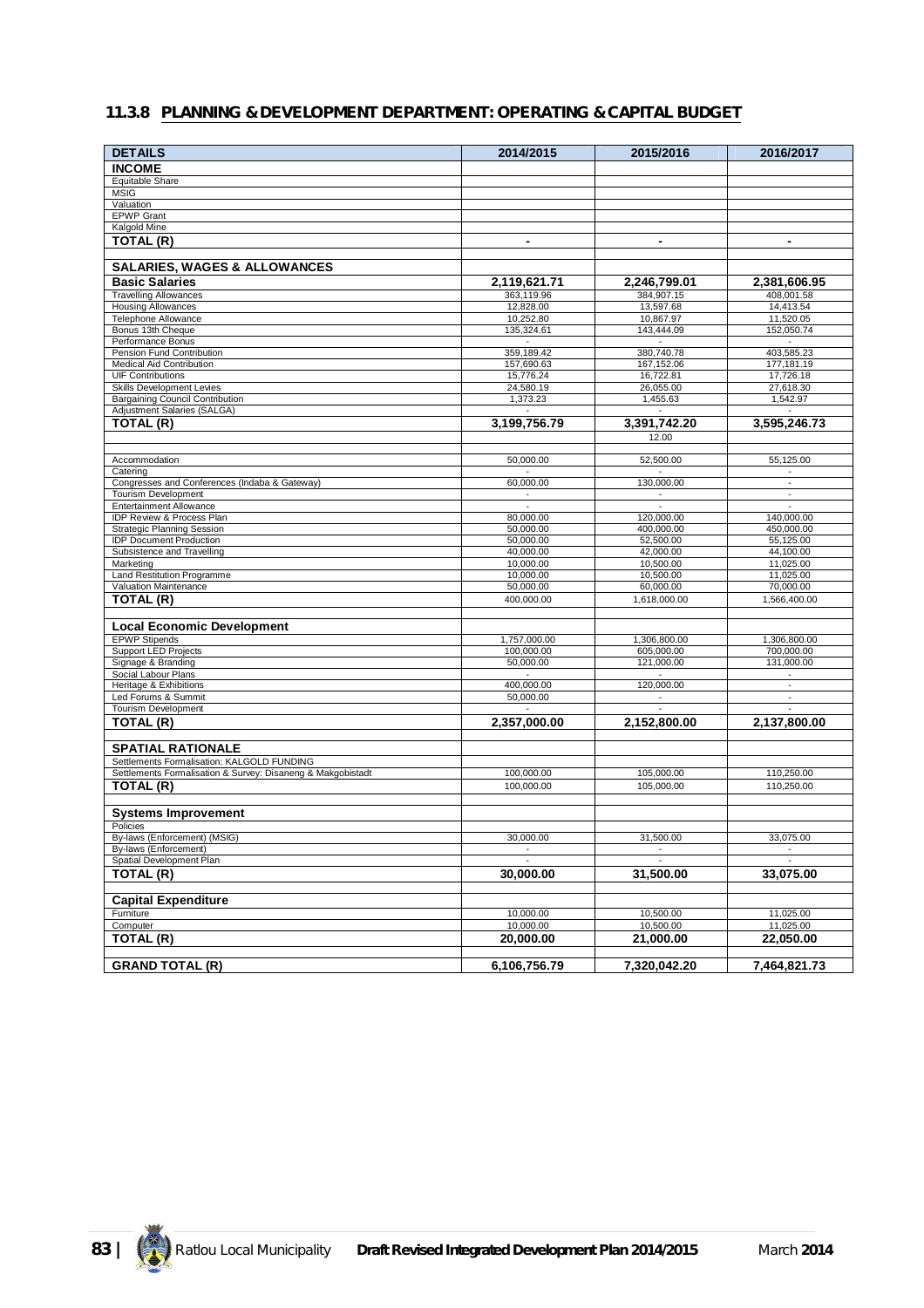## **11.5 CAPITAL PROJECTS (MUNICIPAL INFRASTRUCTURE GRANT - MIG)**

| <b>PROJECTS</b>                                                                | 2014/2015     | 2015/2016     | 2016/2017     |
|--------------------------------------------------------------------------------|---------------|---------------|---------------|
| <b>Upgrading of Cemeteries</b>                                                 | 1,114,000.00  | 3.454.000.00  | 3,000,000.00  |
| <b>Logagane Community Hall</b>                                                 | 1.800.000.00  |               |               |
| Kraaipan Community Library Phase 02                                            | 4,500,000.00  | 2,900,000.00  |               |
| Upgrading of Madibogo Taxi Rank Phase 02                                       | 2,200,000.00  |               |               |
| <b>Setlagole Thusong Centre Phase 02</b>                                       | 12,000,000.00 | 13,000,000.00 |               |
| Upgrading of Internal Roads Adjoining R375 in<br>Moshawane & Logageng Phase 02 | 4,650,000.00  | 5,000,000.00  | 10,000,000.00 |
| Project Management Unit (PMU) Administrative Office                            | 1,200,000.00  | 1,300,000.00  |               |
| <b>Disaneng Multi-Purpose Centre</b>                                           |               | 5,000,000.00  |               |
| <b>Morokwa Community Hall</b>                                                  |               |               | 2.000.000.00  |
| <b>Setlagole Community Park</b>                                                |               |               | 3,000,000.00  |
| <b>Madibogo Community Park</b>                                                 |               |               | 2,000,000.00  |
| <b>Mareetsane Community Park</b>                                               |               |               | 2,000,000.00  |
| TOTAL (R)                                                                      | 27,464,000.00 | 30,654,000.00 | 22,000,000.00 |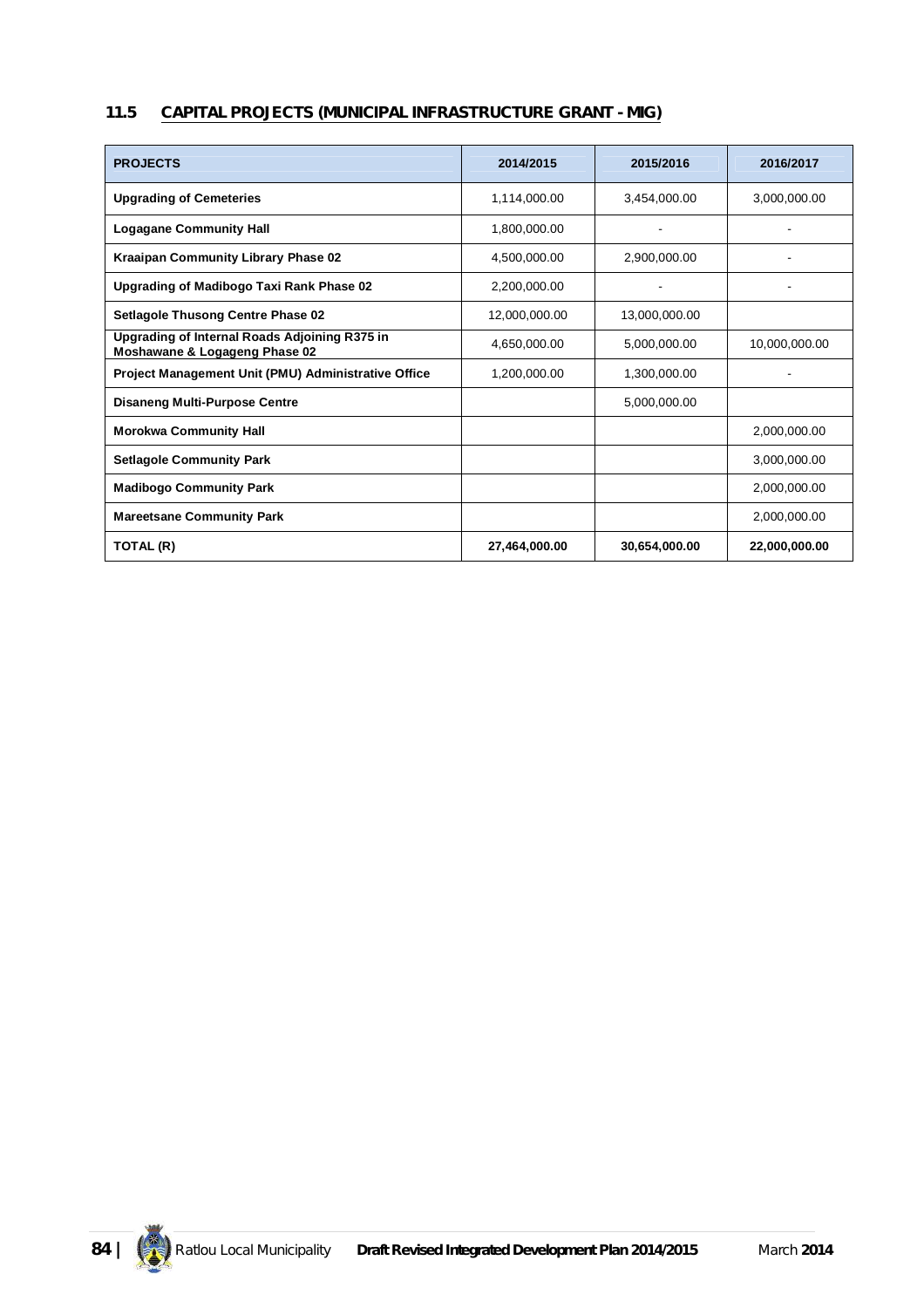## **12. INTEGRATION**

#### **12.1. INTRODUCTION**

The main objective of this section is the integration of plans and programmes to ensure alignment. This section also has specific focus on the following:

- Consolidate sector programmes/ plans for each sector for operational management and implementation
- Consolidate integrated programmes for crosscutting dimensions of development to ensure consistency and sustainability

Projects are screened for compliance with localized principles and guidelines. Integrated programmes are prepared to form part of the output of the IDP process and include the following programmes and projects.

#### **12.2. RATLOU SPATIAL DEVELOPMENT FRAMEWORK 2012-2017**

#### **12.2.1. Legislative Imperative**

Municipal Systems Act, 32 of 2000, Section 26 (e) requires a municipality to compile a Spatial Development Framework (SDF) for its area of jurisdiction to serve as a core component of its Integrated Development Plan.

In addition to the aforementioned Act, the formulation of an SDF for a municipal area is also guided by the following:

- Municipal Planning and Performance Management Regulations, 2001
- White Paper on Spatial Planning and Land Use Management, 2001
- White Paper on Local Government, 1998
- National Spatial Development Perspective

The Municipal SDF together with the IDP must:

- Give effect to the principles contained in Chapter 1 of the Development Facilitation Act,1995 (Act No. 67 of 1995)
- Set out objectives that reflect that desired spatial form of the municipality
- Contain strategies and policies regarding the manner in which to achieve the objectives referred to, which strategies and policies must:
- Indicate the desired patterns of land use within the municipality
- Address the spatial reconstruction of the location and nature of development within the municipality
- Provide strategic guidance in respect of the location and nature of development within the municipality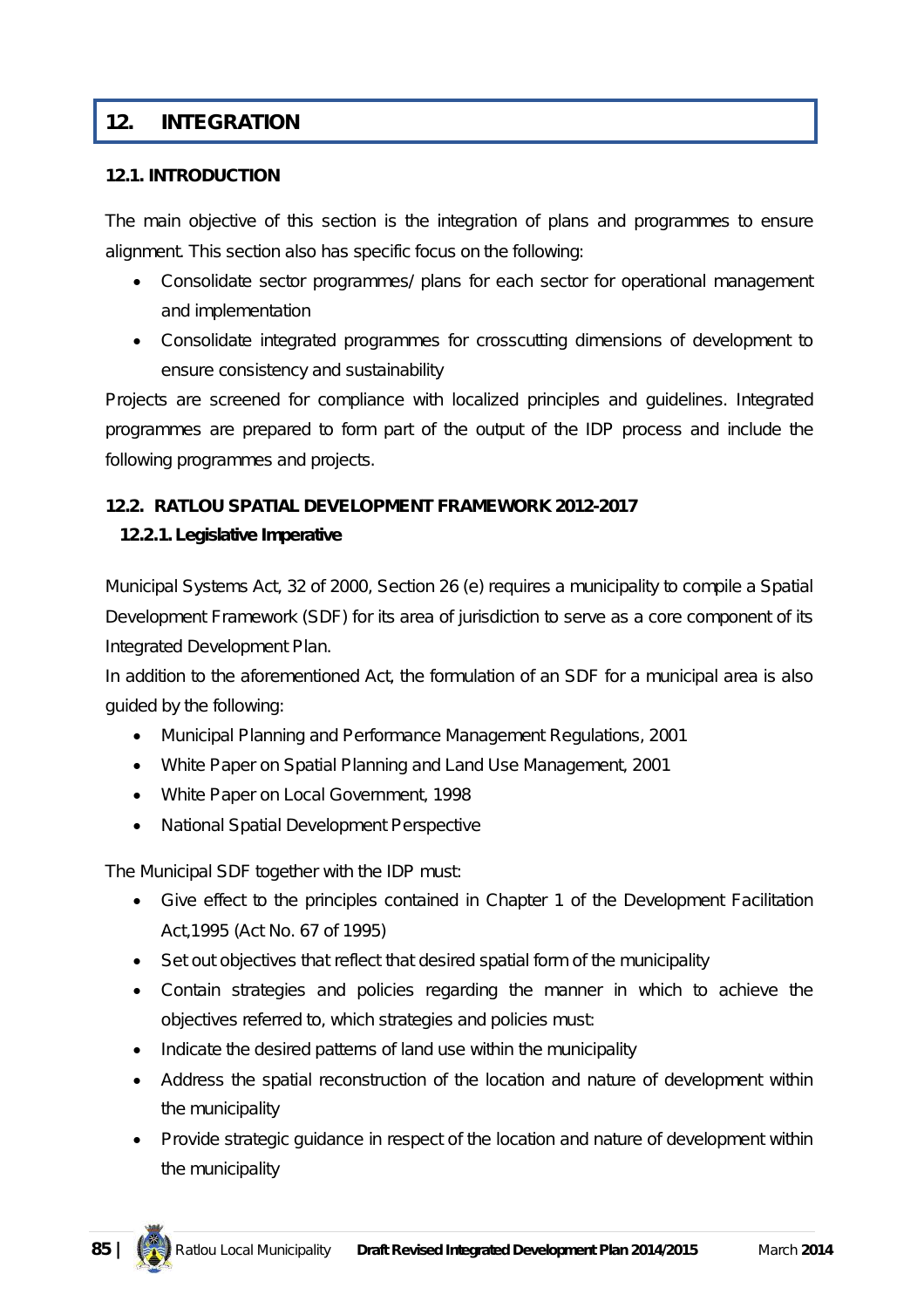- Set out basic quidelines for a land-use management system in the municipality
- Set out a capital investment framework for the municipal's development programs
- Contain a strategic assessment of the environmental impact of the spatial development framework
- Identify programs and projects for the development of land within the municipality
- Be aligned with the spatial development frameworks reflected in the integrated development plans of neighbouring municipalities, and etc.

## **12.2.2. Executive Summary of Ratlou SDF**

The SDF seeks to create a spatial environment that supports economic growth and development to the benefit of the people of Ratlou.

The analysis of development in Ratlou revealed that most people are poor, with at least half unemployed. They live in rural villages in which the level of economic activity is low with most people being dependent on subsistence living. Places of employment are generally far from the villages, where more than ninety nine (9) percent of the people live. While the situation is improving, many residents have limited or no access to basic services**.**

Agriculture is the cornerstones of the Ratlou economy. Ratlou SDF proposal includes the following:

- Redevelopment of Setlagole Commercial Hub
- Provision of new economic, social service and public amenity infrastructure within local development nodes determined through detailed Madibogo Local Area Plan; incorporating Setlagole-Madibogo Civic Corridor and rail node opportunities
- Provision of new economic, social service and public amenity infrastructure within local development nodes determined through detailed Kraaipan Local Area Plan; incorporating local heritage assets and social service infrastructure.
- Provision of new economic, social service and public amenity infrastructure within local development nodes determined through detailed Mareetsane Local Area Plan; incorporating proximity to commercial agriculture and rail node opportunities
- Rural Development and Agrarian Reform
- Development of Ratlou Land Use Management Scheme

*Copy of Ratlou SDF 2012-2017 is attached on Annexure E*

# **12.3. RATLOU LAND USE MANAGEMENT SYSTEM INTERIM MEASURES**

# **12.3.1. Background**

Land Use Management Scheme is an Implementation tool of a Spatial Development Framework and has got a binding effect in terms of the land use and development. Ratlou Local Municipality does not have a Land Use Management Scheme but measures to develop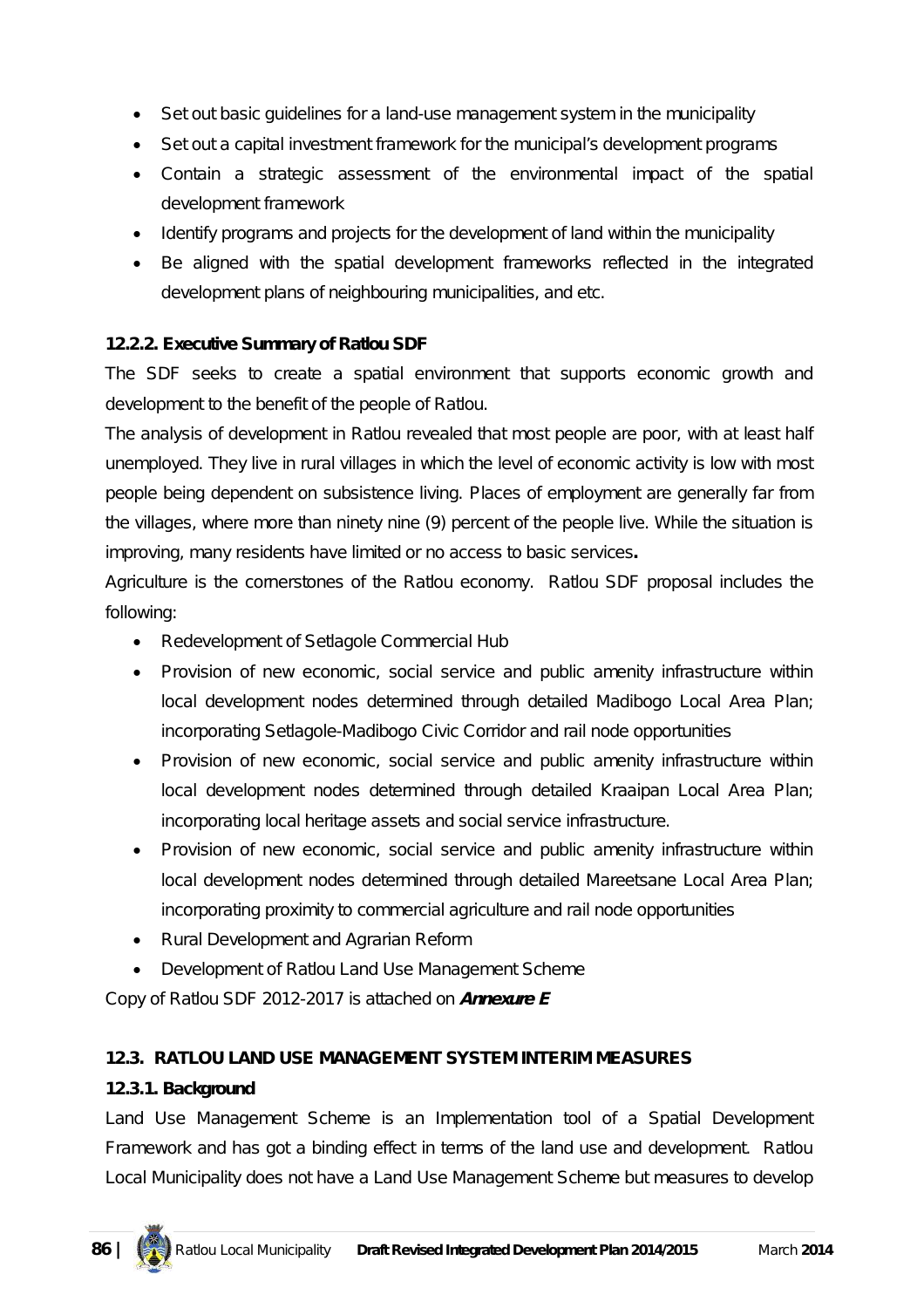one are underway and to date an application for assistance with funding was submitted to Department of Rural Development and Land Reform.

## **12.3.2. Interim Measures**

Ratlou Local Municipality has introduced the following by-laws for control measures as an interim:

- Building Regulation By-law
- Informal and Street Trading By-law
- Prevention of Sites allocation on Future Development Areas
- Refuse/ Waste Management By-law

## *Copies of By-laws are attached on Annexure F*

### **12.4. RATLOU LOCAL ECONOMIC DEVELOPMENT (LED) STRATEGY**

The LED is a component of the Municipality's overall strategic plan as outlined in the IDP process. The strategy provides the municipality with guidelines to create and facilitate economic development, realise the underlying economic development potential, and encourage private sector investment and job creation.

Ratlou LED Strategy was adopted by Council in August 2012.

The Strategy identifies 10 short-term and longer-term thrusts, which are to form focus of the Municipality's LED effort over the next 5 years.

- Strengthening local stake in mining
- Establishment of FET College
- Development and support of co-operatives
- Rural Development and Agrarian Reform
- Branding & Marketing (Signage and Information)
- Implement a system of learnerships, skills programmes and internship
- Local Business Support (through procurement)
- Local and Foreign Investment attraction
- Soft infrastructure for competitive advantage
- Development and implementation of the Tourism Strategy

*Copy of LED Strategy is attached on Annexure G*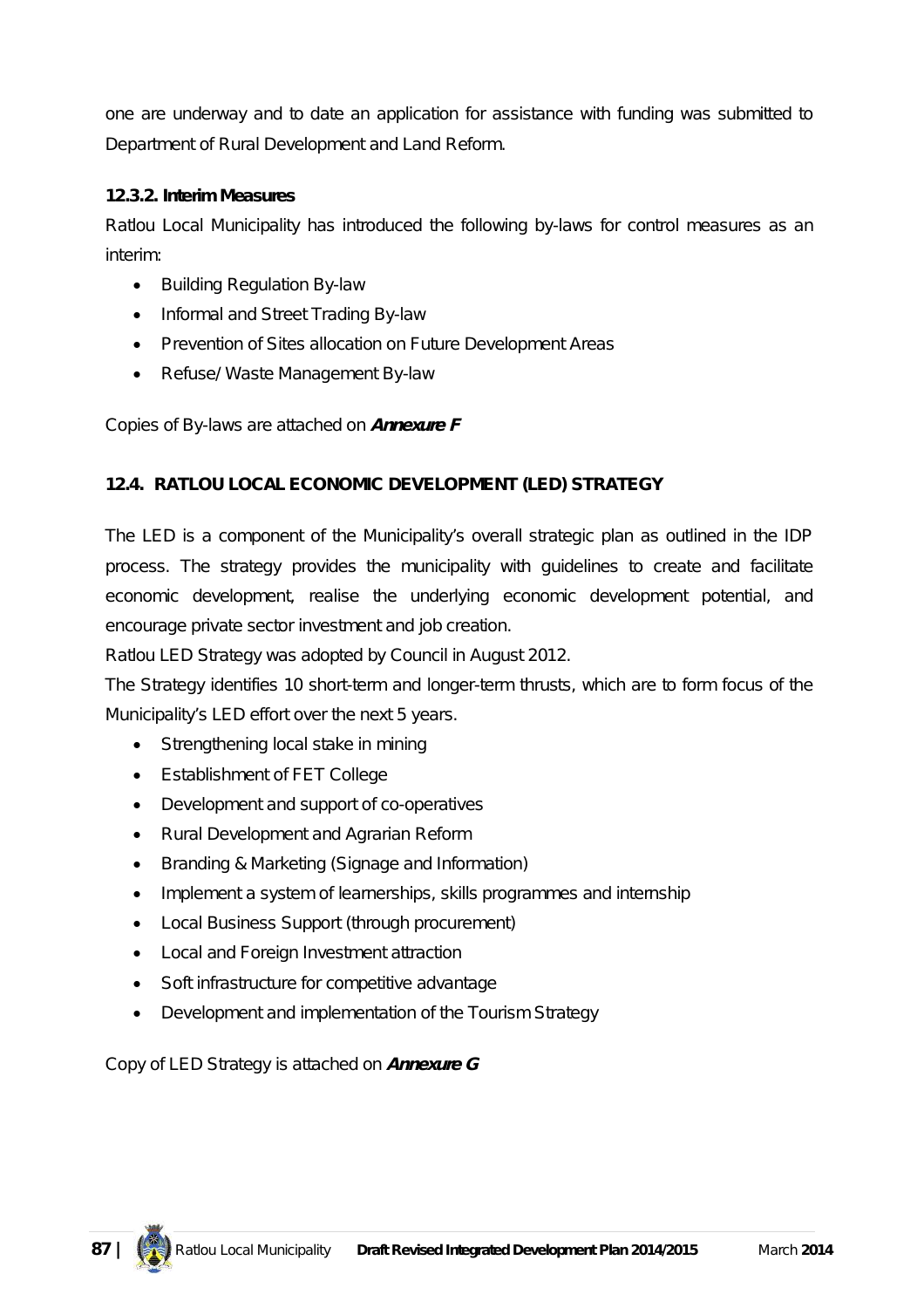### **12.5. RATLOU INTEGRATED WASTE MANAGEMENT STRATEGIC PLAN**

#### **12.5.1 Overall Aims and Goals**

The Draft Integrated Waste Management Plan (IWMP) was developed by Ratlou Local Municipality but was never submitted to Council for adoption so that the municipality is able to provide services on waste management to all households and businesses in its municipal area.

The IWMP provides universal services, cost effectiveness, reduce the negative impact of waste on human health and the environment, maximize job creation and create opportunity to promote Broad-Based Black Economic Empowerment.

#### **12.5.2 Collections and Transportation of Waste**

No residential collection services are rendered by Ratlou Local Municipality. Collection service is only rendered to the commercial and trade complex in Setlagole by a tractor-trailer collection vehicle. The private sector role extends to the collection and transportation of medical waste from health facilities.

#### **12.5.3 Treatment and Recycling**

There are no formal recycling initiatives. Only two (2) co-operatives were recently formed in Madibogo and Makgobistadt. There is also one recycling project in Setlagole.

#### **12.5.4 Disposal**

Unlicensed dump sites are used. The enforcement of by-laws to prevent dumping will be promulgated soon. Disposal of domestic waste is mostly illegal which includes burying, burning and dumping. Sites are not managed according to Minimum Requirements for Waste Disposal in Landfills

Waste is regularly burnt probably releasing toxic Persistent Organic Pollutants into the air and groundwater. Burning waste is not acceptable under National Policy, Legislation and Regulations.

*Copy of Integrated Waste Management Strategy is attached on Annexure H*

## **12.6. RATLOU HIV/AIDS POLICY**

#### **12.6.1. Background**

Municipalities have a constitutional mandate to promote safe and healthy environment. But during the past decades, there has been an exponential growth in the number of HIV/AIDS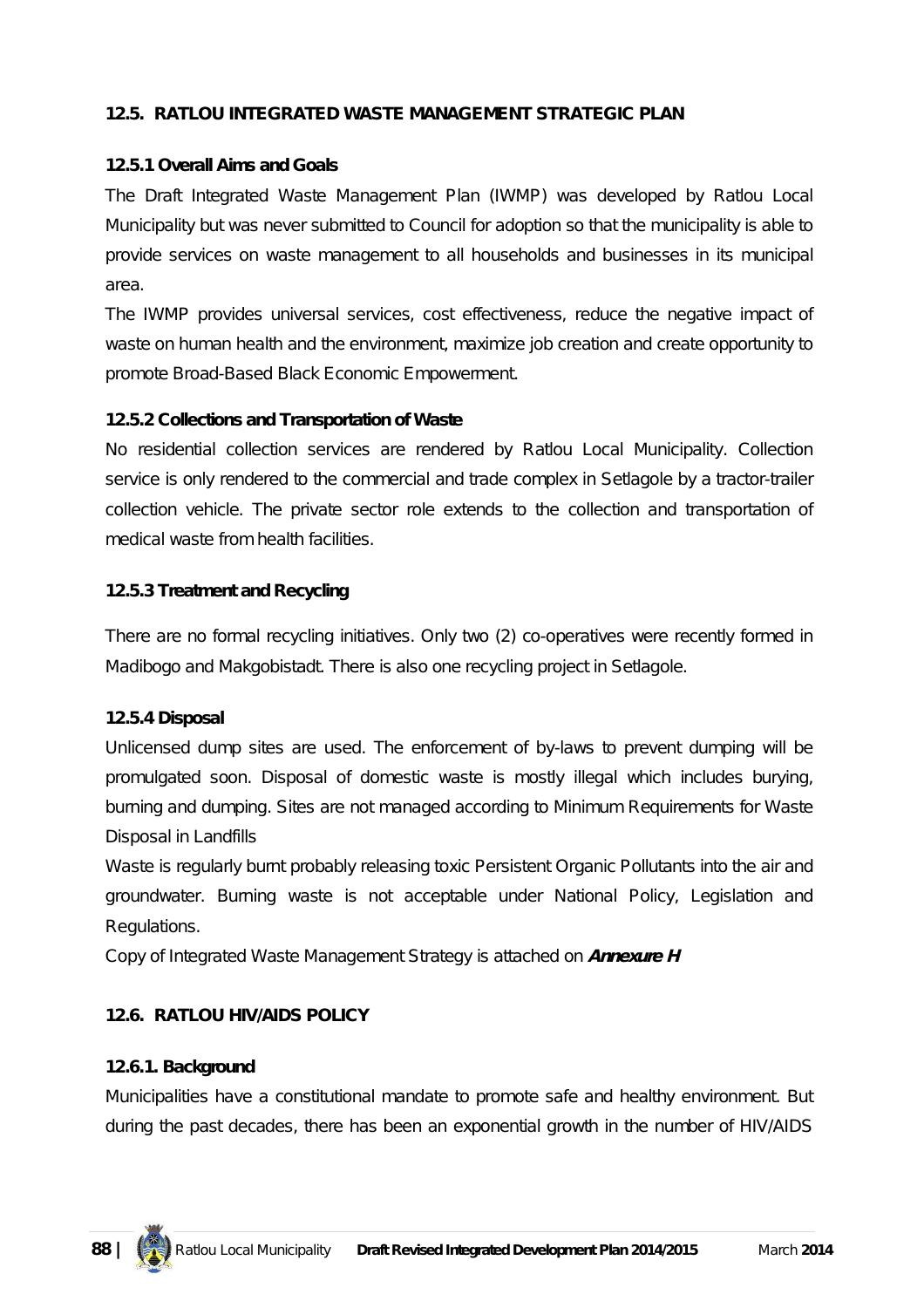infections in South Africa. This growth has been accompanied by greater visibility of the epidemic, especially owing to increased number of AIDS deaths.

The contributory factors for high prevalence of HIV/AIDS and related diseases amongst others are:

- Poverty, gender inequality and orphanage
- Cultural modernization
- Cross border gates and national routes
- Dynamics of growing economy
- Increase in the commercialization of sexual activities
- High unemployment rate
- Low literacy rate
- Alcohol and substance abuse
- High crime rate

The municipality has developed an HIV/AIDS Policy in line with the National Policies and Guidelines.

### **12.6.2. Objectives**

- To provide employment practices and procedures and to combat discrimination and irrational responses to employees living with HIV/AIDS
- To eliminate unfair discrimination in the workplace based on HIV/AIDS
- To promote awareness of HIV/AIDS through education and training of what the disease is all about as well as the rights of all persons with regard to HIV/AIDS
- To promote appropriate and effective ways of managing HIV/AIDS in the workplace

## **12.6.3. Legal Mandates**

- Labour Relations, 1995 (Act No. 66 of 1995)
- Basic Condition of Employment, 1997 (Act No. 55 of 1997)
- Public Service Regulations, 2001
- The Constitution of RSA (Act No. 108 of 1996)
- Promotion of Equality and Prevention of Unfair Discrimination Act No. 4 of 2000
- National HIV/AIDS policy guidelines
- Medical Scheme Act No. 131 of 1998
- Occupational Health and Safety Act of 1993
- Compensation for Occupational Injuries and Disease Act No. 130 of 1993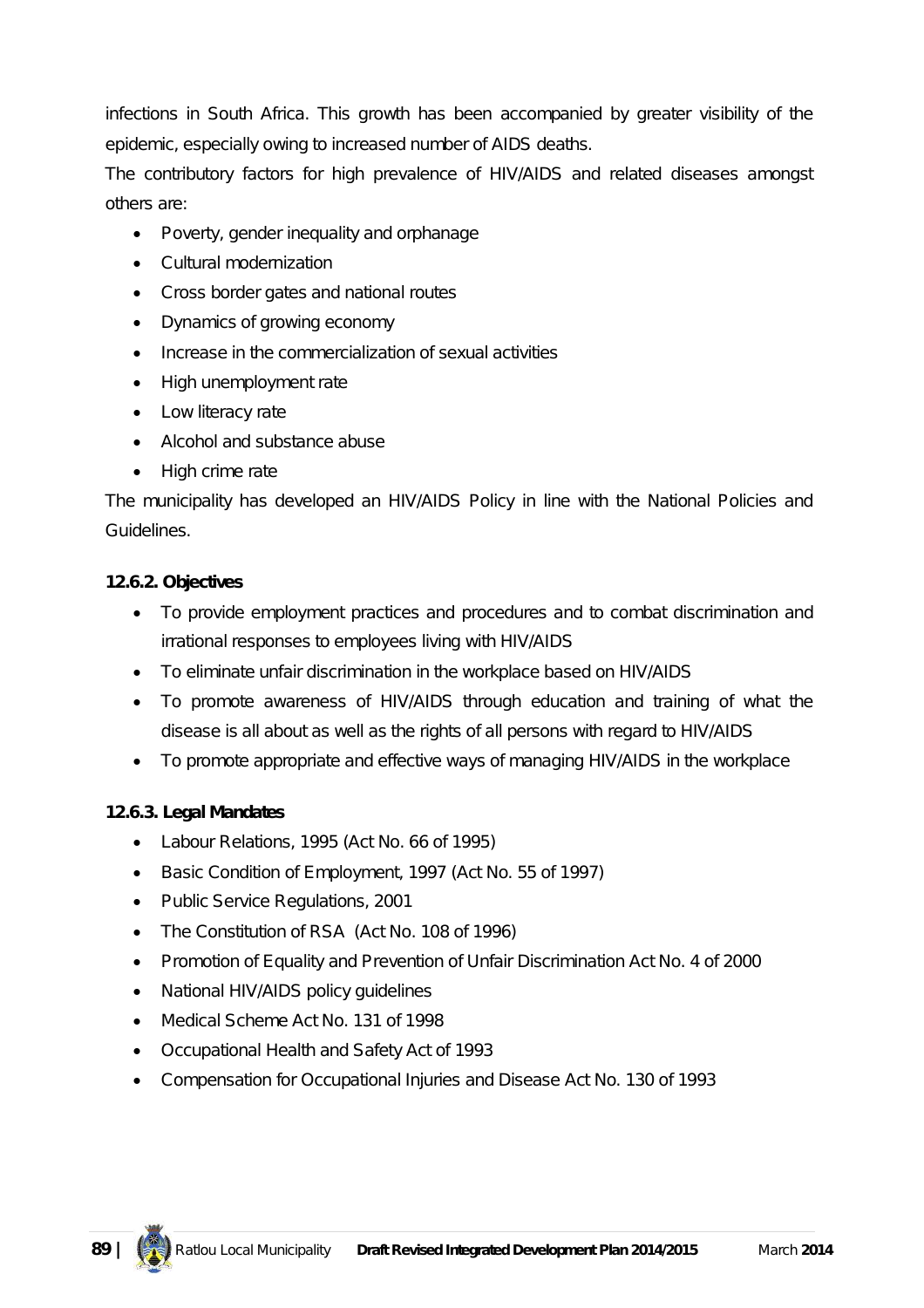#### **12.6.4. Interaction with Stakeholders**

The municipality will endeavour to interact and utilise available resources to ensure its contributions to the fight against HIV/AIDS. The municipality will interact with sector departments, private sector, CBOs, NGOs etc. and participate in their programmes.

*A copy of HIV/Aids Policy is attached on Annexure I*

### **12.7. RATLOU SKILLS DEVELOPMENT (TRAINING AND DEVELOPMENT) PLAN**

The municipality places greater emphasis towards capacitating its personnel in line with the Skills Development Act (Act.No.97 of 1998), the Skills Development Levies Act (Act No. 9 of 1999) and the South African Qualification Authority Act (Act No. 58 of 1995).

The municipality has developed a comprehensive Work Skills Development Plan (WSDP) which the Employment Equity Plan forms an integral part and has registered with the Local Government Sector Education and Training Authority.

This legal framework and the National Skills Development Strategy are intended to encourage employers to comply with legislations by so doing:

- Retain skilled personnel
- Continued learning and skills advancement and harness
- Support economic growth for employment creation and poverty eradication
- Promote productive citizens by aligning skills development with national strategies for growth and development
- Accelerate Broad based Black Economic Empowerment and Employment Equity, and
- Help to create a competitive and productive work environment.

*A copy of Work Skills Development Plan is attached as Annexure J*

#### **12.8. RATLOU EMPLOYMENT EQUITY PLAN**

Ratlou Local Municipality recognizes that as a result of none inclusive and other discriminatory laws and practices, there are disparities in employment, occupation and income within the national labour market. The Employment Equity Act No. 55 of 1998 requires employers to promote the constitutional rights of equality and true democracy, by ensuring the implementation of employment equity.

The purpose of this plan is to eliminate identified discriminatory factors in relation to race, gender and disability that have denied access to opportunities for education, employment,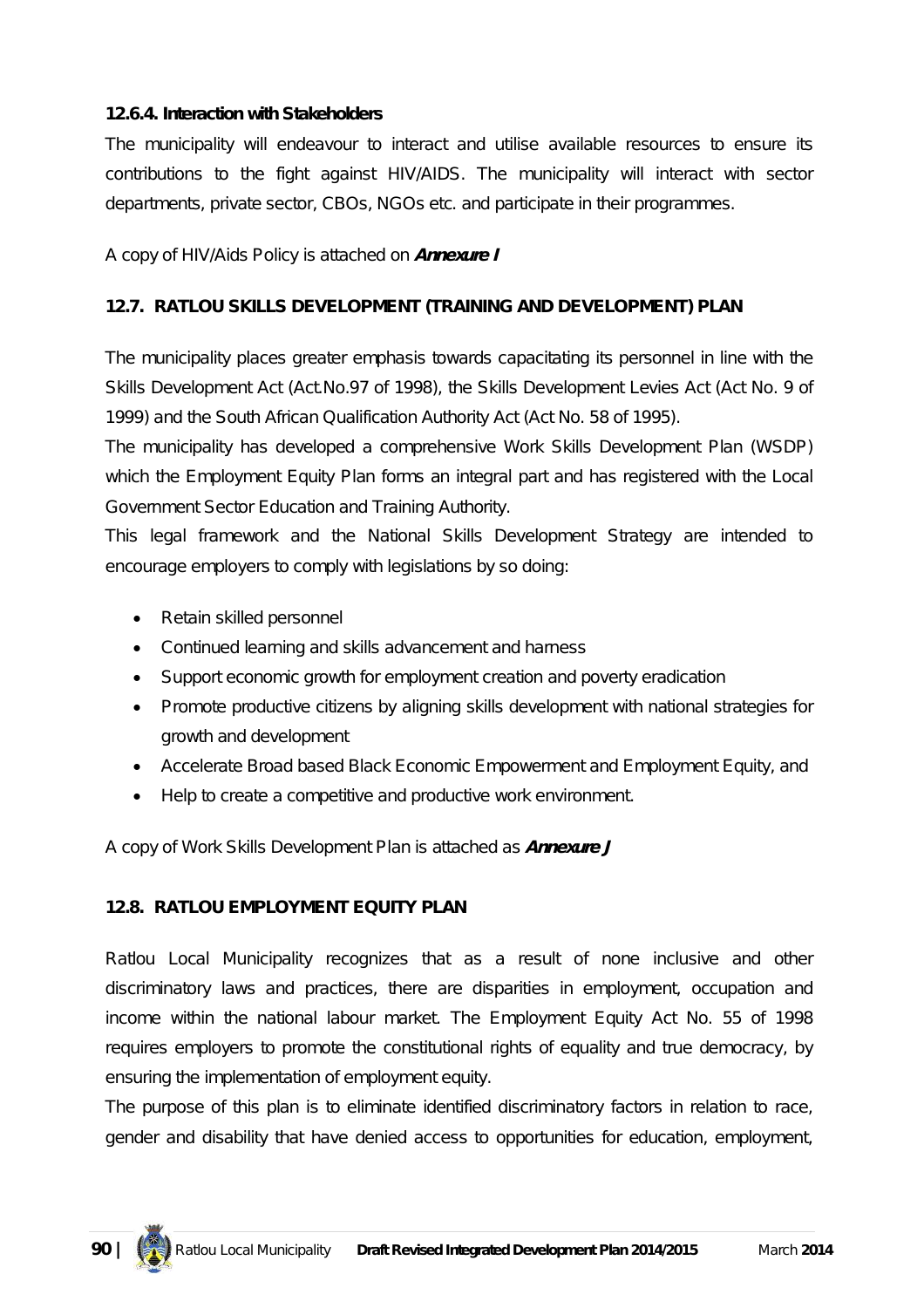promotion and wealth creation to South Africans including those currently employed by Ratlou Local Municipality.

The plan is also aimed at ensuring that South Africa fulfils her obligations as a member of the International Labour Organization.

### **12.8.1 Objectives**

Ratlou seeks to achieve equity by:

- Promoting equal opportunity and fair treatment to all employees
- Ensuring that employment targets are set, are actively pursued in order to ensure equitable representation of designated groups in all occupational

*A copy of Employment Equity Plan is attached on Annexure K*

### **12.9. RATLOU COMPREHENSIVE HUMAN RESOURCE STRATEGY**

A comprehensive Human Resource Strategy plays a vital role in the achievement of an organisation's overall strategic objectives and visibly illustrates that the human resources function fully understands and supports the direction in which the organisation is moving. A Comprehensive HR Strategy will also support other specific strategic objectives undertaken by the financial, operational and technical departments.

In essence, an HR Strategy should aim to capture "the people element" of what an organisation is hoping to achieve in the medium to long term, ensuring that:-

- It has the right people in place;
- It has the right mix of skills;
- Employees display the right attitudes and behaviours, and
- Employees are developed in the right way.

If, as is sometimes the case, organisation strategies and plans have been developed without any human resource input, the justification for the HR strategy may be more about teasing out the implicit people factors which are inherent in the plans, rather than simply summarising their explicit "people" content.

An HR Strategy will add value to the organisation if it:

- Articulates more clearly some of the common themes which lie behind the achievement of other plans and strategies, which have not been fully identified before; and
- Identifies fundamental underlying issues which must be addressed by any organisation or business if its people are to be motivated, committed and operate effectively.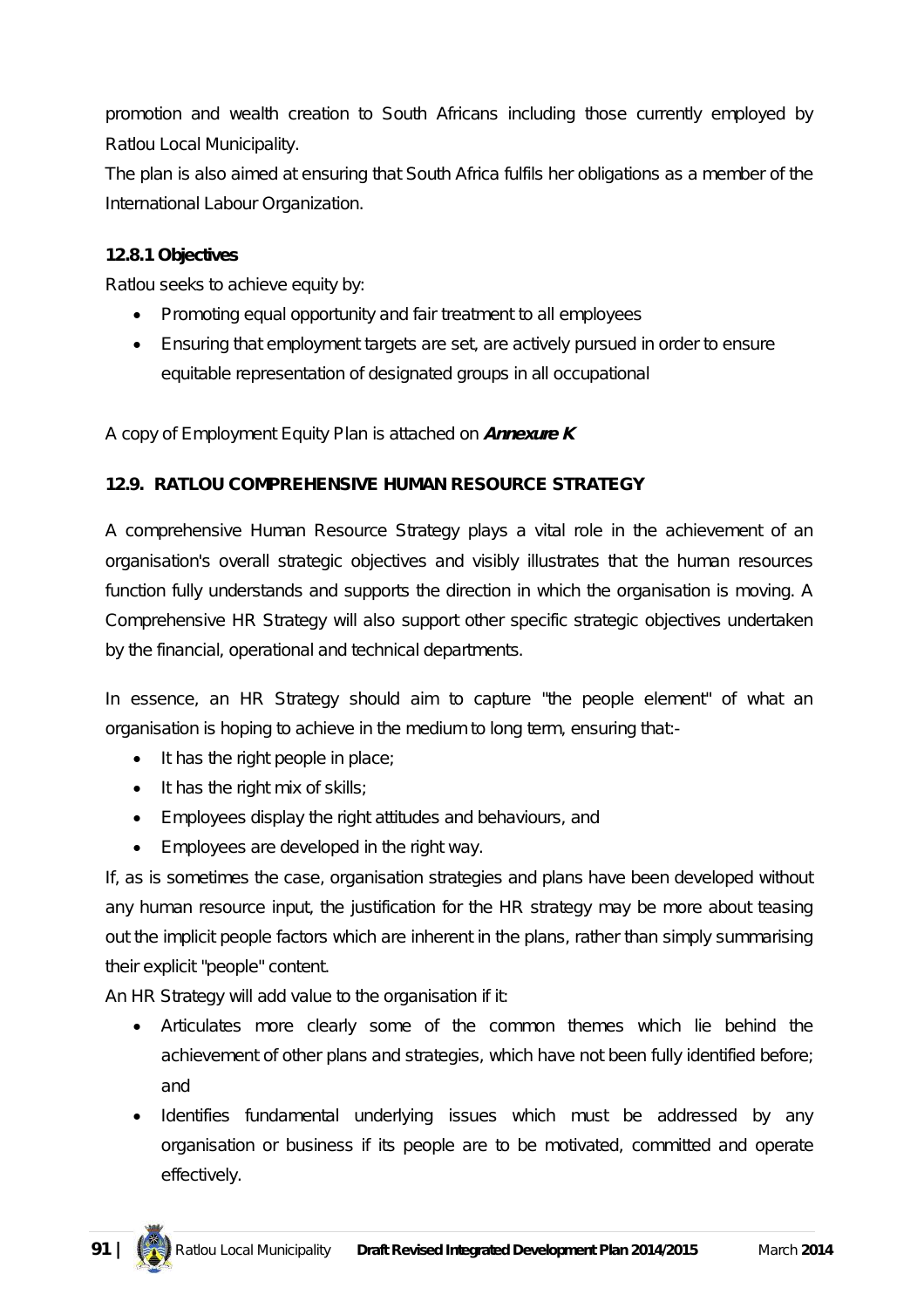The first of these areas will entail a careful consideration of existing or developing plans and strategies to identify and draw attention to common themes and implications, which have not been made explicit previously.

The second area should be about identifying which of these plans and strategies are so fundamental that there must be clear plans to address them before the organisation can achieve on any of its goals.

#### *A copy of Comprehensive Human Resource Strategy is attached as Annexure L*

#### **12.10. RATLOU STRATEGIC AUDIT PLAN (DRAFT)**

As per standard for the Professional Practice of Internal Auditing, the Internal Audit Plan was prepared for Ratlou Local Municipality. This Internal Audit Plan was prepared in order to confirm the scope of internal audit activities for the year ending 30 June 2015. The plan also includes a 3 year rolling component i.e. the 2014/2015 financial year interim plan as well as a proposal for areas to be covered in the next three financial years.

The municipality have in place the risk management framework and the Internal Audit Function has taken into consideration the below-mentioned:

- 2014/2015 Risk Assessment Report;
- Risk Register;
- Fraud Prevention Plan:
- Risk Report:
- $\bullet$  IDP:
- Service Delivery Budget Implementation Plan;
- Prior year Auditor General's Reports ;
- Municipal Control Environment.

This exercise has limited the focus/ priority areas to finance & operational risks and such management does not have any mitigation measures in place to address any other risks that might arise. The municipality has to appoint heads of departments as risk owners. The heads of departments should be given the risk register so that they can update the register on a regular basis. The internal Audit will on a quarterly basis review the risk register and make recommendations where appropriate.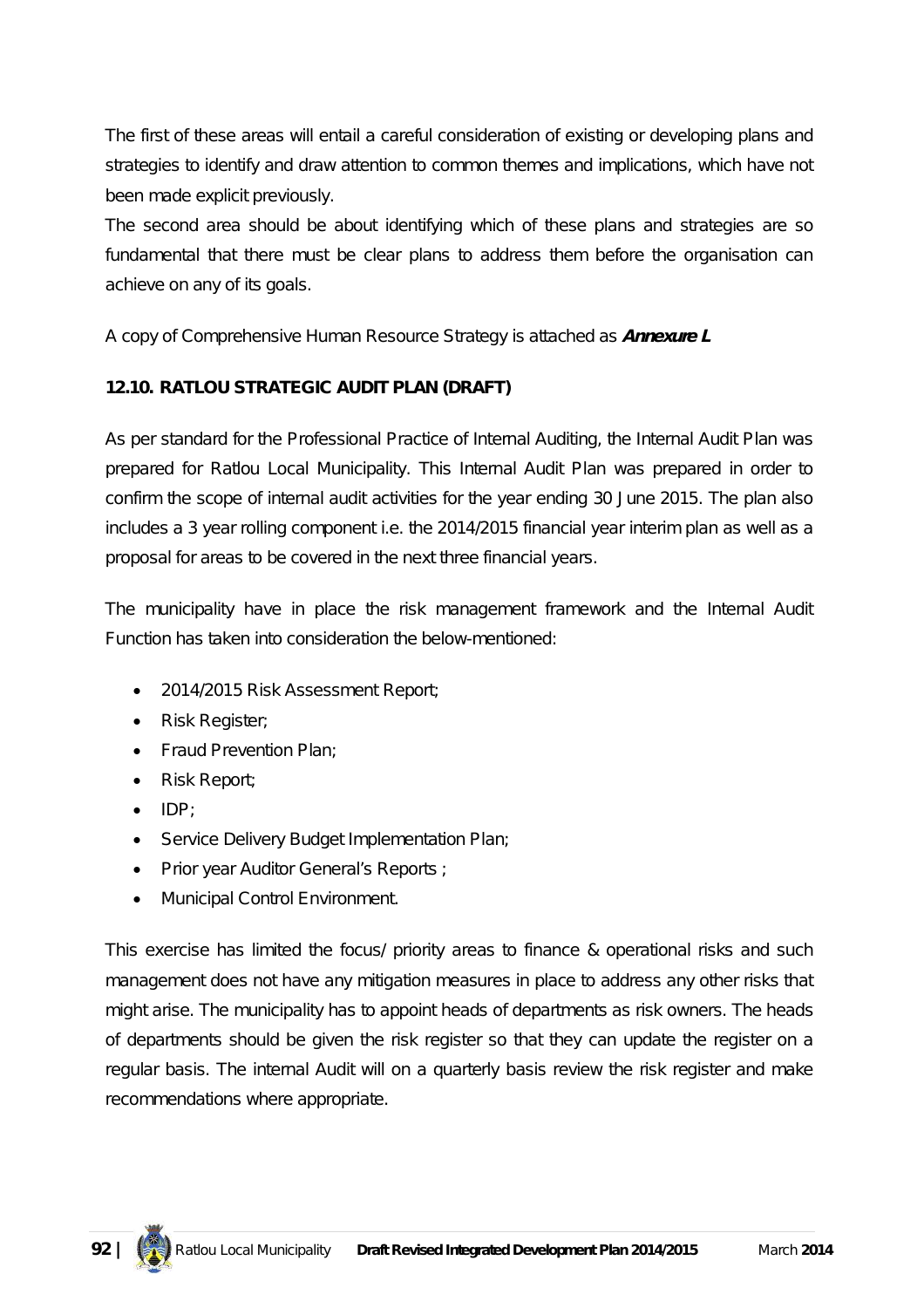The risks identified and rated during the risk assessment forms the basis for this risk based Internal Audit plan prepared in terms of International Standards for the Professional Practice of Internal Auditing - Performance Standard No. 2010.

The Internal audit Function takes into consideration the overall risk at financial statements and the risk at an assertion level.

The Draft Internal Audit Plan has been prepared for the approval by the Audit Committee and it contains the extent of planned Internal Audit activities for the 2014/2015 financial year as well as the subsequent three year rolling plan.

### *A copy of Draft Strategic Audit Plan is attached as Annexure M*

### **12.11. RATLOU PERFORMANCE MANAGEMENT SYSTEM**

The municipality has adopted its reviewed performance management system on the  $14<sup>th</sup>$ February 2013 to enable it to continuously monitor and evaluate its performance. This frame work is a consulted final document which has received a buy in all of relevant stakeholders as required by law.

The municipality has appointed an official who will be directly responsible to ensure that a successful implementation of the system in consultation with all officials appointed by the municipality to ensure accelerated service delivery.

The process of ensuring that all stakeholders have a clear understanding of as to how the system will unfold is being done through workshops for various departments within the Ratlou Local Municipality.

The alignment of Priorities, objectives and targets in this IDP will serve as the baseline of the Top Layer Service Delivery and Budget Implementation Plan which will be published to form the basis of a contract between Council and the community. The Top Layer SDBIP will be cascaded into the Technical SDBIPs which will serve as departmental annual service delivery plan. The system will be completed by the signing of performance agreements by all officials within the municipality to ensure that, equitable distribution of service delivery is successfully achieved in the interest of our communities.

Monitoring tools for the implementation of the IDP will include, Monthly Budget Statements that will be submitted to the Mayor and Provincial Treasury, Quarterly reports to Council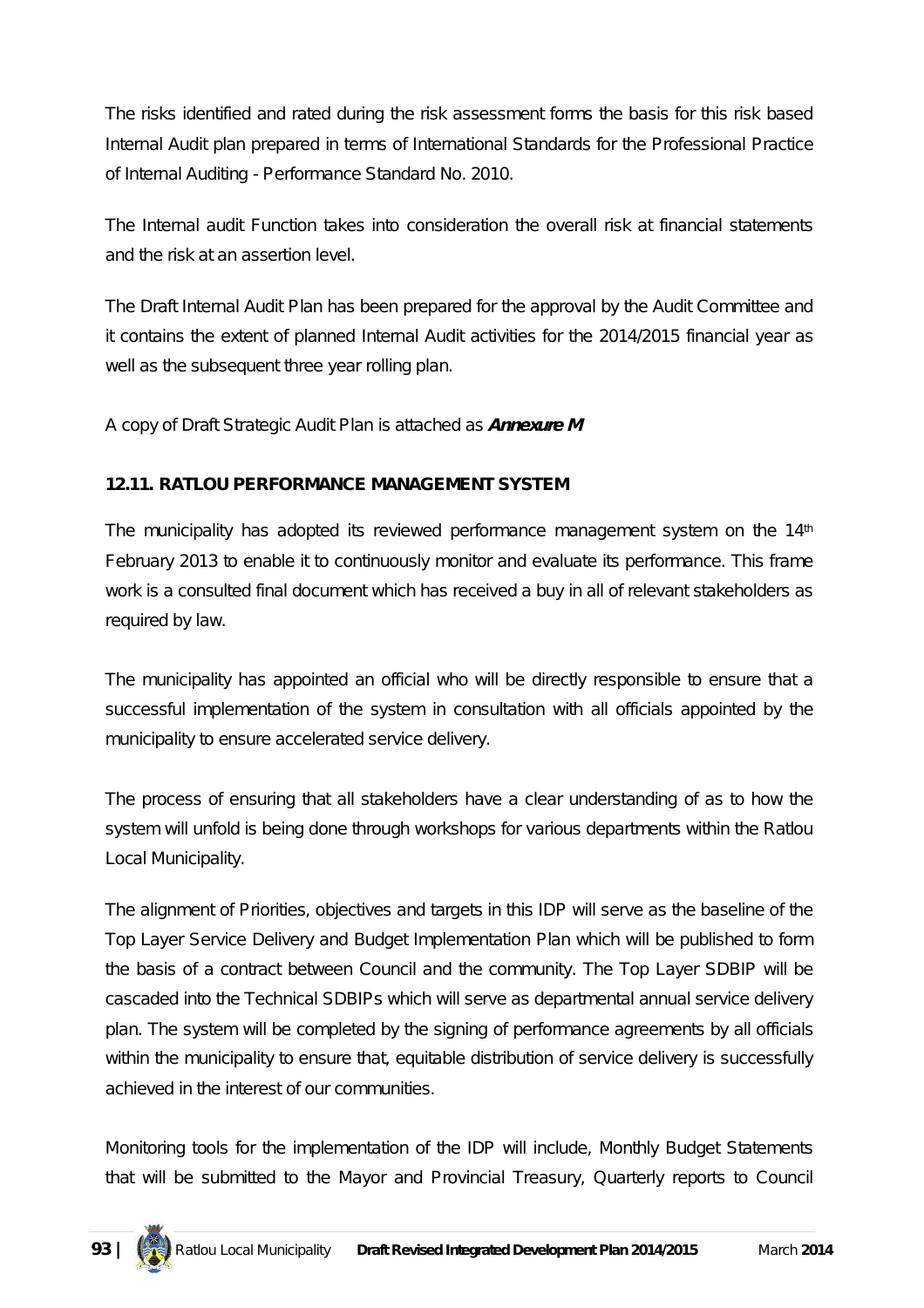reporting on service delivery and the financial state of the municipality, mid-term budget and performance assessment reports and annual reports. The signing of performance Agreements, individual work plans and monthly reporting with evidence of performance will ensure accountability by all role players.

Since the system requires the promotion of a culture of performance management on both political structures and administration we will ensure that our councillors are properly trained to ensure a common understanding of the system as they form part of service delivery enhancement.

After the council has approved the IDP Review and Budget, work will be started in earnest to develop the Service Delivery and Budget Implementation Plan, as part of an operational plan for 2014/2015 financial year.

*A copy of Ratlou Performance Management System is attached as Annexure P*

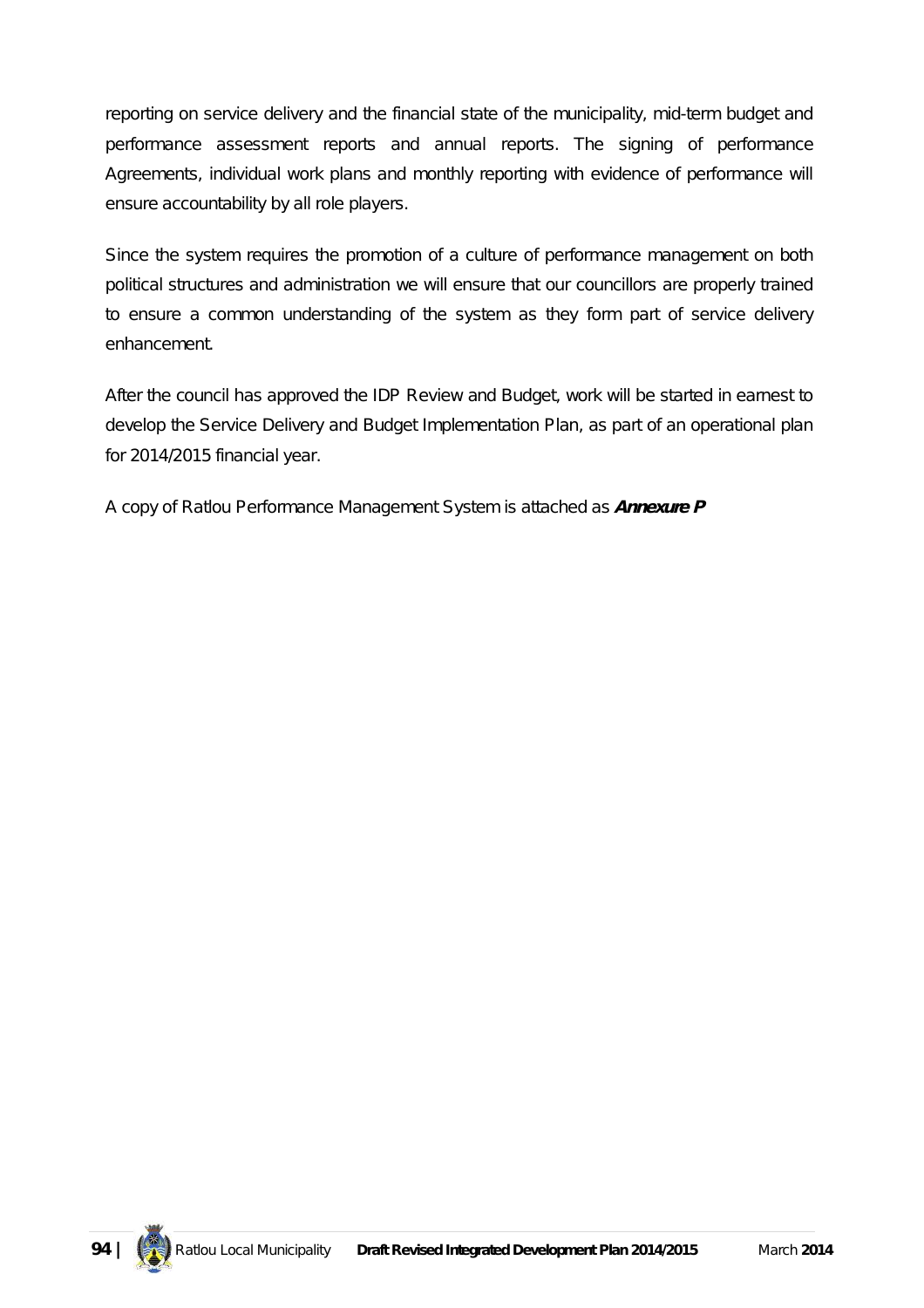# **13. CONCLUSION**

The Draft Revised IDP/Budget 2014/2015 is a culmination of a series of meetings and engagement with stakeholders including the sector departments. A successful strategic planning session held at Christiana on the 30 - 31 October and 01 November 2013 attended by sector departments and other stakeholders in the municipality, deliberated on different development programmes and projects with the objective of working towards realizing the vision set by the municipality.

The Draft Revised IDP/Budget 2014/2015 will be presented at various public meetings for comments and inputs. Inputs and comments made will then be considered before submission to Council for adoption in May 2014.